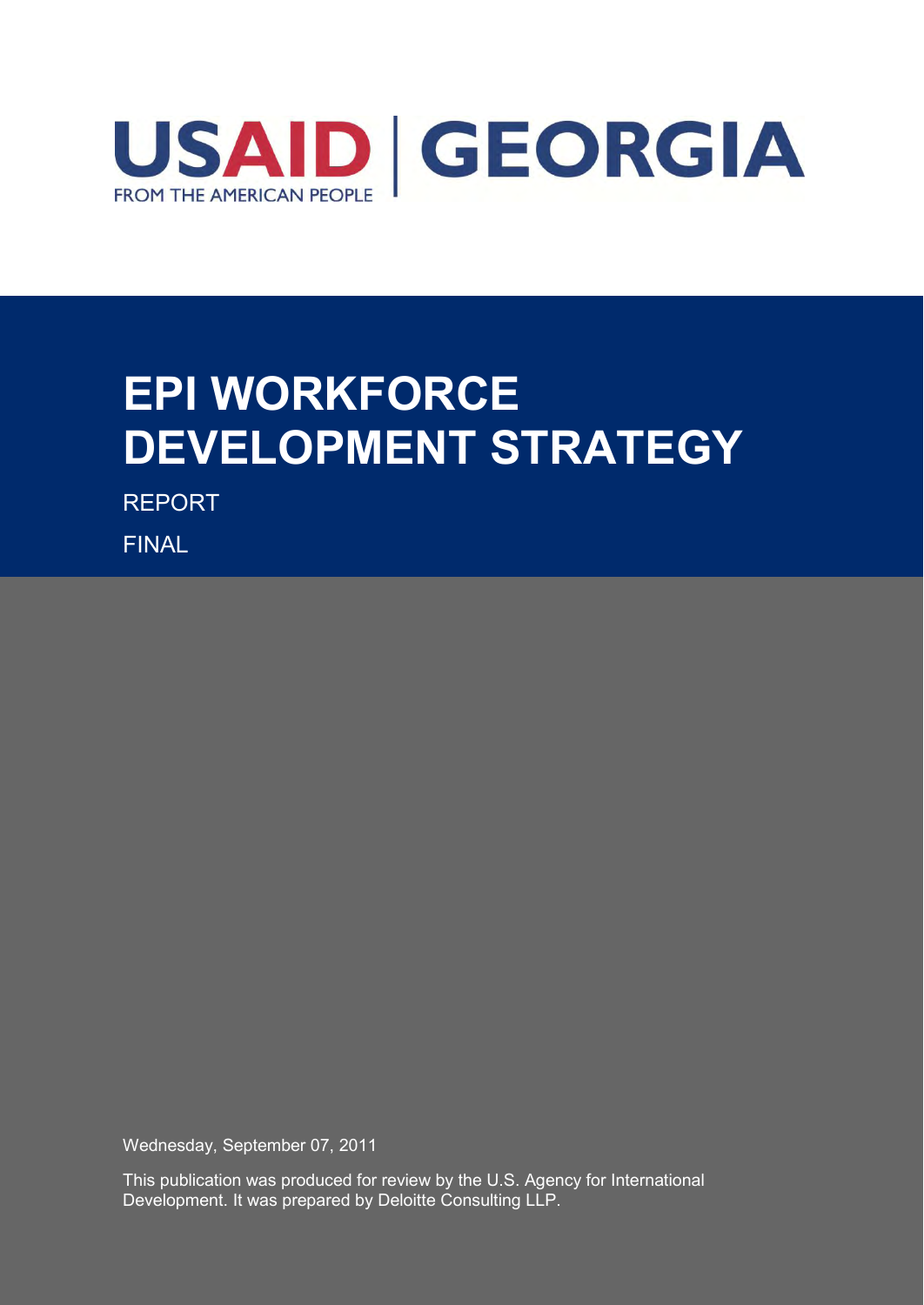# **EPI WORKFORCE DEVELOPMENT STRATEGY**

REPORT

FINAL

USAID ECONOMIC PROSPERITY INITIATIVE (EPI) CONTRACT NUMBER: AID-114-C-10-00004 DELOITTE CONSULTING LLP USAID/CAUCASUS WEDNESDAY, SEPTEMBER 07, 2011

DISCLAIMER:

The author's views expressed in this publication do not necessarily reflect the views of the U.S. Agency for International Development or the U.S. government.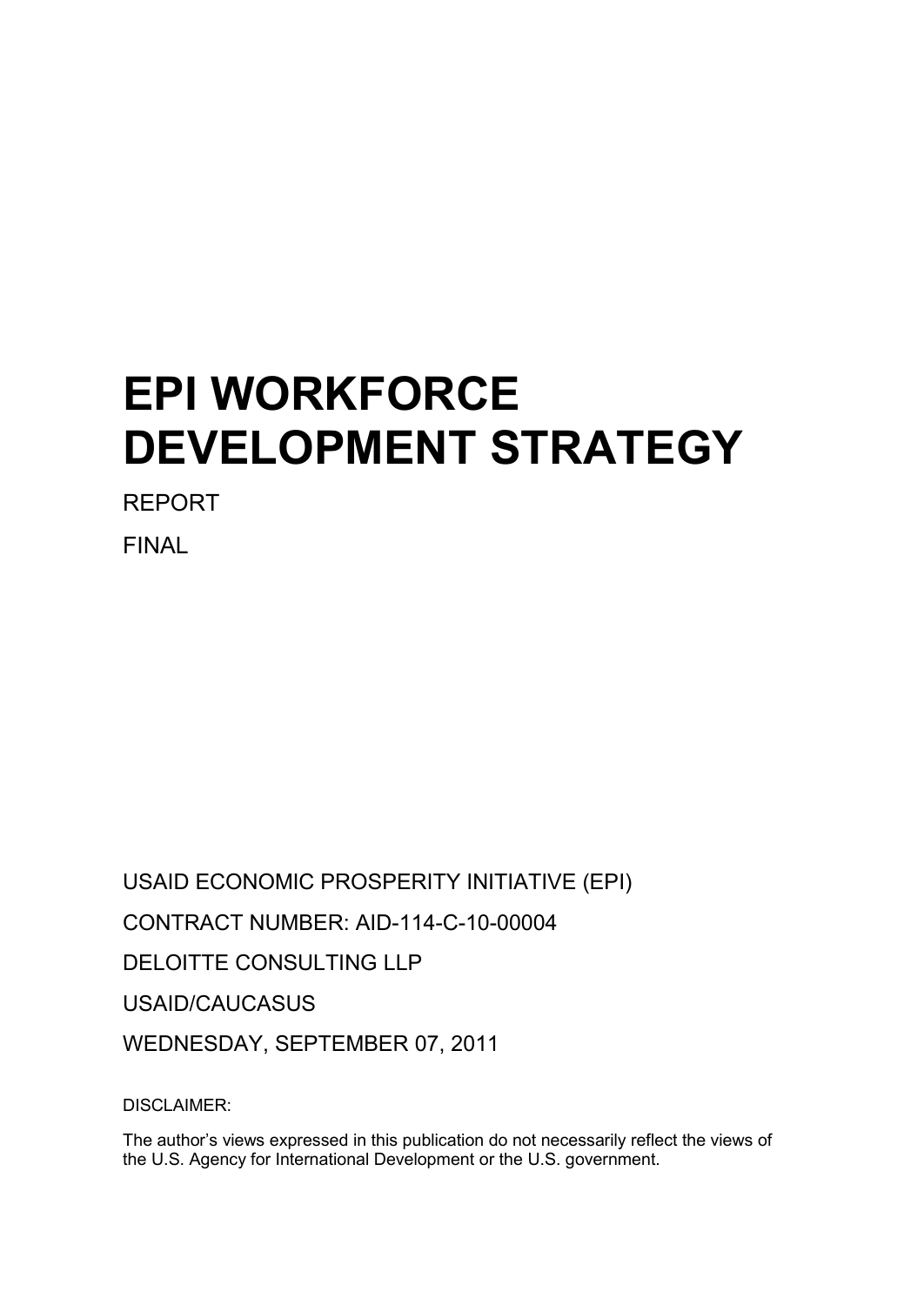

Author(s): Ardith Maney, PhD

Name of Component: Cross-cutting

Practice Area: Workforce Development

**Key Words**: accreditation, adventure tourism, agronomy, agro-tourism, apparel teaching factories, basalt, best practice(s), bio-agriculture, blueberries, business advisory committees, certification, community colleges, construction materials, crop production, customer service, degustation, energy efficiency, entrepreneurism, hazelnuts, Global Gap, good governance, green construction, guesthouse, HACCP, hotel/hospitality and special events management, human resources, innovation center, internships, irrigation, labor market, mechanization, MICE tourism. organizational development, perlite, practice programs, professional education, rural tourism, skills gap, social partners, software development, supply chains, technical skills, tourism guides, value chains, supply chains, winemaking, wine education, and workforce development

Reviewed by:

Natia Vepkhvadze, Human and Institutional Capacity Development Manager

Irine Salukvadze, Cross-cutting Lead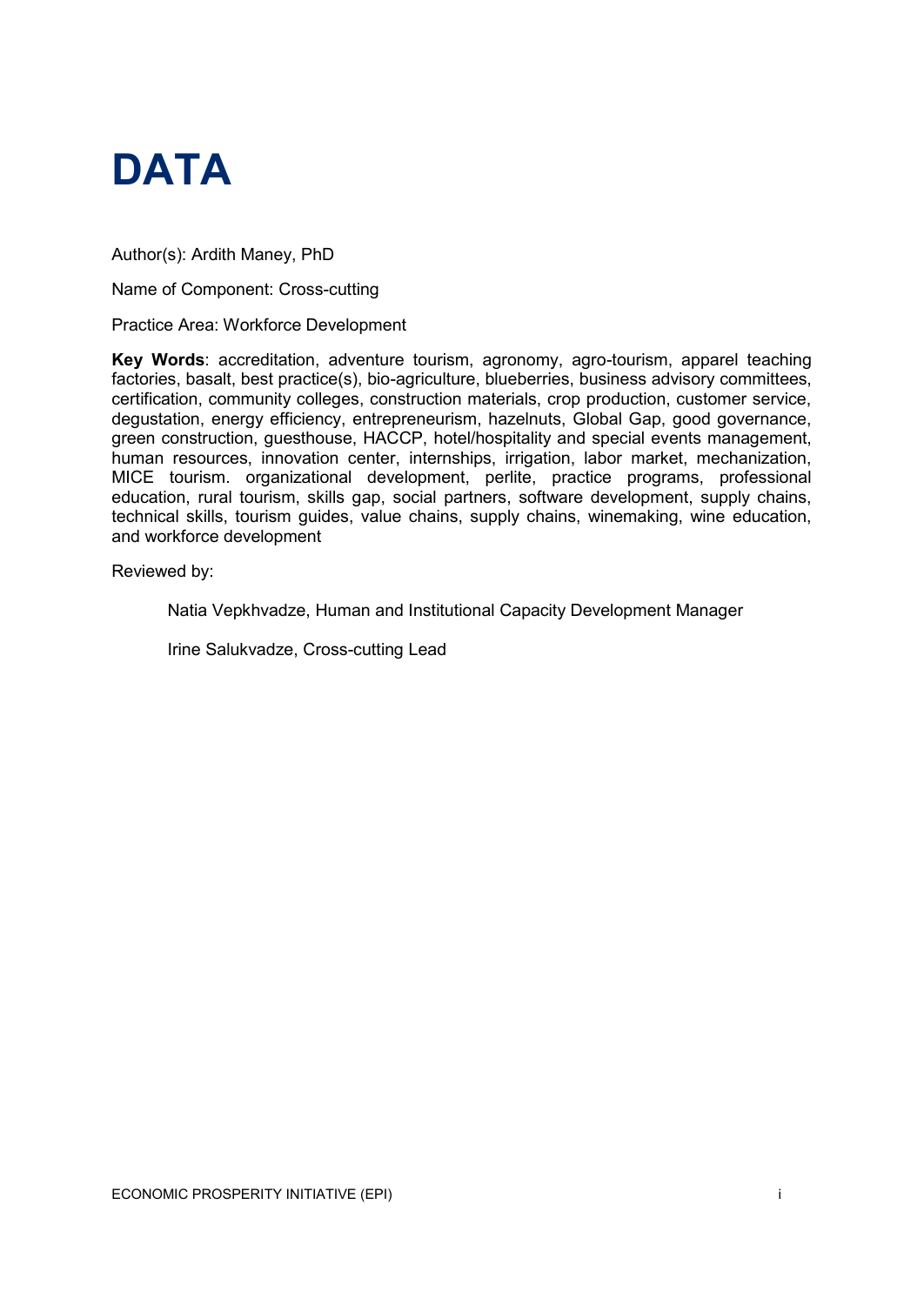## **ABSTRACT**

This report identifies a battery of workforce interventions supported by best international practices that can be deployed across priority agricultural and nonagricultural sectors of Georgia's economy during EPI's first year. The sectors targeted for workforce enhancement in 2011 are apparel, construction materials, transportation and logistics, wine tourism, blueberries, and agronomy. Additional recommendations continue these initiatives in year two and introduce others to Information and Communications Technologies (ICT) and other agricultural sectors. To realize these recommendations, CCID draws on a report by the director of the organization's Georgian office that assesses the capacity of Georgian highereducation and private training organizations to deliver needed education and training across the priority EPI sectors. The results of that report showed all of the PE and bachelor's degree programs currently working in the EPI priority sectors and assessed the expertise, infrastructure, and other factors that affect the activities of specific PE centers, universities, and private training providers and suggest how they can be upgraded and supported by EPI to deliver new workforce programs and services.

Workforce initiatives in year one will include the following: CCID will start up new-worker and incumbent-worker trainings to serve Georgia's growing apparel industry in Tbilisi and western Georgia. Sustainability of these initiatives is supported via the launch of teaching factories to be organized and managed by PE colleges in those regions. Learning materials adapted from these trainings will form the core of apparel specialties (programs) to be created for PE centers around Georgia. The other big initiative comprises three levels of training in wine education to be targeted on frontline hospitality staff working in Georgia's international hotel and restaurant venues and in winery tasting rooms. Smaller initiatives, involving program consultation with U.S. workforce experts in the fields of transportation and logistics, construction materials, blueberries, and agronomy will result in the creation of additional PE programs and courses (subjects). Private training providers will also benefit from upgraded agricultural education training methods and training materials jointly created by Georgian and U.S. educational experts.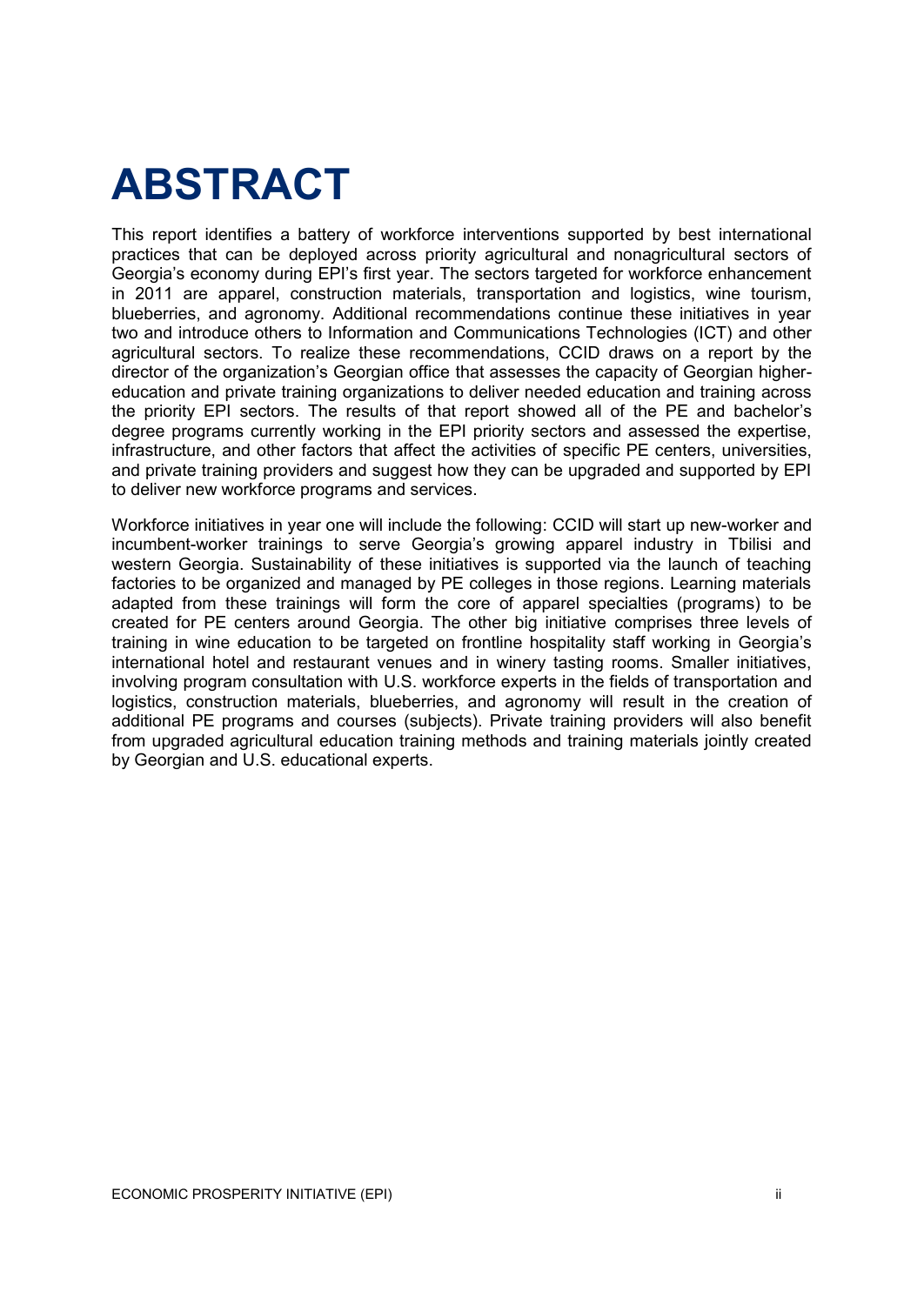# **ABBREVIATIONS**

| AA           | Associate of Arts                                           |
|--------------|-------------------------------------------------------------|
| <b>CATE</b>  | Career and technical education                              |
| <b>CCID</b>  | Community Colleges for International Development, Inc.      |
| <b>CNFA</b>  | <b>Citizens Network for Foreign Affairs</b>                 |
| <b>CSF</b>   | Cold storage facility                                       |
| <b>CTC</b>   | Centre for Training and Consultancy                         |
| <b>EICCD</b> | Eastern Iowa Community College District                     |
| <b>ETF</b>   | <b>European Training Foundation</b>                         |
| <b>EPI</b>   | <b>Economic Prosperity Initiative</b>                       |
| EU           | European Union                                              |
| <b>FIATA</b> | International Federation of Freight Forwarders Associations |
| <b>FLCC</b>  | <b>Finger Lakes Community College</b>                       |
| <b>GED</b>   | <b>General Education Development</b>                        |
| <b>GDCI</b>  | Growth, Development and Continual Control of Business       |
| Geostat      | National Statistics Service of Georgia                      |
| GlobalGAP    | The Global Partnership for Good Agricultural Practice       |
| GOG          | Government of Georgia                                       |
| GTU          | <b>Georgian Technical University</b>                        |
| <b>GTZ</b>   | Deutsche Gesellschaft für Technische Zusammenarbeit         |
| <b>HACCP</b> | <b>Hazard Analysis and Critical Control Points</b>          |
| <b>ICT</b>   | Information and Communications Technologies                 |
| <b>IESC</b>  | <b>International Executive Service Corps</b>                |
| <b>IOM</b>   | International Organization for Migration                    |
| <b>ISU</b>   | Iowa State University                                       |
| <b>KMS</b>   | Key Management Solutions Georgia                            |
| <b>MICE</b>  | Meetings, incentives, conferences, and exhibitions          |
| <b>MES</b>   | Ministry of Education and Science of Georgia                |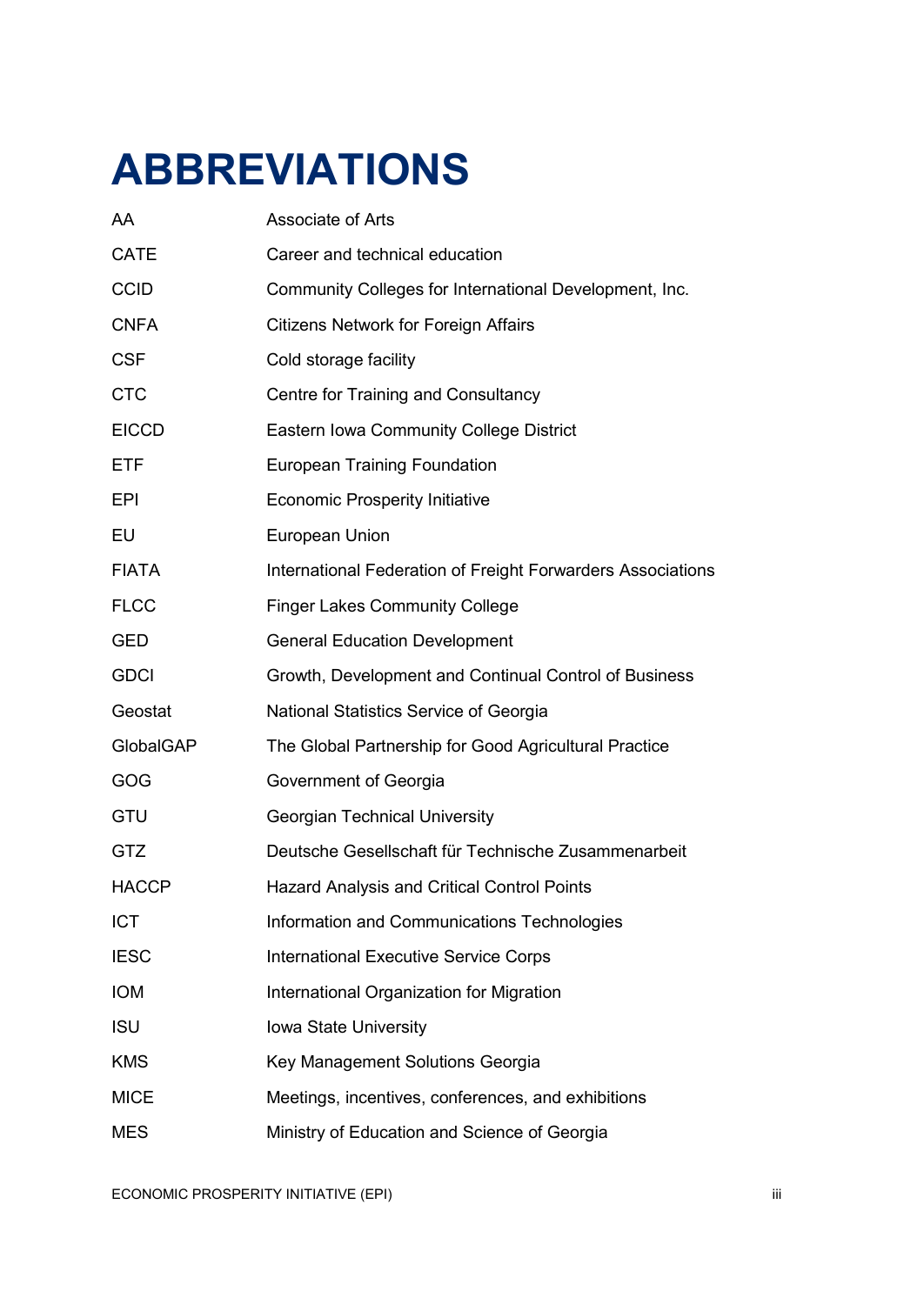| <b>MVCC</b>  | Moraine Valley Community College                      |
|--------------|-------------------------------------------------------|
| <b>MWS</b>   | Midwest                                               |
| <b>NCEQE</b> | National Center for Educational Quality Enhancement   |
| <b>NGO</b>   | Nongovernmental organization                          |
| <b>NPA</b>   | <b>National Professional Agency</b>                   |
| <b>OD</b>    | Organizational development                            |
| <b>OECD</b>  | Organisation of Economic Co-operation and Development |
| <b>OJT</b>   | On-the-job training                                   |
| OSU          | <b>Oregon State University</b>                        |
| <b>PE</b>    | Professional education                                |
| <b>PHT</b>   | Post-harvest technology                               |
| <b>PSP</b>   | Private training service provider                     |
| <b>SME</b>   | Small and medium enterprise                           |
| <b>UNDP</b>  | United Nations Development Programme                  |
| <b>USAID</b> | U.S. Agency for International Development             |
| <b>VEP</b>   | <b>Vocational Education Project</b>                   |
| <b>VET</b>   | Vocational education and training                     |
| <b>WSET</b>  | <b>Wine &amp; Spirit Education Trust</b>              |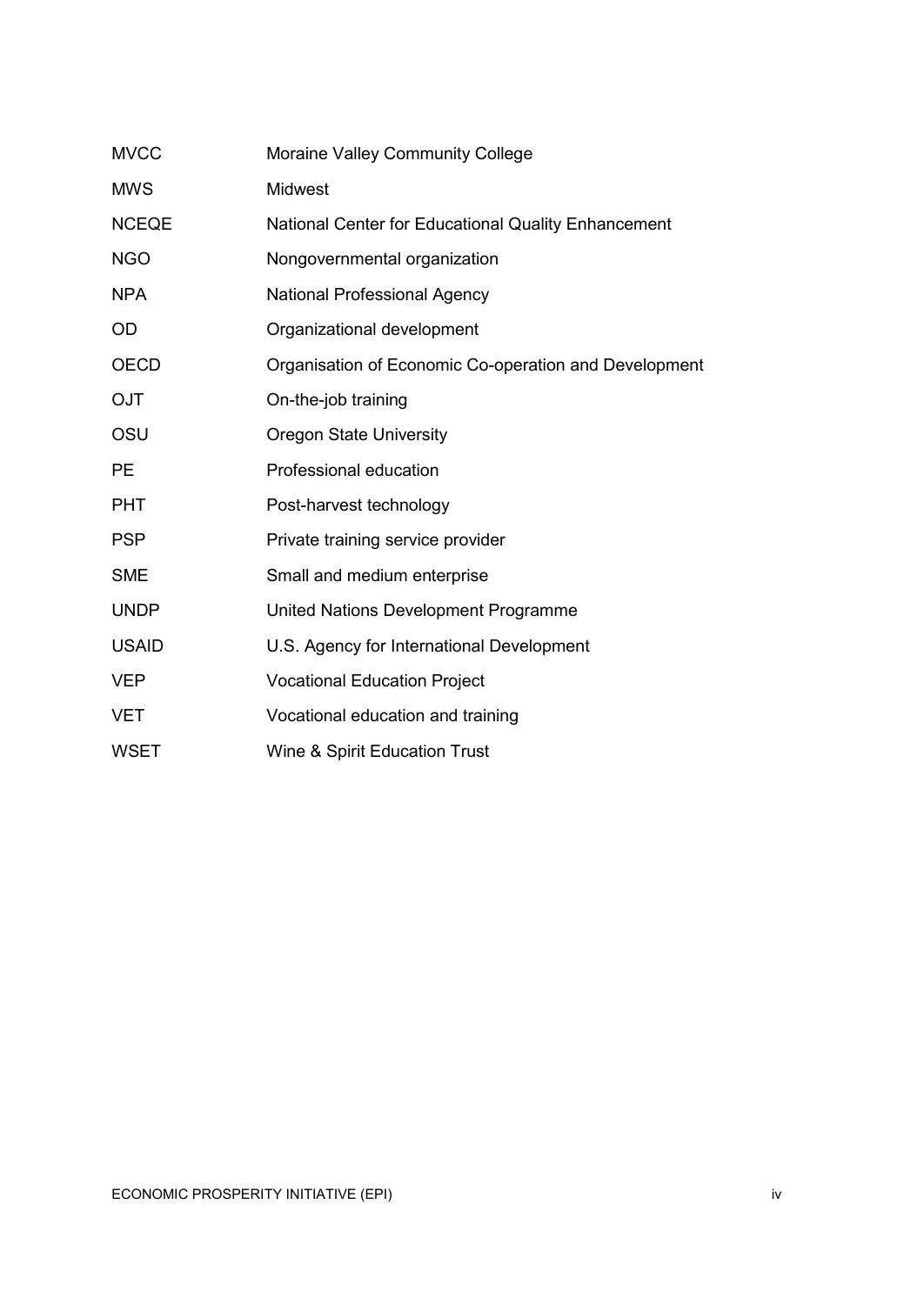# **CONTENTS**

| B. |  |
|----|--|
|    |  |
| D. |  |
|    |  |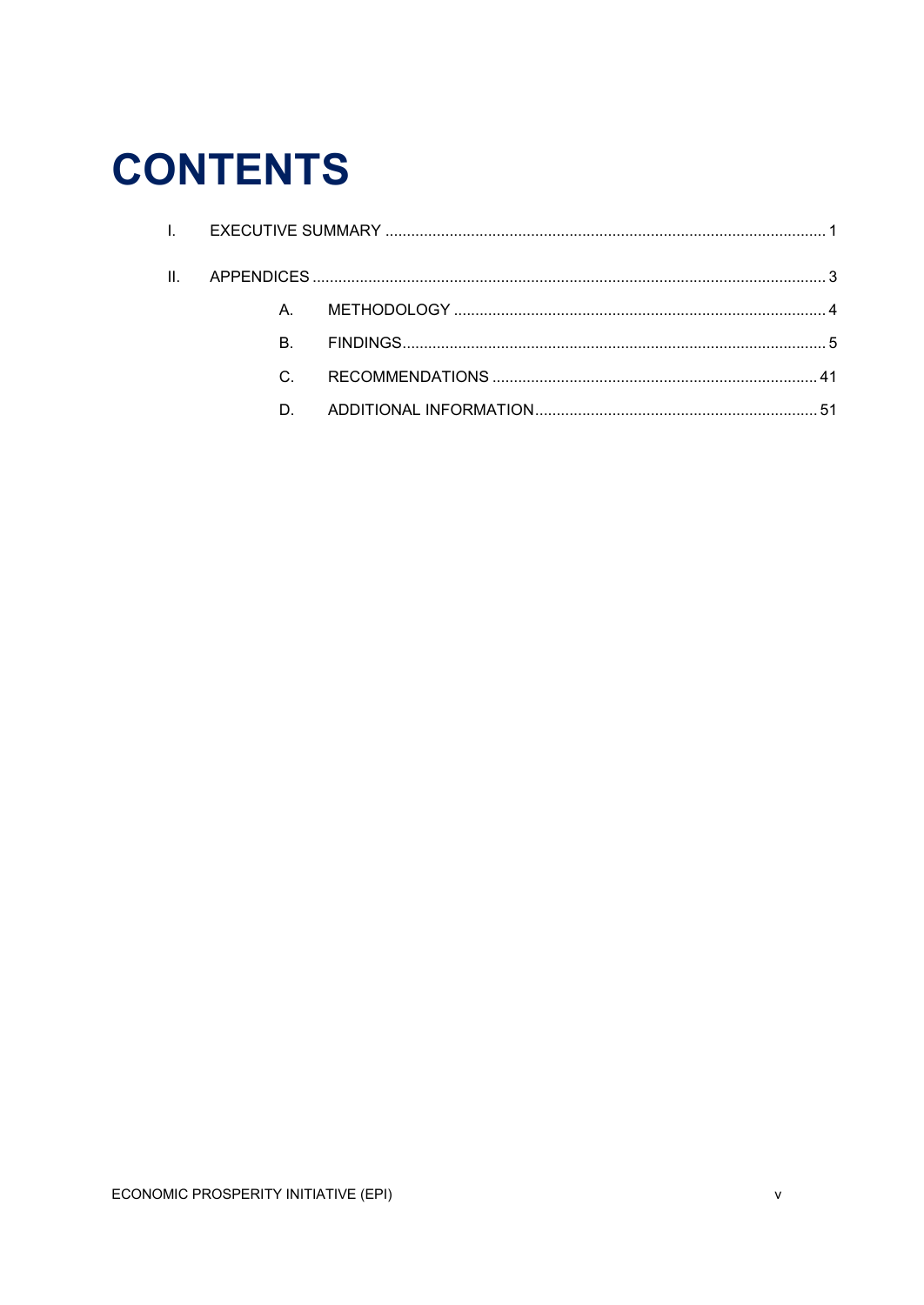## <span id="page-7-0"></span>**I. EXECUTIVE SUMMARY**

Work began for this workforce development strategy report by synthesizing reports on workforce development capacity building and international best practices. This research focused on U.S., Canadian, and European studies published during the past five years.<sup>1</sup> Examples included studies by the Organisation of Economic Co-operation and Development (OECD), which compared workforce development capacity building in member countries<sup>2</sup> and studies by and about the government of Georgia's (GOG) workforce development capacity. Examples of such Georgian studies include the Ministry of Education and Science (MES) of Georgia's National Professional Agency (NPA) and National Center for Educational Quality Enhancement (NCEQE). Reports by European and American organizations working in Georgia on its workforce development–related capacity building, especially in the period since  $2005$ , were also consulted and evaluated.<sup>3</sup> In addition, American workforce development experience in EPI subject areas was extensively mapped for its application and adaptation to Georgia.

Best-practice literature for the United States, Canada, and Europe reaches broadly similar conclusions when analyzing workforce development in those countries. These studies, whether by international organizations, national or regional governmental agencies, or private study commissions within an individual country, all point to an increasing skills gap in North America and Europe. New ways have to be found for industry to access workers with a common set of technical skills, especially math, for their workforce needs now and in the coming decade. Usually these studies also strongly recommend methods designed to achieve stronger collaboration between educational providers and industry. The European variant focuses on participation among business, trade unions, and other social partners in the setting-up and governance of public-private partnerships, strengthening of career education programs in high school, and continuing with apprenticeships in industry.<sup>4</sup> The North American and UK approach is more focused on forging strong workforce partnerships after high school between business and educational institutions to strengthen career education and recommends methods to do so that involve community and technical colleges.

This report then examines the work of Georgian vocational education program providers though the same best-practice lens. Specifically, Community Colleges for International Development, Inc.'s (CCID) report applies this framework to the educational and training organizations serving industries in the agricultural and nonagricultural sectors chosen as priorities by EPI. After summarizing the involvement of Georgian higher-education and private training service providers, the report proceeds to analyze gaps in workforce development activities and suggests ways that these gaps may be addressed by (1) facilitating partnerships among educational service providers and sector businesses and (2) proposing education and training interventions for EPI to sponsor.

<sup>&</sup>lt;sup>1</sup> See, for example, McPherson, Malcolm and Clare Ignatowski. 2007. Workforce Assessment in Georgia. USAID. March. Ministry of Education of Government of Quebec. 2002. Teacher Training in Vocational Education: Orientations, Professional Competencies.

<sup>&</sup>lt;sup>2</sup> See the OECD reports on the United Kingdom and South Carolina contained in the bibliography.

<sup>&</sup>lt;sup>3</sup> See the IOM, UNDP, and NPA (MES) situation analysis reports.

<sup>4</sup> See Gogeliani's Georgia Academia Mapping Report, which discusses work that had already been done in Georgia, especially in the development of the National Qualifications Framework for professional education (PE), creation of a modern legal base for PE in Georgia, and adaptation of methods used in Europe whereby industry experts actively participate in the accreditation process.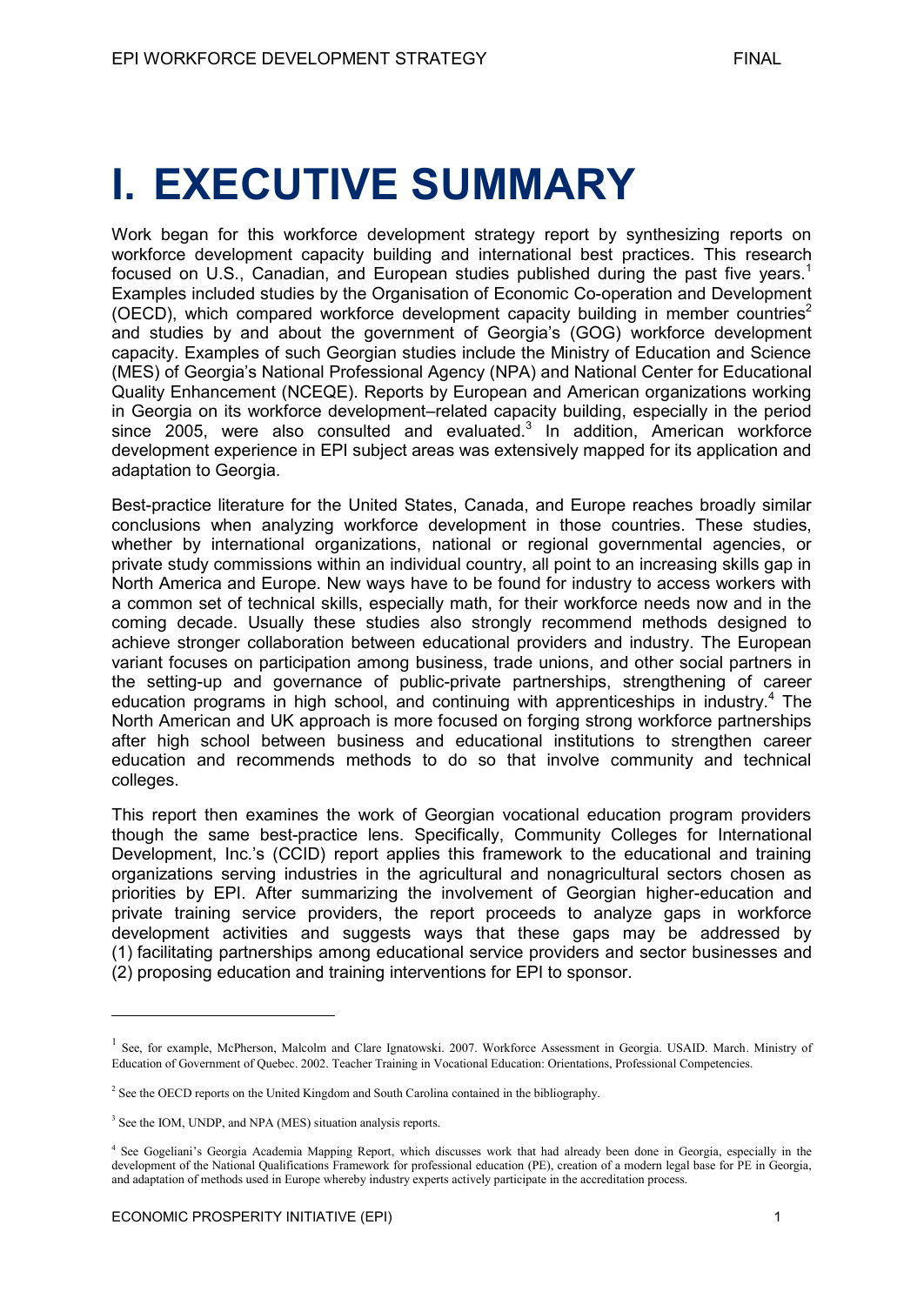Specific recommendations for capacity-building actions are laid out for implementing workforce activities during the remainder of the first year of EPI's work in these sectors apparel, wine tourism, construction materials, transportation and logistics, agronomy, and blueberries. For apparel, the main activity in 2011 will be a training program for teachers from Georgian professional educational schools in Tbilisi and western Georgia to be conducted by a North Carolinian apparel industry training company with experience assisting U.S. Agency for International Development (USAID) to set up similar apparel training programs. After that is completed, teaching factories will be launched to assist professional education (PE) centers in offering modern apparel practice programs in collaboration with Georgian apparel companies. In addition, three new PE programs will be created, along with new textbooks.

Attention to the wine tourism sector will also focus on a training-of-trainers (TOT) program, this time for trainers working for private training service providers (PSPs) and nongovernmental organizations (NGOs). The program will also be open to people wishing to do wine education tourism from academia, the hospitality industry, etc. For the construction materials sector, the main intervention in 2011 will be the development and delivery of short (one- or two-day) trainings for architects, building companies, and academics on new construction materials. These trainings will be accredited and the curriculum materials added to existing PE courses on construction materials. In 2012, trainings of teachers will be held by CCID college experts on energy-efficient building practices and new programs will be created by Georgian experts in collaboration with these U.S. partner colleges. For transportation and logistics, the CCID action plan for 2011 also includes a TOT by CCID college experts, to be followed by course upgrades and/or development of new programs, as jointly decided by the participating U.S. and Georgian experts.

For the blueberry sector, CCID Georgian experts will assist in the development of a blueberry production guide, and accreditation by NCEQE will be facilitated by CCID's Georgia-based staff. How to institutionalize and sustain that new subject matter will be informed by the work of a CCID agronomy expert who will do a TOT with PE agricultural teachers and collaborate in curriculum development with Georgian agronomy experts. It is expected that two new PE programs will result from this curriculum development work.

At each point, this CCID workforce report strongly endorses the notion that best-practice workforce development capacity building in Georgia has two faces: (1) development and delivery of short courses and training for industry on the one hand, including by private training service providers (especially in the tourism and agriculture sectors), and (2) upgrading the methodological and subject matter knowledge and skills of instructors in Georgia's PE centers on the other hand. Attention is also paid throughout this report to the need to assist PE centers to develop and strengthen partnerships with industry because such partnerships enable the delivery of knowledge and skills needed in industry and afford the development of internship and practice programs that model jobs and careers that exist.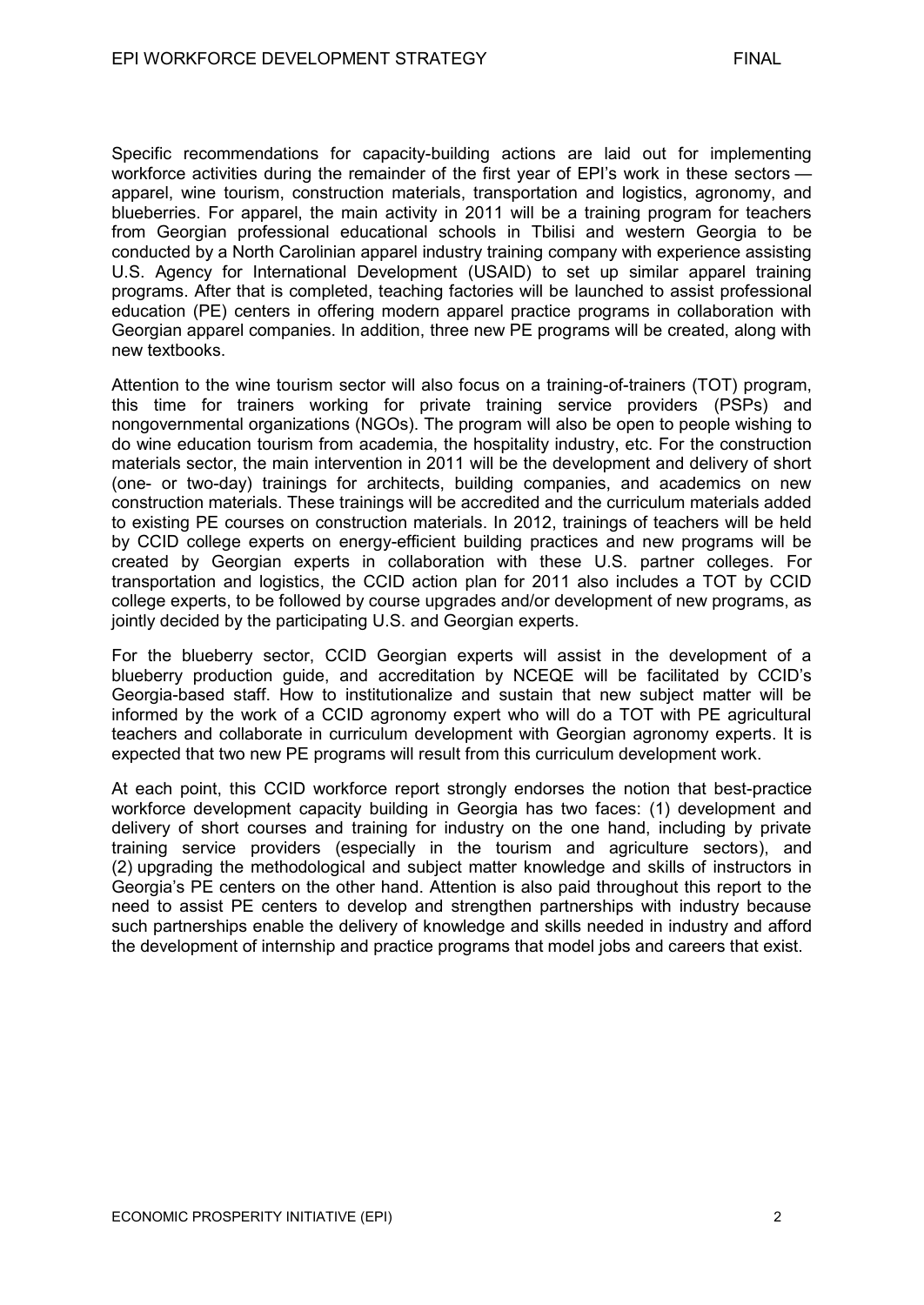## <span id="page-9-0"></span>**II.APPENDICES**

- **A. METHODOLOGY**
- **B. FINDINGS**
- **C. RECOMMENDATIONS**
- **D. ADDITIONAL INFORMATION**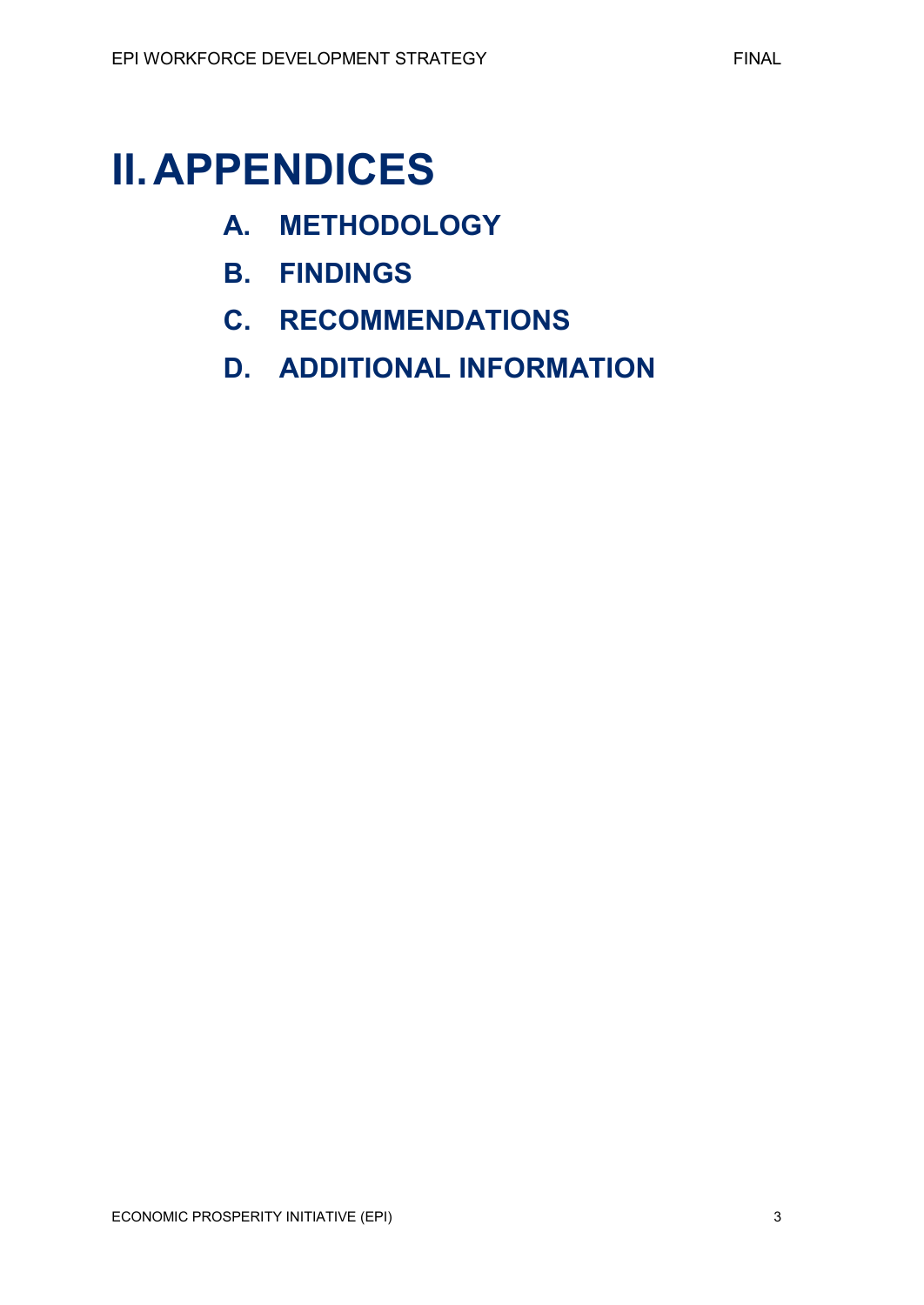# <span id="page-10-0"></span>**A. METHODOLOGY**

This workforce development strategy report incorporates work done for the Georgia Academia Mapping Report prepared for Community Colleges for International Development, Inc. (CCID), by Dr. Lali Gogeliani, director of CCID's Representative Office in Georgia, during March and April 2011. This report was originally supposed to be supplemented by an additional mapping exercise that covered U.S. academia and service providers, which was canceled. Accordingly, in the interests of time, some — but not all — of that material has been added as available and pertinent. Additional mapping information will be delivered as part of the TOT and curriculum development activities planned for the rest of 2011.

The material included in the Georgia Academia Mapping Report was collected through analysis of documents prepared by MES, the Georgian accrediting body for higher education and PE, NCEQE. These included all accreditation materials for programs and courses in EPI specialty areas, copies of pertinent laws, etc. The national standards for programs in the EPI priority fields were also assessed for all five steps that are offered by PE colleges and universities.

This research was also supplemented by follow-up phone calls during March and April 2011 to universities and PE programs by the author of the Georgia Academia Mapping Report. The purpose was to ascertain additional needed information, especially about available equipment and infrastructure, as well as about each college's degree of employer engagement. The report author also accessed additional information from the Web sites for these educational institutions and from the Web sites of private training service providers.

In addition, the authors of both CCID reports conducted more than 30 interviews with directors of PE programs inside colleges and universities in three regions of Georgia. The CCID team appreciates the time and information given to us by colleagues in these organizations in Tbilisi, Telavi, Batumi, Kutaisi, and Ozurgeti, including senior officials at MES, NCEQE, training service companies, experts in EPI priority sectors from industry and academia, and international donor agencies working in Georgia.

Additional information needed for this report came from a burgeoning literature on best practices for workforce development. Special attention was paid to studies by foundations, governmental bodies, international donors, and contractors whose reports detail methods used in the United States, Europe, and, wherever possible, in Georgia. Examples included in the bibliography include the OECD, the European Union's (EU) European Training Foundation (ETF), USAID, Massachusetts Institute of Technology, Canadian and American provincial and regional workforce development bodies, and the World Bank.

The authors of both reports also thank those in the office of USAID's Economic Prosperity Initiative (EPI) for sharing documents produced by the EPI value chain sector managers. For more information about the accreditation documents for the EPI program specialties and/or about teaching materials, e.g., textbooks, syllabi, and the human resources that educational institutions offer as part of the self-study materials that they supply, please see the Georgia Academia Mapping Report.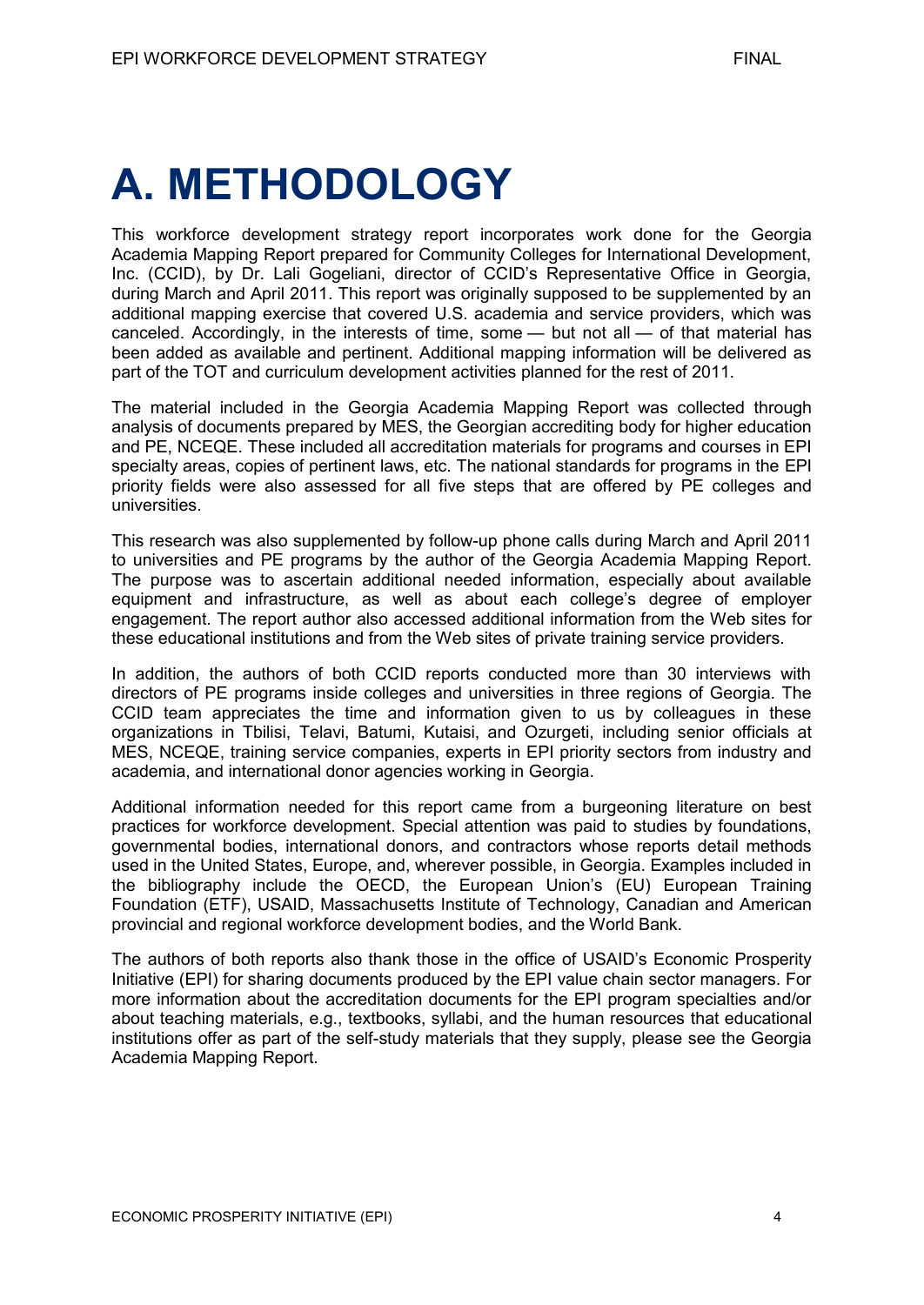## <span id="page-11-0"></span>**B. FINDINGS**

## **INTRODUCTION**

This report makes workforce development recommendations and spells out complementary roles for PSPs, PE providers, firms active in EPI value chain sectors, and other stakeholders that can take place during the remainder of 2011 and will be followed up by similar activities in these and additional sectors over the next 18 months. Examination of benchmark international best practices allows the presentation of a quick snapshot of workforce needs and points the way to more specific recommendations that are organized by EPI value chain sectors. Wherever possible, attention is drawn to the capacities of Georgian public and private training partners whose policies were analyzed during the consultancy; and comments are made about their staff training, management experience, regional scope, and available infrastructure. All of the Georgian organizations discussed have significant strengths that EPI can call on. However, considerable attention needs to be spent to: (1) develop partnerships among PEs, universities, and private training service organizations and (2) connect them with new subject matter information needed by business and industry inside the EPI value chain sectors. Currently, all of these education and training organizations offer patchy coverage of the subjects and geographical scope needed for delivering high-quality workforce development interventions to support EPI priority sectors. Another pressing need is to assist these education and training institutions to upgrade customer service throughout the EPI priority sectors.

## **BEST INTERNATIONAL PRACTICE IN WORKFORCE DEVELOPMENT**

#### WORKFORCE DEVELOPMENT BEST PRACTICES IN THE UNITED STATES AND EUROPE

CCID has analyzed workforce development best-practice literature in the United States and Europe; reports by organizations such as OECD, which compare workforce development capacity building in member countries; and reports evaluating previous workforce development–related capacity in Georgia. Best-practice literature for both the United States and Europe are similar. These studies, whether by international organizations or by study commissions within an individual country, all point to the need that business and industry have for skilled technical workers. The European variant focuses on participation by business and other social partners in the setting-up and governance of public-private partnerships involving governments, industry professional associations, and educational institutions, starting in high school and continuing with programs in private or public technical colleges and apprenticeships in industry.<sup>5</sup> The most important stakeholders are government officials who have responsibilities for providing labor market assistance and regulating job qualifications frameworks. There are also government economic development initiatives that target additional funds to regions and sectors in which government has a particular interest.

<sup>5</sup> Most of these studies mention private business and technical colleges that offer some of the same specialties as do the public sector community and technical colleges only glancingly. For more information, see the Association of Private Sector Colleges and Universities [\(www.career.org\)](http://www.career.org/), which claims membership by more than 1,600 colleges. Clearly, in areas such as information technology, these colleges play important roles. However, the colleges in this sector are sometimes criticized for overselling their programs by aggressively marketing student loans to marginal students.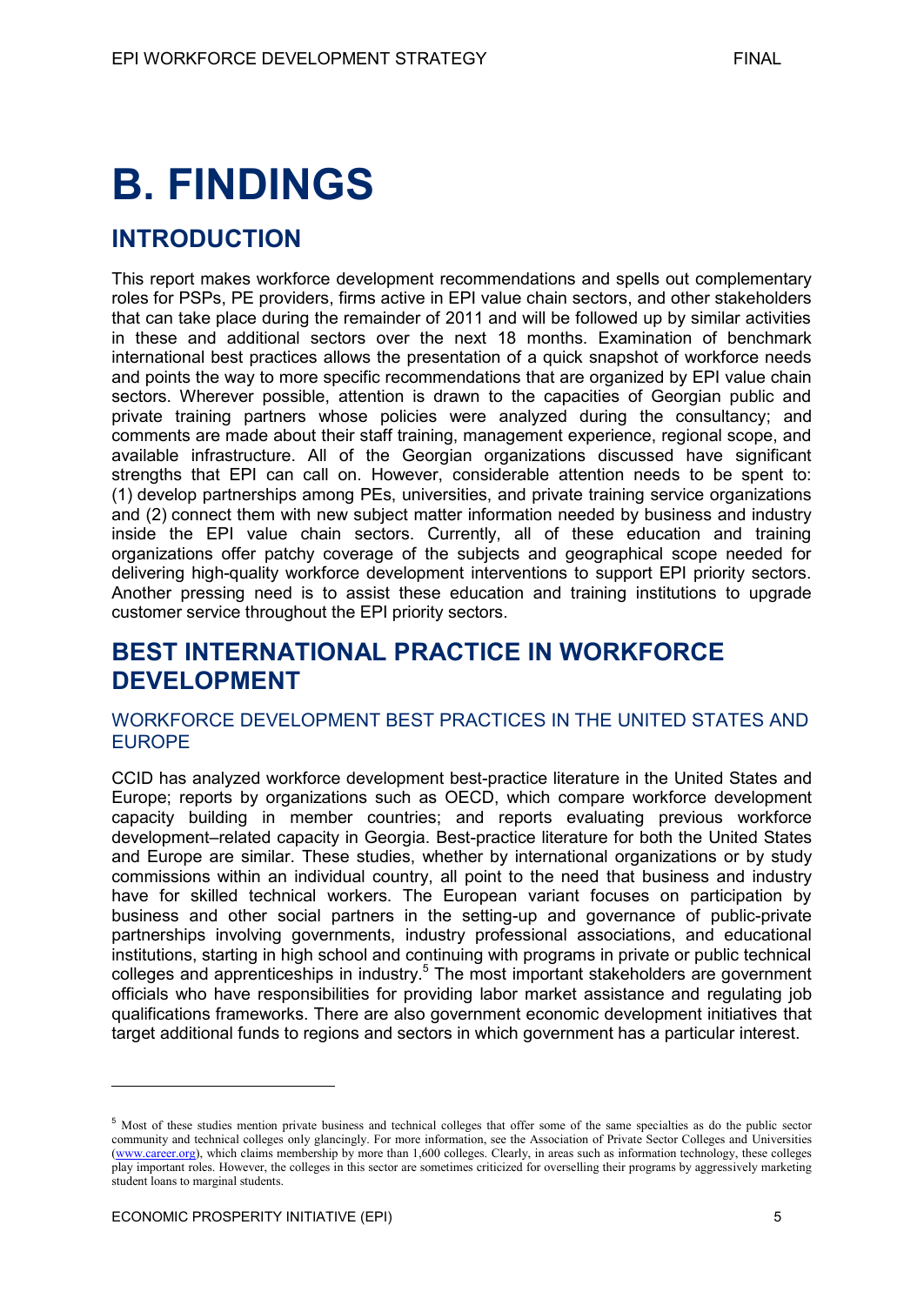In the United States, there have been high-level commissions, sometimes commissioned by private foundations, e.g., Brookings Institution and The Aspen Institute, who have input from the U.S. Department of Education. Not surprisingly, the main actors are at the state level, and skills-development initiatives vary. But the usual result is that states that have a particular interest in the topic can access additional funds to develop their state-level policies and programs through foundation and grant funding from the national government. Many of these initiatives during the past decade have focused on -bridge" programs designed to open pathways between high school (and/or local community colleges) and the labor market. Bridge and many other regional strategies build on already-established relationships among (1) business and industry; (2) regional economic development and governmental bodies; and (3) education institutions, including schools and community colleges. Best-practice case studies note the importance of public-private partnerships as an important vehicle for supporting these initiatives.

This kind of partnership around industry clusters was described in an MIT study in 2008 urging the start-up of such a -workforce intermediary" to assist in the restart of North Central Massachusetts' manufacturing base.

Community and technical colleges have become the focus of workforce development capacity building through (1) upgrading the qualifications of high school leavers by providing General Education Development <sup>6</sup> diplomas; (2) offering remedial programs for high school graduates, e.g., ESL and math, before they start Associate of Arts and Associate of Applied Science degree programs<sup>7</sup> and shorter certificate programs; and,  $(3)$  offering corporate training, i.e., continuing education programs, for business and industry in the regions in which they serve. Community and technical colleges also serve as members of teams set up by state and regional economic development agencies to administer retraining programs when key businesses cut back on their workforce, off-shore their activities, move to other regions, etc.

CCID's workforce capacity building strategy applies the same general principles for the interventions recommended for each of EPI's priority sectors. But the results will look different from one another in practice because they will be tailored for the needs of business and industry and economic growth goals in each sector as follows:

- Needs and opportunities in each sector for accessing export and domestic markets
- Technology improvements needed in the different sectors to support these needs and opportunities
- Capacities of leading businesses and workforce education providers to move toward international best practices

The case for paying attention to current export opportunities seems especially evident in such agricultural sectors as hazelnuts, blueberries, fruit-/vegetable-processing industries, ICT, and transportation and logistics, as well as in Georgia's quickly growing apparel sector. The ICT sector is a high priority since it gives Georgia the possibility to compete for international investment in its software application subsector and because it can enable needed IT improvements in other EPI sectors. The transportation and logistics sector also

<sup>&</sup>lt;sup>6</sup> GED tests taken after someone leaves American or Canadian high schools before graduation allow these students to get an equivalent to a high school diploma.

<sup>&</sup>lt;sup>7</sup> Associate of Arts, Associate of Science, and Associate of Applied Science degrees are typically offered in technical and community colleges in the United States. The Associate of Arts and Associate of Science degrees are typically pursued by students intending to transfer to bachelor's programs. The Associate of Applied Science degree is more often a terminal degree used for labor market entry.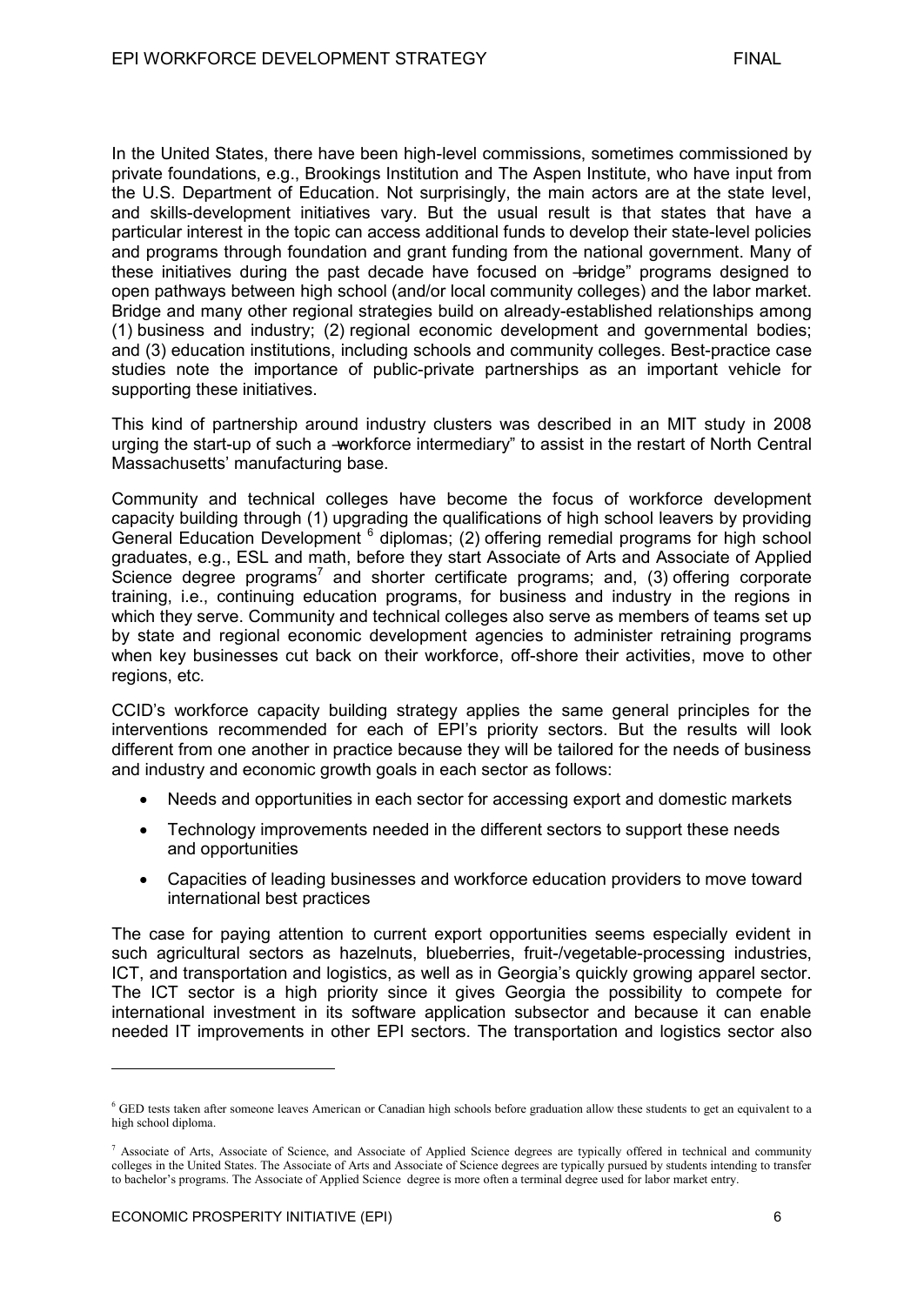plays an enabling role for Georgia's role in transportation and logistics links from Georgia through Poti's port to Central Asia, i.e., the new Silk Road.

#### WHAT'S IN A NAME?

Numerous definitions of what donors and/or governmental and private sector stakeholders mean by workforce development and its strategies can be found. Starting with the United States, most states have established a department or agency with -Workforce Development" in its official name and eponymous responsibilities. Some states co-locate this agency's regional offices on or nearby technical and community college campuses in order to offer ―one-stop shopping‖ for job seekers and employers, i.e., provide coordinated training services for employers, as well as for those job seekers who may be eligible for special training and retraining programs accessed from these institutions' campuses.

The work of these state agencies differ according to state and regional economic development priorities but are all underpinned by national legislation, such as the Workforce Investment Act of 1998, which draws bipartisan commitment from the nation's governors through their association. Indeed, many workforce development initiatives have been supported by administrations of both political parties because of a common commitment to increasing national competitiveness in world markets.<sup>8</sup> Later in this report, some of the linkages forged between and among government, private sector organizations, foundations, and think tanks in the United States that have led to broad acceptance of best practices will be discussed.

## **ELEMENTS OF A WORKFORCE DEVELOPMENT ACTION PLAN FOR EPI SPECIALTIES IN GEORGIA**

With this introduction completed, a workforce development model for the EPI project can be presented and discussed. It incorporates best practices recommended for USAID international development projects.

|                     | <b>Apparel</b>                                                                                                | <b>Transportation and</b><br>Logistics                                                | <b>ICT</b>                                                                                                                     | <b>Wine tourism</b>                                                      | <b>Construction</b><br><b>Materials</b>                                                                                  |
|---------------------|---------------------------------------------------------------------------------------------------------------|---------------------------------------------------------------------------------------|--------------------------------------------------------------------------------------------------------------------------------|--------------------------------------------------------------------------|--------------------------------------------------------------------------------------------------------------------------|
| 1. Program<br>goals | • Strengthen<br>competitiveness<br>of a key export-<br>oriented industry<br>$\bullet$ Improve<br>productivity | • Provide support for<br>economic<br>development<br>backbone for<br>Georgian industry | $\bullet$ Establish<br>competitive<br>software<br>develop-<br>ment<br>industry<br>$\bullet$ Upgrade<br>capacity of<br>existing | • Strengthen<br>competitiveness<br>of a key export-<br>oriented industry | • Substitute GE<br>products in<br>construction<br>$\bullet$ Expand use<br>of new<br>energy-<br>efficient<br>construction |

#### **EPI Workforce Development Strategy Applied to Priority Nonagricultural Sectors**

<sup>8</sup> See, for example, an online *Wall Street Journal* article in 2009 reporting on President Barack Obama's community-college initiative and its special focus on retraining workers from regions where factories closed during the current financial crisis [\(http://online.wsj.com/article/SB124753606193236373.html\)](http://online.wsj.com/article/SB124753606193236373.html). Workforce development is not considered solely an American issue; it can be seen in coverage of the topic by the Quebec provincial government in Canada (Ministry of Education of, Government of Quebec. 2002. Teacher Training in Vocational Education: Orientations, Professional Competencies) and an article about workforce skills priorities from Ontario [\(http://www.canadianlabour.ca/ontario/news/labour-business-and-government-tackle-workforce-skills-priorities\)](http://www.canadianlabour.ca/ontario/news/labour-business-and-government-tackle-workforce-skills-priorities).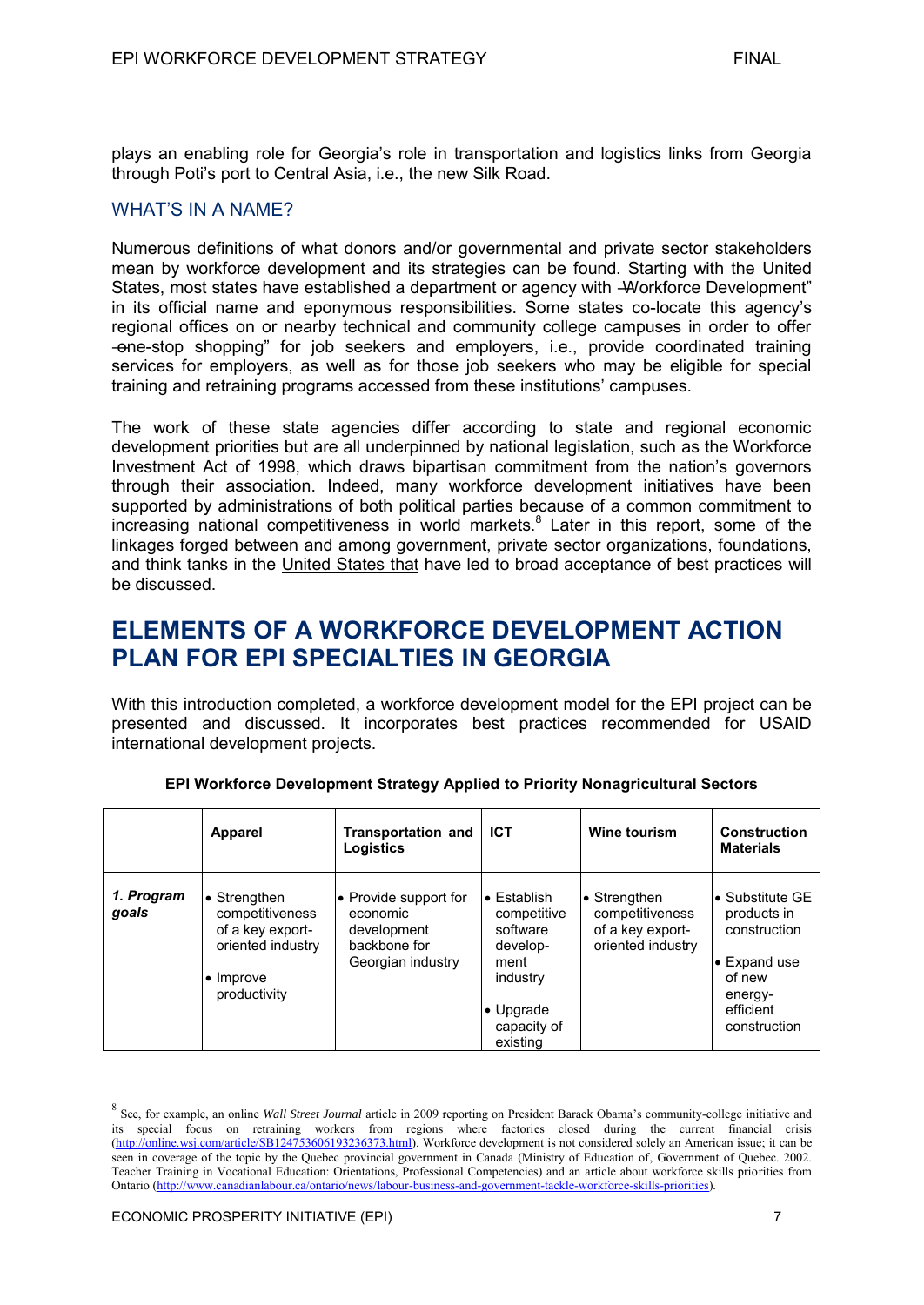|                                                                                                                       | <b>Apparel</b>                                                                                     | <b>Transportation and</b><br>Logistics                                                                                                                                       | <b>ICT</b>                                                                                                                                                                                           | <b>Wine tourism</b>                                                                                                                                                                                                   | <b>Construction</b><br><b>Materials</b>                                                                                                                                                                                                                                                |
|-----------------------------------------------------------------------------------------------------------------------|----------------------------------------------------------------------------------------------------|------------------------------------------------------------------------------------------------------------------------------------------------------------------------------|------------------------------------------------------------------------------------------------------------------------------------------------------------------------------------------------------|-----------------------------------------------------------------------------------------------------------------------------------------------------------------------------------------------------------------------|----------------------------------------------------------------------------------------------------------------------------------------------------------------------------------------------------------------------------------------------------------------------------------------|
|                                                                                                                       |                                                                                                    |                                                                                                                                                                              | companies                                                                                                                                                                                            |                                                                                                                                                                                                                       | • Strengthen<br>building and<br>related<br>industries                                                                                                                                                                                                                                  |
| 2. Identify<br>target<br>workforce                                                                                    | • Retrain current<br>workforce<br>$\bullet$ Train new<br>workforce                                 | • Upgrade current<br>workforce<br>• Spread workforce<br>skills needed for<br>industries to<br>cooperate                                                                      | $\bullet$ Train new<br>workforce<br>• Retrain<br>current<br>workforce<br>• Train new<br>workforce<br>$\bullet$ Enable<br>managers to<br>master<br>needed<br>managerial<br>and<br>technical<br>skills | • Upgrade<br>workforce skills of<br>guides and front-<br>level wine<br>tourism<br>professions<br>• Provide retraining<br>for workforce in<br>customer service<br>and other cross-<br>cutting specialties              | • Provide<br>information to<br>key<br>stakeholders,<br>e.g.,<br>architects and<br>construction<br>businesses<br>• Incorporate<br>information<br>on new<br>materials and<br>energy-<br>efficient<br>building<br>practices in<br>education<br>and training<br>institutions'<br>curricula |
| 3. Identify<br>workforce<br>education<br>and training<br>objectives                                                   | • Master new<br>technical<br>workforce skills<br>• Gain career-<br>related<br>employment           | • Master new<br>technical workforce<br>skills                                                                                                                                | • Gain career-<br>related<br>employment<br>• Master new<br>technical<br>workforce<br>skills                                                                                                          | • Master new<br>technical<br>workforce skills<br>• Focus on<br>customer service<br>and<br>entrepreneurial<br>skills                                                                                                   | • Master new<br>technical<br>workforce<br>skills<br>$\bullet$ Expand<br>career-related<br>employment                                                                                                                                                                                   |
| 4. Possible<br>linkages for<br>industry<br>with public<br>and private<br>sector and<br>stake-<br>holders <sup>9</sup> | • Organize<br>business-training<br>provider practice<br>programs<br>• Develop business<br>clusters | • Organize business-<br>training provider<br>practice<br>partnerships<br>• Develop business<br>stakeholder clusters<br>• Strengthen job<br>placements and<br>career services | • Develop<br>business<br>stakeholder<br>clusters<br>• Strengthen<br>practice<br>programs<br>and career<br>services                                                                                   | • Strengthen<br>business-training<br>provider<br>partnerships,<br>including practice<br>program, job<br>placement, and<br>career services<br>• Support business<br>clusters coming<br>together around<br>wine tourism | • Construct<br>partnership<br>between<br>manu-<br>facturers and<br>experts on<br>green<br>building<br>technology,<br>including<br>architects,<br>academia,<br>and building                                                                                                             |

<sup>&</sup>lt;sup>9</sup> Finding reliable government or other partners to do labor market assessments needed by industry and educational providers applies to all sectors.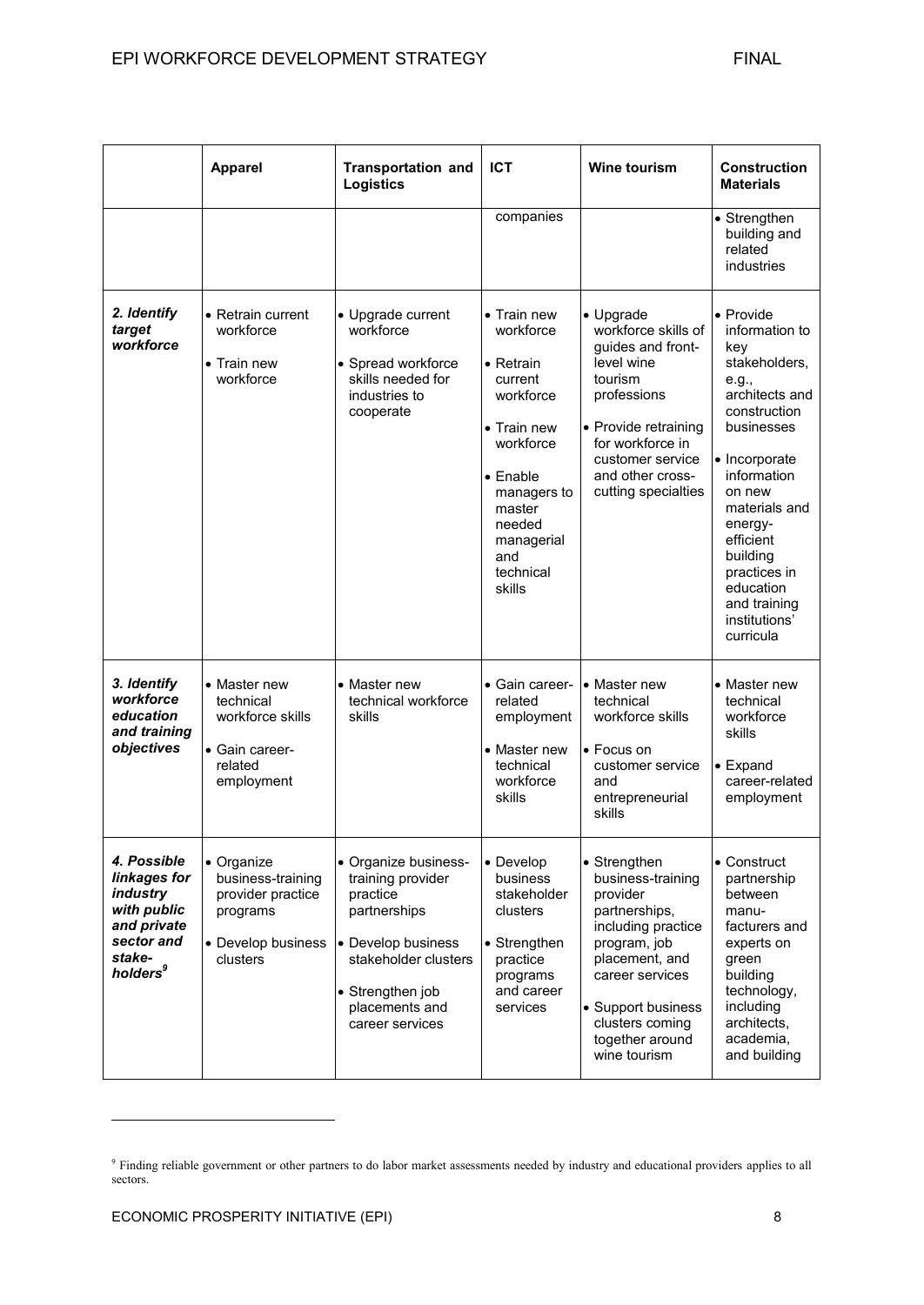|                                                                                                              | <b>Apparel</b>                                                                                                                                                                                                                      | <b>Transportation and</b><br><b>Logistics</b>                                                                                                                                                                                                                                                                                                               | <b>ICT</b>                                                                                                                                                        | <b>Wine tourism</b>                                                                                                                                                                     | <b>Construction</b><br><b>Materials</b>                                                                                                                                                                                                              |
|--------------------------------------------------------------------------------------------------------------|-------------------------------------------------------------------------------------------------------------------------------------------------------------------------------------------------------------------------------------|-------------------------------------------------------------------------------------------------------------------------------------------------------------------------------------------------------------------------------------------------------------------------------------------------------------------------------------------------------------|-------------------------------------------------------------------------------------------------------------------------------------------------------------------|-----------------------------------------------------------------------------------------------------------------------------------------------------------------------------------------|------------------------------------------------------------------------------------------------------------------------------------------------------------------------------------------------------------------------------------------------------|
|                                                                                                              |                                                                                                                                                                                                                                     |                                                                                                                                                                                                                                                                                                                                                             |                                                                                                                                                                   |                                                                                                                                                                                         | companies                                                                                                                                                                                                                                            |
| 5.a. Design<br>strategy<br>with input<br>from<br>counterpart<br><b>U.S. experts</b><br>and best<br>practices | • TC2, NC apparel<br>solutions<br>company                                                                                                                                                                                           | • CCID partner<br>colleges Savannah<br><b>Technical College</b><br>(GA), Central<br>Piedmont<br><b>Community College</b><br>and Davidson<br><b>County Community</b><br>College (NC),<br>Eastern Iowa<br><b>Community College</b><br>District (EICCD) (IA)<br>and Black Hawk<br>College and<br>Moraine Valley<br><b>Community College</b><br>$(MVCC)$ $(IL)$ | $\bullet$ CCID<br>partner<br>college<br>(TBD)                                                                                                                     | • CCID member<br><b>Finger Lakes</b><br>Community<br>College (FLCC)<br>(NY)<br>• Midwest MWS<br>(MWS)                                                                                   | • CCID partner<br>colleges<br>Savannah<br>Technical<br>College (GA),<br>Central<br>Piedmont<br>Community<br>College (NC),<br>and others<br>(TBD)                                                                                                     |
| 5.b. Design<br>effective<br>and<br>sustainable<br><i>instruction-</i><br>al delivery<br>system               | • TOT approach to<br>subject matter<br>knowledge and<br>skills and<br>assessment skills<br>• Launch and<br>sustain of PE-led<br>teaching factories<br>$\bullet$ Curriculum<br>materials created<br>as needed with<br>industry input | • TOT approach to<br>pedagogical and<br>assessment skills<br>• New specialties and<br>learning materials<br>created with<br>industry input                                                                                                                                                                                                                  | $\bullet$ TOT<br>approach to<br>pedagogical<br>and<br>assessment<br>skills<br>$\bullet$ Curriculum<br>materials<br>created as<br>needed with<br>industry<br>input | • TOT approach to<br>pedagogical and<br>assessment skills<br>• New curriculum<br>materials created<br>as needed with<br>industry input                                                  | $\bullet$ TOT<br>approach to<br>pedagogical<br>and<br>assessment<br>skills<br>$\bullet$ Curriculum<br>materials<br>created as<br>needed with<br>industry input                                                                                       |
| 5.c.<br><b>Strengthen</b><br>capacity of<br>education<br>and training<br>service<br>providers                | • Focus on PE<br>programs and<br>universities in<br>Tkibuli, Kutaisi,<br>Batumi, and<br>Tbilisi                                                                                                                                     | • Focus on PE<br>programs and<br>universities in Tbilisi<br>and Batumi                                                                                                                                                                                                                                                                                      | • Focus on<br>universities<br>and PE<br>programs,<br>especially in<br>Tbilisi                                                                                     | • Focus on service<br>providers for<br>hospitality<br>industry training<br>in year one<br>• Focus on<br>upgrading PE<br>programs for<br>strengthened<br>capacity in<br>subsequent years | • Focus on<br>professional<br>associations'<br>role in<br>accreditation<br>process and<br>on<br>universities<br>and PE<br>programs<br>with<br>construction<br>specialties<br>• Add focus on<br>energy-<br>efficient<br>technologies<br>and practices |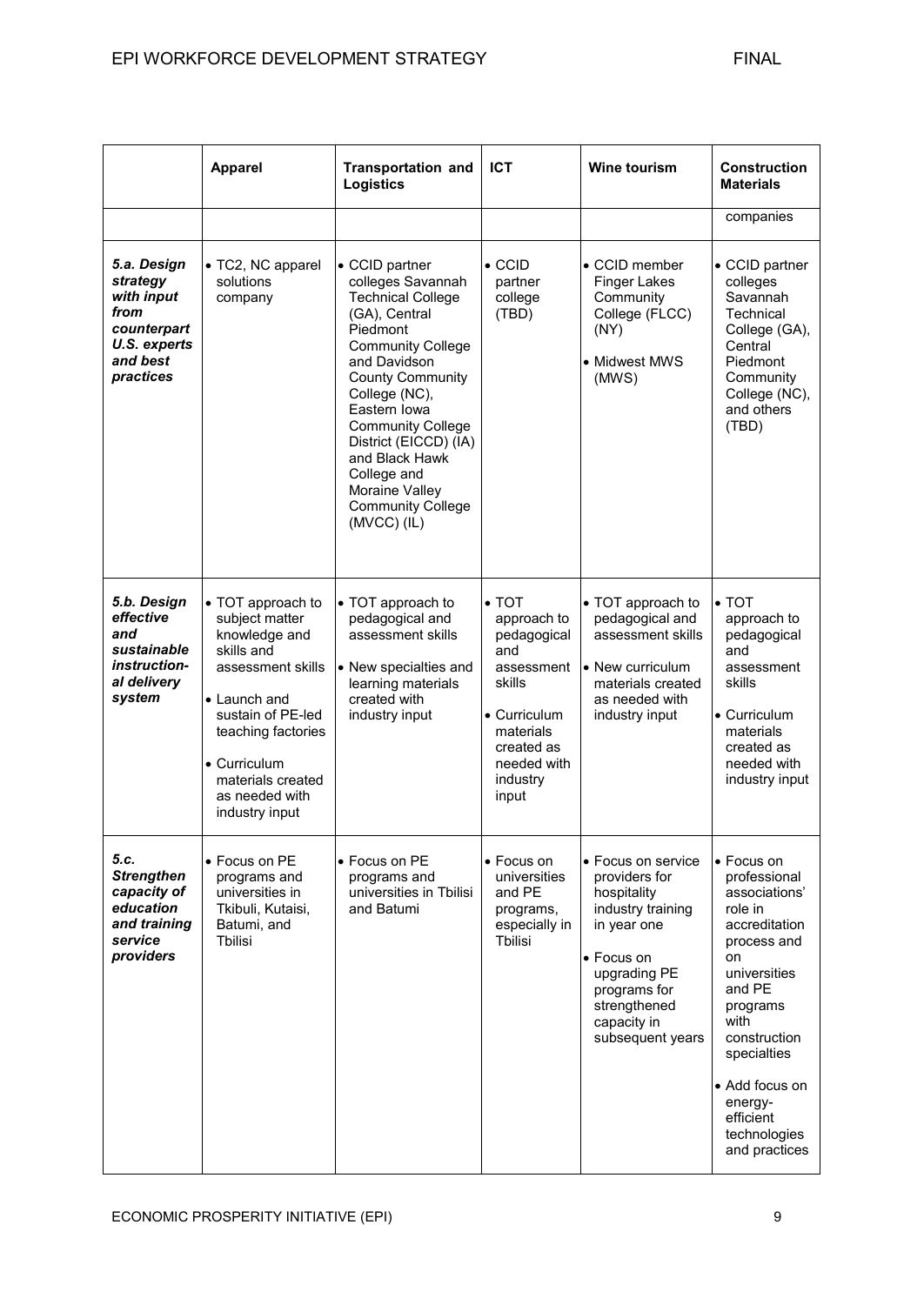## **EPI WORKFORCE DEVELOPMENT STRATEGY APPLIED TO SELECTED AGRICULTURAL SECTORS**

These sectors have been chosen to serve as examples at this point in the report using the seven steps discussed above. Later in the report, distinctions will be made among the fresh fruit and fresh vegetable sectors, as well as the processed fruit and processed vegetable sectors.

|                                    | <b>Blueberries</b>                                                                                                                                                                                       | <b>Fresh fruit</b><br>and<br>vegetables                                                                                                                                 | Wine                                                                                                                                                                                               | <b>Hazelnuts</b>                                                                                                                                    | <b>Fruit and</b><br>vegetable<br>processing                                                                                                                            | Agronomy $^{10}$                                                                                                                                                                                                                     |
|------------------------------------|----------------------------------------------------------------------------------------------------------------------------------------------------------------------------------------------------------|-------------------------------------------------------------------------------------------------------------------------------------------------------------------------|----------------------------------------------------------------------------------------------------------------------------------------------------------------------------------------------------|-----------------------------------------------------------------------------------------------------------------------------------------------------|------------------------------------------------------------------------------------------------------------------------------------------------------------------------|--------------------------------------------------------------------------------------------------------------------------------------------------------------------------------------------------------------------------------------|
| 1. Program<br>goals <sup>11</sup>  | • Strengthen<br>export<br>capability of<br>agricultural<br>blueberry<br>sector<br>• Increase<br>productivity<br>with new<br>technologies                                                                 | • Strengthen<br>domestic<br>and export<br>capability -<br>fruits<br>• Strengthen<br>domestic<br>capability -<br>vegetables<br>sector                                    | • Strengthen<br>export<br>capability of<br>key<br>agricultural<br>sector                                                                                                                           | • Strengthen<br>capacity of<br>agricultural<br>export sector<br>• Increase<br>productivity<br>with new<br>technologies                              | • Serve<br>domestic<br>market with<br>international<br>best-practice<br>technology<br>and increase<br>export<br>• Increase<br>productivity<br>with new<br>technologies | • Strengthen<br>capability of<br>import and<br>export<br>across all<br>agricultural<br>sectors<br>• Increase<br>productivity<br>with new<br>technologies                                                                             |
| 2. Identify<br>target<br>workforce | • Identify<br>blueberry<br>(and bio-<br>blueberry)<br>producers,<br>processors,<br>and<br>exporters,<br>mostly in<br>western<br>Georgia<br>• Identify TOT<br>for PE<br>teachers in<br>western<br>Georgia | • Identify fresh<br>fruit and<br>vegetables<br>(including<br>organic<br>producers)<br>and<br>exporters<br>throughout<br>Georgia<br>• Identify TOT<br>for PE<br>teachers | $\bullet$ Identify<br>grape-<br>growers and<br>winemakers<br>(including<br>organic<br>producers) in<br>Kakheti,<br>Shida Kartli.<br>and western<br>Georgia<br>• Identify TOT<br>for PE<br>teachers | • Identify<br>hazelnut<br>producers,<br>processors,<br>and<br>exporters,<br>mostly in<br>western<br>Georgia<br>• Identify TOT<br>for PE<br>teachers | • Identify fruit<br>and<br>vegetable<br>processors<br>(including for<br>organic<br>products)<br>throughout<br>Georgia<br>• Identify TOT<br>for PE<br>teachers          | $\bullet$ Retrain<br>producers<br>across all<br>agricultural<br>sectors<br>supported by<br>EPI<br>$\bullet$ Enable<br>farmers to<br>update their<br>knowledge of<br>sustainable<br>practices<br>• Identify TOT<br>for PE<br>teachers |
| 3. Identify<br><b>WET</b>          | • Producers<br>and<br>processors                                                                                                                                                                         | • Producers<br>and<br>processors                                                                                                                                        | • Producers<br>and<br>processors                                                                                                                                                                   | • Increase<br>producers'<br>and                                                                                                                     | • Increase<br>producers'<br>and                                                                                                                                        | • Farmers<br>master new<br>technical                                                                                                                                                                                                 |

<sup>&</sup>lt;sup>10</sup> Agronomy is an example of a cross-cutting sector of interest to EPI. Start-up activities are shown here in a similar format to those for other sectors. Whether mechanization should be included — or considered another separate cross-cutting sector — will be investigated further later in year one.

<sup>&</sup>lt;sup>11</sup> The stage/step model used here draws on the USAID Workforce Development Program Guide submitted to USAID's Global Workforce in Transition (GWT) project by Economic Development Center, a USAID IQC holder. The report authored by Ron Israel, was in response to #GDG - 1 - 00 - 02 - 0003 - 00.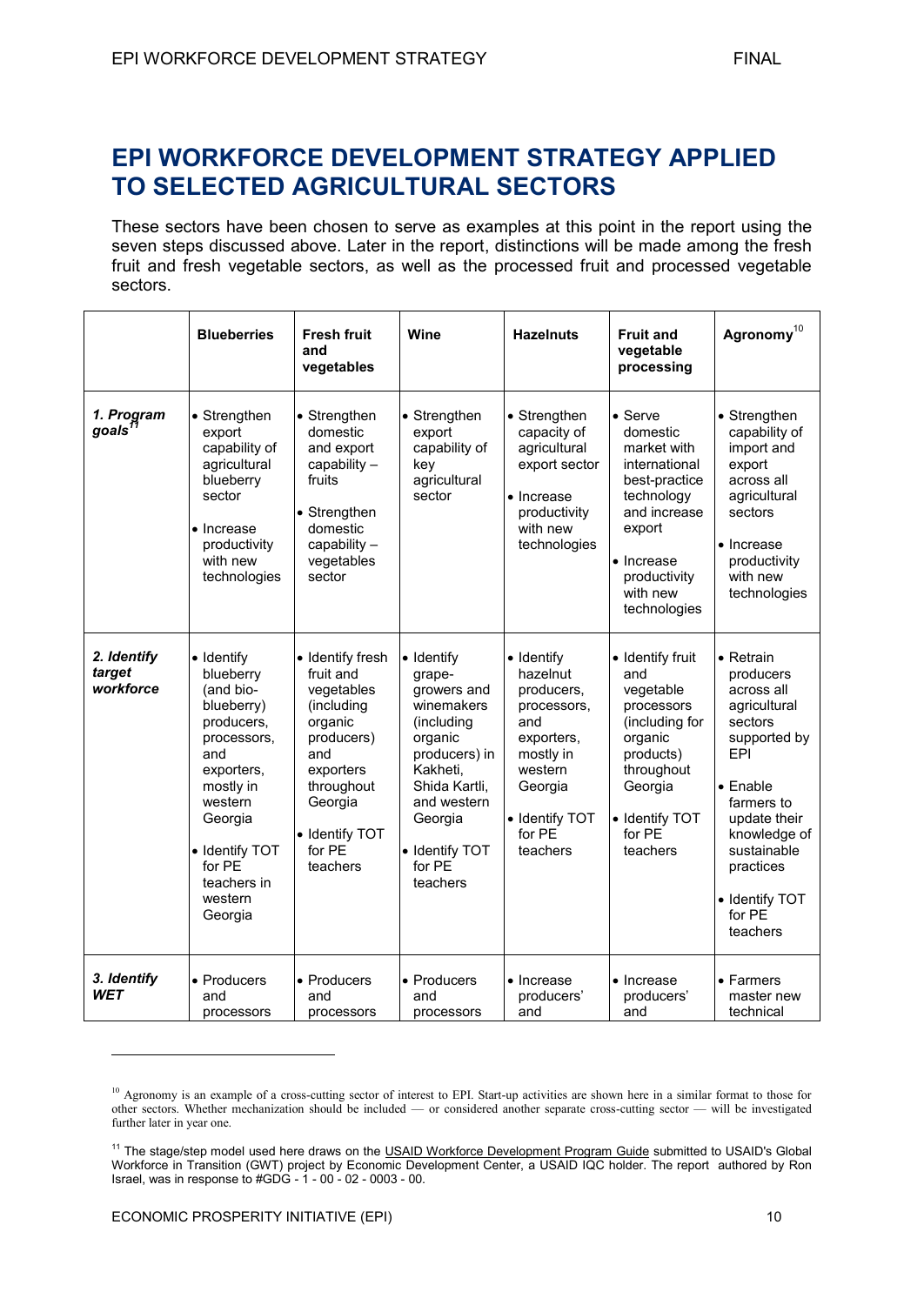|                                                                                                    | <b>Blueberries</b>                                                                                                                                                         | <b>Fresh fruit</b><br>and<br>vegetables                                                                                                                                    | Wine                                                                                                                                         | <b>Hazelnuts</b>                                                                                                                             | <b>Fruit and</b><br>vegetable<br>processing                                                                                                                                | Agronomy <sup>10</sup>                                                                                                                                                                                                        |
|----------------------------------------------------------------------------------------------------|----------------------------------------------------------------------------------------------------------------------------------------------------------------------------|----------------------------------------------------------------------------------------------------------------------------------------------------------------------------|----------------------------------------------------------------------------------------------------------------------------------------------|----------------------------------------------------------------------------------------------------------------------------------------------|----------------------------------------------------------------------------------------------------------------------------------------------------------------------------|-------------------------------------------------------------------------------------------------------------------------------------------------------------------------------------------------------------------------------|
| objectives                                                                                         | get entrepre-<br>neurial and<br>marketing<br>skills<br>• Farmers get<br>new<br>technical<br>skills                                                                         | get new<br>management<br>and<br>entrepre-<br>neurial skills<br>• Farmers get<br>new<br>technical<br>skills                                                                 | get<br>marketing<br>and<br>entrepre-<br>neurial skills<br>• Winemakers<br>and farmers<br>get new<br>technical<br>skills                      | processors'<br>entrepre-<br>neurial skills<br>• Farmers<br>master new<br>technical<br>skills                                                 | processors<br>entrepre-<br>neurial skills<br>• Processors<br>gain new<br>technical<br>skills                                                                               | skills about<br>cultural<br>practices,<br>agricultural<br>chemical<br>use.<br>machinery,<br>etc.<br>• Producers<br>get results<br>from doing<br>their own<br>tests and<br>benefit from<br>electronic<br>learning<br>resources |
| <b>4. Construct</b><br>linkages for<br>private<br>sector and<br>stake-<br>holders                  | • PE-to-work<br>transition<br>programs for<br>agriculture<br>emphasize<br>practice<br>• Producer-PE<br>partnerships<br>are<br>strengthened                                 | • PE-to-work<br>transition<br>programs for<br>agriculture<br>emphasize<br>practice<br>• Producer-PE<br>partnerships<br>are<br>strengthened                                 | • PE-to-work<br>transition<br>programs for<br>agriculture<br>emphasizing<br>practice<br>• Producer-PE<br>partnerships<br>are<br>strengthened | • PE-to-work<br>transition<br>programs for<br>agriculture<br>emphasize<br>practice<br>• Producer-PE<br>partnerships<br>are<br>strengthened   | • PE-to-work<br>transition<br>programs<br>needed<br>emphasize<br>practice<br>• Producer-PE<br>partnerships<br>are<br>strengthen-<br>ed                                     | • PE-to-work<br>transition<br>programs<br>needed<br>emphasize<br>practice<br>• Producer-PE<br>partnerships<br>are<br>strengthen-<br>ed                                                                                        |
| 5.a. Design<br>strategy with<br>input from<br>counterpart<br>U.S. experts<br>and best<br>practices | • Oregon<br><b>State</b><br>University<br>(OSU)<br>$\bullet$ Oregon<br>consortium                                                                                          | • Reedley<br>College (CA)<br>and its CA<br>partners<br>$\bullet$ Oregon<br>consortium,<br>as needed                                                                        | • FLCC NY<br>and Oregon<br>consortium<br>members, as<br>needed                                                                               | $\bullet$ OSU<br>(Oregon<br>consortium)                                                                                                      | • Reedley<br>College (CA)<br>and CA<br>consortium<br>$\bullet$ Oregon<br>consortium,<br>as needed                                                                          | • Iowa CCID<br>$college -$<br>university<br>partnership                                                                                                                                                                       |
| 5.b. Design<br>effective<br><i>instructional</i><br>system                                         | $\bullet$ TOT<br>approach to<br>pedagogical<br>and<br>assessment<br>skills<br>$\bullet$ New<br>curriculum<br>materials<br>created, as<br>needed, with<br>industry<br>input | $\bullet$ TOT<br>approach to<br>pedagogical<br>and<br>assessment<br>skills<br>$\bullet$ New<br>curriculum<br>materials<br>created, as<br>needed, with<br>industry<br>input | $\bullet$ TOT<br>approach to<br>pedagogical<br>and<br>assessment<br>skills<br>• Curriculum<br>materials<br>created with<br>industry<br>input | $\bullet$ TOT<br>approach to<br>pedagogical<br>and<br>assessment<br>skills<br>• Curriculum<br>materials<br>created with<br>industry<br>input | $\bullet$ TOT<br>approach to<br>pedagogical<br>and<br>assessment<br>skills<br>$\bullet$ New<br>curriculum<br>materials<br>created, as<br>needed, with<br>industry<br>input | $\bullet$ TOT<br>approach to<br>pedagogical<br>and<br>assessment<br>skills<br>• Curriculum<br>materials<br>created with<br>industry<br>input                                                                                  |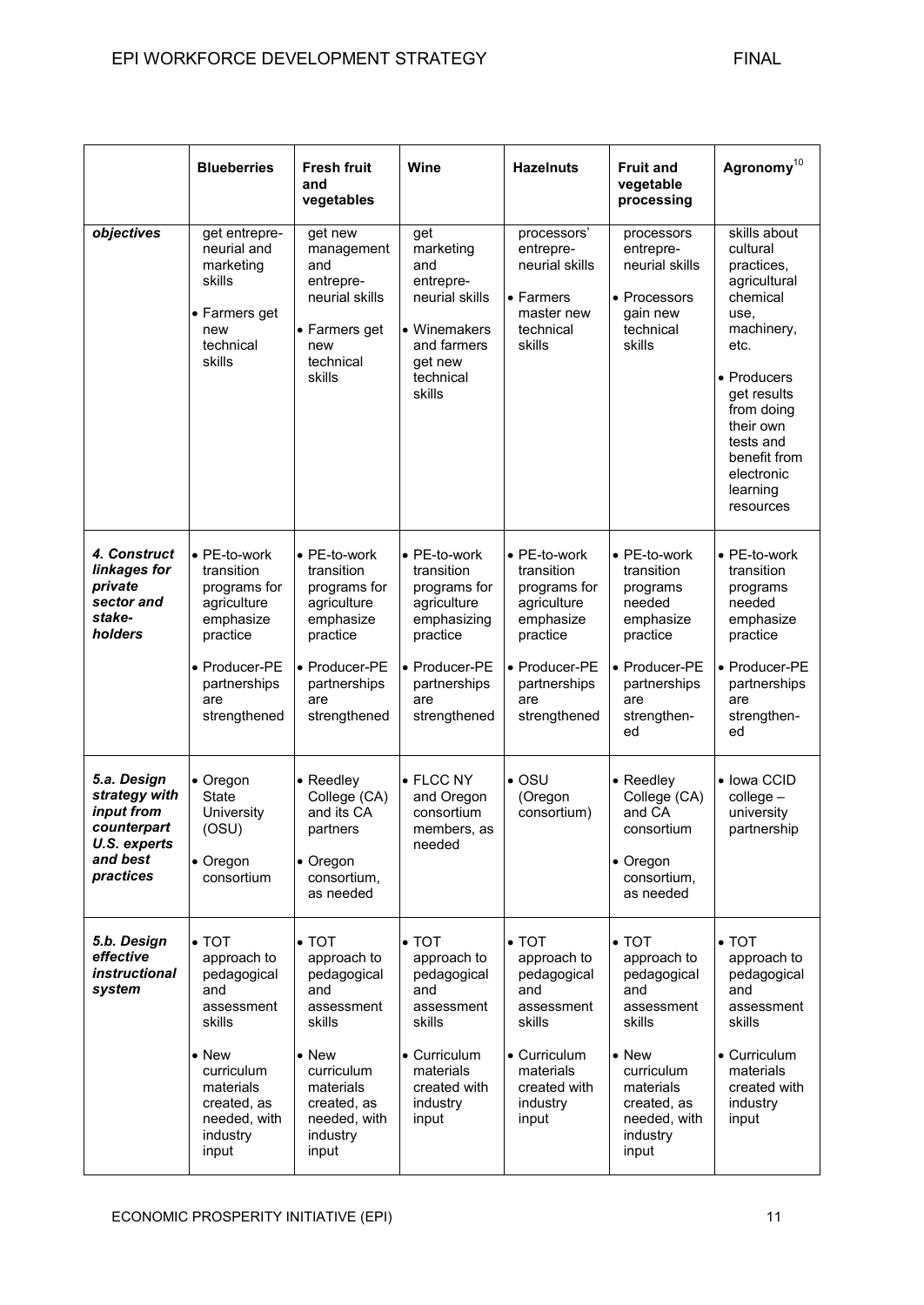|                                                                                               | <b>Blueberries</b>                                                                                                                      | <b>Fresh fruit</b><br>and<br>vegetables                                         | Wine                                                                                                                        | <b>Hazelnuts</b>                                                                                                                                      | <b>Fruit and</b><br>vegetable<br>processing                                                                     | Agronomy <sup>10</sup>                                                                                                      |
|-----------------------------------------------------------------------------------------------|-----------------------------------------------------------------------------------------------------------------------------------------|---------------------------------------------------------------------------------|-----------------------------------------------------------------------------------------------------------------------------|-------------------------------------------------------------------------------------------------------------------------------------------------------|-----------------------------------------------------------------------------------------------------------------|-----------------------------------------------------------------------------------------------------------------------------|
| 5.C.<br><b>Strengthen</b><br>capacity of<br>education<br>and training<br>service<br>providers | $\bullet$ Focus on<br>private<br>providers,<br>PE and<br>universities.<br>as<br>appropriate<br>$\bullet$ Focus on<br>western<br>Georgia | $\bullet$ Focus on<br>PSPs. PE.<br>and<br>universities.<br>where<br>appropriate | $\bullet$ Focus on<br>private<br>providers,<br>PE, and<br>Georgian<br>State<br>Agrarian<br>University,<br>as<br>appropriate | $\bullet$ Focus on<br>private<br>providers.<br>PE, and<br>Georgian<br>State<br>Agrarian<br>University,<br>as<br>appropriate,<br>in western<br>Georgia | $\bullet$ Focus on<br>private<br>providers,<br>PE, and<br>universities.<br>as<br>appropriate,<br>in all Georgia | $\bullet$ Focus on<br>private<br>providers.<br>PE, and<br>Georgian<br>State<br>Agrarian<br>University,<br>as<br>appropriate |

## **BEST INTERNATIONAL PRACTICES IDENTIFIED AND APPLIED TO EPI PRIORITIES**

Now the report turns its attention to the point of view of companies and brings to bear information gleaned from best-practice literature. It is intended to assist the reader to understand what problems have been prioritized and what solutions are most often offered. Thus, the 11 main topics listed in the first column of this table are based on common private sector needs. The gaps listed apply to Georgia, as well as other countries. Best-practice recommendations are noted and general attention to EPI concerns and priorities are noted when available. Additional gaps and interventions will be added when the EPI value chain sectors are discussed separately.

| Company/producer<br>needs                                                                               | <b>Gap identified</b>                                                                                                                                                                                                                                                                                                                     | <b>Best international</b><br>practices and<br>recommendations                                                                                                                                                                                            | Some opportunities for<br><b>EPI intervention</b><br>mentioned in best-<br>practice literature                                                               |
|---------------------------------------------------------------------------------------------------------|-------------------------------------------------------------------------------------------------------------------------------------------------------------------------------------------------------------------------------------------------------------------------------------------------------------------------------------------|----------------------------------------------------------------------------------------------------------------------------------------------------------------------------------------------------------------------------------------------------------|--------------------------------------------------------------------------------------------------------------------------------------------------------------|
| 1. Companies need<br>institutionalized<br>mechanisms for<br>upgrading skills for<br>incumbent employees | Technology is<br>$\bullet$<br>updated, and on-the-<br>job training (OJT)<br>takes time and<br>money<br>Companies do not<br>٠<br>know what<br>workforce skills are<br>needed for new<br>machinery<br>There are no<br>$\bullet$<br>facilities or<br>inadequate ICT<br>systems for<br>companies to update<br>their technical<br>information* | OJT supplemented by<br>$\bullet$<br>training at vocational<br>centers furnished with<br>new equipment, where<br>needed<br>*Strong working<br>$\bullet$<br>partnerships<br>established, including<br>companies and<br>education and training<br>providers | Contracts with<br>$\bullet$<br>educational<br>institutions, i.e.,<br>corporate and<br>community training<br>Contracts with<br>$\bullet$<br>private companies |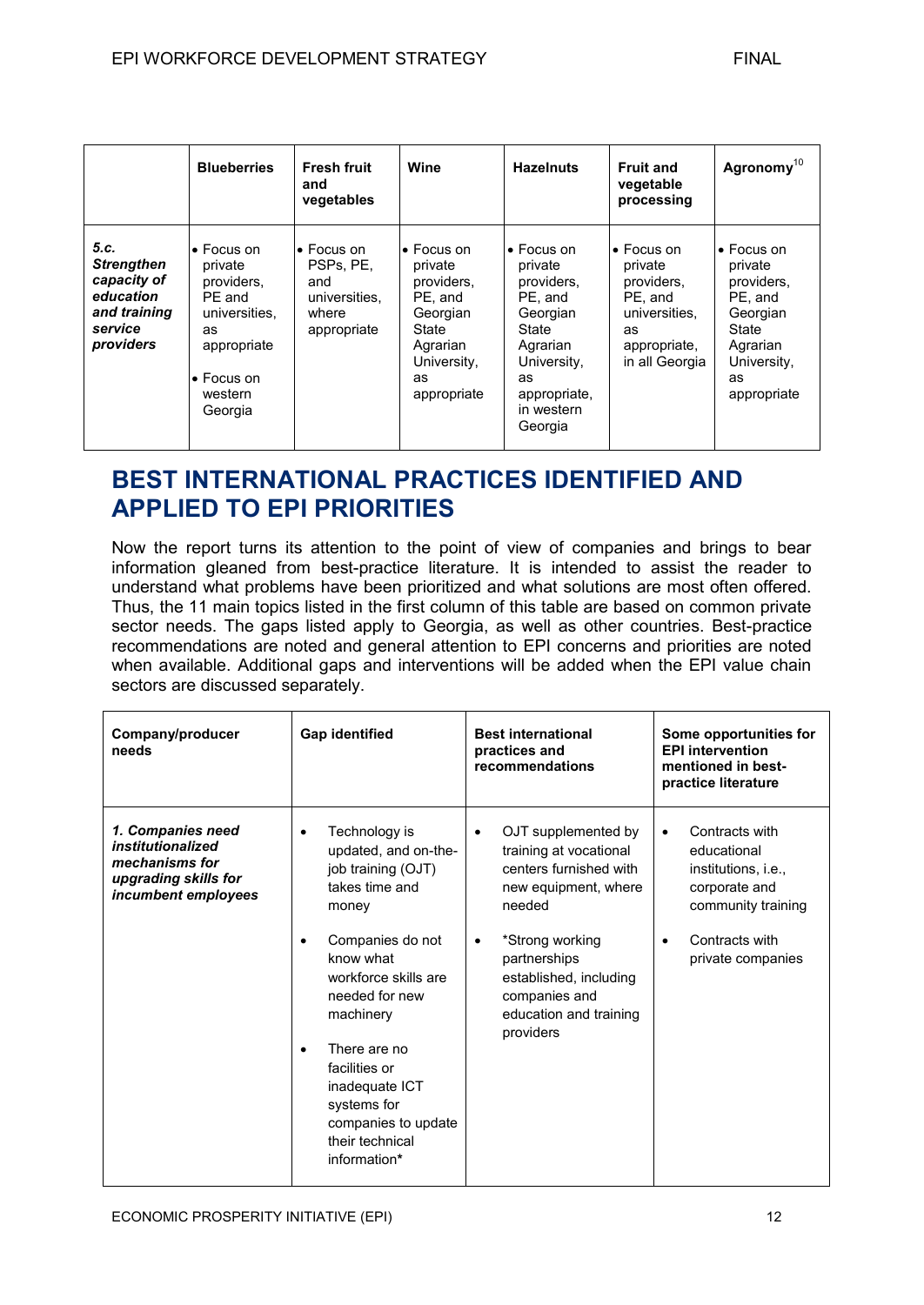| Company/producer<br>needs                                                                                    | <b>Gap identified</b>                                                                                                                                                                                                                              | <b>Best international</b><br>practices and<br>recommendations                                                                                                                                 | Some opportunities for<br><b>EPI</b> intervention<br>mentioned in best-<br>practice literature                                                                                                                                                                                                                                                                                                |
|--------------------------------------------------------------------------------------------------------------|----------------------------------------------------------------------------------------------------------------------------------------------------------------------------------------------------------------------------------------------------|-----------------------------------------------------------------------------------------------------------------------------------------------------------------------------------------------|-----------------------------------------------------------------------------------------------------------------------------------------------------------------------------------------------------------------------------------------------------------------------------------------------------------------------------------------------------------------------------------------------|
| 2. Companies need to<br>offer OJT before new<br>employees begin work                                         | Dissatisfaction with<br>$\bullet$<br>skills of new hires                                                                                                                                                                                           | In-house training from<br>$\bullet$<br>companies, technical<br>colleges, and/or other<br><b>VET providers</b>                                                                                 | Establishment of<br>$\bullet$<br>apparel - etaching<br>factories"                                                                                                                                                                                                                                                                                                                             |
| 3. Companies need<br>continuing connections<br>with new technology in<br>their industry                      | Institutionalized<br>$\bullet$<br>assistance is<br>needed to introduce<br>new equipment and<br>technology, e.g.,<br>cultivation and<br>management<br>practices in<br>agricultural sectors                                                          | Continuing contract<br>$\bullet$<br>with colleges and<br>private companies to<br>deliver trainings when<br>they install new<br>equipment and update<br>needed IT technology                   | <b>EPI</b> interventions<br>$\bullet$<br>can assist<br>companies, e.g.,<br>apparel<br>Technology<br>$\bullet$<br>upgrades and<br>purchase of new<br>equipment more<br>likely to happen<br>when company has<br>international<br>partners                                                                                                                                                       |
| 4. Problems for PE<br>schools arising from<br>weak financing model<br>and lack of<br>entrepreneurial culture | PE system financing<br>$\bullet$<br>is not dependable or<br>sustainable, i.e., too<br>dependent on<br>government funding<br>A cost-sharing and<br>$\bullet$<br>cofinancing model<br>incorporating<br>international best<br>practices are<br>needed | Situation improves in<br>$\bullet$<br>theory, but best-<br>practice literature<br>suggests that PE<br>needs additional<br>financing from MES<br>and stability for its<br>accreditation system | Enterprise- or<br>$\bullet$<br>sector-specific<br>continuing training<br>Institutions or<br>$\bullet$<br>training partnerships<br>develop robust<br>income-generating<br>activities and are<br>able to find their own<br>resources to make<br>up for stagnant or<br>declining line-item<br>government budget<br>support<br>Benefits accrue to<br>customers, i.e.,<br>students and<br>industry |
| 5. Problems for<br>companies in accessing<br>training                                                        | Many PSPs do not<br>$\bullet$<br>have updated<br>information and rely<br>on grant funding<br>PSPs and PE<br>$\bullet$<br>institutions do not<br>collaborate within                                                                                 | Best-practice literature<br>$\bullet$<br>suggests that<br>companies, as well as<br>education and training<br>organizations need<br>additional information<br>about what training is           | EPI-developed<br>$\bullet$<br>curricula shared<br>among PE<br>institutions inside<br>specific value chains<br>EPI TOT training for<br>private training                                                                                                                                                                                                                                        |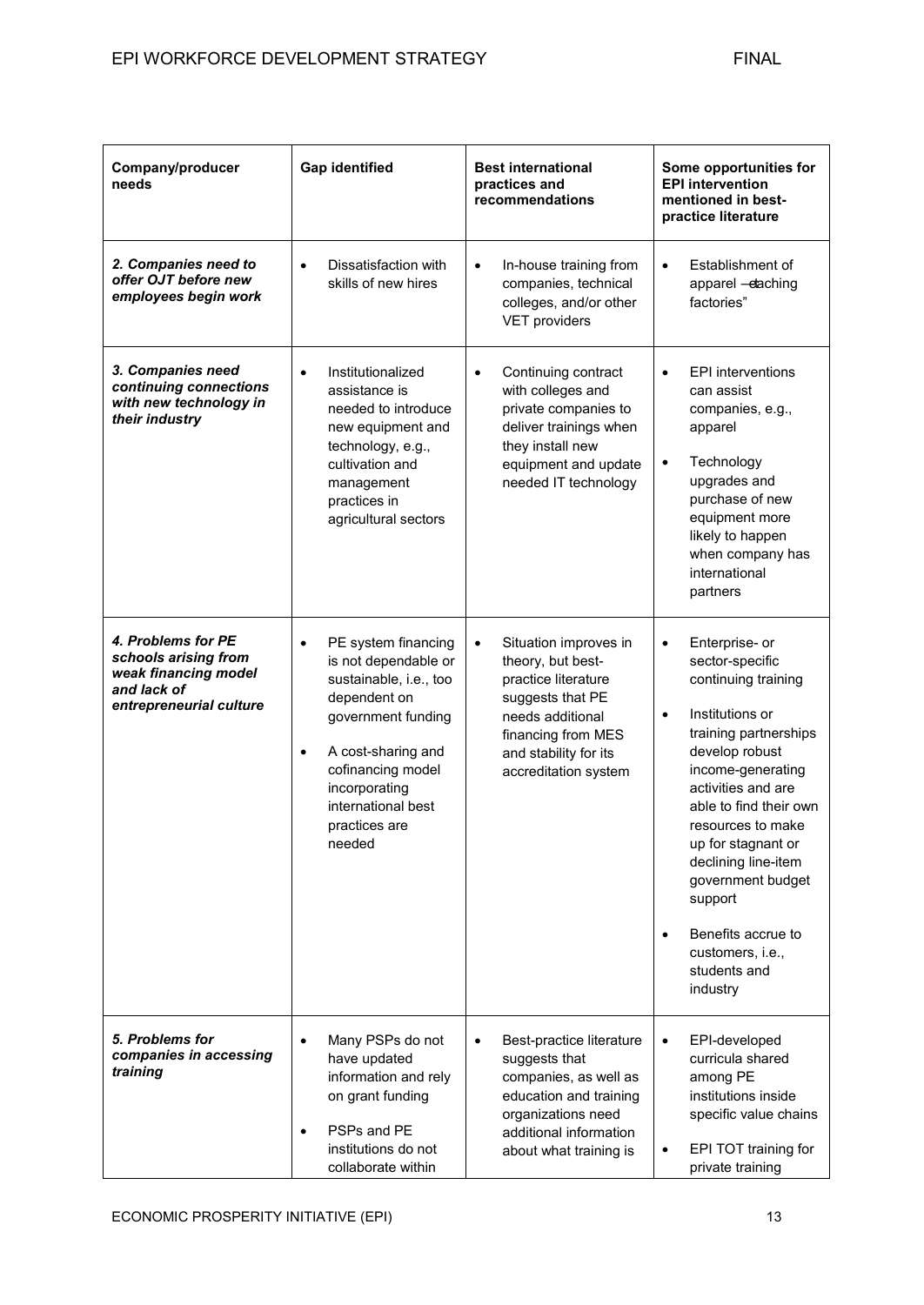| Company/producer<br>needs                                                                         | <b>Gap identified</b>                                                                                                                                                                                                                                                 | <b>Best international</b><br>practices and<br>recommendations                                                                                                                                  | Some opportunities for<br><b>EPI</b> intervention<br>mentioned in best-<br>practice literature                                                                                                                                                                                                                             |
|---------------------------------------------------------------------------------------------------|-----------------------------------------------------------------------------------------------------------------------------------------------------------------------------------------------------------------------------------------------------------------------|------------------------------------------------------------------------------------------------------------------------------------------------------------------------------------------------|----------------------------------------------------------------------------------------------------------------------------------------------------------------------------------------------------------------------------------------------------------------------------------------------------------------------------|
|                                                                                                   | value chains<br>Regional institutions<br>$\bullet$<br>improve<br>performance                                                                                                                                                                                          | needed                                                                                                                                                                                         | service providers, as<br>appropriate<br>Special staff and<br>$\bullet$<br>teacher training for<br>EPI value chain<br>industries<br>Value chain experts<br>$\bullet$<br>used/strengthened<br>Enhance reality of a<br>PE system that is<br>shared among<br>institutions serving<br>the same industry in<br>different regions |
| 6. Accessing education<br>and training programs<br>from training providers                        | Training providers'<br>$\bullet$<br>market links are<br>weak and<br>underdeveloped<br>Learner based and<br>$\bullet$<br>market oriented<br>Curriculum reflects<br>$\bullet$<br>needed skills                                                                          | U.S. curriculum and<br>$\bullet$<br>workforce experts<br>assist institutions and<br>business                                                                                                   | Start up a curriculum<br>$\bullet$<br>project in each value<br>chain<br>Curricula shared<br>$\bullet$<br>with value chains<br>with priority on<br>institutions seeking<br>accreditation and<br>certification                                                                                                               |
| 7. Companies and<br>training providers benefit<br>with close working<br>relations                 | Information about<br>$\bullet$<br>labor market needs<br>to be expanded and<br>shared                                                                                                                                                                                  | Workforce<br>$\bullet$<br>partnerships modeled<br>on best-practice<br>literature                                                                                                               | Very few examples<br>$\bullet$<br>currently exist                                                                                                                                                                                                                                                                          |
| 8. PE, university, and<br>training providers need<br>to focus on missing<br>technical specialties | Focus on job-<br>$\bullet$<br>specific (entry level)<br>and transferable<br>skills) for white- and<br>blue-collar jobs<br>Particular problems<br>$\bullet$<br>exist in priority areas<br>such as tourism and<br>agriculture, where<br>low-skilled work<br>predominate | Best-practice literature<br>$\bullet$<br>suggests that<br>companies, as well as<br>education and training<br>organizations, need<br>additional information<br>about what training is<br>needed | TOT programs bring<br>information about job<br>classifications<br>served by U.S.<br>partners                                                                                                                                                                                                                               |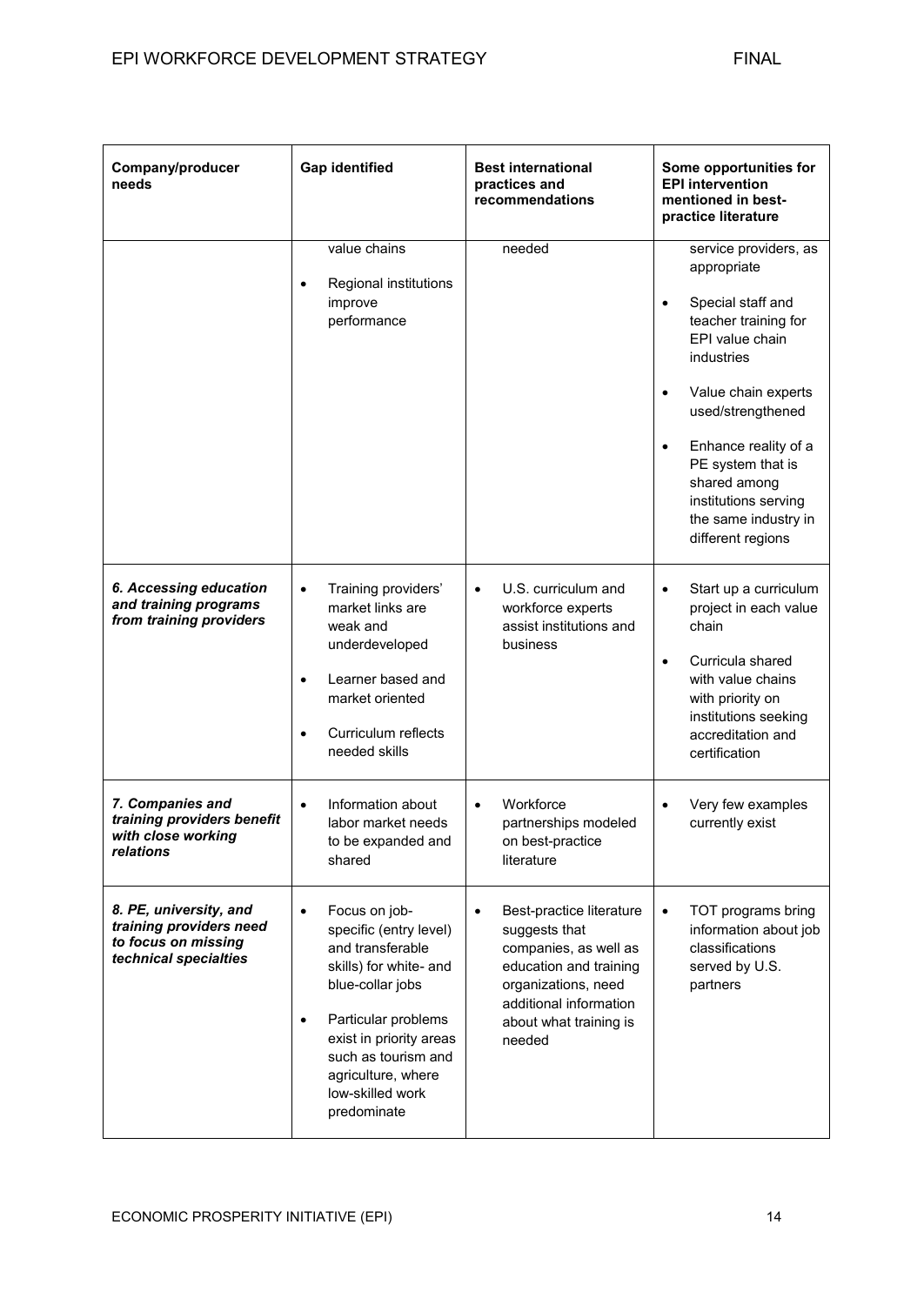| Company/producer<br>needs                                                                                                                        | <b>Gap identified</b>                                                                                                                                                                                                                                                                                                                                                                                                                                                                                                                                                                         | <b>Best international</b><br>practices and<br>recommendations                                                                                                                                                                                                                                                                                                                                               | Some opportunities for<br><b>EPI</b> intervention<br>mentioned in best-<br>practice literature                                                                                                                  |
|--------------------------------------------------------------------------------------------------------------------------------------------------|-----------------------------------------------------------------------------------------------------------------------------------------------------------------------------------------------------------------------------------------------------------------------------------------------------------------------------------------------------------------------------------------------------------------------------------------------------------------------------------------------------------------------------------------------------------------------------------------------|-------------------------------------------------------------------------------------------------------------------------------------------------------------------------------------------------------------------------------------------------------------------------------------------------------------------------------------------------------------------------------------------------------------|-----------------------------------------------------------------------------------------------------------------------------------------------------------------------------------------------------------------|
| 9. Nearly all training<br>public and private<br>education and training<br>providers' capacity is<br>underused by businesses<br>in Georgia        | PE and university<br>$\bullet$<br>Internet connectivity<br>and labs seriously<br>underfunded<br>Most private training<br>$\bullet$<br>providers depend on<br>grants and contracts<br>for their budgets and<br>partner with donor<br>organizations to use<br>other organizations'<br>space and resources<br>Out-of-date negative<br>$\bullet$<br>reputation of PE<br>held by business<br>and students                                                                                                                                                                                          | Georgian government<br>$\bullet$<br>should facilitate<br>connections between<br>business and PE<br>programs<br>PE programs should<br>$\bullet$<br>align closely with<br>regional economic<br>development<br>Fee-paying services to<br>$\bullet$<br>business should be<br>offered                                                                                                                            | Some important<br>$\bullet$<br>technical resources<br>made available for<br>educational<br>institutions serving<br>each value chain                                                                             |
| 10. Industry in Tbilisi has<br>greater capacity for<br>acquiring staff and<br>updating their skills<br>compared with industry<br>in the regions. | Problem of self-<br>$\bullet$<br>employment in<br>agriculture<br>Strong agricultural<br>$\bullet$<br>producers and<br>processors limited<br>by transport,<br>logistics, and IT<br>challenges<br>Cluster approach<br>$\bullet$<br>works in regional<br>hubs like Batumi,<br>Kutaisi, Zugdidi,<br>Telavi, and Samske-<br>Javakheti, etc.<br>where there are PE<br>schools and<br>universities but no<br><b>PSPs</b><br>Weak links between<br>$\bullet$<br>business and other<br>workforce<br>stakeholders are<br>problems in real<br>problems for<br>industry in other<br>regions, e.g., Tkbuli | Rural labor market<br>$\bullet$<br>needs for rural areas<br>not well-represented in<br>donor and GOG<br>studies<br>Some donor studies<br>$\bullet$<br>recommend changes<br>in the National<br><b>Statistics Service of</b><br>Georgia (Geostat) data<br>collection and analysis<br>Donors are<br>$\bullet$<br>experimenting with job<br>counseling and referral<br>centers since no GOG<br>agencies do this | EPI sectoral<br>$\bullet$<br>interventions can be<br>introduced in<br>business-workforce<br>training provider<br>These innovations<br>$\bullet$<br>later expanded to all<br>regional industry and<br>PE schools |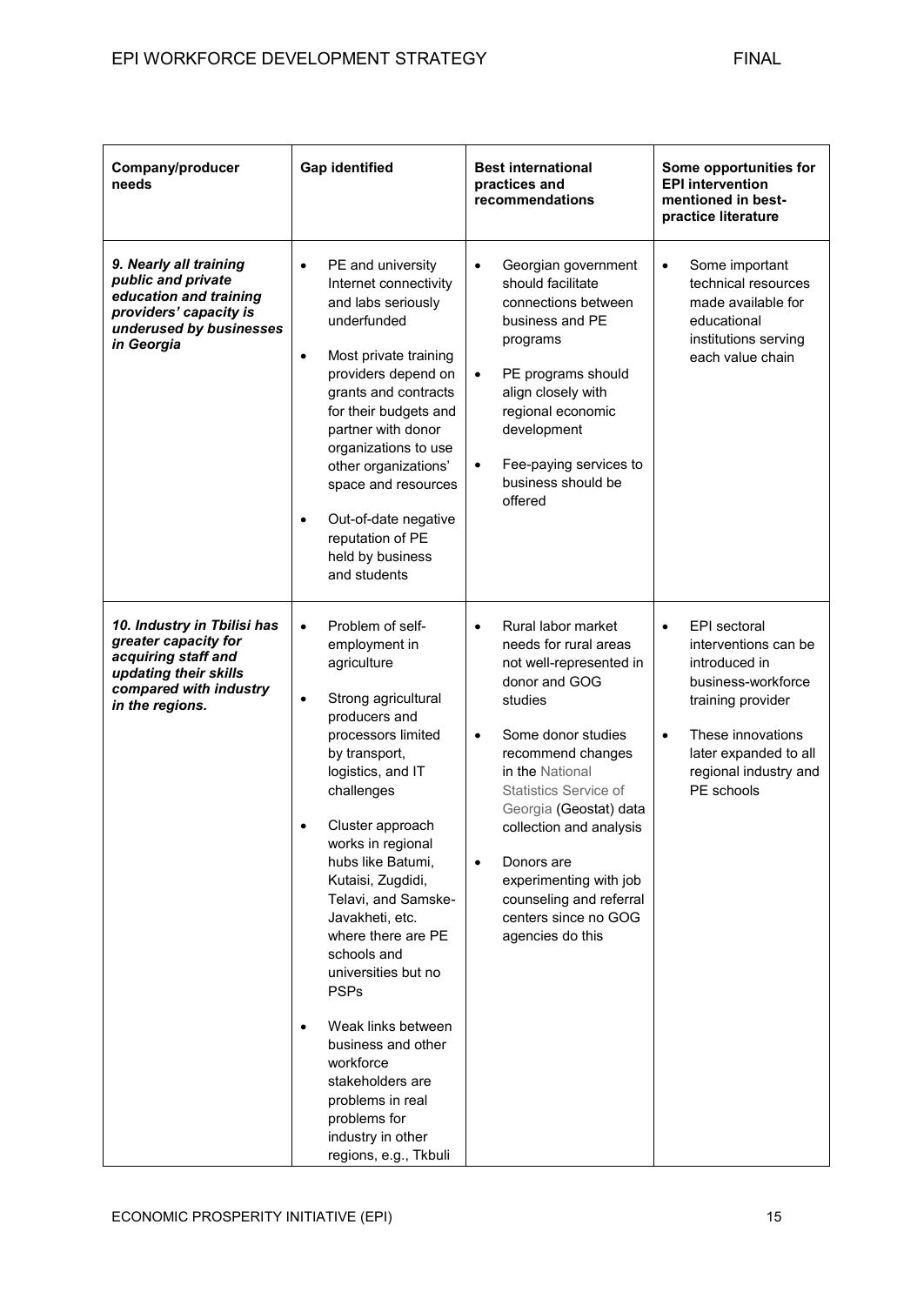| Company/producer<br>needs                                                                                                                          | <b>Gap identified</b>                                                                                                                                                                                                                                                                                                                                                                                                            | <b>Best international</b><br>practices and<br>recommendations                                                                                                                                                                                                                                                                                                                                                                               | Some opportunities for<br><b>EPI</b> intervention<br>mentioned in best-<br>practice literature                                                                                                                                                                                                                             |
|----------------------------------------------------------------------------------------------------------------------------------------------------|----------------------------------------------------------------------------------------------------------------------------------------------------------------------------------------------------------------------------------------------------------------------------------------------------------------------------------------------------------------------------------------------------------------------------------|---------------------------------------------------------------------------------------------------------------------------------------------------------------------------------------------------------------------------------------------------------------------------------------------------------------------------------------------------------------------------------------------------------------------------------------------|----------------------------------------------------------------------------------------------------------------------------------------------------------------------------------------------------------------------------------------------------------------------------------------------------------------------------|
|                                                                                                                                                    | and Rustavi<br>PEs have excess<br>$\bullet$<br>physical capacity,<br>i.e., space but no<br>money to rehab the<br>space<br>Little labor market<br>$\bullet$<br>information available                                                                                                                                                                                                                                              |                                                                                                                                                                                                                                                                                                                                                                                                                                             |                                                                                                                                                                                                                                                                                                                            |
| 11. Companies selling<br>machinery and inputs to<br>agricultural enterprises<br>give start-up information<br>on usage and cultivation<br>practices | $\bullet$<br>Agricultural<br>producers and<br>related companies<br>need continuing<br>technical assistance<br>Farm service<br>$\bullet$<br>centers and<br>machinery service<br>centers offer<br>opportunity to<br>organize education<br>and training<br>seminars and<br>programs<br>PE schools use<br>$\bullet$<br>outmoded curricula,<br>and many EPI<br>priority sectors are<br>missing, e.g.,<br>hazelnuts and<br>blueberries | Workforce needs and<br>$\bullet$<br>skills uncovered for<br>technical professions<br>in three important<br>cross-cutting<br>agricultural sectors,<br>e.g., irrigation,<br>agronomy, and<br>mechanization (EPI)<br>international donor<br>$\bullet$<br>reports results are<br>spotty in their regional<br>coverage, e.g., Shida<br>Kartli is a particular<br>focus for USAID and<br><b>United Nations</b><br>Development<br>Programme (UNDP) | Partnerships forged<br>$\bullet$<br>between farm<br>service<br>center/machinery<br>service center,<br>industry and local<br>PE schools for<br>demonstration areas<br>strengthen practice<br>and get information<br>from a network of<br>specialists, e.g.,<br>irrigation, farm<br>business, agronomy,<br>and mechanization |

### **INTERNATIONAL BEST PRACTICES FOR PROFESSIONAL EDUCATION**

In this section, we evaluate how Georgia PE programs match up with best practices identified by law or administered by accreditation agencies in Europe and North America.<sup>12</sup> American and European best practices is the term of reference that Georgian education officials have used since reforms started in earnest in 2005.<sup>13</sup> The result of their efforts since

<sup>&</sup>lt;sup>12</sup> There is no comparable way to evaluate the regulations guiding PSPs in Georgia except for those that have some kind of international training certification.

<sup>&</sup>lt;sup>13</sup> Like the CCID Georgia Academia Mapping Report, this one did not look in depth at the effects of the educational reforms for schools (K– 12) or the introduction of a national entrance exam for admission to bachelor's programs. We are aware, however, of some of the spillovers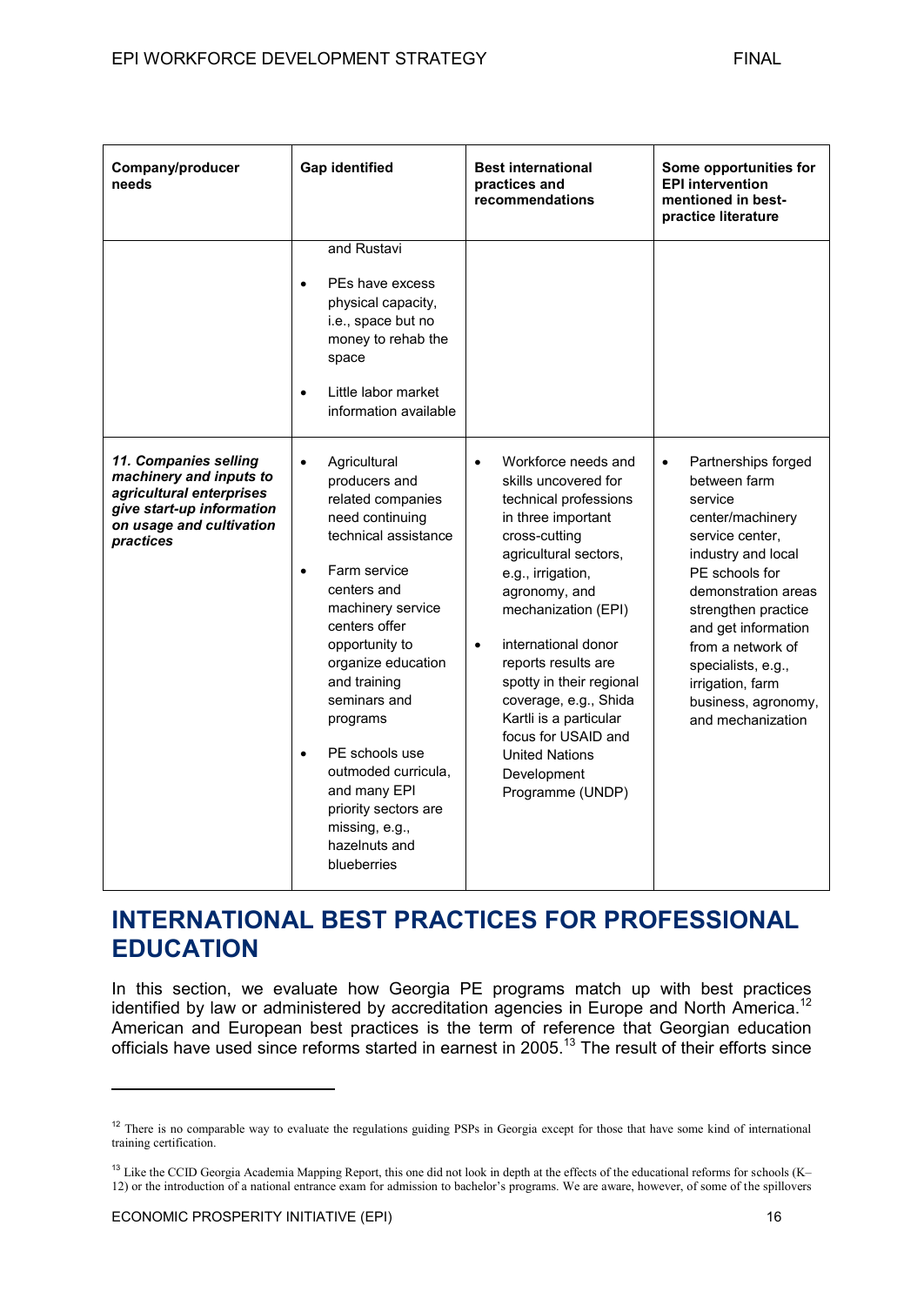2005 — and especially since the new accreditation system came into effect in 2010 — is a mix of the U.S. and European systems. The main features of the workforce education and development systems used in Europe and the United States are presented below, which contains information taken from a common OECD set of studies of career and technical education (CATE) in the United Kingdom, European OECD member countries, the same OECD study of South Carolina's system, donor reports about Georgia, and materials contained in Georgia Academia Mapping Report done by CCID for EPI.

Recommendations from the OECD study applying to the United States call for more work experience in high school<sup>14</sup> The South Carolina study also noted that required and robust work experience, whether at the high school or vocational education level, also serves the purpose of benefitting employers by allowing them to assess the skills of prospective employees.<sup>15</sup>

| <b>Best Practices for</b><br><b>Accreditation and</b><br>Governance                     | <b>United</b><br><b>Kingdom</b> | <b>Other</b><br>EU | <b>United</b><br><b>States</b><br>(South<br>Carolina) | Georgia  | <b>Comments</b>                                                                                                                                                                                                                                                                                                                                                                          |
|-----------------------------------------------------------------------------------------|---------------------------------|--------------------|-------------------------------------------------------|----------|------------------------------------------------------------------------------------------------------------------------------------------------------------------------------------------------------------------------------------------------------------------------------------------------------------------------------------------------------------------------------------------|
| Qualifications framework<br>exists for vocational<br>education accreditation<br>process | X                               | X                  |                                                       | $\times$ | U.S. states benchmark<br>against best-practice<br>commissions and studies put<br>forth by foundations.<br>educational experts,<br>corporations, and U.S.<br>government. U.S. states have<br>common features for<br>recognition of associate<br>degrees offered by<br>community and technical<br>colleges, licensing for<br>technical trades, and union<br>input at the state level, etc. |

of those changes into the PE arena that have been noted by international donors from Europe. Most important to international donors evaluating Georgia's PE system is the confluence of two changes. When the number of university places was decreased in 2005 without sufficient financing for the reformed PE sector, tens of thousands of high school graduates and those leaving before graduation from high school were left without any viable education and training options.

<sup>14</sup> See the OECD study of South Carolina, p. 30.

<sup>&</sup>lt;sup>15</sup> The OECD study of CATE in South Carolina also notes that there are different approaches to preparing young people for the labor market in OECD countries. For example, the United States lags on some measures but has useful features, e.g., the high proportion of high school students in the United States getting informal workplace skills from working in part-time jobs. Also important are differences in how the labor market is regulated in each country, p. 34.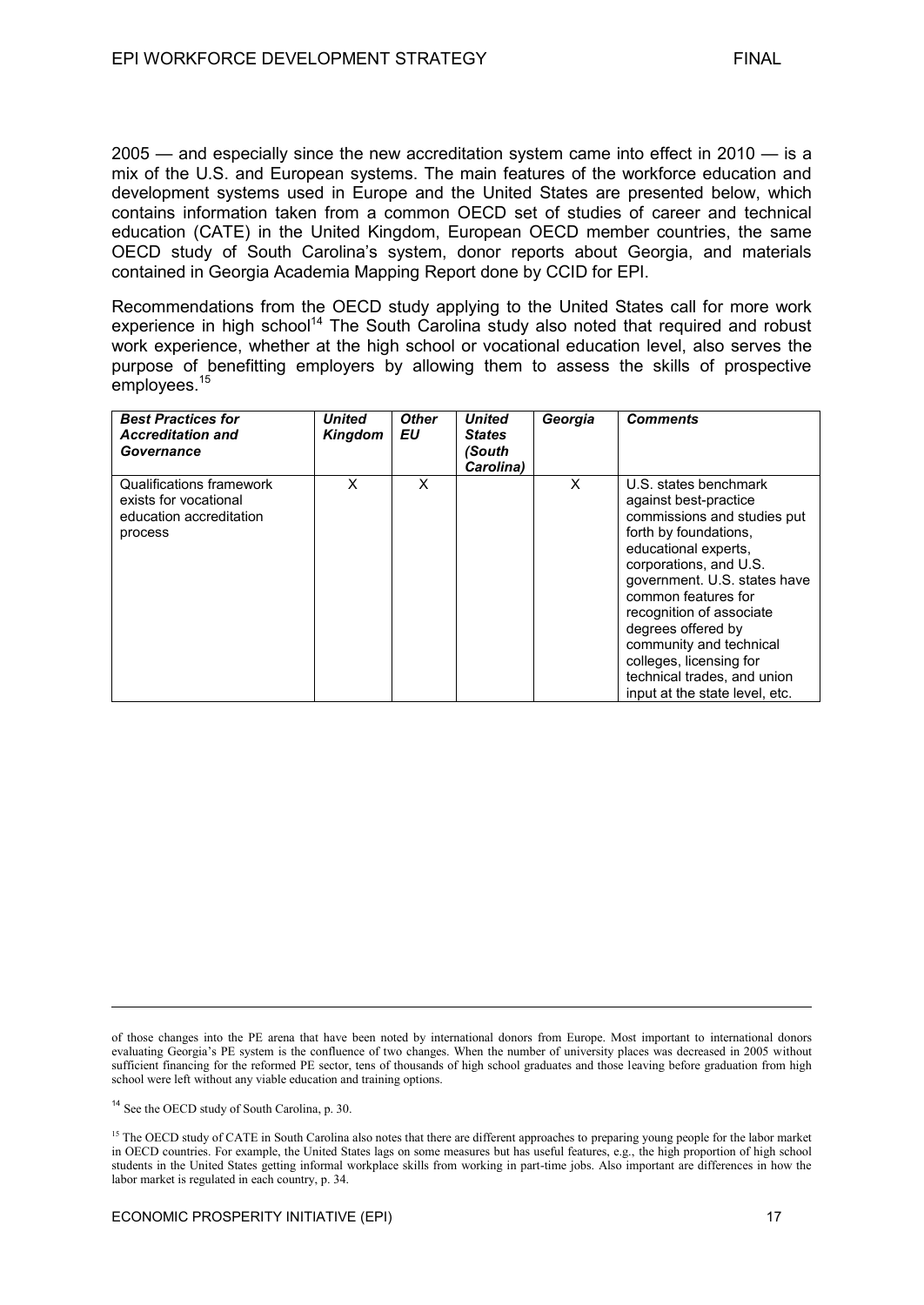| <b>Best Practices for</b><br><b>Accreditation and</b><br>Governance                              | <b>United</b><br><b>Kingdom</b> | <b>Other</b><br><b>EU</b> | <b>United</b><br><b>States</b><br>(South<br>Carolina) | Georgia | <b>Comments</b>                                                                                                                                                                                                                                                                                                                                                                                                                                                                                                                              |
|--------------------------------------------------------------------------------------------------|---------------------------------|---------------------------|-------------------------------------------------------|---------|----------------------------------------------------------------------------------------------------------------------------------------------------------------------------------------------------------------------------------------------------------------------------------------------------------------------------------------------------------------------------------------------------------------------------------------------------------------------------------------------------------------------------------------------|
| Real and continuing employer<br>input and engagement exists                                      | $\overline{\mathsf{x}}$         | $\overline{\mathsf{x}}$   | X                                                     | X       | Employer engagement in the<br>United Kingdom is more fluid<br>than the EU approach.<br>Community and technical<br>colleges in the United States<br>use business advisory<br>committees, donation of<br>equipment, and internships<br>and apprenticeships. Georgia<br>incorporates business,<br>professional associations,<br>and expert input in MES's<br>accreditation process. The<br>operational challenge in<br>Georgia is a weakness in<br>business and industry and PE<br>centers, especially in the<br>regions.                       |
| Skills matching exists through<br>labor market information<br>about jobs and employers'<br>needs | $\overline{\mathsf{x}}$         | $\overline{\mathsf{x}}$   | X                                                     |         | There are multiple ways to do<br>this, but all countries except<br>Georgia use either national-<br>or regional-level<br>labor/workforce agency input<br>for skills matching. Georgia<br>so far relies on donor<br>organizations that<br>occasionally commission<br>such studies as part of<br>workforce projects. All the<br>best-practice literature about<br>Georgia agrees that the lack<br>of labor market capacity<br>studies is a major impediment<br>to industry, potential<br>employees, PE, academia,<br>and other stakeholders. 16 |
| CATE begins in high school<br>and continues in vocational<br>education programs                  | X                               | X                         |                                                       |         | U.S. high school programs<br>are weaker than in the United<br>Kingdom or EU. The United<br>States depends on remedial<br>courses offered before<br>students start formal training<br>programs at community<br>colleges and technical<br>schools                                                                                                                                                                                                                                                                                              |
| Pathways exist to attract<br>teachers with experience in<br>business and industry                | X                               | X                         | X                                                     |         | South Carolina, the U.S. state<br>recently studied by OECD,<br>shows what relatively poor<br>states (or countries) can do to<br>upgrade their CATE systems.<br>Experiments are being done<br>in Georgia in some donor<br>programs to hire                                                                                                                                                                                                                                                                                                    |

<sup>&</sup>lt;sup>16</sup> See for example, the GTZ, ETF, and IOM reports listed in the bibliography. Another frequently cited impediment is how Geostat collects and collates its job data.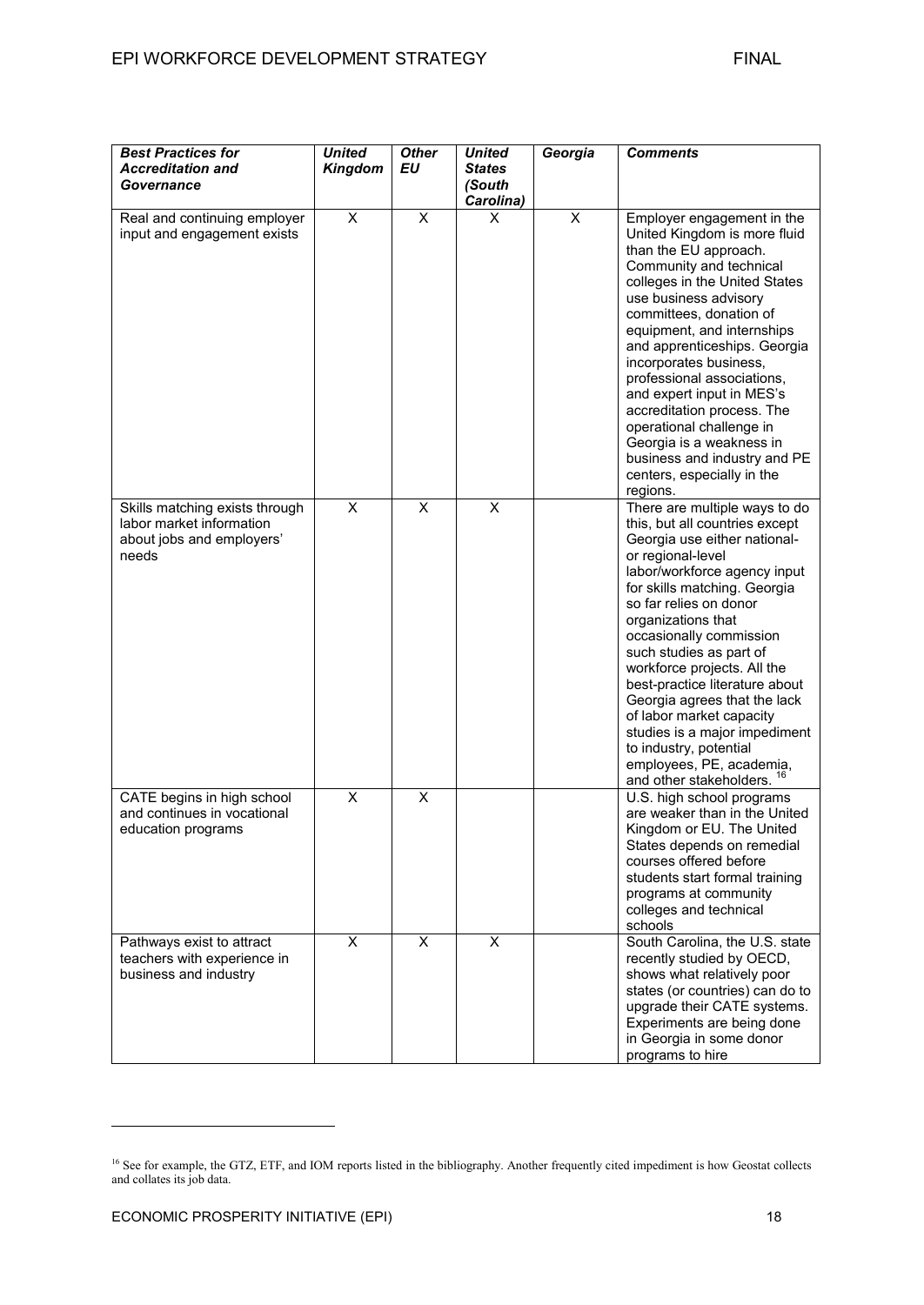| <b>Best Practices for</b><br><b>Accreditation and</b><br>Governance                                            | <b>United</b><br><b>Kingdom</b> | <b>Other</b><br>EU      | <b>United</b><br><b>States</b><br>(South<br>Carolina) | Georgia | <b>Comments</b>                                                                                                                                                                                                                                                                                                                                                                                                                                                         |
|----------------------------------------------------------------------------------------------------------------|---------------------------------|-------------------------|-------------------------------------------------------|---------|-------------------------------------------------------------------------------------------------------------------------------------------------------------------------------------------------------------------------------------------------------------------------------------------------------------------------------------------------------------------------------------------------------------------------------------------------------------------------|
|                                                                                                                |                                 |                         |                                                       |         | representatives from local<br>firms as practice instructors. <sup>17</sup>                                                                                                                                                                                                                                                                                                                                                                                              |
| High-quality career guidance<br>is available                                                                   | $\overline{\mathsf{x}}$         | $\overline{\mathsf{x}}$ | $\overline{\mathsf{x}}$                               |         | Georgian PE programs<br>accredited from 2010 require<br>career services be<br>implemented.                                                                                                                                                                                                                                                                                                                                                                              |
| Strong technical college<br>sector flexibly meets<br>employers' needs                                          | X                               | $\pmb{\times}$          | X                                                     |         | Georgia's PE system does<br>not have needed labs, new<br>textbooks, retrained teachers,<br>and other needed resources.                                                                                                                                                                                                                                                                                                                                                  |
| Stable financial support for<br><b>CATE</b> exists                                                             | $\overline{\mathsf{x}}$         | $\overline{\mathsf{x}}$ |                                                       |         | U.S. financial support for<br>vocational education depends<br>on a tax base of local school<br>districts or technical colleges.<br>Georgia's PE and school<br>systems are seriously<br>underfunded in this area.                                                                                                                                                                                                                                                        |
| Basic skills like literacy and<br>numeracy exists as a<br>foundation for technical skills<br>industry requires | X                               | X                       |                                                       |         | Deficits exist in the United<br>States, and students try to<br>catch up by taking remedial<br>technical college courses.<br>Anecdotal evidence shows<br>that Georgian students need<br>remedial courses in math to<br>pursue PE courses in<br>technical subjects.                                                                                                                                                                                                       |
| Retraining and adult up-<br>skilling exist                                                                     | $\overline{\mathsf{x}}$         | $\overline{\mathsf{x}}$ | $\overline{\mathsf{x}}$                               |         | The United States and<br>Georgia are closer to one<br>another than to the either is to<br>U.K. and EU models. The<br>United States depends on<br>short courses at technical<br>colleges, especially for<br>people changing jobs as<br>industries close. Georgia<br>depends on government<br>funding for priority sectors,<br>backed up by donor<br>assistance. Retraining and in-<br>house training for companies<br>can be a profit center for<br>Georgia's PE sector. |

### **WHAT DONOR REPORTS SAY ABOUT GEORGIA'S PE REFORMS**

European and U.S. donor organizations working in Georgia have also published assessments of Georgia's PE system as part of the reports of their projects' implementation results. As each cites the previous reports, it is possible to chart Georgia's experience during the period of 2005–present. The most recent of these, Black Sea Labour Market Reviews:

<sup>&</sup>lt;sup>17</sup> USAID-funded (through IOM) practices and internship programs, introduced in 2010–2011 in Gori University's levels 4 and 5 professional programs in SME, agricultural business, construction business administration, and hotel, restaurant, and special events management have these features. Firm representatives also assess students' work at practices held in firms.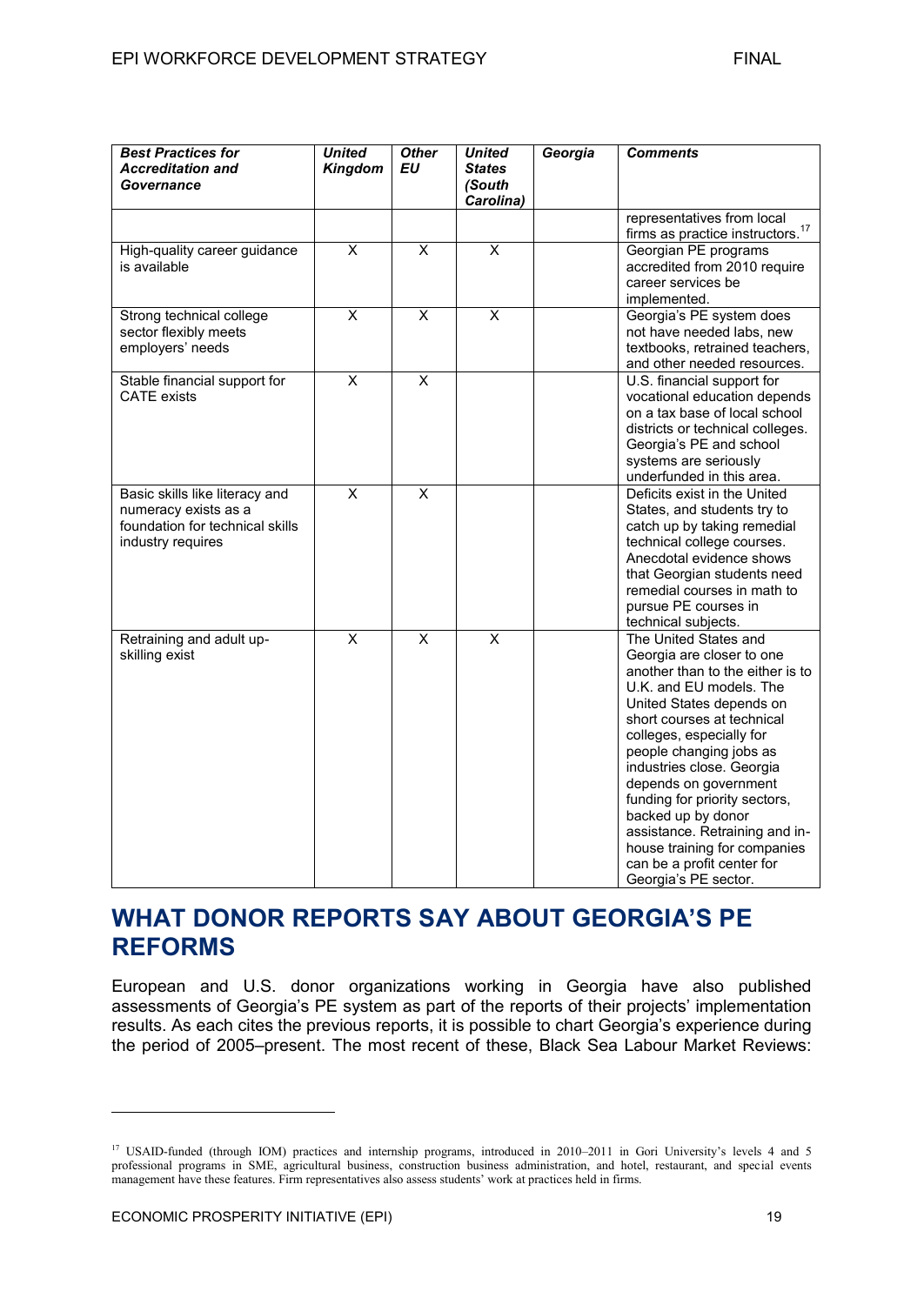Georgia Country Report,<sup>18</sup> includes information up to September 2009. These European reports are especially useful when they track progress through multiple reports from the same agency, e.g., ETF and GTZ.

All reference the same milestones, e.g., reform spurred by the Rose Revolution and the new government that came into office shortly thereafter. Also getting good notice was Georgia's high rate of economic growth from 2006–2008. Both contributed to new energy and innovation in PE. However, most reports also reference negative effects on Georgia's economic growth following the August 2008 conflict with Russia and the global economic downturn, which has negatively affected workforce interventions in Georgia and all other countries. All also note the high level of self-employment in Georgia and the weakness of many industries, especially in the regions outside of the capital, Tbilisi.

For example, the ETF's 2010 report assessed the capacity of Georgia's PE system's capacity to ensure quality and quantity of skilled workers according to that country's workforce needs.<sup>19</sup> The main points are as follows:

- Georgia's PE system has much more demand than the supply it can provide.
- The system has not been the pathway for economic development that the GOG envisioned when reform began in 2005.
- Approximately 30% of youth graduating from school (or leaving school before graduation) have no access to formal training after high school.
- This problem has been exacerbated by the cutback in places in higher education starting in 2005.
- The share of the education budget for PE peaked at 3% in 2007 and declined to 1% in 2009.
- Few statistics exist on Georgia's -hidden" economy of self-employment.
- Poverty is more and more concentrated in rural areas, and underemployment increased to 76% in 2006.
- Educational reforms have brought up the quality of private higher-educational institutions, which had multiplied in Georgia.
- The GOG opted for deregulation of labor market policy informed by liberal economic principles.
- Most labor market programs since 2005 have been underfunded and poorly monitored.
- PE is a low-priority area in education policy.
- Georgia's PE enrollment is significantly lower than the European norms, leaving a ―large and growing proportion‖ of young people outside of further education and training programs after high school.

<sup>&</sup>lt;sup>18</sup> ETF followed up in spring 2010 with stakeholder meetings and focus group sessions in Georgia. The resulting -Education and Business Study" emphasized the need to educate Georgia's employers about the strategic importance of human capital investments through the PE system, demonstrating again the importance of this system in European best practices. Although it is done differently there, reliance on community and technical colleges for enhancing the human capital that business needs is undeniable.

<sup>&</sup>lt;sup>19</sup> Many of the same concerns can be seen in the GTZ report, *Matching Vocational Education in Georgia with Labour Market Needs*. This ―Mismatch Study‖ also references the United Kingdom as a model for Georgia to increase employer engagement, as well as Estonia, because of the government of Estonia's practice of reform of PE.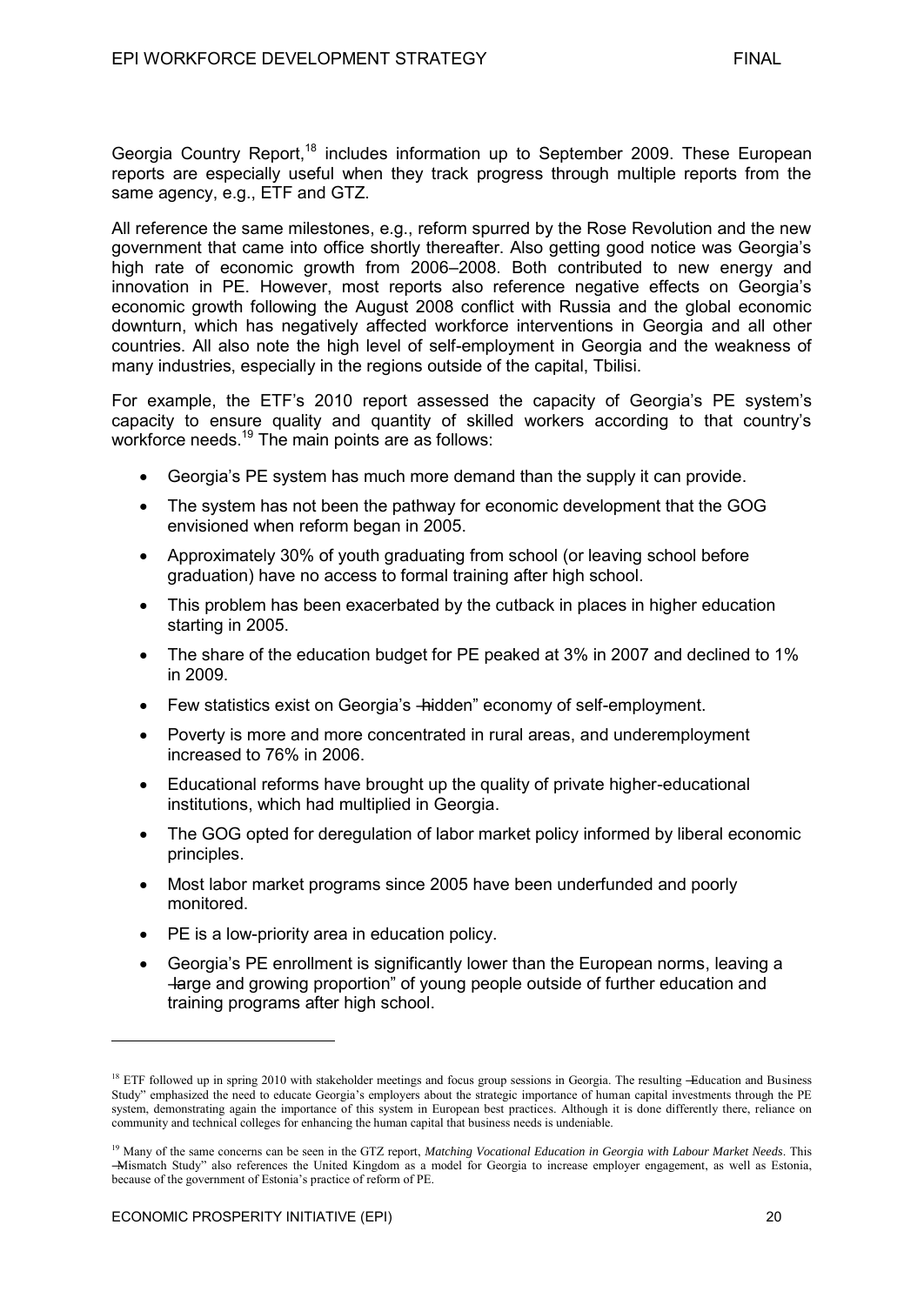PE system provision of specialties shows that many industry sectors are seriously underrepresented compared to labor market demands.<sup>20</sup> Reinstatement of modern public employment services is strongly recommended. What is needed in the PE system includes the following:

- A smooth transition between secondary, vocational, and higher-education systems
- More investment in and modernization of the PE system
- Expansion and deepening of cooperation with business and stakeholder groups
- Strengthening of management practices at PE schools
- Special attention to PE schools in rural areas
- Public-private partnerships are needed to accomplish the strengthening of PE offerings and expanding the number of students participating in the system.

There is consistency about these points in most donor reports. It is also what the agencies implementing donor programs say in interviews.

### **GEORGIAN ACADEMIC AND SERVICE PROVIDERS MAPPING RESULTS**

This report also makes use of the results of CCID's consultancy submitted in mid-April 2011 That study<sup>21</sup> reports on the very real capacity for PE programs and training provided by PSPs to contribute to EPI's goal of supporting development of key sectors of Georgian business and industry. At the same time, it graphically shows some limitations of these providers. Georgia has made great advances toward upgrading the PE specialties offered by those colleges and universities by updating legislation to make possible modern and more accountable and transparent accreditation processes. And there is also a vibrant and developing private training sector that is not codified under the law on vocational education administered by NCEQE, a law that needs to be modified to one that EPI managers can also draw on for assistance.

There are also good results to report about the regional coverage of PE schools and universities in EPI priority areas. In addition, the coverage provided by PE schools and universities can be supplemented by EPI's regional network of farm service centers and machinery service centers. On the other hand, while private training service providers have trainers who can assist in work, they do not have continuing bases for activities outside of Tbilisi. The results of the investigations into the educational institutions show good coverage in such agricultural and nonagricultural program sectors as fruit and vegetable production and processing, root vegetables, wine-growing and viticulture, apparel, tourism, and some ICT specialties. Not covered by academic educational and PE providers are agricultural products such as blueberries and hazelnuts. Mechanization programs exist but agronomy is covered only under the guise of other program specialties.

On the non-agriculture side, perlite and basalt are not presently covered, nor is paper or packaging industries, and tourism programs are not broken down into wine, meetings,

<sup>&</sup>lt;sup>20</sup> Among the examples given are in the transportation and logistics area: seaport services, logistics, railway and air transport services, driver-distributors, and dock workers.

<sup>&</sup>lt;sup>21</sup> That study was written by Dr. Lali Gogeliani, director of CCID's Representative Office in Georgia.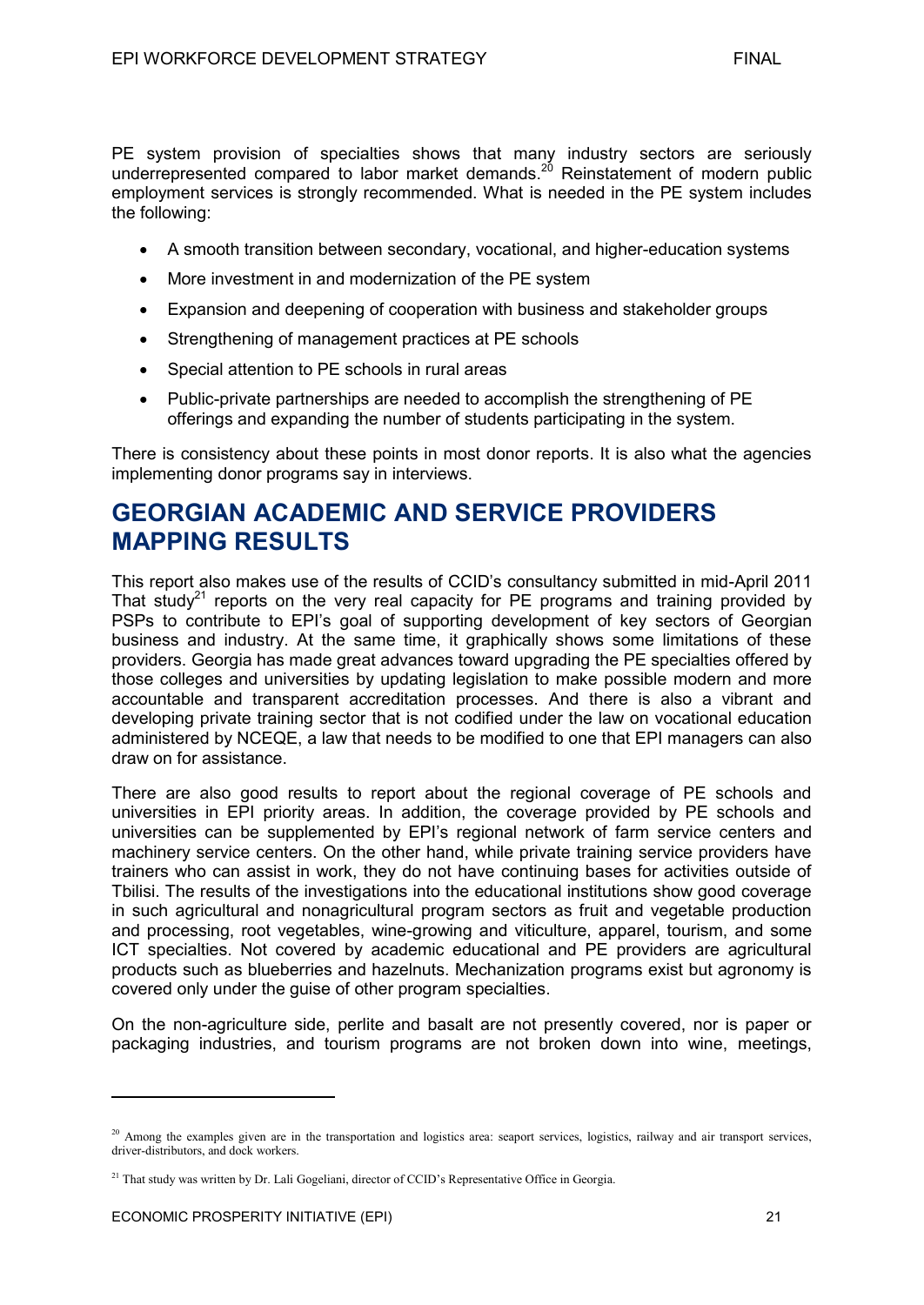incentives, conferences, and exhibitions (MICE), and adventure. Guide specialties also exist but not for wine guides. Customer service work will also mean looking into the programs that exist under multiple specialties. Background information gathered is presented in the Georgian Academic Mapping Report about the organization and governance of the educational institutions offering PE and how specialties/programs and courses/subjects are now approved. Important information is also presented about the public goals and priorities that Georgian government officials say that they have for this sector. Additional detailed information about specific vocational education and trainings (VETs) and university programs is included in the mapping report's annex materials, along with information about training programs offered by training service providers.

Numerous examples show the involvement of international donors such as USAID, GTZ, the European Union, UNDP, and others in assisting PE schools and PSPs to develop and deliver modern education and training materials. Recommendations from the work completed in the Georgian Academic Mapping Report are also incorporated into this workforce development strategy report. Some PE schools have new textbooks and teaching materials, and some PE teachers have learned modern methodology. The study also presents information about the important area of practices for students in firms, especially models where strong employer engagement with educational institutions has been forged.

### **WORKFORCE DEVELOPMENT GAPS UNCOVERED IN EPI PRIORITY SECTORS**

The next step is to get a better idea about the gaps uncovered in the EPI sector reports completed in April 2011 and start thinking about them from a workforce development perspective, i.e., how can these problems be solved by upgrading the capacity of industry and/or their workforces. Information presented below about donor assistance, and in particular about the U.S. organizations involved, comes from reports and from interviews with PE schools, PSPs, and businesses involved. Information presented below points to advantages of continuing donor-assisted work under EPI, where it has had good results. The agricultural value chains show more involvement by U.S. organizations than the nonagricultural value chains do (except for activities in the tourism value chains) and also a more experienced set of training providers.

But a lack of donor assistance to sectors such as transportation and logistics and ITC, which rely on job candidates who have technical skills, replicates many of the same problems that have been identified in studies of the U.S. workforce, i.e., an emerging lack of people with training in science technology engineering and math or so-called Science, Technology, Engineering, and Mathematics ( $\overrightarrow{S}$ TEM) fields.<sup>22</sup> This skills gap also applies to the educational system in Georgia, whose industry is beginning to suffer from weak skill-building in high school, as well as the need for an under-resourced PE system to do more and more remedial work to prepare students for an expanding number of jobs requiring technical skills.

<sup>&</sup>lt;sup>22</sup> These are jobs requiring science, technology, engineering, and math backgrounds. See for example the STEM Education Coalition [\(http://www.stemedcoalition.org/\)](http://www.stemedcoalition.org/), which is backed by the National Science Foundation; professional associations, such as the American Chemical Society, the National Council of Teachers of Mathematics, as well as Microsoft; and other companies that rely on a technological workforce.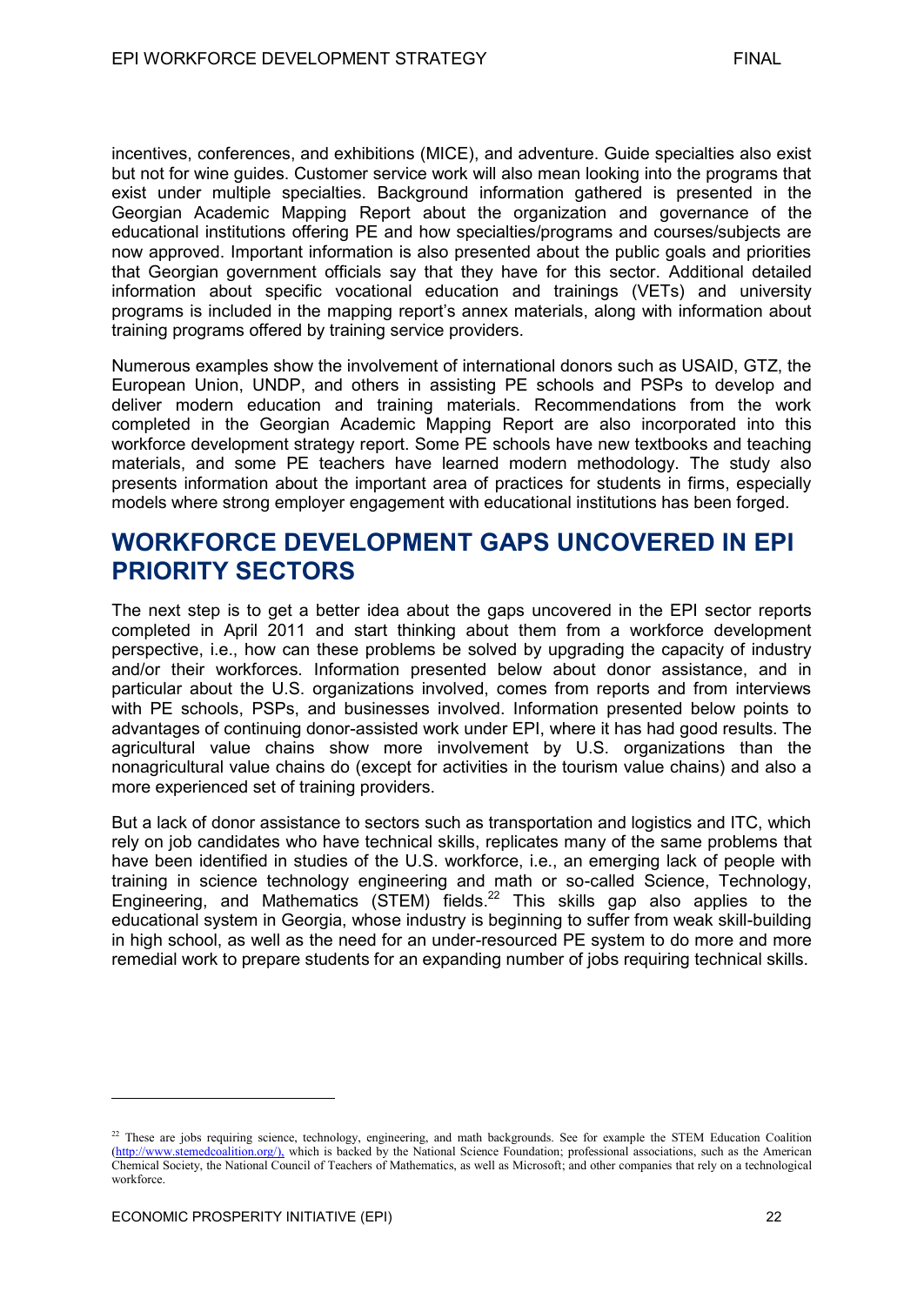## **WORKFORCE GAPS IN AGRICULTURAL VALUE CHAINS**

|                | <b>Agricultural</b><br>value chain<br>gaps | <b>Gaps from assessment</b><br>reports                                                                                                                                                                                                                                                                        | <b>Donor assistance</b>                                                                                                                                                                                                               | <b>Additional info collected</b><br>from interviews about<br><b>U.S. organizations</b><br>involved                                                              |
|----------------|--------------------------------------------|---------------------------------------------------------------------------------------------------------------------------------------------------------------------------------------------------------------------------------------------------------------------------------------------------------------|---------------------------------------------------------------------------------------------------------------------------------------------------------------------------------------------------------------------------------------|-----------------------------------------------------------------------------------------------------------------------------------------------------------------|
| 1              | <b>Blueberries</b>                         | New technologies needed<br>Machinery repair services<br>Post-harvest technology (PHT)<br>Bad conditions of tea lands<br>Georgians sell to middlemen                                                                                                                                                           | Some producers got<br>$\bullet$<br>grants from CNFA for<br>machinery<br>AgVantage said to have<br>$\bullet$<br>supported a blueberry<br>production course at<br>Senaki VET, which is not<br>now listed in Senaki<br>VET's curriculum. | www.mainemunchies.com,<br>Craig Gladstone, organic<br>blueberry producer and<br>processor who has worked<br>with a blueberry producer<br>in Ozurgeti            |
| $\overline{2}$ | Hazelnuts                                  | Low yield<br>Little similarity and small size of<br>production among producers<br>Georgians sell to middlemen<br>Training needed on harvesting<br>and PHT<br>Connect hazelnut producers to<br>international yields,<br>Need The Global Partnership<br>for Good Agricultural Practice<br>(GlobalGap) and HAACP |                                                                                                                                                                                                                                       | <b>Dried Fruit and Tree</b><br>$\bullet$<br>Nuts Association of<br>California<br>Hazelnut production<br>$\bullet$<br>guide (by farmer-to-<br>farmer volunteer). |
| 3              | Fresh fruits                               | Orchard productivity low<br>Need access to cold chain<br>technology<br>Packaging and promotion<br>Diversity sales outside of<br>$\bullet$<br>Commonwealth of<br>Independent States market<br>countries<br>New varieties needed<br>GlobalGap needed<br>Access to finance                                       |                                                                                                                                                                                                                                       | CCID worked with<br>agricultural experts on fruit<br>and vegetable courses for<br>Gori VET supported by<br>UNDP funding.                                        |
| 4              | Fruit<br>processing                        | Access to cold storage<br>$\bullet$<br>Expand number of<br>$\bullet$<br>suppliers,<br>Production guides needed<br>$\bullet$<br>for nurseries and orchards,<br>Investment for juice-making<br>equipment and technology,<br>Expand number of<br>nurseries                                                       | Many companies had grants<br>from AgVantage (VCAR);<br>Processing plant est. at<br>Kachreti VET(UNDP).                                                                                                                                | CCID worked with<br>agricultural experts on fruit<br>and vegetable processing<br>courses for Gori VET,<br>supported by UNDP<br>funding.                         |
| 5              | Fresh<br>vegetables                        | Reduce reliance of<br>$\bullet$<br>imported vegetables<br>through increased<br>production<br>Provide access to new<br>$\bullet$<br>cultivars<br>Create investment<br>$\bullet$<br>opportunities in<br>greenhouses and cold<br>storage<br>Create greater awareness<br>$\bullet$<br>about Georgia's vegetables  |                                                                                                                                                                                                                                       |                                                                                                                                                                 |
| 6              | Processed<br>vegetables                    | Hazard Analysis and<br>$\bullet$<br><b>Critical Control Points</b><br>(HACCP) and GlobalGap                                                                                                                                                                                                                   | Processing plant established<br>at Kachreti VET (UNDP)                                                                                                                                                                                |                                                                                                                                                                 |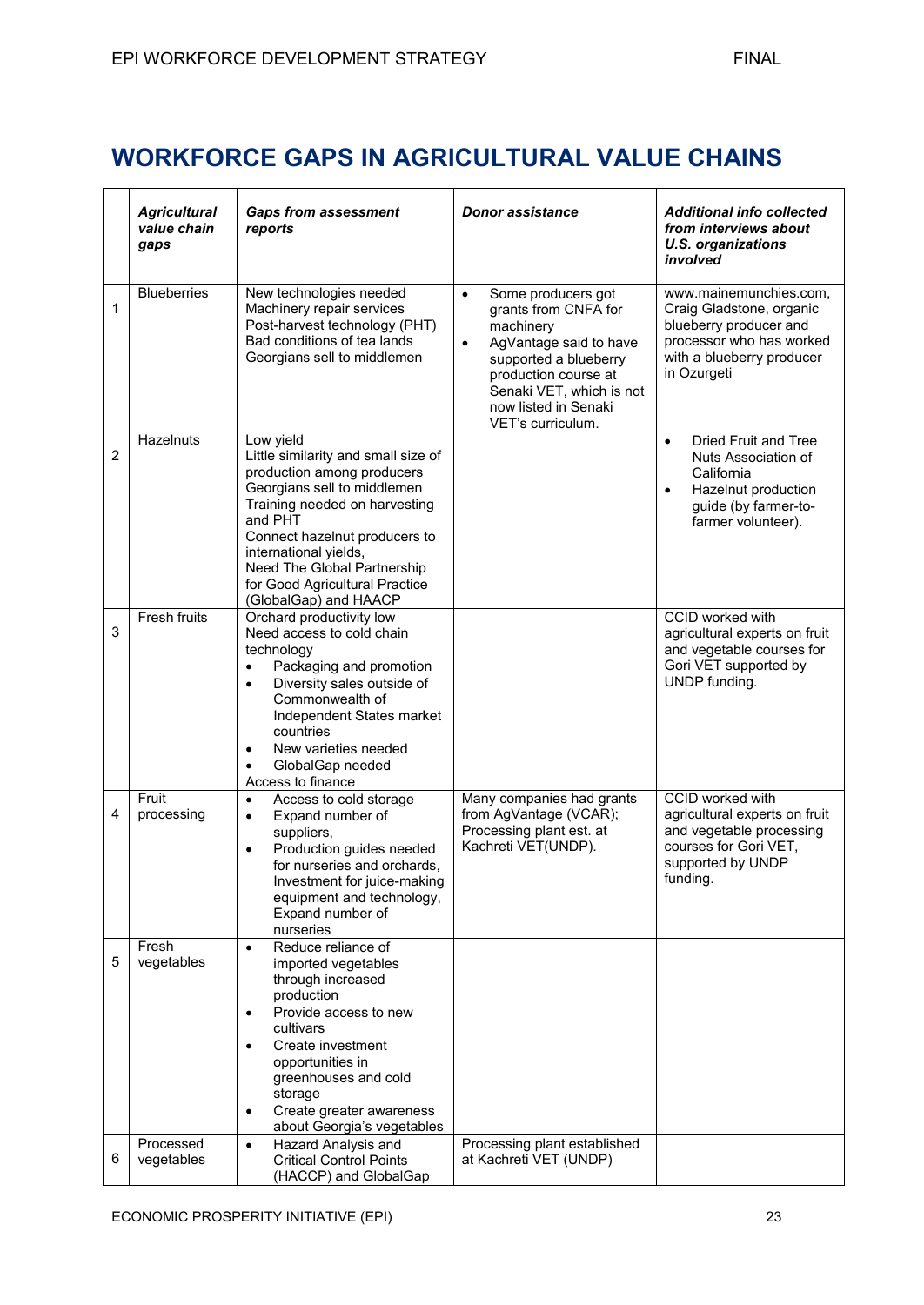|   | <b>Agricultural</b><br>value chain<br>gaps | <b>Gaps from assessment</b><br>reports                                                                                                                                                                                                                                                                                                                                                                                                                                                                                                                                                                                                                                                        | <b>Donor assistance</b>                                                                                                                                                                                                                                                                                                                                             | <b>Additional info collected</b><br>from interviews about<br><b>U.S. organizations</b><br>involved |
|---|--------------------------------------------|-----------------------------------------------------------------------------------------------------------------------------------------------------------------------------------------------------------------------------------------------------------------------------------------------------------------------------------------------------------------------------------------------------------------------------------------------------------------------------------------------------------------------------------------------------------------------------------------------------------------------------------------------------------------------------------------------|---------------------------------------------------------------------------------------------------------------------------------------------------------------------------------------------------------------------------------------------------------------------------------------------------------------------------------------------------------------------|----------------------------------------------------------------------------------------------------|
|   |                                            | needed along with training<br>Access to new equipment<br>$\bullet$<br>and technology<br>Increase cold storage<br>$\bullet$<br>facilities (CSFs),<br>Use forward contracts to<br>$\bullet$<br>connect producers to<br>processors<br>Testing labs needed<br>$\bullet$                                                                                                                                                                                                                                                                                                                                                                                                                           |                                                                                                                                                                                                                                                                                                                                                                     |                                                                                                    |
| 7 | Root<br>vegetables                         | Increase potato crop yields<br>$\bullet$<br>Root vegetables' CSFs<br>$\bullet$<br>needed<br>GlobalGap<br>$\bullet$<br>Increase number of<br>$\bullet$<br>processing companies in<br>Georgia<br>Access to new information<br>$\bullet$<br>and production processes<br>Increase warehouse<br>$\bullet$<br>capacity                                                                                                                                                                                                                                                                                                                                                                              |                                                                                                                                                                                                                                                                                                                                                                     |                                                                                                    |
| 8 | Wine                                       | Marketing and branding<br>$\bullet$<br>needed for world market<br>penetration<br>Better quality and<br>$\bullet$<br>consistency needed<br>Assist employees to learn<br>$\bullet$<br>from international<br>winemaking techniques,<br>and train wine operators to<br>host tourists<br>IVOH needs financing to<br>$\bullet$<br>take on responsibilities for<br>research in viticulture and<br>oenology<br>Improve wine quality labs<br>$\bullet$<br>Take advantage of low<br>$\bullet$<br>production costs compared<br>to those of the United<br>States, Italy, and France,<br>New propagation methods<br>$\bullet$<br>needed<br>See also gaps listed in the<br>$\bullet$<br>wine tourism report | Refurbished cellar created for<br>wine bottling (UNDP)                                                                                                                                                                                                                                                                                                              |                                                                                                    |
|   | Other<br>agriculture<br>topics             | No systematic report-writing on<br>mechanization, agronomy,<br>irrigation, or agricultural<br>business                                                                                                                                                                                                                                                                                                                                                                                                                                                                                                                                                                                        | Milk and beekeeping labs<br>$\bullet$<br>and center for artificial<br>insemination established<br>at Ambrolauri<br>VET center, milk-<br>$\bullet$<br>processing laboratory,<br>agrolaboratory, and<br>equipment for milk<br>processing for Gori,<br>Telavi, Akhmeta, and<br>Akhaltsikhe VETs<br>(UNDP)<br>Information consulting<br>$\bullet$<br>center for farmers |                                                                                                    |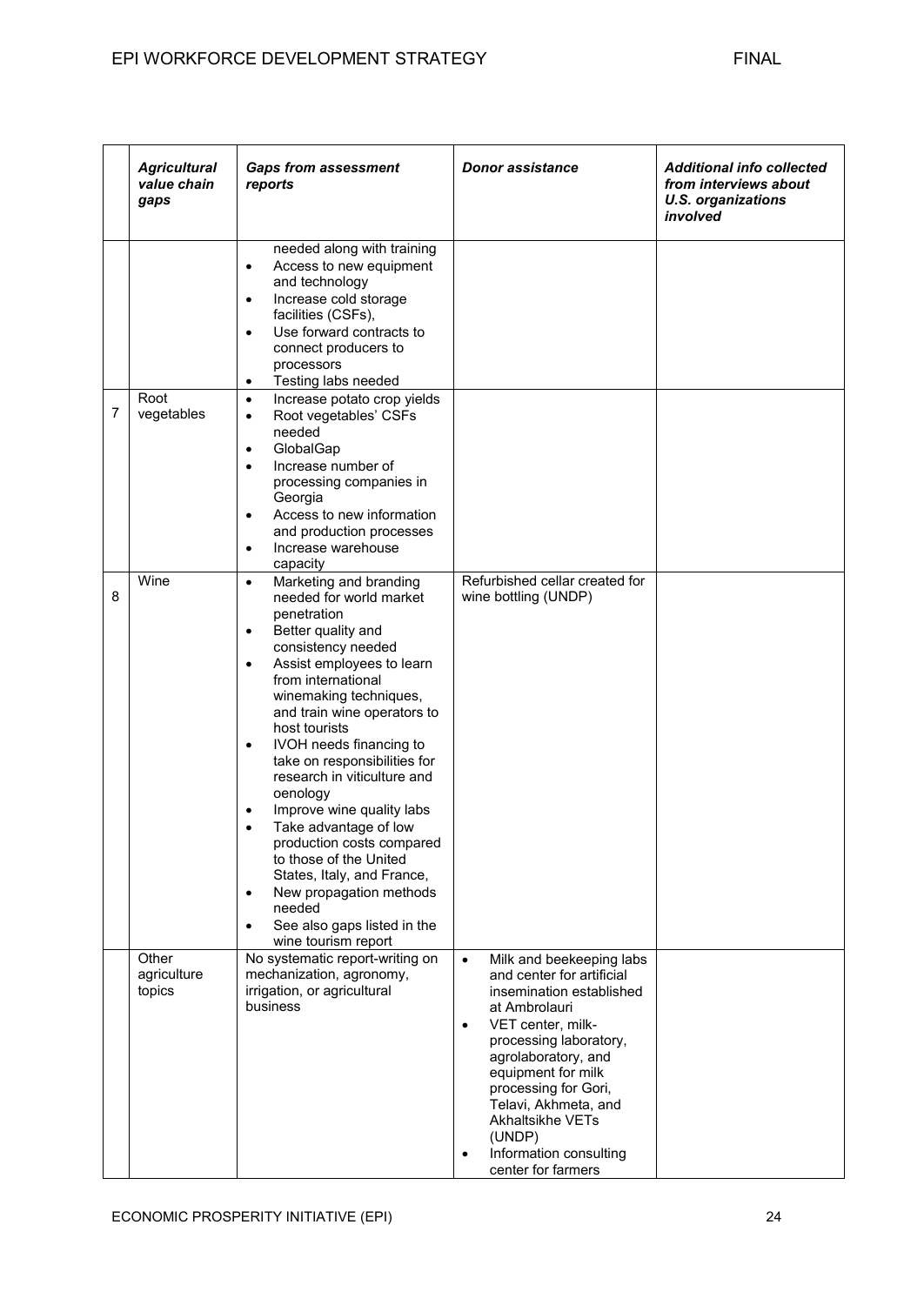| <b>Agricultural</b><br>value chain<br>gaps | <b>Gaps from assessment</b><br>reports | Donor assistance                                                                                                                                                            | <b>Additional info collected</b><br>from interviews about<br>U.S. organizations<br>involved |
|--------------------------------------------|----------------------------------------|-----------------------------------------------------------------------------------------------------------------------------------------------------------------------------|---------------------------------------------------------------------------------------------|
|                                            |                                        | established, along with<br>tools for construction<br>professions in agriculture<br>at Kachreti and Telavi<br>VET (UNDP)<br>Nursery industry started<br>٠<br>in Kachreti VET |                                                                                             |

Examination of comparable information about EPI's nonagriculture sectors also shows evidence of past successes and underutilized resources that can be tapped.

## **WORKFORCE GAPS FOR NONAGRICULTURAL VALUE CHAINS**

|    | Non-agri-<br>cultural value<br>chain gaps | <b>Gaps from assessment</b><br>reports                                                                                                                                                                                                                                                                                                                                                                                                         | Donor assistance cited in<br>value chain assessment<br>reports                                                                                                        | <b>Additional information</b><br>about donor assistance-<br>from CCID interviews<br>with VETs, international<br>donors, and experts                                                                                                                                                 |
|----|-------------------------------------------|------------------------------------------------------------------------------------------------------------------------------------------------------------------------------------------------------------------------------------------------------------------------------------------------------------------------------------------------------------------------------------------------------------------------------------------------|-----------------------------------------------------------------------------------------------------------------------------------------------------------------------|-------------------------------------------------------------------------------------------------------------------------------------------------------------------------------------------------------------------------------------------------------------------------------------|
| 9  | Apparel                                   | Reduce apparel imports<br>$\bullet$<br>and increase export of<br>Georgia products<br>Reduce dependence on<br>$\bullet$<br>Ukraine for market linkages<br>Upgrade workers' skills for<br>$\bullet$<br>increased industry<br>productivity, promote<br>investment in Tbilisi,<br>Adjara, and Kutaisi<br>Improve market links<br>$\bullet$<br>through information sharing<br>Develop an association<br>$\bullet$<br>Focus on mass-market<br>brands | International<br>$\bullet$<br>Organization for<br>Migration (IOM)<br>retraining program in<br>Adjara and purchase of<br>17 sewing machines for<br>a, Batumi PE school | Norwegian Refugee<br>$\bullet$<br>Council worked with<br>PE schools, which<br>housed internally<br>displaced persons or<br>had populations of<br>them in their regions<br>U.S. apparel expert<br>$\bullet$<br>provides advice about<br>training needs and<br>possible U.S. partners |
| 10 | <b>Basalt</b>                             | Substitute Georgia product<br>$\bullet$<br>in construction industry<br>Increase collaboration and<br>$\bullet$<br>linkages with architects,<br>construction industry, and<br>builders' organization<br>Information sharing with<br>$\bullet$<br>these consumers<br>Small number of new jobs<br>$\bullet$<br>in basalt will have big<br>spillover in construction<br>iobs                                                                       |                                                                                                                                                                       |                                                                                                                                                                                                                                                                                     |
| 12 | Perlite                                   | More investment needed,<br>$\bullet$<br>same list of organizations<br>as for basalt                                                                                                                                                                                                                                                                                                                                                            |                                                                                                                                                                       |                                                                                                                                                                                                                                                                                     |
| 14 | Paper                                     | Companies need market-<br>$\bullet$<br>oriented mentality<br>Promote recycling<br>$\bullet$<br>Offer seminars on<br>packaging as a marketing                                                                                                                                                                                                                                                                                                   |                                                                                                                                                                       |                                                                                                                                                                                                                                                                                     |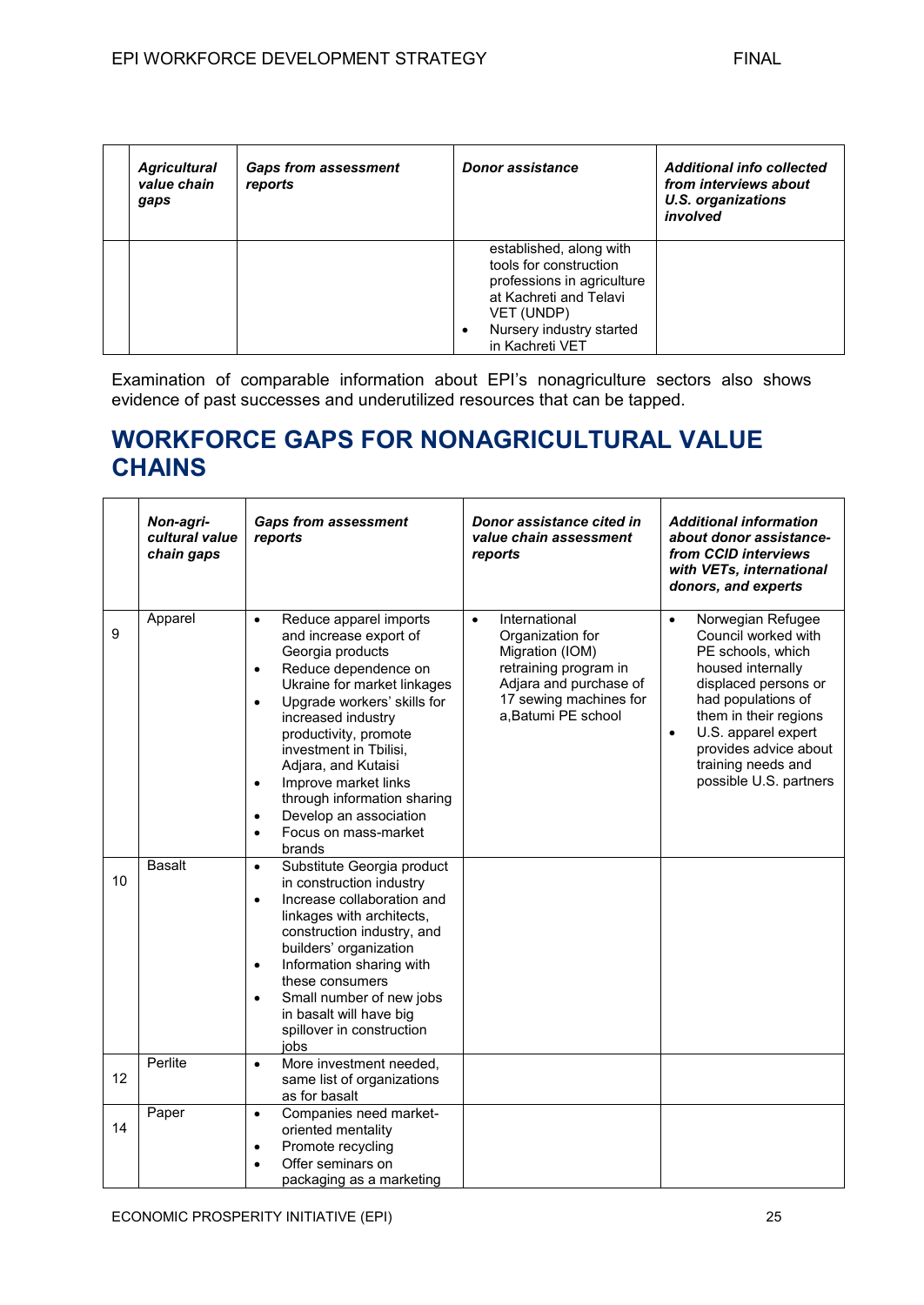|    |                      | tool                                                                                                                                                                                                                                                                                                                                                                                                                                                                                                                                                                                                                                                                                                                                    |                                                                                                                                                                                  |                                          |
|----|----------------------|-----------------------------------------------------------------------------------------------------------------------------------------------------------------------------------------------------------------------------------------------------------------------------------------------------------------------------------------------------------------------------------------------------------------------------------------------------------------------------------------------------------------------------------------------------------------------------------------------------------------------------------------------------------------------------------------------------------------------------------------|----------------------------------------------------------------------------------------------------------------------------------------------------------------------------------|------------------------------------------|
| 15 | Plastic              | Seminars for farmers about<br>$\bullet$<br>plastic crates                                                                                                                                                                                                                                                                                                                                                                                                                                                                                                                                                                                                                                                                               |                                                                                                                                                                                  |                                          |
| 16 | Adventure<br>tourism | Need more info about size<br>$\bullet$<br>of adventure tourism<br>workforce<br>GE ski resort operators<br>$\bullet$<br>need international<br>certification for instructors                                                                                                                                                                                                                                                                                                                                                                                                                                                                                                                                                              |                                                                                                                                                                                  |                                          |
| 17 | MICE tourism         | Inadequate workforce<br>$\bullet$<br>capacity<br>Common facility training<br>$\bullet$<br>centers needed<br>Certification in hotel<br>$\bullet$<br>industry need<br>Guides need training in<br>$\bullet$<br>English<br>Increase attraction of<br>$\bullet$<br>service as a career<br>Upgrade customer service,<br>$\bullet$                                                                                                                                                                                                                                                                                                                                                                                                             | Donor assistance by<br>$\bullet$<br><b>Vocation Education</b><br>Project and International<br><b>Executive Service Corps</b><br>(IESC) in Tbilisi and<br>Kobuleti; GIZ in Tblisi |                                          |
| 18 | Wine tourism         | Upgrade Web sites for<br>$\bullet$<br>Georgian National Tourism<br>Agency<br>Wine producers need<br>$\bullet$<br>upgrading<br>Small and medium<br>$\bullet$<br>enterprise (SME)<br>participation needed in wine<br>tourism<br>Wine routes needed and<br>$\bullet$<br>public relations materials<br>prepared<br>Better signage needed and<br>$\bullet$<br>upgraded tourism<br>information centers<br>Wine tasting and training<br>$\bullet$<br>for sommeliers<br>Qvevri-making school<br>$\bullet$<br>opened<br>Better cooperation between<br>$\bullet$<br>tour operators and wineries<br>Better quality wine grape<br>٠<br>varietals needed<br>Improvements needed also<br>$\bullet$<br>on many subjects across all<br>tourism subjects |                                                                                                                                                                                  |                                          |
| 19 | ICT                  | Need better statistics about<br>$\bullet$<br>ICT value chain<br>Workforce information is<br>$\bullet$<br>needed about companies<br>and number of employees<br>Prepare workforce for GOG<br>$\bullet$<br>initiative with HP and Intel,<br>Many small companies lack<br>$\bullet$<br>qualified staff<br>Quality of teaching and<br>$\bullet$<br>materials low at Georgia<br>universities in ICT<br>Internships needed in<br>$\bullet$<br>companies<br>Gaps in regulatory<br>$\bullet$<br>infrastructure                                                                                                                                                                                                                                   |                                                                                                                                                                                  | Cisco regional academy<br>created (UNDP) |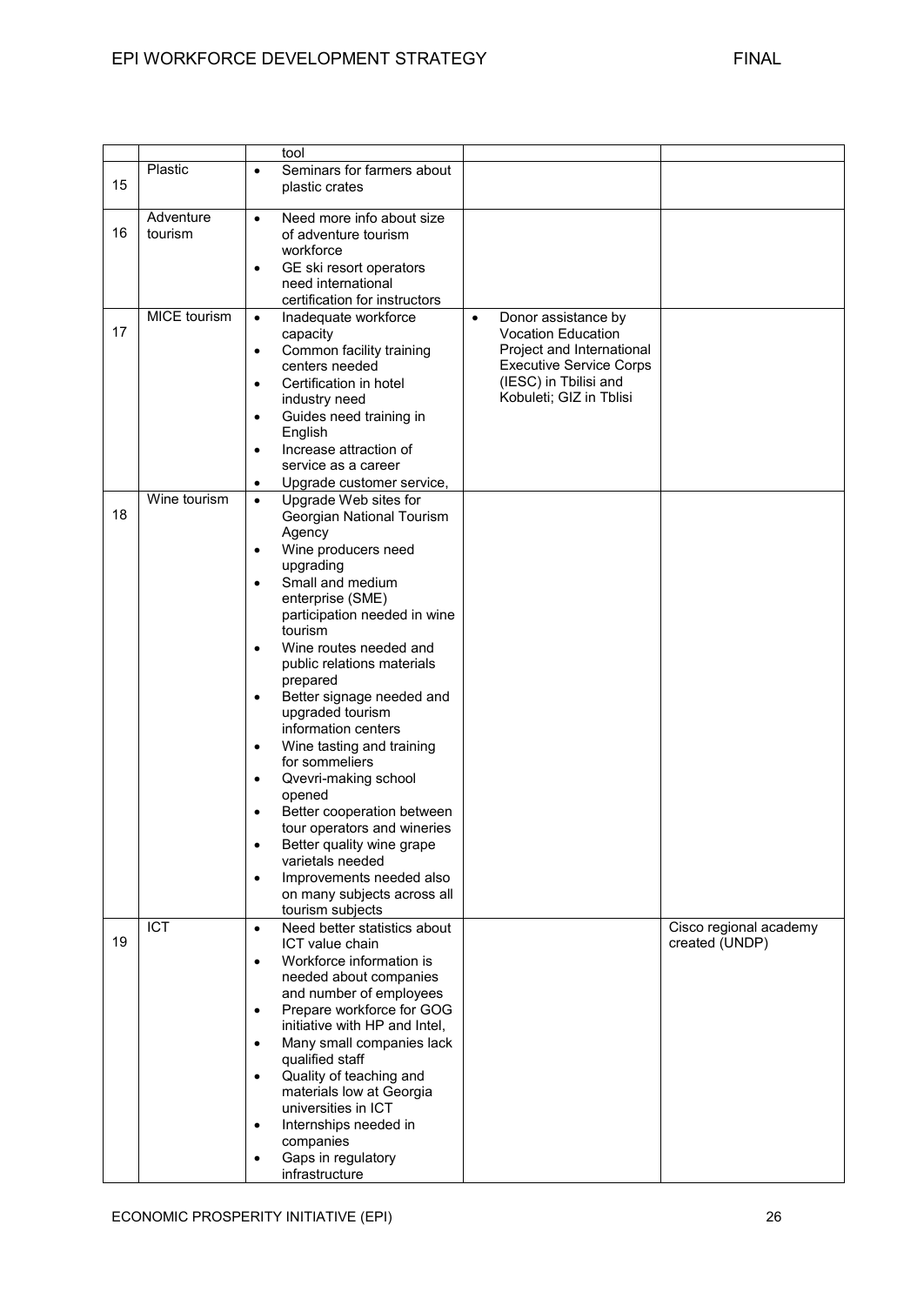|    |                                 | Lack of qualified ICT<br>$\bullet$<br>managers and<br>professionals<br>Problems supplying<br>$\bullet$<br>software developers<br>Small companies do not<br>$\bullet$<br>see potential for expansion<br>TOT sessions needed to<br>$\bullet$<br>increase number of<br>qualified people                                                                                                                                                                                                                 |                                                                                                                                                                                                                                              |
|----|---------------------------------|------------------------------------------------------------------------------------------------------------------------------------------------------------------------------------------------------------------------------------------------------------------------------------------------------------------------------------------------------------------------------------------------------------------------------------------------------------------------------------------------------|----------------------------------------------------------------------------------------------------------------------------------------------------------------------------------------------------------------------------------------------|
| 20 | Transportation<br>and logistics | Trade corridor plans across<br>$\bullet$<br>GE face a gap in Armenia<br>Recognize transportation<br>$\bullet$<br>and logistics as a key<br>enabler for bringing<br>agricultural produce to<br>markets<br>CSF needs to be<br>$\bullet$<br>addressed<br>Improve Poti's port facilities<br>$\bullet$<br>and feeder services to<br>provide competitive pricing<br>rates<br>Need facilities in Poti listed<br>$\bullet$<br>Corridor management and<br>$\bullet$<br>information sharing needed<br>with ICT |                                                                                                                                                                                                                                              |
|    | Other<br>nonagriculture         |                                                                                                                                                                                                                                                                                                                                                                                                                                                                                                      | Construction tools,<br>$\bullet$<br>courses, and other<br>activities established<br>by UNDP in Batumi,<br>Telavi, Kutaisi,<br>Akhaltikhe PE<br>schools, and Zugdidi<br>Teaching<br>Tourism programs by<br>UNDP in Zugdidi<br>Teaching and in |

## **THE REGIONAL SCOPE NEEDED FOR EPI WORKFORCE INTERVENTIONS**

The value chain sector reports also can be mined to find out if proposed workforce development interventions need to focus on particular regions and also how many people are employed in that sector. Unfortunately, there is much more about the former than about the latter in these reports. So, it is difficult to know how much impact a particular intervention is likely to have. When put side by side with the conclusions of the international donor agencies, it shows a powerful need for better labor market data. This is the case especially in the various tourism sectors, for which the same estimates of tourist visits are used.

Analysis of the agricultural value chains shows the wide regional scope of EPI implementation activities. It also suggests the use of the service centers, machinery service centers, and PE schools as possible partners in giving training and technical assistance. Good candidates for PE assistance are the PE schools offering so-called farmers' programs and the network that have benefited from participation in the recent UNDP programs. It also suggests that trainings by Agro-Service and its network of experts will have a lot of territory

Batumi and Kutaisi VET centers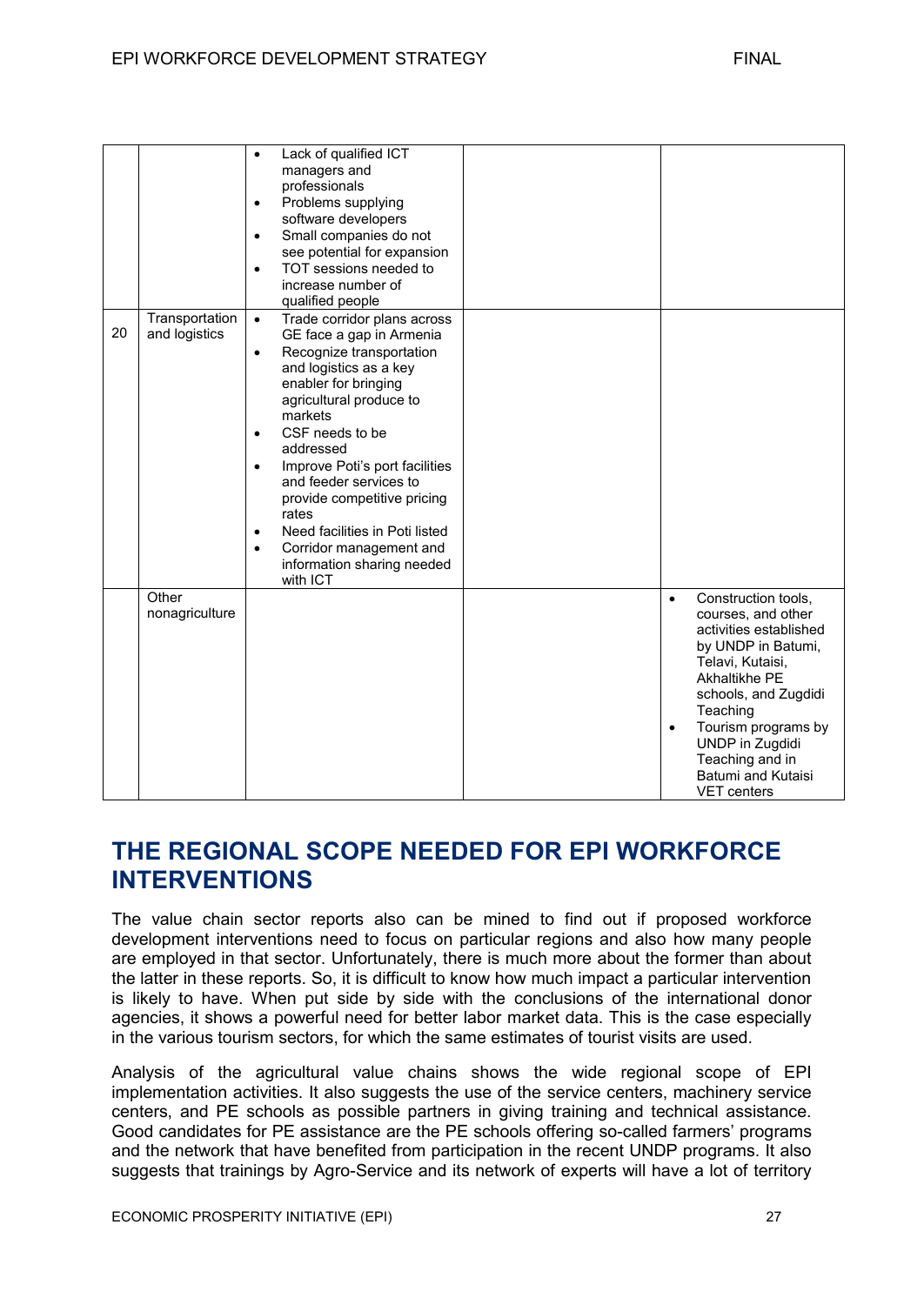to cover. At the same time, analysis of cross-cutting issues suggest the regions that should receive GlobalGap and HACCP training, as well as the places for possible location of CSFs whose operators will also need training and technical assistance.

## **AGRICULTURAL WORKFORCE INTERVENTIONS ORGANIZED BY REGION<sup>23</sup>**

| <b>Sectors</b>                                                             | <b>Estimated</b><br>employment                          | <b>Regions</b><br>involved/targeted                                                                                              | <b>Cross-cutting issues</b><br>and sector<br>recommendations<br>(besides financing or<br>new varieties) | <b>Workforce</b><br>development<br><i>interventions</i><br>mentioned                                                                        |
|----------------------------------------------------------------------------|---------------------------------------------------------|----------------------------------------------------------------------------------------------------------------------------------|---------------------------------------------------------------------------------------------------------|---------------------------------------------------------------------------------------------------------------------------------------------|
| <b>Agricultural</b><br>value chains                                        |                                                         |                                                                                                                                  |                                                                                                         |                                                                                                                                             |
| 1. Blueberries                                                             | $1,000 - 2,000$                                         | Adjara                                                                                                                           | <b>PHT</b>                                                                                              | Blueberry production<br>management course<br>at Senaki VET<br>Training to rootstock<br>buyers                                               |
| 2. Hazelnuts                                                               | 40-180/each<br>processing<br>plant                      | Samegrelo, Guria,<br>Imereti, and some in<br>eastern Georgia                                                                     | PHT, GlobalGap. and<br><b>HACCP</b>                                                                     | Training on<br>harvesting, PHT,<br>inspection,<br>GlobalGap, and<br>HACCP, etc.,<br>production guide                                        |
| 3. Fresh fruit -<br>apples, citrus                                         | 20,000 apple<br>farmers and<br>40,000 citrus<br>farmers | Shida Kartli, Adjara                                                                                                             | Cold chain technology,<br>GlobalGap                                                                     |                                                                                                                                             |
| 4. Fruit juice                                                             | $---$                                                   | Adjara, Samegrelo-<br>Zemo Svaneti, and<br>Guria, Shida Kartli for<br>apples                                                     | Cold storage                                                                                            | Training, create an<br>orchard mgt guide                                                                                                    |
| 5. Vegetables                                                              | Higher than<br>other<br>agricultural<br>chains          | Adjara, Racha-Lechkumi<br>and Kvemo Svaneti.<br>Kvemo Kartli, and others                                                         | GlobalGap,<br>greenhouses                                                                               | Training                                                                                                                                    |
| 6. Processed<br>vegetables                                                 | $---$                                                   | Imereti, Guria, Kvemo<br>Kartli, Marneuli, Bolnisi,<br>Shida Kartli, i.e., most in<br>Shida Kartli, Kvemo<br>Kartli, and Kakheti | Forward contracts<br>HACCP, GlobalGap                                                                   | Train in GlobalGap<br>and HACCP<br>Train farmers in<br>technology and plant<br>production topics                                            |
| 7. Root<br>vegetables-<br>leeks,<br>potatoes,<br>onions.<br>carrots, beets | 345,000<br>farmers                                      | Racha, Svaneti, and<br>southeast Georgia                                                                                         | GlobalGap, cold storage                                                                                 |                                                                                                                                             |
| 8. Wine                                                                    | $5,000+$                                                | Kakheti                                                                                                                          | Machinery service<br>centers, farm service<br>centers, technology<br>needed                             | Modern winemaking,<br>managerial, and<br>marketing skills<br>needed, build SME<br>capacity, and train<br>wine operators to<br>host tourists |

<sup>&</sup>lt;sup>23</sup> The importance of seeing EPI priority sectors in their regional scope was brought home to the CCID experts preparing the Georgian Academic Mapping Report and this one by a trip to Western Georgia, which was taken to look at PE schools offering apparel education. In discussions with academic staff in Ozurgeti, it became apparent that the view from a PE college looks quite different, as the discussion quickly expanded beyond apparel topics to comparing the respective merits of growing hazelnuts versus blueberries.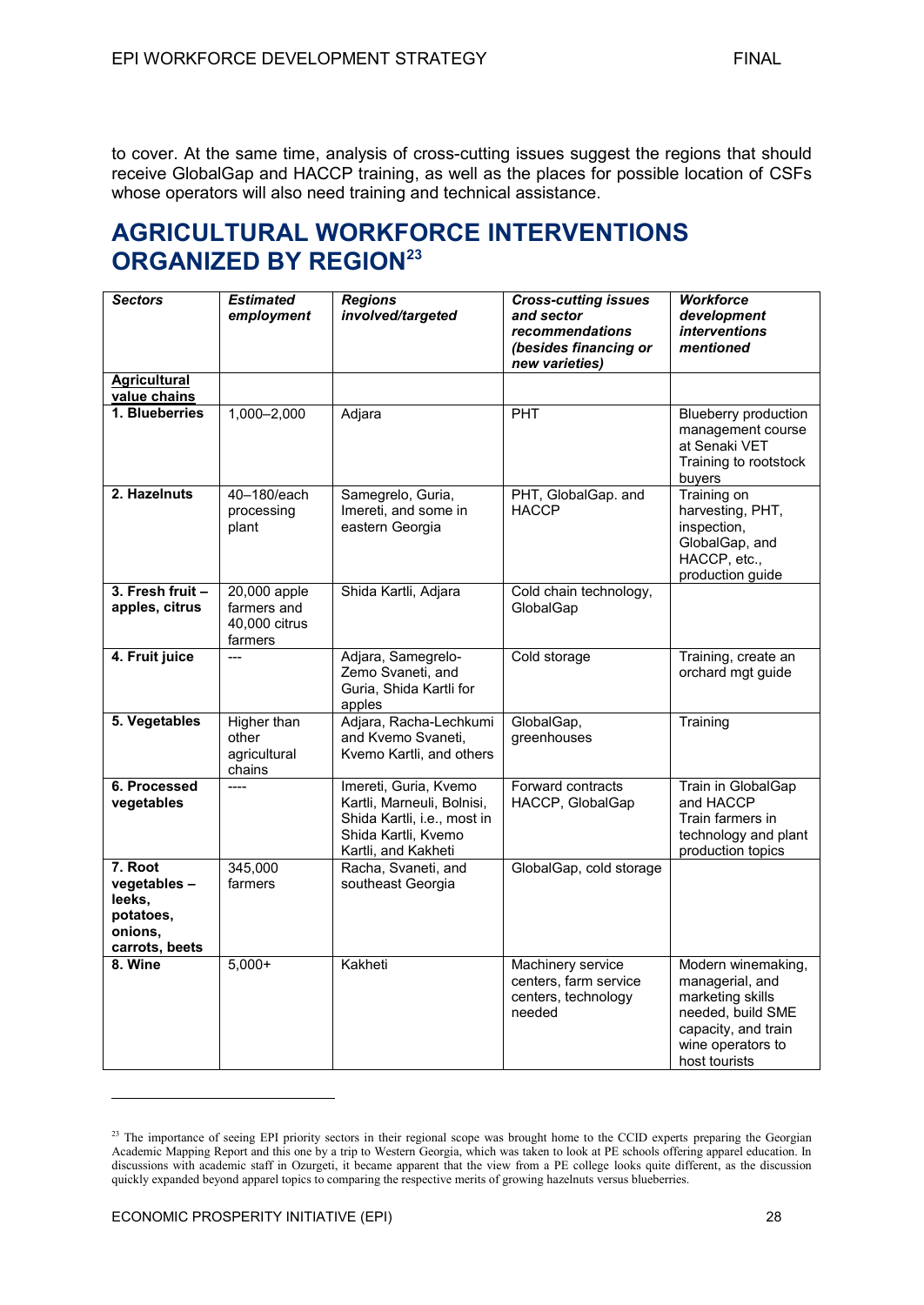Similar analysis for nonagricultural value chains shows more regional concentration on Tblisi-based industries, e.g., ICT, wine tourism, and customer service. Apparel and transportation and logistics are more regionally diversified, the former in western Georgia and Kutaisi/Tkibuli. VETs are active also in these regions. It seems that decisions have not been made about wine tourism in Kakheti. While the agricultural sector had small-producer associations, there are many mentions of professional associations in the nonagricultural sectors, e.g., the Tblisi-based professions for architects and builders in regard to perlite and basalt. Experts have been identified in some sectors, e.g., transportation and logistics.

## **NONAGRICULTURAL WORKFORCE INTERVENTIONS ORGANIZED BY REGION**

| <b>Sector</b>           | <b>Estimated</b><br>employment                                                                                               | <b>Regions</b><br>involved/targeted       | <b>Cross-cutting issues</b><br>and sector<br>recommendations<br>(besides financing or<br>new varieties)                                                         | <b>Workforce</b><br>development<br><i>interventions</i><br>mentioned                                                                                                                   |
|-------------------------|------------------------------------------------------------------------------------------------------------------------------|-------------------------------------------|-----------------------------------------------------------------------------------------------------------------------------------------------------------------|----------------------------------------------------------------------------------------------------------------------------------------------------------------------------------------|
| 9. Apparel              | $200+$<br>$\bullet$<br>manufacturers;<br>5% are not<br>microenterpris<br>es                                                  | Adjara, Guria, Kutaisi,<br><b>TBILISI</b> | Develop a growth<br>$\bullet$<br>strategy with the<br>association to do<br>information sharing                                                                  | Turkish firms<br>$\bullet$<br>have younger<br>workers; older<br>workers have<br>lower<br>productivity<br>Firms need<br>$\bullet$<br>marketing<br>information                           |
| 10. Basalt              | 60 quarrying<br>$\bullet$<br>companies<br>employ 1,220<br>Two<br>$\bullet$<br>processing<br>companies<br>employ 20<br>people |                                           | <b>International Codes</b><br>Council, Constructors<br>Association, Architects<br>Association, and<br><b>Builders Association</b><br>(BA)                       | Construction jobs<br>increase                                                                                                                                                          |
| 11. Clay                | Discontinued                                                                                                                 |                                           |                                                                                                                                                                 |                                                                                                                                                                                        |
| 12. Perlite             | Two companies<br>with licenses                                                                                               | Paravan Lake                              | <b>International Codes</b><br>$\bullet$<br>Council, CA, BA,<br>Architects<br>Association,<br>*building codes                                                    | Estimate of 10<br>$\bullet$<br>companies<br>with 50<br>employees<br>each<br>Low labor<br>costs are an<br>advantage                                                                     |
| <b>13. Wood</b>         | Eight timber<br>processors +2<br>3,500 employees<br>(50x70)                                                                  |                                           | <b>International Codes</b><br>$\bullet$<br>Council, BA, CA,<br>AA<br><b>Building codes</b><br>$\bullet$<br>Marketing and<br>$\bullet$<br>technical<br>knowledge |                                                                                                                                                                                        |
| 14. Paper/<br>Packaging | 3 or 7 companies<br>250 in corrugated<br>paper producing<br>companies? What<br>about paper<br>companies?                     |                                           | Institute of<br>$\bullet$<br>Packaging<br>No cross-cutting<br>$\bullet$<br>with wood<br>mentioned                                                               | Sponsored<br>$\bullet$<br>seminars<br>Information for<br>$\bullet$<br>private-sector<br>recycling of<br>paper<br>Offer seminars<br>$\bullet$<br>on packaging<br>as a marketing<br>tool |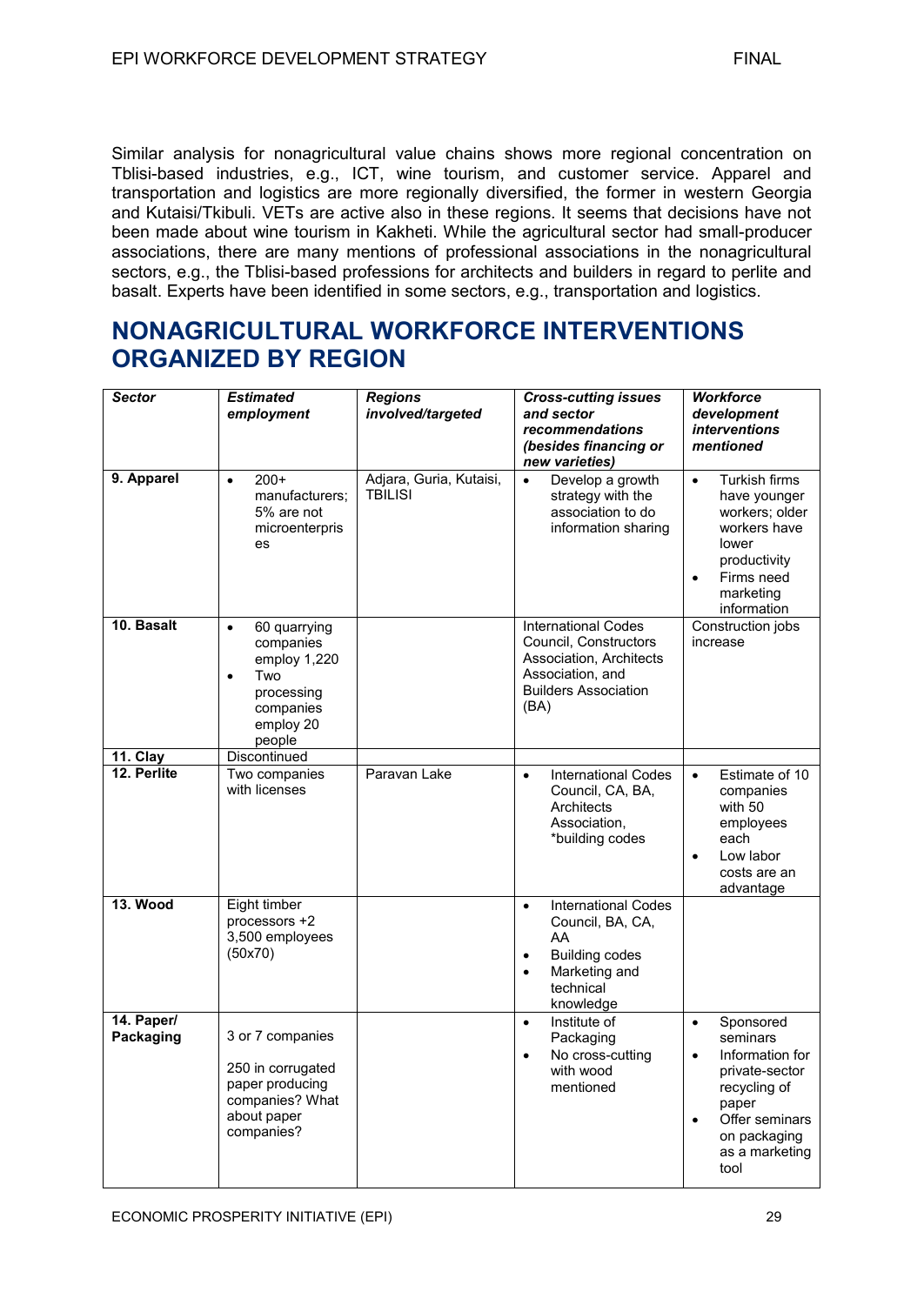| <b>Sector</b>              | <b>Estimated</b><br>employment                                                                                                                                                 | <b>Regions</b><br>involved/targeted                                                                                      | <b>Cross-cutting issues</b><br>and sector<br>recommendations<br>(besides financing or<br>new varieties)                                                                                                                                                                                            | <b>Workforce</b><br>development<br><i>interventions</i><br>mentioned                                                                                                                                                                                  |  |
|----------------------------|--------------------------------------------------------------------------------------------------------------------------------------------------------------------------------|--------------------------------------------------------------------------------------------------------------------------|----------------------------------------------------------------------------------------------------------------------------------------------------------------------------------------------------------------------------------------------------------------------------------------------------|-------------------------------------------------------------------------------------------------------------------------------------------------------------------------------------------------------------------------------------------------------|--|
| 15. Plastic                | 4 full-time people in<br>each plant<br>6 companies                                                                                                                             |                                                                                                                          | Cross-cutting with<br>$\bullet$<br>agriculture<br>Manufacture pet<br>$\bullet$<br>bottles in Georgia                                                                                                                                                                                               | Seminars for<br>farmers to use<br>plastic instead of<br>wood crates<br>(heavy)                                                                                                                                                                        |  |
| 16. Adventure<br>tourism   | Employment<br>number is not<br>clear; 35,000 for all<br>tourism in 2008 is<br>used                                                                                             | Bakuriani and<br>Gudauri; sometimes<br>Svaneti is mentioned,<br>too                                                      | Cross-cutting with<br>$\bullet$<br>other tourism<br>sectors, but little<br>about customer<br>service<br>Some numbers<br>$\bullet$<br>about human<br>resources and tour<br>operators                                                                                                                | Training<br>$\bullet$<br>programs and<br>certification for<br>ski instructors<br>No training<br>$\bullet$<br>listed for SME<br>sector                                                                                                                 |  |
| <b>17. MICE</b><br>tourism | 50 tour<br>$\bullet$<br>operators in<br>Georgia;<br>estimates on<br>number of<br>beds in Adjara<br>See also table<br>$\bullet$<br>for value chain<br>participants in<br>Adjara | Adjara and Tbilisi                                                                                                       | SMEs a priority -<br>$\bullet$<br>rooms rented in<br>Batumi<br>No leadership,<br>$\bullet$<br>Weak associations,<br>$\bullet$<br>No common vision.<br>$\bullet$<br>Big companies<br>$\bullet$<br>poach employees<br><b>Common Facility</b><br>$\bullet$<br><b>Training Facilities</b><br>suggested | Problem is<br>$\bullet$<br>that young<br>people don't<br>want to do<br>service.<br>Upgrade CS<br>$\bullet$<br>Kobuleti,<br>$\bullet$<br>Batumi, and<br><b>TBILISI VET</b><br>schools<br>mentioned<br>Inadequate<br>$\bullet$<br>workforce<br>capacity |  |
| <b>18. Wine</b><br>tourism | 50 tour<br>$\bullet$<br>operators,<br>36 wineries,<br>$\bullet$<br>wine<br>producers;<br>also uses<br>35,000 as the<br>tourism<br>sector's<br>employment<br>figure             | Kakheti is the most<br>important region -<br>two-thirds of vineyards<br>and 32 out of 36 wine<br>producers               | Workforce is cross-<br>$\bullet$<br>cutting with<br>women/youth and<br>with other tourism<br>sectors.<br>American Chamber<br>$\bullet$<br>of Commerce<br>(AmCham) trip to<br>the United States                                                                                                     | PE school<br>$\bullet$<br>needed for<br>Kakheti<br><b>Telavi VET</b><br>$\bullet$<br>visited and<br>can fill this<br>gap<br>Ikalto as a<br>$\bullet$<br>location for a<br>wine tourism<br>center                                                      |  |
| <b>19. ICT</b>             | Breakdown of<br>companies by<br>subsector focus by<br>little about<br>employment                                                                                               | Most information is<br>from Tbilisi, but<br>cellular and Internet<br>service provider<br>companies serve<br>regions, too | Lack of qualified<br>$\bullet$<br>personnel,<br>especially for<br>smaller companies<br>Managers and<br>$\bullet$<br>professionals<br>needed                                                                                                                                                        | <b>Trainers</b><br>$\bullet$<br>needed - TOT<br>Universities<br>$\bullet$<br>and other<br>educational<br>institutions<br>should<br>cooperate<br>Innovation<br>$\bullet$<br>Center is not<br>front-and-<br>center in this<br>report                    |  |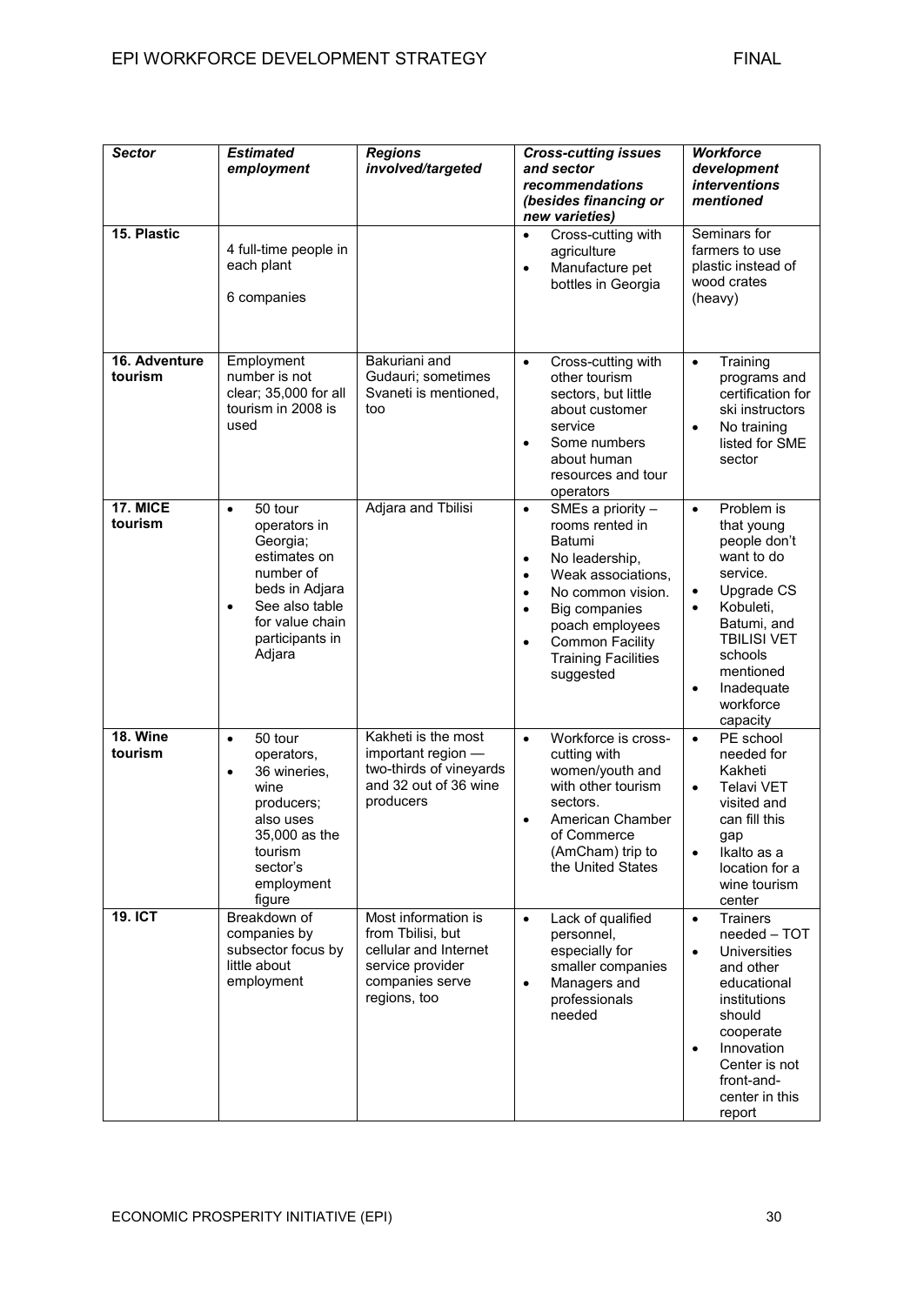| <b>Sector</b>                          | <b>Estimated</b><br>employment | <b>Regions</b><br>involved/targeted                                                                                                                                  | <b>Cross-cutting issues</b><br>and sector<br>recommendations<br>(besides financing or<br>new varieties)                                                          | <b>Workforce</b><br>development<br><i>interventions</i><br>mentioned                       |
|----------------------------------------|--------------------------------|----------------------------------------------------------------------------------------------------------------------------------------------------------------------|------------------------------------------------------------------------------------------------------------------------------------------------------------------|--------------------------------------------------------------------------------------------|
| 20.<br>Transportation<br>and logistics | No estimate given              | Poti-Tbilisi-<br>$\bullet$<br>Central Asia<br>corridor.<br>Transportation<br>٠<br>supports<br>agriculture and<br>other value<br>chains through a<br>regional network | CSFs to be<br>connected through<br>feeder services<br>Information sharing<br>٠<br>via ICT<br>Poti's port facilities<br>$\bullet$<br>and more Free<br>Trade Zones | Training needed<br>for all parts of the<br>transportation and<br>logistics supply<br>chain |

# **CAPACITY OF WORKFORCE EDUCATION INSTITUTIONS AND TRAINING SERVICE PROVIDERS**

Two other pieces must be put into place before we can proceed to consider recommendations for interventions. In this section, we note the centers, universities, and PSPs working in the EPI priority sectors. More information about these institutions and organizations can be found in CCID's Georgia Academia Mapping Report submitted earlier in April.

# **PROFESSIONAL COLLEGES' (VET) PROGRAMS IN EPI PRIORITY SECTORS**

For this report, the consultant started with a complete list of vocational educational programs made available by MES. This list is only part of the full list of college and university PE offerings. For an American reader to understand the distribution of EPI-related content, please consider *specialties* or *programs* to be roughly the same as a *majors* or *professions*. A *subject* is as a *course* would be in the United States. PE centers and universities can offer courses at all five vocational educational (i.e., PE) levels under the rules established by NCEQE following Georgia's new law on PE passed in 2010.

# **FPI PRIORITY AGRICULTURAL SECTORS**

You will see that there are few *programs,* but some subjects at the following PE centers.

Blueberries – no separate programs for specialties or subjects in some programs

Hazelnuts – no separate programs for specialties or subjects in some programs

Fresh fruit – Khidistavi PE Center

Fruit processing – no programs; it is a subject/course in the following PE centers' farmer's specialty programs: Akhaltsikhe, Chkhorotsku, Didi Jikhaisi Niko Nikoladze, Kachreti, Khidistavi, Khobi, Ozurgeti, and Tsinamdzgvriantkari's Ttsinamdzgrvrishvili

Fresh vegetables – no programs; subject in farmer's specialty program

Processed vegetables – no programs; subject in farmer's specialty program

Root vegetables – no programs; subject in farmer's specialty program

Winemaker and/or viticulturist – PE centers: Gori, Kachreti, Telavi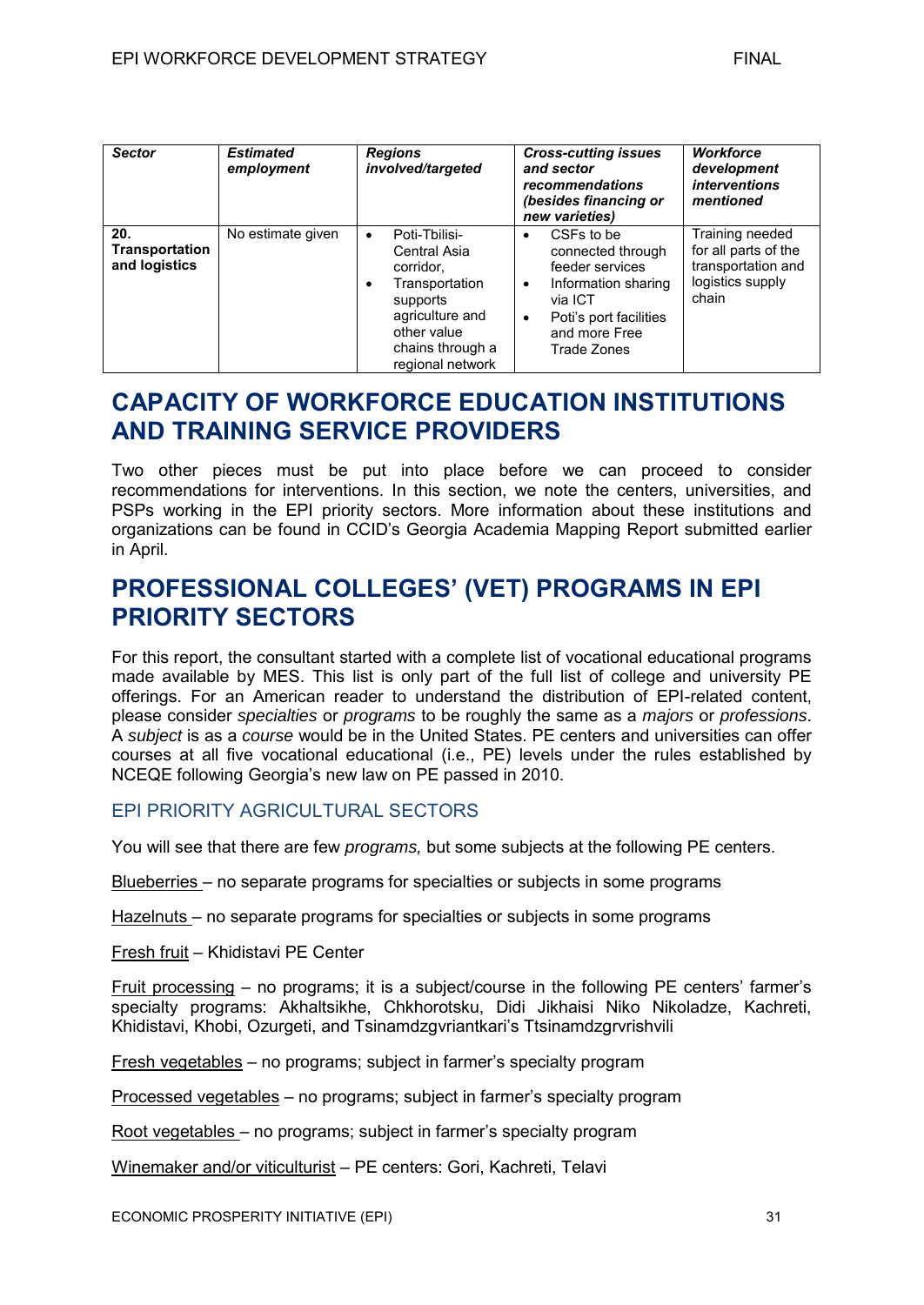Two cross-cutting topics were also considered:

Agronomy (includes -Farmer" programs, which are general two-year programs including common agricultural topics, such as agronomy, mechanization, plant growing) – Akhaltsikhe, Chkhorotsku, Didi Jikhaisi Niko Nikoladze, Kachreti, Khidistavi, Khobi, Ozurgeti, Tsinamdzgvriantkari's Ttsinamdzgrvrishvili

Mechanization – PE centers: Akhaltsikhe, Akhalkalaki High, Chkhorotsku, Didi Jikhaisi Niko Nikoladze, Gobrazhouli, Khidistavi, Khobi, and Tsageri

# EPI PRIORITY NONAGRICULTURAL SECTORS

Here, the distribution of specialties is wide for apparel and ICT. In addition, a few programs were found in transportation and logistics.

Apparel – Akhaltsikhe, Batumi, Chkhorotsku, Didi Jikhaisi Niko Nikoladze, Georgian multiplediscipline Center -Goni" Jvari, Khidistavi, Kutaisi 1, Mestia, Ozurgeti, Poti, Rustavi, Rustavi Imedi, Senaki,Tata Vardanashvili, Tbilisi M.Toidze, State Art Tbilisi Multiprofile, Tbilisi Multi Field, Tbilisi VET Center, Tbilisi VET Center - Margi," and Tbilisi VET Center - Spectri"

Basalt – no separate programs for specialties or subjects in some programs

Perlite – no separate programs for specialties or subjects in some programs

Paper/packaging – no separate programs for specialties or subjects in some programs

Plastic containers – no separate programs for specialties or subjects in some programs

Adventure tourism – no separate programs for specialties or subjects in some programs

MICE tourism – no separate programs for specialties or subjects in some programs

Wine tourism – no separate programs for specialties or subjects in some programs

ICT – Batumi, Borjomi, Chkhorotsku, Didi Jikhaisi Niko Nikoladze, Gobrazhouli, Kachreti, Kareli, Khidistavi, Khobi, Kobuleti, Tsageri, Tsinamdzgvrian tkari, Zestaponi, Telavi, Kutaisi, Mestia, Tbilisi Multi Field, Ozurgeti, Poti, Rustavi VET Center - Modusi", Rustavi "Imedi-Senaki, Tbilisi VET Center of Information Technologies, Tbilisi VET Center, Tbilisi -Margi", and Tbilisi Center - Spectri"

Transport/Logistics – Georgian Higher Professional Education College of Railway Transport, Georgian Technical University (GTU), Maritime Training Center -Anri," Batumi Navigation Teaching University

One cross-cutting topic was also researched, Customer Service, but no separate programs were found, only subjects in some hotel/hospitality and tourism specialty programs

Tblisi universities offering I–V levels of professional education programs

Among the universities that have taken up the opportunity to offer all five levels of PE, it is more likely to be ones in Tbilisi. Widest coverage comes from Georgian State Agrarian University on the agricultural side and GTU on the nonagricultural side.

# AGRICULTURE SECTORS

Blueberries – no separate programs for specialties or subjects in some programs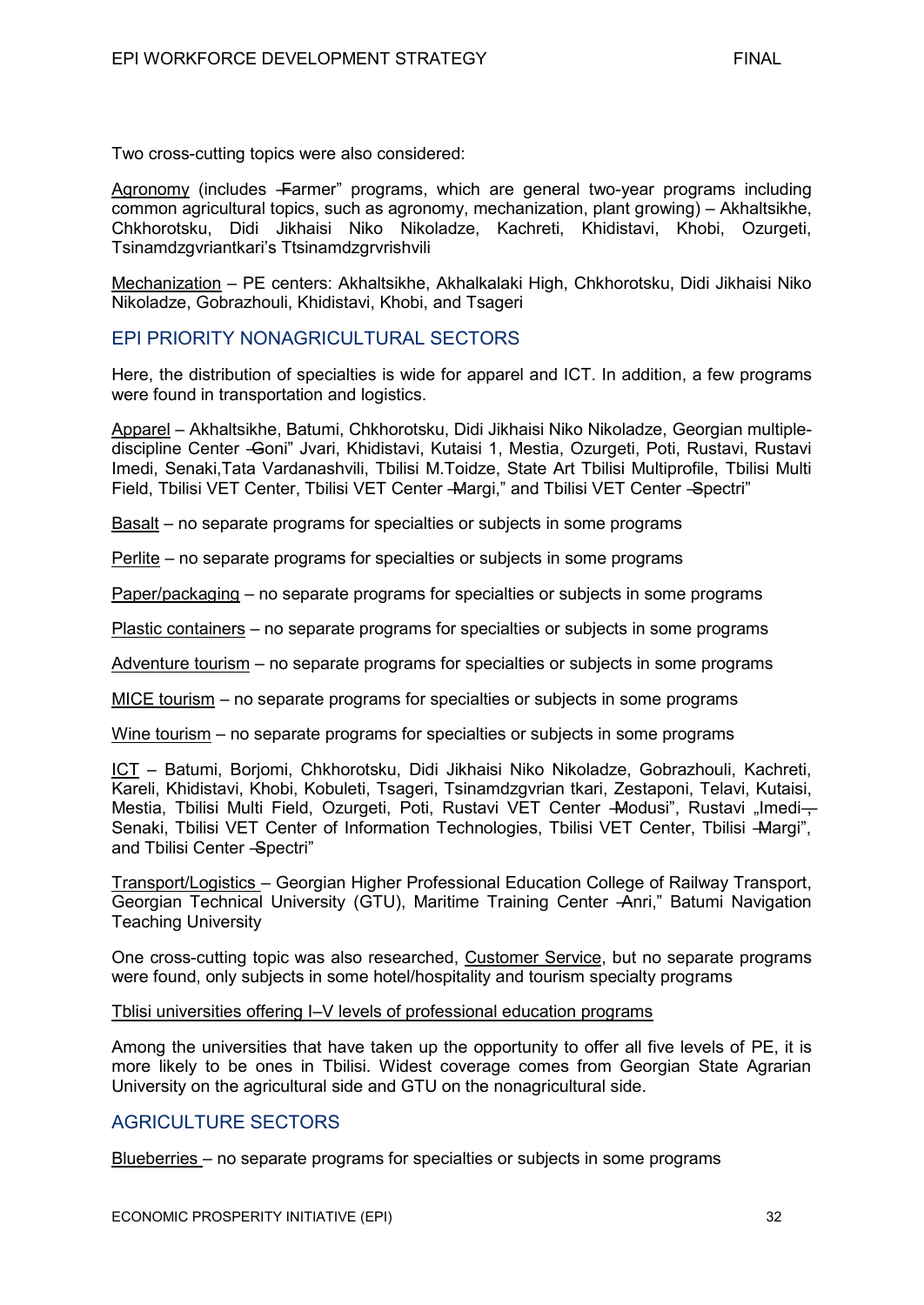Hazelnuts – no separate programs for specialties or subjects in some programs

Fresh fruit – Georgian State Agricultural University

Fruit processing – Georgian State Agricultural University – subject only

Fresh vegetable – Georgian State Agricultural University

Processed vegetables – Georgian State Agricultural University – subject only

Root vegetables – Georgian State Agricultural University – subject only

Winemaker, viticulturist – Georgian State Agricultural University – subject only

Agronomy – no programs

Mechanization – no programs

### NONAGRICULTURAL SECTORS

Apparel – Ivane Javaxishvili Tbilisi State University, GTU, Tbilisi A.Kutateladze Academy of Art, Ilia State University

Basalt – no separate programs for specialties or subjects in some programs

Perlite – no separate programs for specialties or subjects in some programs

Paper/packaging – no separate programs for specialties or subjects in some programs

Plastic containers – no separate programs for specialties or subjects in some programs

Adventure tourism – no separate programs for specialties or subjects in some programs

MICE tourism – no separate programs for specialties or subjects in some programs

Wine tourism – no separate programs for specialties or subjects in some programs

ICT – GTU, Georgian Aviation University

Transport/Logistics – GTU

Customer service – cross-cutting – no separate programs, only subjects in some specialty programs

#### Regional universities offering I–V levels of PE programs

See Georgia Academia Mapping Report annexes for more information about which levels are offered for each specialty

# AGRICULTURE SECTORS

Blueberries – no separate programs or subjects in some specialty programs

Hazelnuts – no programs or subjects in some specialty

Fresh fruit – Gori University; Shota Meskhia Zugdidi State Education University (subject in Plant Grower speciality)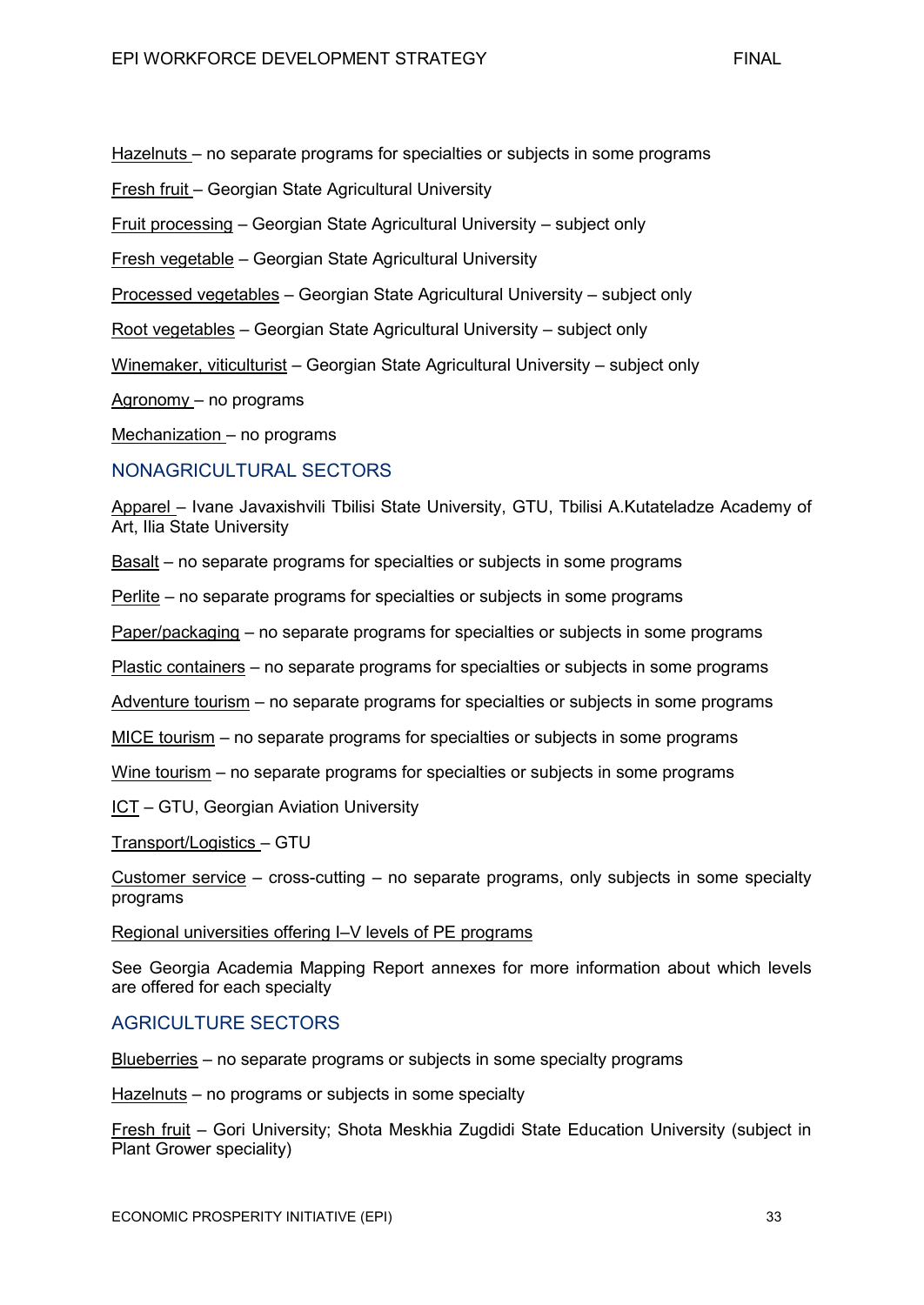Fruit processes – no separate programs; Gori University (subject in Agriculture Business Administration program)

Fresh vegetables – no separate programs; Shota Meskhia Zugdidi State Education University, subject in Farmer's program, subject only in Gori University's PE center

Processed vegetables – no separate programs, Gori University, subject in Agriculture Business Administration program

Root vegetables – no separate programs; Shota Meskhia Zugdidi State Education University, subject in Farmer's program, subject only in Gori University PE center

Winemaker, viticulturist – no separate programs;

Agronomy – no separate programs, Gori University, subject in Agriculture Business Administration Program, Farmer's specialty programs include subject in Agronomy

Mechanization – no separate programs

## NONAGRICULTURAL SECTORS

Apparel – Akaki Tsereteli University, Akhaltsikhe State Educational University, Iakob Gogebashvili Telavi State University

Basalt – no separate programs or subjects in some specialty programs

Perlite – no separate programs or subjects in some specialty programs

Paper/packaging – no separate programs or subjects in some specialty programs

Plastic containers – no separate programs or subjects in some specialty programs

Adventure tourism – no separate programs or subjects in some specialty programs

MICE tourism – no separate programs or subjects in some specialty programs

Wine tourism – no separate programs or subjects in some specialty programs

ICT – Akhaltsikhe State Educational University, Shota Meskhia Zugdidi State Education University, Shota Rustaveli State University

Transport/Logistics – Batumi Navigation Teaching University, Maritime Training Center -Anri"

Customer service – cross-cutting – no separate programs; only subjects in some specialty programs;

# **UNIVERSITY'S BACHELOR'S AND MASTER'S PROGRAMS IN EPI SPECIALTIES**

Bachelor's and master's programs may be important for PE in fields like transportation and logistics, ICT, etc. because they provide managerial, technical, and/or deep knowledge of these fields and help build up the complete workforce education chain for EPI specialties.

## AGRICULTURAL SECTORS

Not surprisingly, the Georgian State Agrarian University was most prominent here.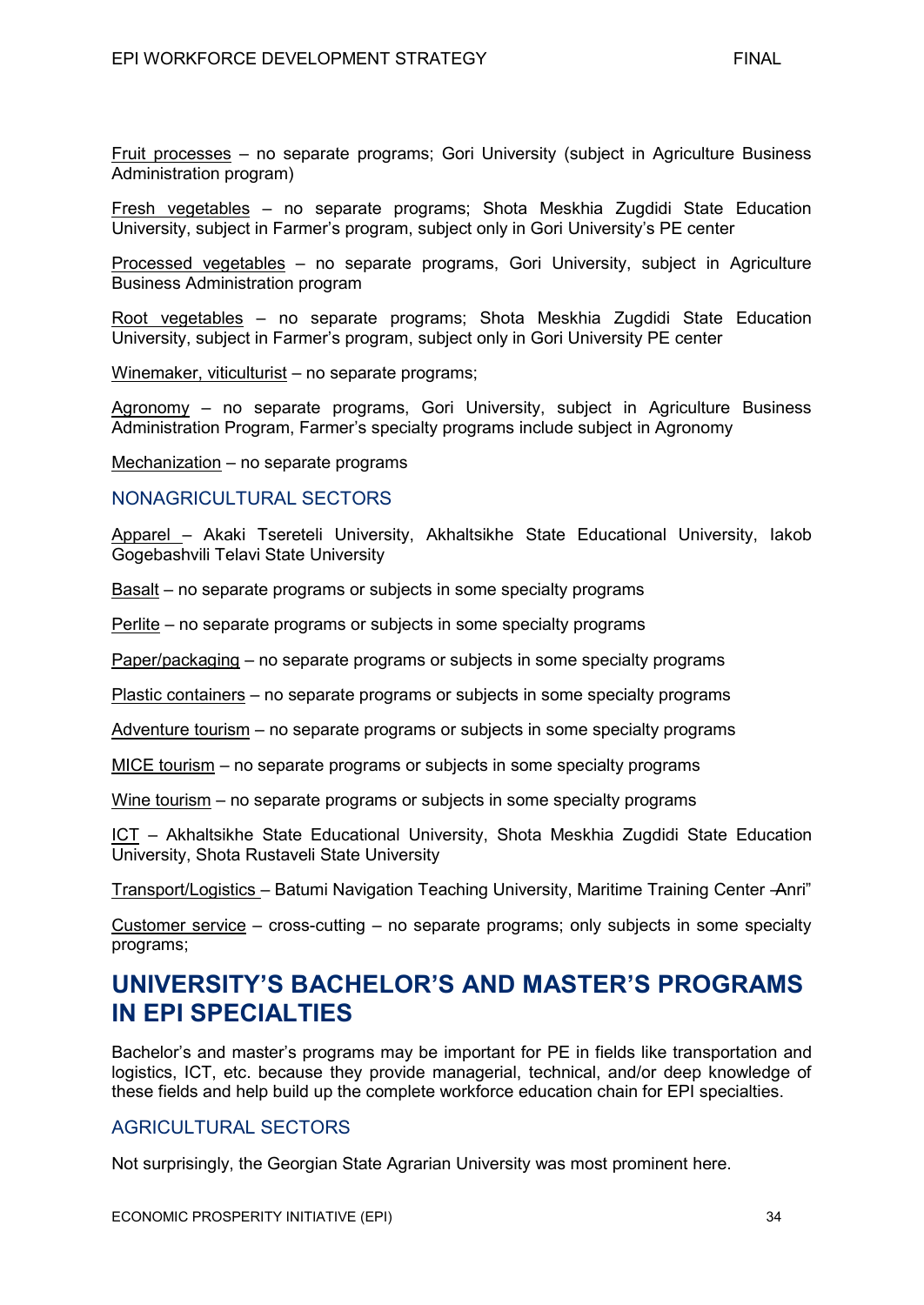Blueberries – no separate programs or subjects in some specialty programs

Hazelnuts – no separate programs or subjects in some specialty programs

Fresh fruit – no separate programs; Georgian State Agrarian University, subject in Agronomy specialty

Fruit processing – no separate programs, Georgian State Agrarian University, subject in Food Technology specialty

Fresh vegetable – no separate programs, Georgian State Agrarian University, subject in Agronomy specialty

Processed vegetables – no separate programs, Georgian State Agrarian University, subject in Food Technology specialty

Root vegetables – no separate programs, Georgian State Agrarian University, subject in Agronomy specialty

Winemaker, viticulturist – no separate programs, Georgian State Agrarian University, subject in Agronomy specialty

Agronomy – Georgian State Agrarian University, Agronomy specialty;

Mechanization – Georgian State Agrarian University, Agro-Engineering specialty;

### NONAGRICULTURAL SECTORS

The Tbilisi Universities are most represented in the ICT field.

Apparel – GTU, Georgian Academy of Art, Tbilisi State University, Ilia State University

Basalt – no separate programs or subjects in some specialty programs

Perlite – no separate programs or subjects in some specialty programs

Paper/packaging – no separate programs or subjects in some specialty programs

Plastic containers – no separate programs or subjects in some specialty programs

Adventure tourism – no separate programs or subjects in some specialty programs

MICE tourism – no separate programs or subjects in some specialty programs

Wine tourism – no separate programs or subjects in some specialty programs

ICT - GTU, Black Sea International University, Free University, Georgian Aviation University, Ilia State University, Tbilisi State University, University of Georgia, Georgian State Agrarian University

Transport/Logistics – GTU, Batumi Navigation Teaching University

Customer service – no separate programs, only subjects in some specialty programs

# **SERVICE PROVIDERS' PROGRAMS OF INTEREST TO EPI**

ECONOMIC PROSPERITY INITIATIVE (EPI) 35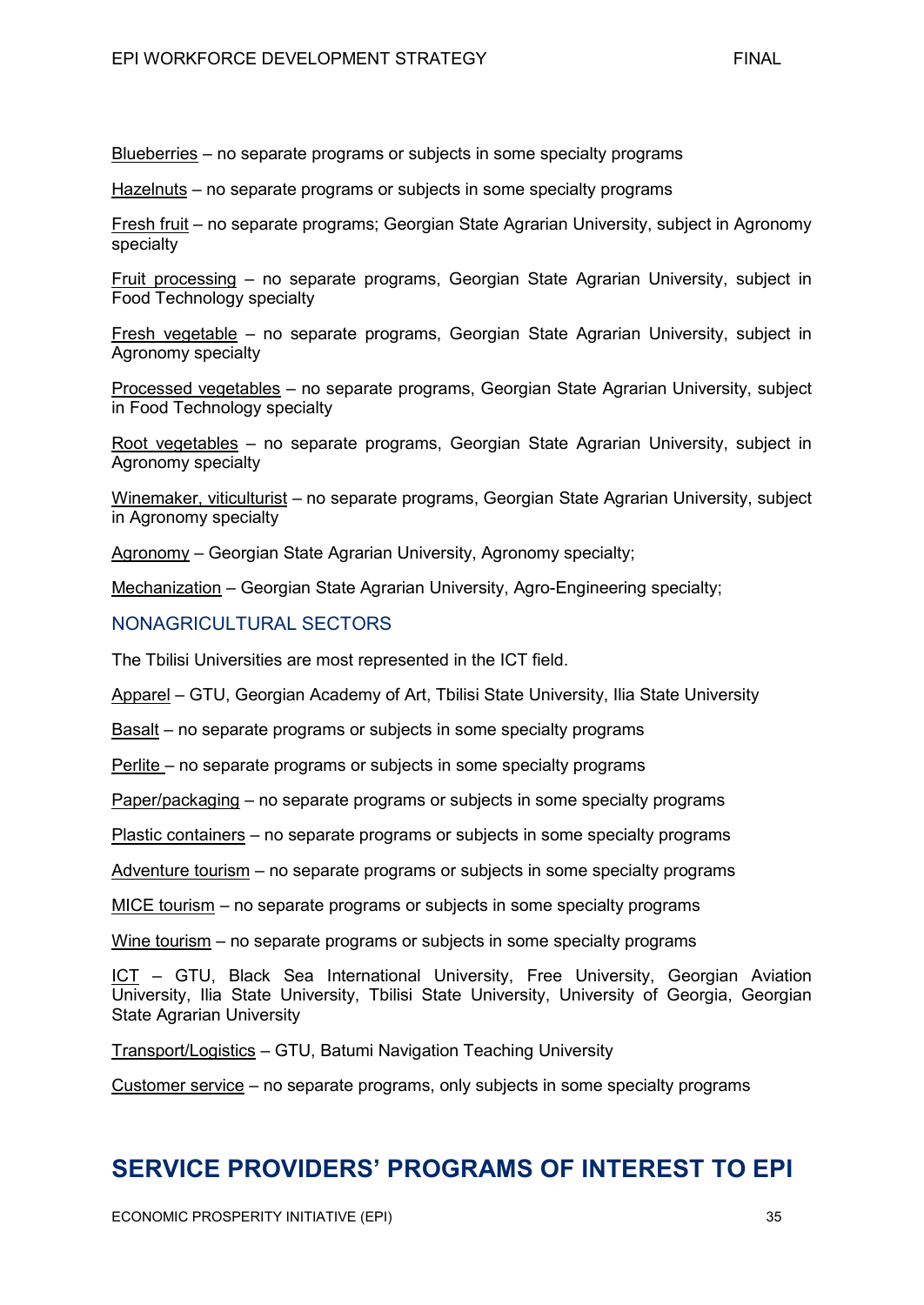Information given here came from interviews with approximately 10 private training service providers with a wide range of experience. Where possible, the consultant reviewed training materials and took additional information from the organizations' Web sites. Because they are not included in information collected during the accreditation process, there is no central place to examine the needed information. Many of these training service providers have done work in other regions, but no private providers based outside of Tbilisi were identified.

# **AGRICULTURAL SECTORS**

Blueberries – Agro-service and farm service centers and machinery service centers for training, Elkana for bio-agriculture

Hazelnuts – no private training providers identified

Fresh fruit – GDCI for food safety and quality, Elkana for crop production

Fruit juice – GDCI for food safety and quality, Elkana for processing

Fresh vegetables – Agro-service and farm service centers for training, Elkana for crop protection

Processed vegetables – GDCI for food safety and quality, Elkana for processing

Root vegetables – Agro-service and farm service centers and machinery service centers for training**,** Elkana for bio-agriculture

Wine – Agro-service, farm service centers, and machinery service centers for training in grape growing, GDCI for food safety and quality, Elkana for bio-wine

Agronomy – Agro-service, farm service centers, and machinery service centers for training**;** Elkana for bio-agronomy

Mechanization – Agro-service for training, farm service centers, and machinery service centers; Elkana for extension services

#### NONAGRICULTURAL SECTORS

Apparel – no service providers identified

Basalt – no service providers identified

Perlite – no service providers identified

Paper/packaging – no service providers identified

Plastic containers – no service providers identified

Adventure tourism – New Kaz and Georgian Association for Guides

MICE tourism – Key Management Solutions Georgia (KMS)

Wine tourism – New Kaz, Georgian Association of Guides, Centre for Training and Consultancy (CTC), Elkana, Wine Club, KMS, MWS

ICT – no service providers identified;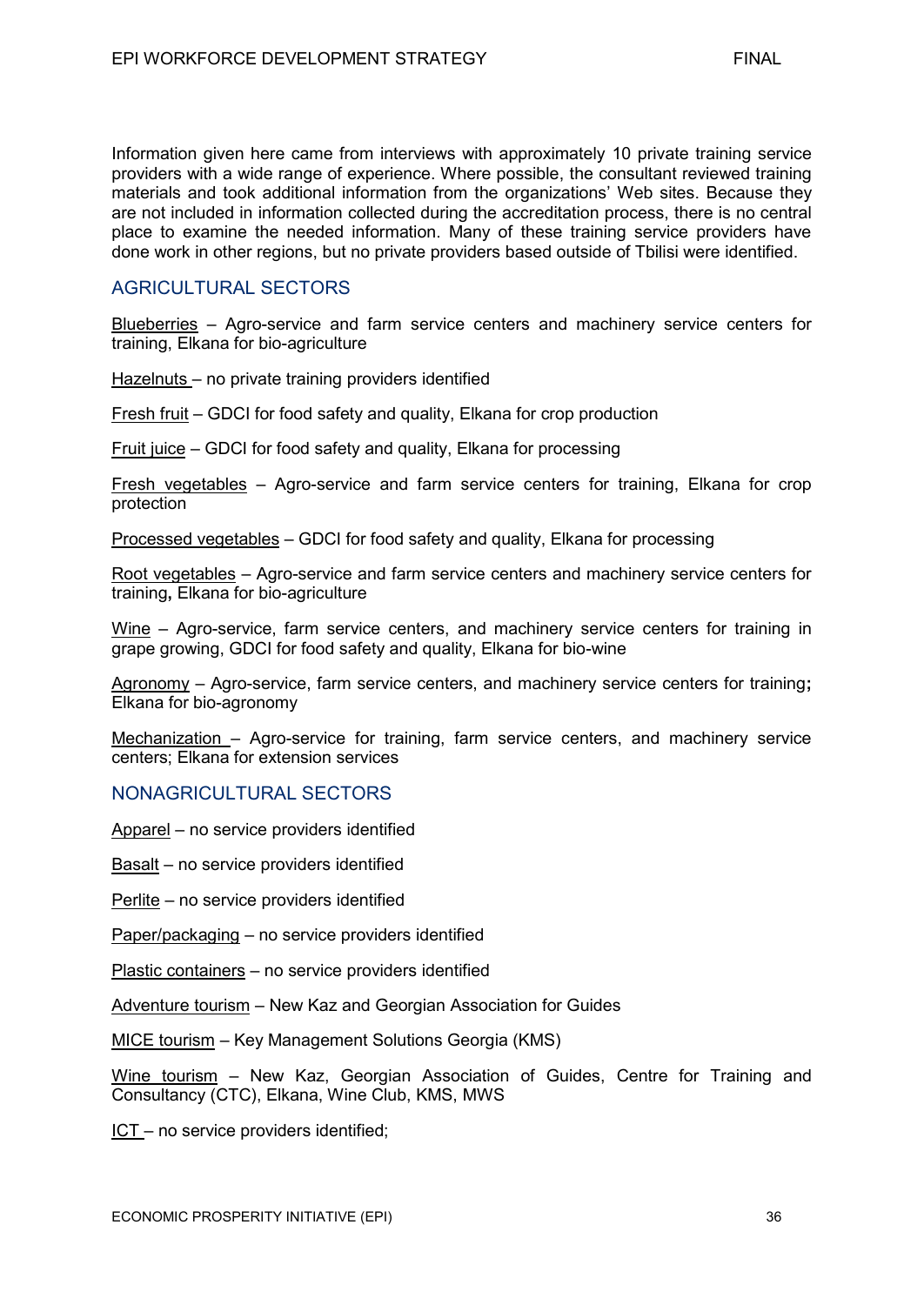Transport/Logistics – International Federation of Freight Forwarders Associations (FIATA) – trainings for members and translations of curriculum materials into English, TransCare AG (see also GTU for Logistics Academy)

In addition, the following information was put together to show the main directions and interests of the service providers we contacted. The challenge for EPI managers will be to mold several groups together to work as a training team in agriculture, customer service, wine tourism, and other sectors.

| <b>Service</b><br><b>Providers</b><br>working in<br><b>EPI priority</b><br>sectors | <b>Main directions</b>                                                                                                                         | <b>Organizational</b><br>information                                                                                                                                  | <b>Training courses</b>                                                                                                                                                                                          | <b>International</b><br>and other<br>partners                                                                             | <b>Regional</b><br>penetration                                                                                                                                                |
|------------------------------------------------------------------------------------|------------------------------------------------------------------------------------------------------------------------------------------------|-----------------------------------------------------------------------------------------------------------------------------------------------------------------------|------------------------------------------------------------------------------------------------------------------------------------------------------------------------------------------------------------------|---------------------------------------------------------------------------------------------------------------------------|-------------------------------------------------------------------------------------------------------------------------------------------------------------------------------|
| <b>Agriculture</b>                                                                 |                                                                                                                                                |                                                                                                                                                                       |                                                                                                                                                                                                                  |                                                                                                                           |                                                                                                                                                                               |
| $E$ Ikana $^{24}$                                                                  | *Bio-agriculture,<br>extension, public<br>affairs and<br>advocacy, policy,<br>and rural tourism<br>*Includes<br>blueberries and<br>pomegranate | Mariam Jorjadze<br>Established<br>1994<br>Farmer-based<br>membership<br>organization<br>with<br>International<br>Organization for<br>Standardization<br>certification | *Extensive<br>training program<br>list provided<br>Five extension<br>workers *Subjects<br>include<br>winemaking,<br>viticulture, crop<br>production,<br>animal<br>husbandry,<br>beekeeping, and<br>fruit growing | Eurasia<br>Slow Food<br><b>Network</b><br>member<br>Agro-ecology<br>in Georgian<br><b>State</b><br>Agrarian<br>University | Adjara,<br>Svaneti, and<br>other<br>Georgian<br>rural areas<br>Training in<br>Tajikistan,<br>Belarus.<br>Ukraine, and<br>Azerbaijan in<br>agricultural<br>and rural<br>topics |
| <b>GCDI</b>                                                                        | Food safety and<br>quality                                                                                                                     | Ekaterine<br>Kimeridze                                                                                                                                                |                                                                                                                                                                                                                  | AgVantage                                                                                                                 |                                                                                                                                                                               |
| Agro-<br>service                                                                   | Farmer training                                                                                                                                | Inga Laboshvili<br>Est. 2004<br>No continuing<br>funding                                                                                                              | Training for FSC<br>members and<br>farmers<br>Depends on what<br>is asked for.<br>Examples are<br>study tours, e.g.,<br>Holland                                                                                  | $USAID -$<br><b>CNFA</b>                                                                                                  |                                                                                                                                                                               |
| <b>Tourism</b><br>sectors                                                          |                                                                                                                                                |                                                                                                                                                                       |                                                                                                                                                                                                                  |                                                                                                                           |                                                                                                                                                                               |
| <b>New Kaz</b><br>and<br>Georgian                                                  | Guides and<br>tourism                                                                                                                          | Kety Miladze<br>Established in                                                                                                                                        | Preparation of city                                                                                                                                                                                              | USAID and<br>IOM funding                                                                                                  | Good                                                                                                                                                                          |

<sup>&</sup>lt;sup>24</sup> Elkana's pioneering position in the subset of nongovernmental training service providers in the agriculture domain can be seen in the report by Temel and Maru for the Food and Agriculture Organization of the United Nations prepared in 2003 (17–18).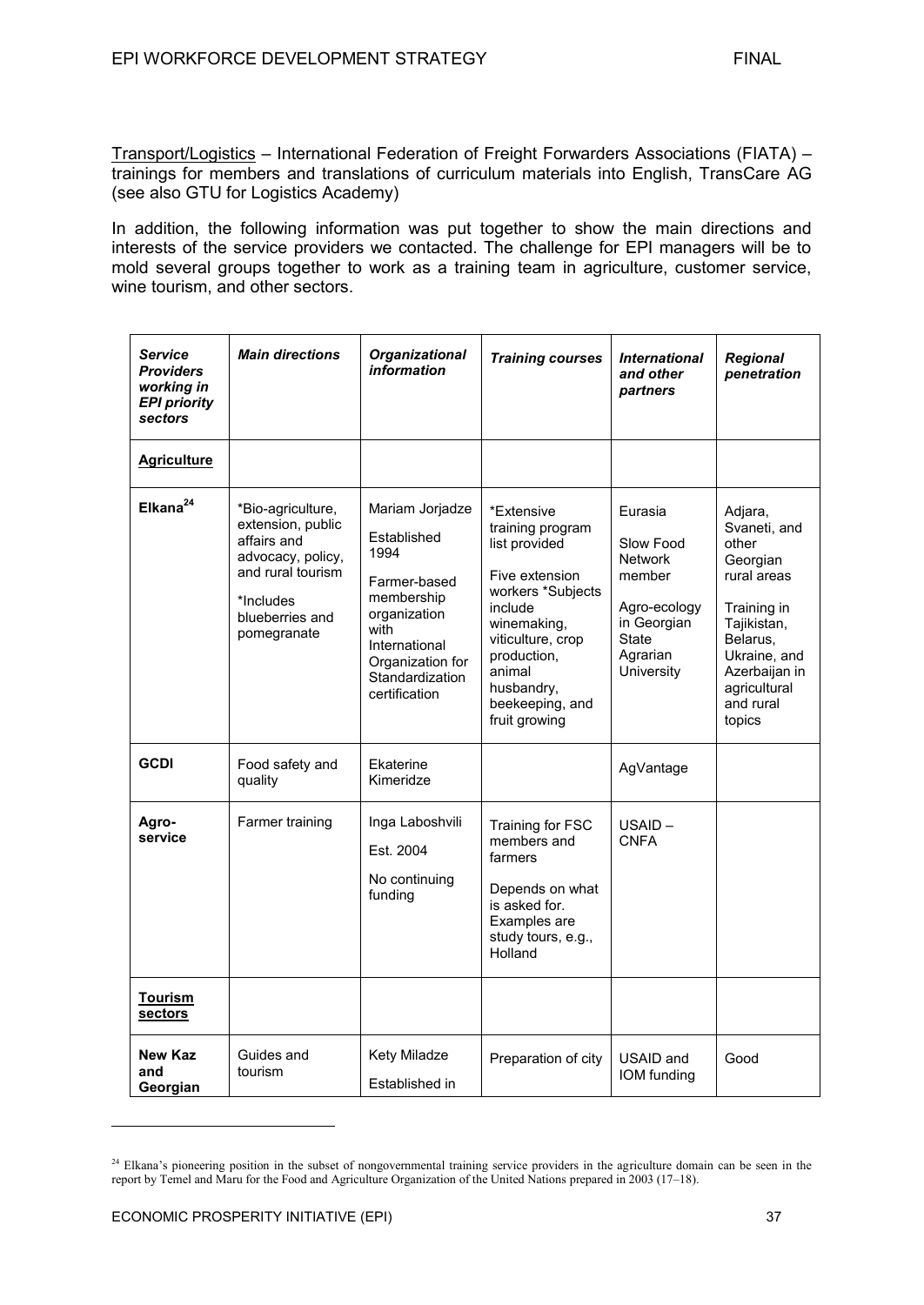| <b>Service</b><br><b>Providers</b><br>working in<br><b>EPI priority</b><br>sectors | <b>Main directions</b>                                                                                                                                               | <b>Organizational</b><br>information | <b>Training courses</b>                                                                                                                                                    | <b>International</b><br>and other<br>partners                         | <b>Regional</b><br>penetration                                                                                                                   |
|------------------------------------------------------------------------------------|----------------------------------------------------------------------------------------------------------------------------------------------------------------------|--------------------------------------|----------------------------------------------------------------------------------------------------------------------------------------------------------------------------|-----------------------------------------------------------------------|--------------------------------------------------------------------------------------------------------------------------------------------------|
| <b>Association</b><br>of Guides                                                    |                                                                                                                                                                      | 2000                                 | and rural guides                                                                                                                                                           | for western<br>Georgia<br>guides<br>training<br><b>WIGA</b><br>member | regional focus                                                                                                                                   |
| <b>CTC</b>                                                                         |                                                                                                                                                                      |                                      | Service<br>٠<br>standards in<br>companies,<br>customer<br>relations,<br>hospitality<br>skills,<br>Guesthouse<br>$\bullet$<br>capacity<br>building,<br>stress<br>management |                                                                       | Tourism<br>information<br>people in<br>$regions -$<br>Mtskheta,<br>Borjomi,<br>Upper<br>Svaneti,<br>Telavi,<br>Sighnaghi,<br>Batumi,<br>Kobuleti |
| <b>Elkana</b>                                                                      | Rural tourism (for<br>others, see<br>agriculture)                                                                                                                    | See above                            | See above for<br>viticulture and<br>winemaking                                                                                                                             |                                                                       | See above                                                                                                                                        |
| <b>Wine Club</b>                                                                   | Wine tasting<br>$\bullet$<br>for members<br>and visitors<br>Two-to<br>٠<br>three-day<br>exhibitions at<br>festivals<br>Small events,<br>e.g., focus on<br>Kvanchkara |                                      | No formal training<br>courses                                                                                                                                              |                                                                       | Can organize<br>wine tours                                                                                                                       |
| <b>KMS</b>                                                                         | See Customer<br>Service (CS) plus<br>intensive work<br>with hotel and<br>hospitality<br>industry                                                                     | See CS                               | Short-term<br>$\bullet$<br>courses in<br>hospitality<br>and English<br>Employer<br>engagement<br>manual for<br>tourism and<br>construction                                 | See CS<br>Also British<br>Council IOM                                 | Tbilisi, Batumi                                                                                                                                  |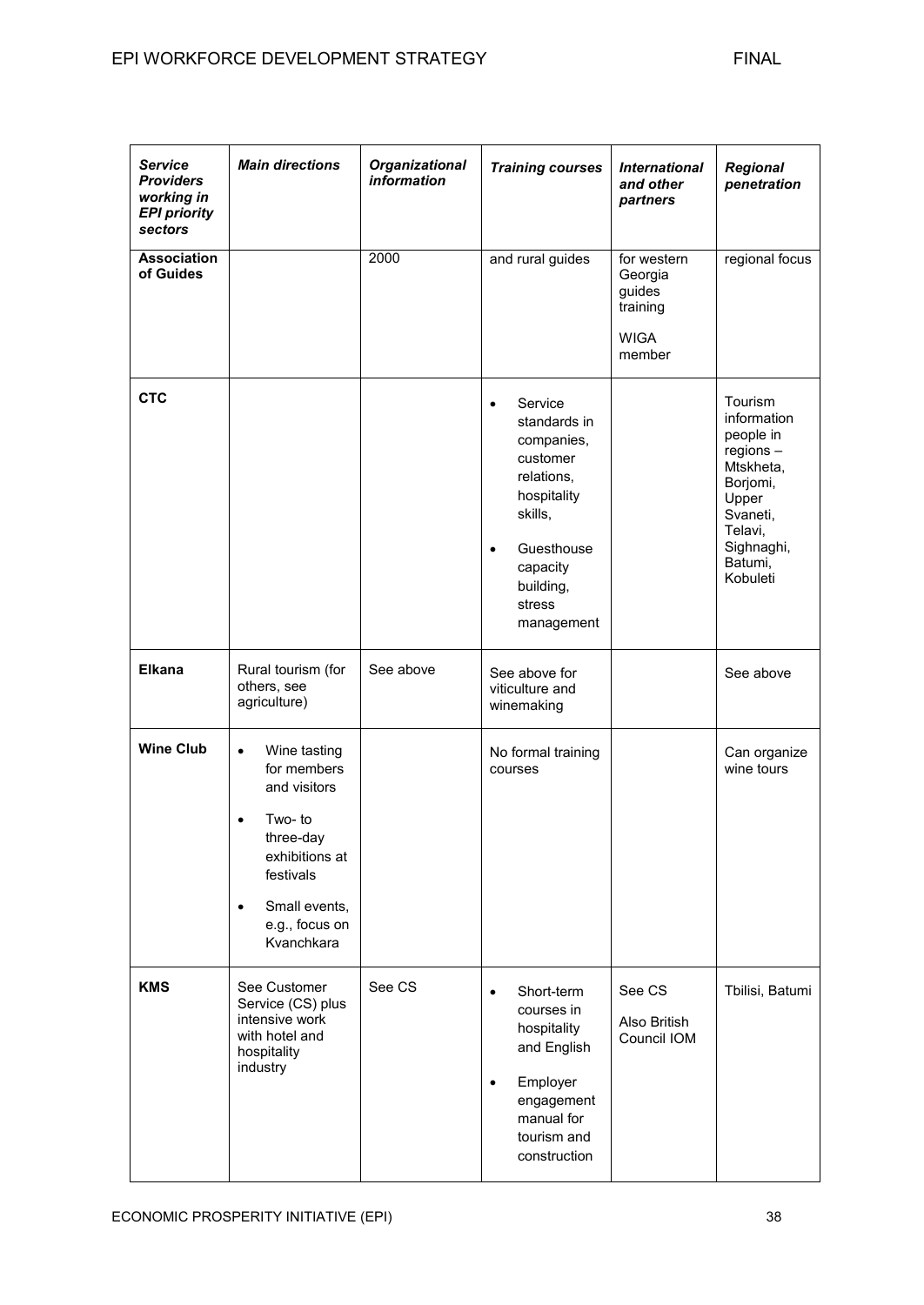| <b>Service</b><br><b>Providers</b><br>working in<br><b>EPI priority</b><br>sectors | <b>Main directions</b>                                 | <b>Organizational</b><br>information                                                                               | <b>Training courses</b>                                                                                    | <b>International</b><br>and other<br>partners  | Regional<br>penetration |
|------------------------------------------------------------------------------------|--------------------------------------------------------|--------------------------------------------------------------------------------------------------------------------|------------------------------------------------------------------------------------------------------------|------------------------------------------------|-------------------------|
|                                                                                    |                                                        |                                                                                                                    | One-day<br>$\bullet$<br>programs on<br>curricula<br>vitae,<br>presentation<br>skills                       |                                                |                         |
| <b>MWS</b>                                                                         |                                                        | Anna<br>Godabrelidze                                                                                               | Two-month<br>$\bullet$<br>(two-week)<br>degustation<br>courses (480<br>lari of<br>Georgia)<br>Two trainers |                                                |                         |
| <b>Customer</b><br>service                                                         |                                                        |                                                                                                                    |                                                                                                            |                                                |                         |
| <b>KMS</b>                                                                         | Human resources<br>work for<br>companies - 10<br>years | Maia Tsereteli<br>Five persons<br>plus 10 trainers<br>plus 75<br>consultants<br>(Web site under<br>reconstruction) |                                                                                                            | $$10$ million -<br><b>USAID</b><br>Switzerland | Tbilisi and<br>Batumi,  |
| <b>CTC</b>                                                                         | www.ctc.ge                                             |                                                                                                                    | See Tourism plus<br>customer<br>relations skills<br>and management,<br>management<br>practices             |                                                |                         |
| <b>Logistics</b>                                                                   |                                                        |                                                                                                                    |                                                                                                            |                                                |                         |
| <b>FIATA</b>                                                                       | Established in<br>1997                                 |                                                                                                                    | Translation of<br>international<br>training materials                                                      | FIATA,<br>Eurasia                              |                         |
| <b>TransCare</b><br>AG                                                             | See GTU                                                |                                                                                                                    |                                                                                                            |                                                |                         |
| $ICI$ – none                                                                       |                                                        |                                                                                                                    |                                                                                                            |                                                |                         |
| Other                                                                              |                                                        |                                                                                                                    |                                                                                                            |                                                |                         |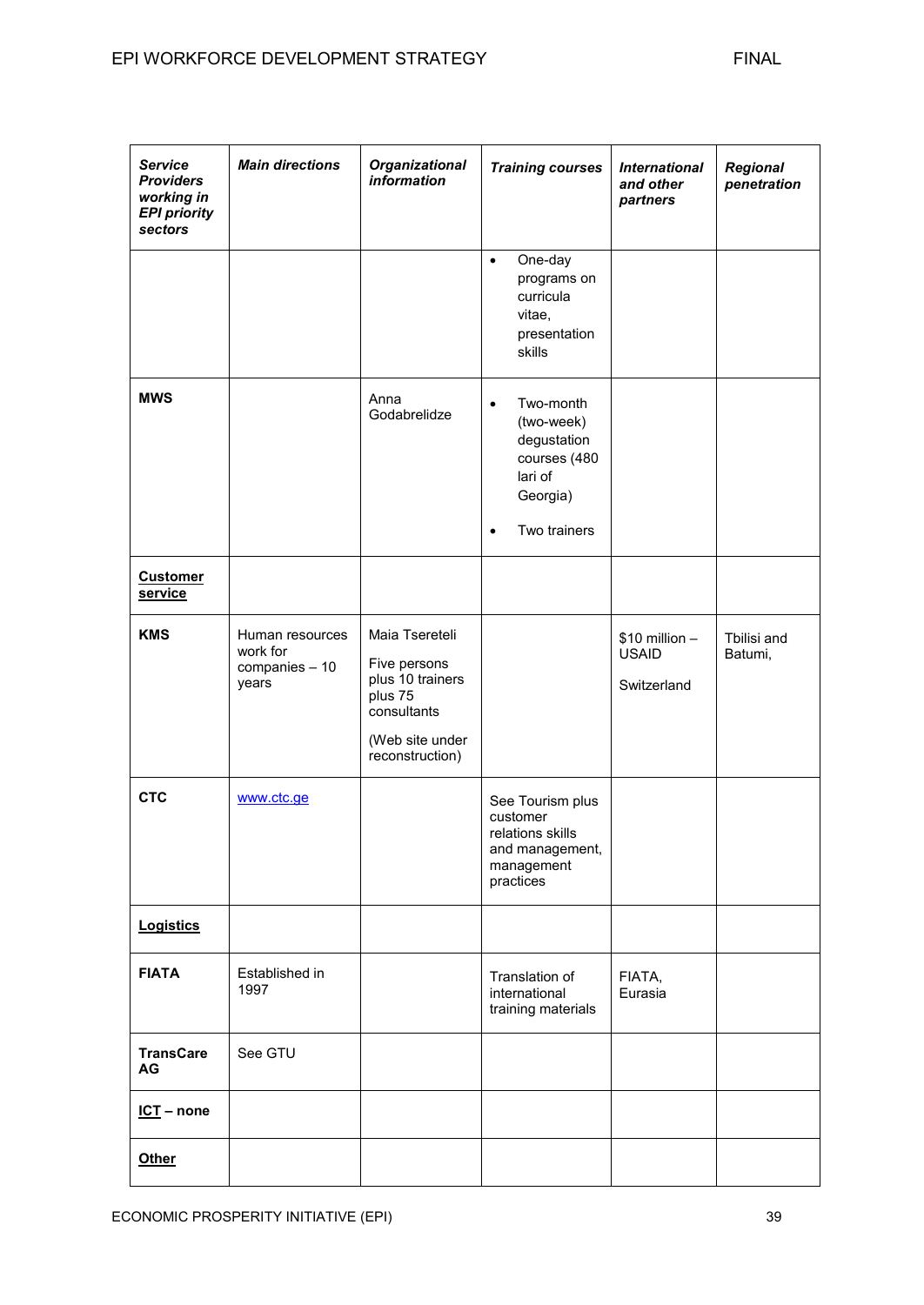| <b>Service</b><br><b>Providers</b><br>working in<br><b>EPI priority</b><br>sectors | <b>Main directions</b>                                                                                                                                                            | <b>Organizational</b><br>information                                                    | <b>Training courses</b>                                                                     | <b>International</b><br>and other<br>partners                                             | Regional<br>penetration                        |
|------------------------------------------------------------------------------------|-----------------------------------------------------------------------------------------------------------------------------------------------------------------------------------|-----------------------------------------------------------------------------------------|---------------------------------------------------------------------------------------------|-------------------------------------------------------------------------------------------|------------------------------------------------|
| <b>CTC</b>                                                                         | Organizational<br>development                                                                                                                                                     |                                                                                         | One- to two-day<br>training programs<br>for managers,<br><b>SMEs</b>                        | USAID (for<br>internally<br>displaced<br>persons),<br>Eurasia, BP,<br>Soros<br>Foundation | Sighnagi,<br>Telavi,<br>Batumi.<br>Kobuleti    |
| <b>CSRDC</b>                                                                       | Civil society<br>$\bullet$<br>organization<br>Organization<br>$\bullet$<br>development,<br>including<br>regional<br>areas.<br>community<br>development,<br>and good<br>governance | 20 employees,<br>five in-house<br>trainers and<br>consultants                           |                                                                                             | Oxfam,<br>Eurasia, BP,<br>Soros<br>Foundation,<br>EU                                      | Kakheti,<br>Guria,                             |
| <b>Association</b><br>οf<br><b>Educators</b>                                       | Teachers' training<br>and retraining,<br>director serves as<br>an expert in<br>accreditation<br>process at MES                                                                    | Russa<br>Kishalashvili<br><b>NGO</b><br>established in<br>2007<br>Nearly 500<br>members | Contracts from<br>MES for training<br>with teachers and<br>directors, also<br>includes VETs |                                                                                           | Organization<br>works<br>throughout<br>Georgia |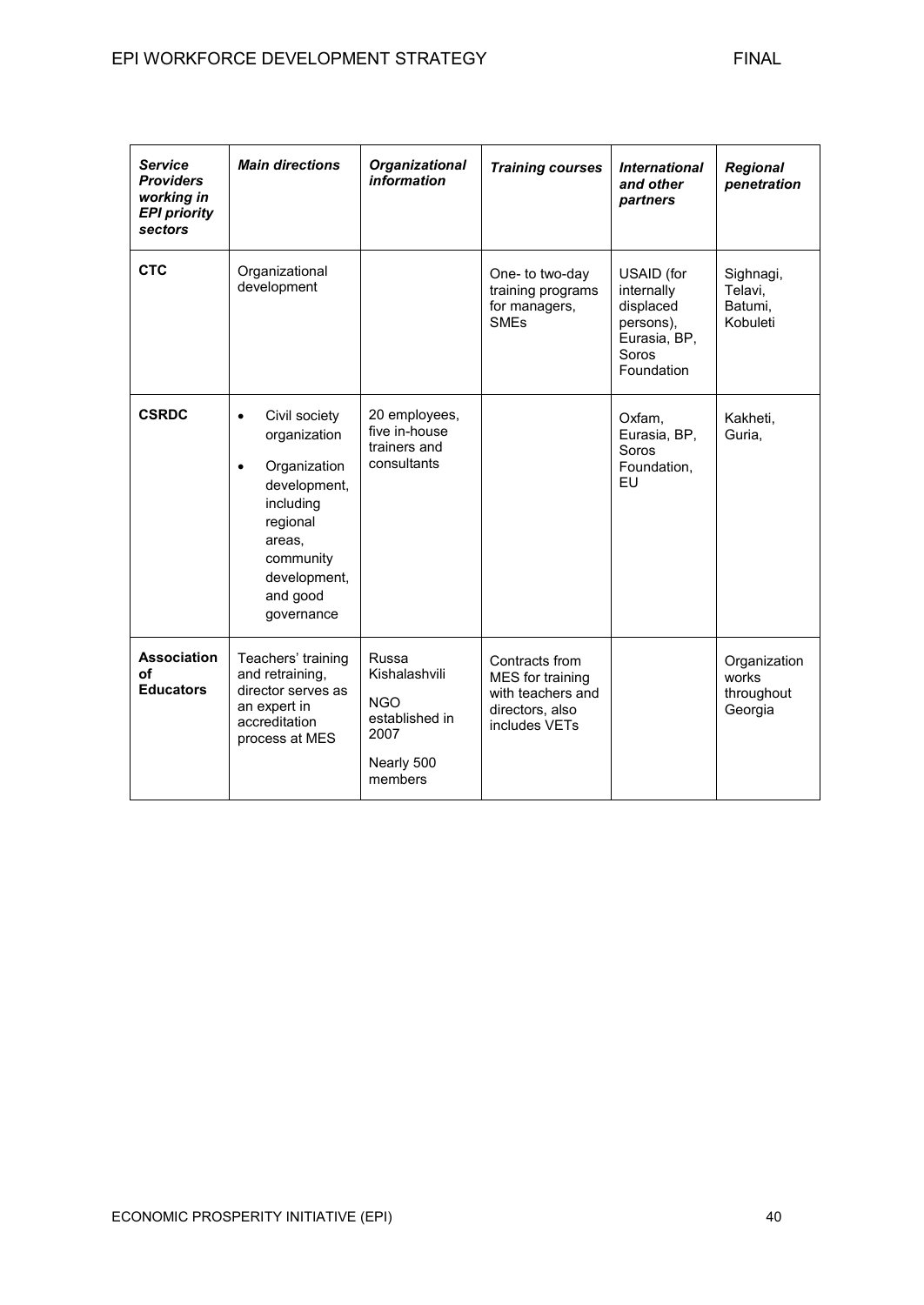# **C. RECOMMENDATIONS**

In this section, a comprehensive set of workforce development interventions is recommended for five EPI value chains: apparel, wine tourism, transportation and logistics, construction materials, and agronomy. Preliminary information is also provided for the blueberry sector. These activities will be pursued by CCID partners in the United States supported by CCID's office in Georgia, under the direction of Lali Gogliani. Training partners include PE centers, which are members of MES's network, covering most major areas of the country. Where appropriate, CCID also proposes to work with several Georgian nongovernmental training providers, e.g., Agro-Service, GCDI, Elkhana, New Kaz Georgian Association of Guides, Wine Association, Wine Club, MWS, and KMS. These recommendations are made based on the gaps identified in the earlier sections. Separately, CCID will submit action plan documents estimating specific short-term technical assistance, grants, procurements, and events to support these initiatives.

# **AGRICULTURAL SECTOR**

More concrete actions are listed for the blueberry sector as an example of what CCID can do in agriculture and is based on continuing conversations with the head of the EPI agriculture sectors. Based on experience gained in managing the work of Agro-Service and other agricultural-based training service providers during fiscal year 2012, the approach can be broadened to include the hazelnut, fresh fruit, fresh vegetables, and wine sectors. We recommend working separately in the sectors of fruit and vegetable processing, supporting some of the same interventions, e.g., GlobalGap training and HACCP. Finally, we recommend some areas of activity on agronomy and mechanization with U.S. CCID colleges and their university partners.

Earlier in this report, tables were presented showing EPI's workforce development strategy in agriculture sectors, including blueberries; fresh fruits and vegetables; wine; hazelnuts; and fruit and vegetable processing. Here, the direction that CCID will take in its first-year action plan for agriculture sector is laid out. The focus will be on identifying innovative methods for teaching and learning about agronomy and blueberries. First, recommendations for agronomy contained in the CCID action plan are presented. Then, workforce education and training for the blueberry sector are discussed.

# AGRONOMY

-

The protosector of agronomy offers EPI the opportunity to offer to integrate education and training on a broad variety of subjects about plant growing and the process of growing farm crops. These topics may include soil, weed and pest control, irrigation, machinery,<sup>25</sup> cultivation processes, etc.<sup>26</sup> Enhanced education and training (Step 1) will be designed with the goal of strengthening the capability of producers in the various agriculture sectors to

<sup>&</sup>lt;sup>25</sup> See, for example, the program of courses in this subject for agricultural engineering technician at Treasure Valley Community College in Ontario, Oregon, which includes general (agricultural safety and management) and technical (hydraulic and pneumatic systems) courses.

<sup>&</sup>lt;sup>26</sup> Deciding what is the workforce for agriculture in Georgia, as in most countries, is complex. Usually the main focus is on the owners, managers, technical people, and supervisors in farms, processing companies, and other agricultural enterprises. Of course, for small and medium-sized farm corporations, this target workforce audience may be one and the same person. Other workforce categories, including people who work for cash at harvest time and in share cropping arrangements, should also be the targets of workforce interventions in agriculture as necessary.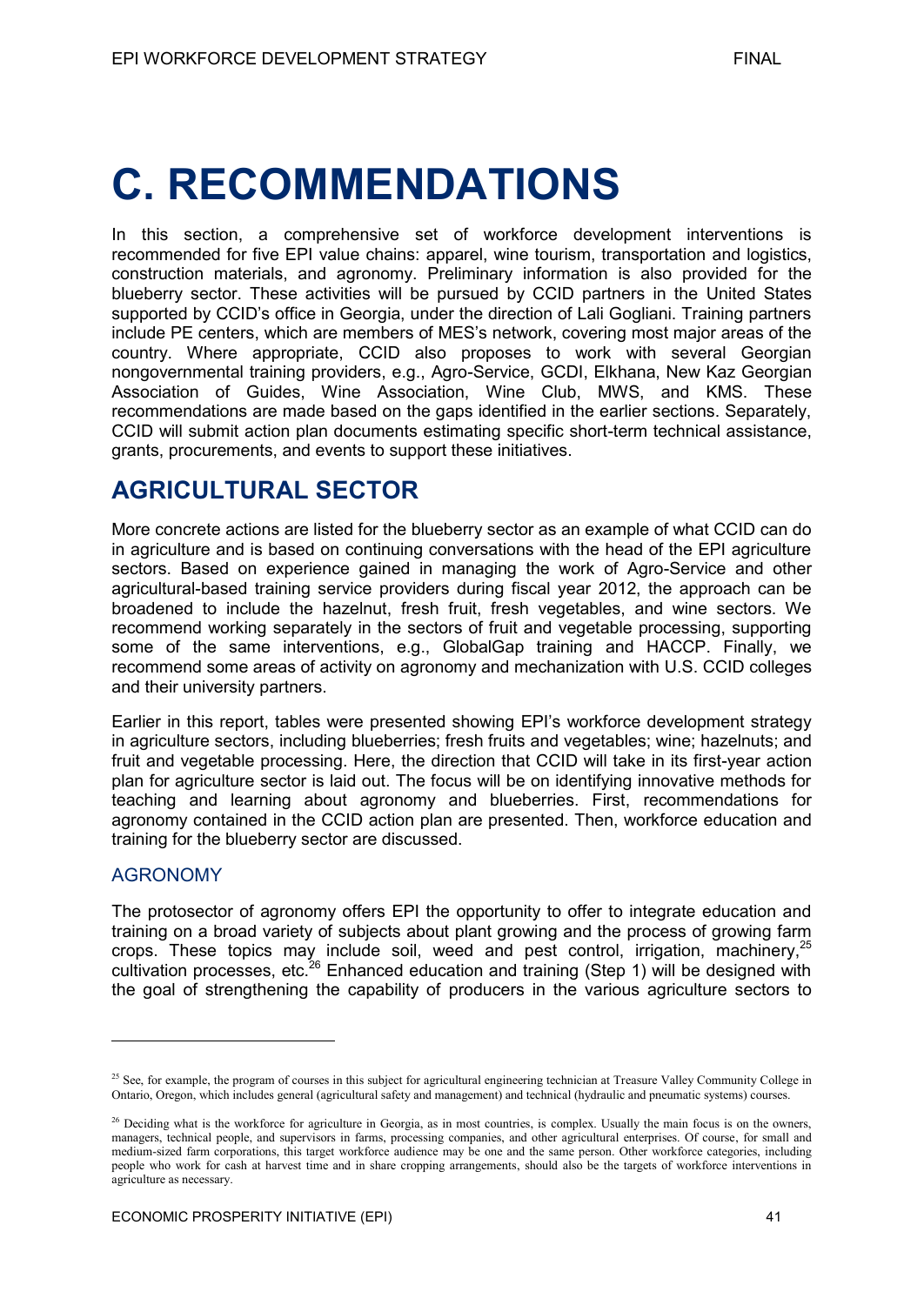better serve both export and domestic markets. The target workforce (Step 2) is identified as producers seeking frequent additional training (or retraining) across all the agricultural sectors, with a special emphasis on enabling farmers to update practices that contribute to sustainability. Additional target audiences include PE instructors and their students.<sup>27</sup>

Part of this need focuses on a significant gap in service provision by trained agronomists across Georgia. During the collection of data for this CCID workforce strategy report, numerous experts in agricultural education and science noted problems accessing services from the current cohort of agronomists in Georgia. It is a much-needed profession in the regions, but one with an aging — and declining — workforce. Accordingly, providing training in agronomy is very important as an entry point into providing up-to-date knowledge and skills for agricultural producers across Georgia (Step 3). It is also an area where producer-PE-private sector linkages may be fruitfully pursued (Step 4). Agronomy education can be built into the PE curriculum now being used by many regional colleges. US community colleges and their agricultural university counterparts can advise on how to tailor curricula for short-course and PE/university upgrades (Step 5).

CCID's action plan for agriculture allows for piloting specific activities in the broad field of agronomy as follows:

Stage – 1 – TOT for private training providers – October 2011

Stage – 2 – TOT for agricultural instruction in PE schools and academia – October 2011

Stage – 3 – Joint curriculum development on agronomy education and training – October 2011–January 2012

Stage – 4 – Recommendations prepared for Georgian Development Alliances in agronomy and related agricultural fields $^{28}$  – November 2011

The upgrading of agronomy education at PE schools will continue in 2012 via a partnership to be developed with Muscatine Community College, other Iowa-based CCID colleges, Iowa State University (ISU), and their Georgian counterpart institutions, and, hopefully, business partners on both sides.

### **BLUEBERRIES**

-

The blueberry sector allows EPI to encourage agricultural producers to expand blueberry production in Georgia and develop domestic and export markets. CCID's workforce goal for the blueberry sector (Step 1) focuses on education and training activities that will deliver new knowledge and skills needed to enable increasing export of fresh blueberries into European markets. The workforce (Step 2) comprises blueberry and bio-blueberry producers, processors, and exporters, especially in western Georgia, e.g., Adjara, Guria, and nearby

<sup>&</sup>lt;sup>27</sup> In the United States, community college curricula usually offer options for going immediately into the agricultural workforce or for transferring to a local university to complete a bachelor's program. Currently, most of the focus at PE schools in Georgia is on production, not agricultural business careers. The Web site for one of the Iowa colleges suggests jobs for students in a wide variety of agricultural business fields, including as purchasing agents and buyers of farm products, runners of greenhouses and nurseries, deliverers of extension services, commodity brokers, market analysts, sales representatives, farm management consultants, credit analysts, and as crop insurance agents [\(http://www.iavalley.edu/ecc/careers\\_degrees/programs/agriculture.html\)](http://www.iavalley.edu/ecc/careers_degrees/programs/agriculture.html).

<sup>&</sup>lt;sup>28</sup> CCID has invited Dr. Jeff Armstrong, president of Muscatine Community College, and Dr. Wade Miller, head of ISU;s Agricultural Education and Studies Department, to co-chair developing a potential GDA in agronomy. Both have previous experience working in Georgia since 2006, and both know the people teaching in university and community colleges across Iowa: Armstrong, because of his college's agronomy-related courses; and Miller, because he supervises the graduate courses that community college agronomy instructors take at ISU for professional development.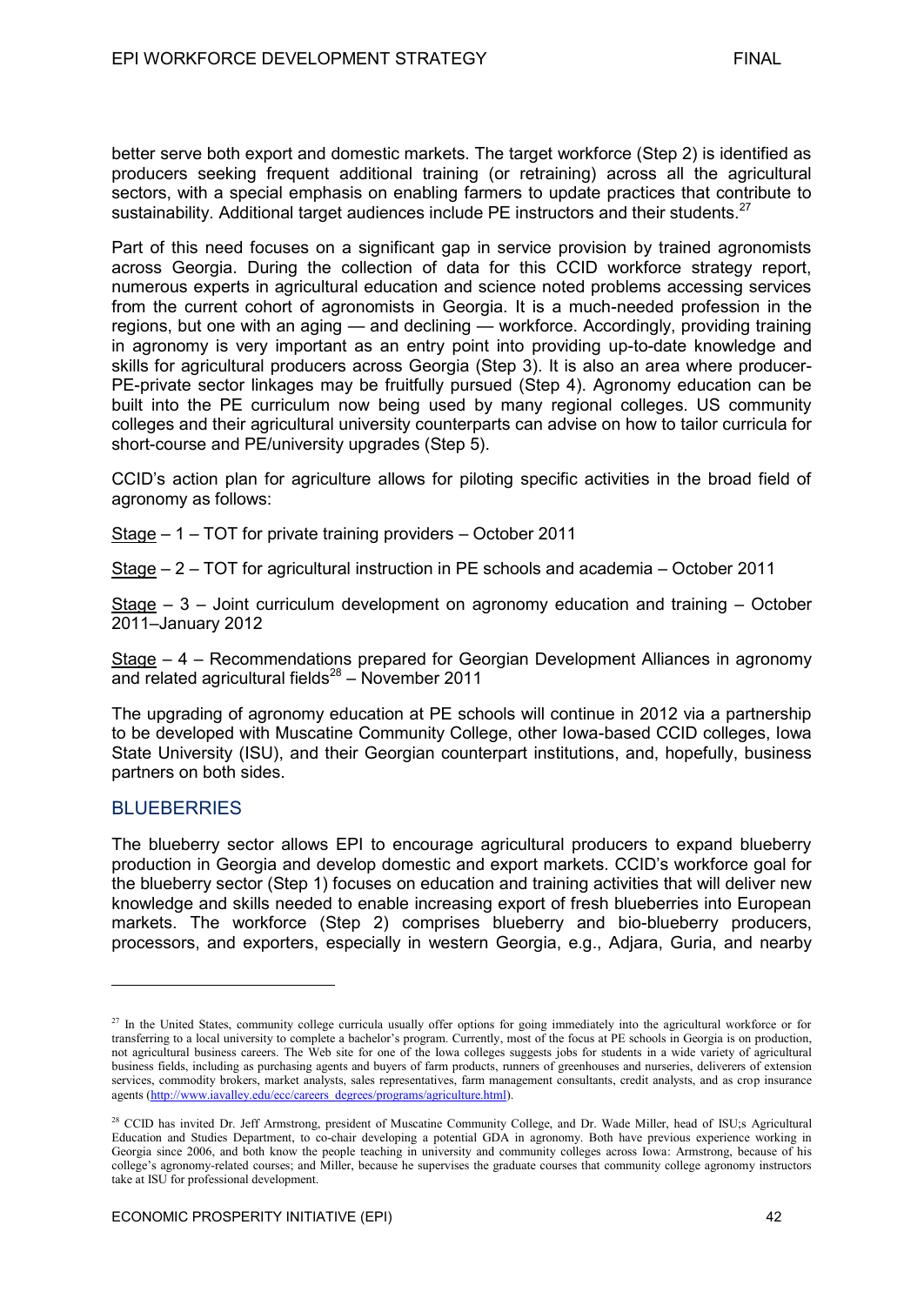areas; and those taking PE programs. All of these target groups need education and training in production practices, as well as entrepreneurial and marketing skills. Short courses will be delivered to producers, and PE schools and universities offering fruit-growing and agronomy programs are targets for program upgrades.<sup>29</sup>

The approach described above for agronomy will assist in updating the producer trainings to be provided for this sector as well (Step 5). In addition, Georgian PE programs will benefit from curriculum and textbook development to be provided by CCID partner college, Chemeketa Community College, assisted by OSU. Also, as with the EPI winemaking sector, workforce development activities for blueberry producers can benefit from how new information is provided to Oregon blueberry producers by the state's extension service. $30$ 

The following activities are described in CCID's action plan to be conducted in fall 2011 and winter 2012.

Stage 1 – Trainers selected by EPI's agricultural sector chief will offer an introductory oneday blueberry course at several locations during August 2011.<sup>31</sup>

Stage 2 – CCID curriculum specialists organize PE and university program and subject upgrades on blueberry production during fall 2011.<sup>32</sup>

Stage 3 – New textbooks will be prepared and teacher training held to introduce new subjects into PE schools and Universities beginning in 2012, as needed.

# **NONAGRICULTURAL SECTORS**

This work is concentrated on the apparel, wine tourism, transportation and logistics, and construction materials. Activities will be added for ICT in 2002. CCID is starting by recommending actions concerning wine tourism after discussing priority activities planned for the remainder of fiscal year 2012. Some of the wine tourism work will also bring benefits to the adventure and MICE tourism sectors, as well as to customer service across multiple sectors. Specific recommendations can be added in the paper, plastics, wood, and clay sectors later, if needed.

### APPAREL

-

The main program goal (Step 1) is strengthening competitiveness of apparel as a key Georgian industry. Two parts of Georgia's apparel workforce, spread across three regions of Georgia, are targeted for intervention (Step 2). CCID's work will deliver needed knowledge and skills (Step 3) for new workers and retraining for incumbent workers focusing first on training PE teachers of sewing machine operators and machinery repairers. In the next year, we will turn attention to quality control, constructors, and textile design.

<sup>&</sup>lt;sup>29</sup> Much blueberry production in Georgia now focuses on medicinals, and some of the most active producers prepare bio-blueberries, which can be a significant part of the expanding export market because of the interest in Europe in blueberries' health-enhancing properties.

<sup>&</sup>lt;sup>30</sup> See [http://berrygrape.org.](http://berrygrape.org/) In 2012, CCID will make recommendations for electronic resource materials such as OSU's Northwest Berry  $\&$ Grape Information Network, which producers can use to increase their knowledge and skills using lifelong learning methodologies and selfstudy.

<sup>&</sup>lt;sup>31</sup> Additional trainings will be added as/when new cultivars and practices are introduced to farmers.

<sup>&</sup>lt;sup>32</sup> CCID recommends strengthening the marketing and entrepreneurship materials for these programs as well.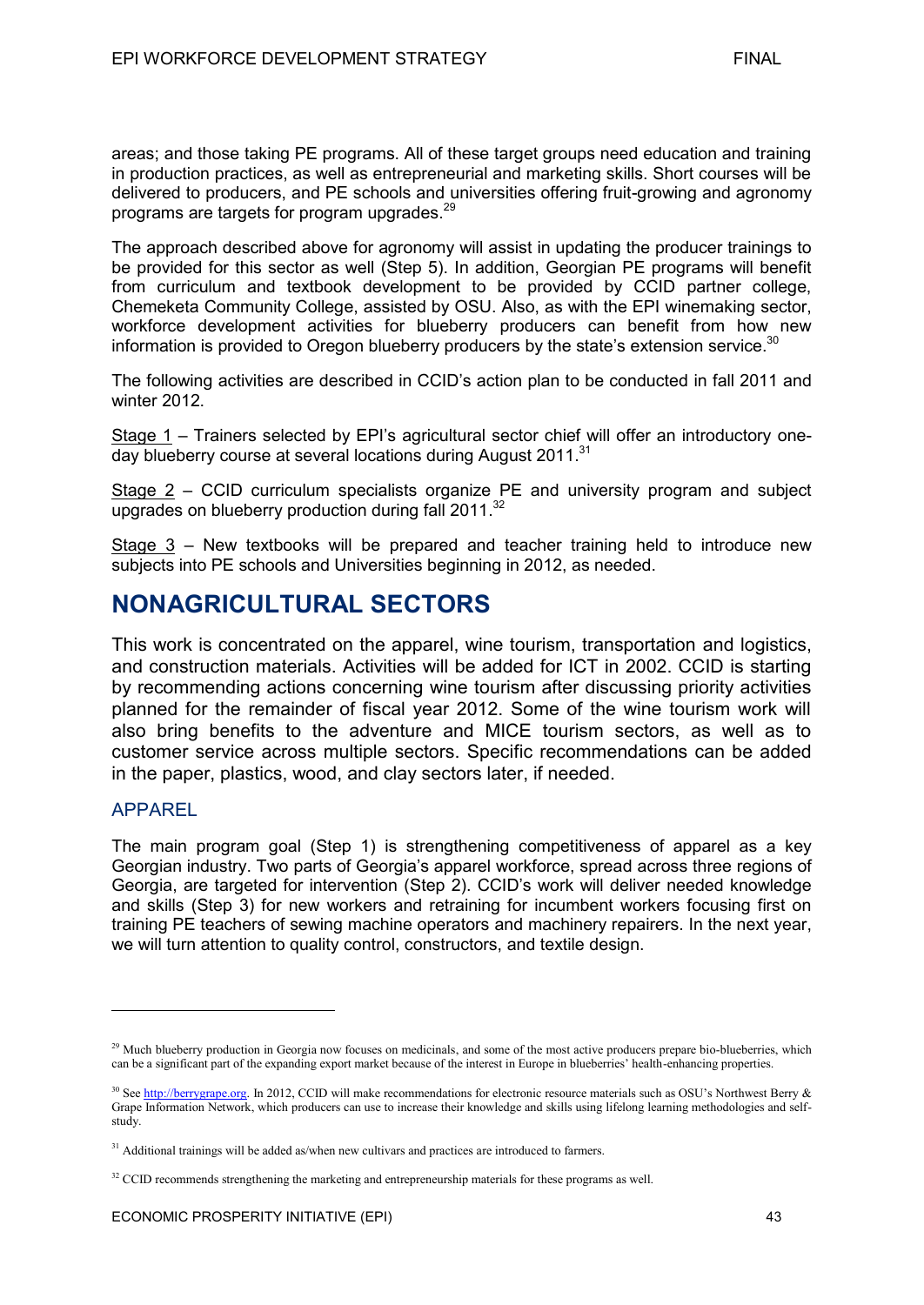All of CCID's workforce activities will assist in the construction and strengthening of permanent linkages between apparel businesses and educational institutions offering PE programs (Step 4). Methods to achieve this goal will expand in year two and may include industry-PE program joint work using best practices and focusing on subjects such as (1) school-to-work transition, (2) business-provider training partnerships, and (3) job placement and career services. For year one, attention is given to launching two or three teaching factories, each of which will need continuing industry attention and input to deliver the kinds of practice programs needed by the Georgian apparel industry. The teaching factories will serve the three distinct regions where apparel companies are currently expanding and upgrading their workforce: Tbilisi; the Batumi region (including Poti and Ozurgeti), where Turkish companies have started setting up shop; and Kutaisi, a center for apparel manufacture in Soviet times, to which portions of Georgia's apparel industry is returning.

The accompanying CCID action plan focuses in more detail on (1) a TOT programs to be conducted through input from leading U.S. apparel experts; (2) an upgrading of the programs, subjects, and teachers' skills approved by NCEQE; and (3) strengthening the capacity of PE program providers and universities in Tbilisi, Kutaisi, Ozurgeti, Poti, and Batumi.<sup>33</sup> CCID's Georgia Academia Mapping Report identified needs involved in upgrading PE and bachelor's apparel training capacity, such as the following: PE programs need modern equipment and other infrastructure; courses and programs need updating for all five specialties; quality control, technical designer, and constructor specialty programs are needed; instructors need updated skills; modern textbooks are needed; linkages with industry need strengthening; established factories need frequent training for new workers because of big turnover; new businesses also need training for their workers; safety programs and procedures are needed, and people already working in apparel factories need retraining.<sup>34</sup>

The following main activities will be conducted before the end of January 2012:

Stage 1 – CCID is soliciting proposals for training of PE and apparel company instructors for sewing machine operator jobs, machine repair, and quality control. This includes a TOT by CCID's main apparel partner, TC2. Up to 15 participants can be included and will come from apparel PE instructors. Training can also be included for quality control and machine repair from September–November 2011.

Stage 2 – New industrial sewing machine equipment are to be purchased and placed in the designated teaching factories to be run by PE institutions and in other qualifying PE institutions by September 2011.

Stage 3 – Curriculum materials and programs using materials adapted from the TOT trainings are to be completed during winter 2012.

<sup>&</sup>lt;sup>33</sup> The Tbilisi PE program providers targeted for participation in a Tbilisi-based teaching factory and whose apparel teachers will be the Thilisi V<sub>ot</sub> Center Thilisi Multiprefile included in the TC2 industrial sewing machine operator and repair training programs, include the Tbilisi Vet Center, Tbilisi Multiprofile, Tbilisi Multifield, Spekri, and GTU, which offers a PE program as well as its bachelor's and higher programs in apparel. In Western Georgia, the PE center most impacted by growth in apparel manufacturing is in Batumi, which currently serves most of the Turkish apparel factories located nearby in nearby Bobokvati (along with PE programs in Poti and Ozurgeti). Kutaisi's PE center is the other leader in western Georgia and may also serve a new apparel factory scheduled to open in Tkibuli in the near future.

<sup>&</sup>lt;sup>34</sup> CCID consultants also frequently heard the estimate of an immediate training needed for a total of 1,000-1,200 apparel workers for factories operating in Bobokvati (Batumi), Tbilisi, and Kutaisi. This total represents delivering sewing machine operator training for a mix of recent hires and students entering the workforce but does not include training the workforce needed by the factory to be started up in Tkibuli by the owner of the factories in Kutaisi and Tbilisi.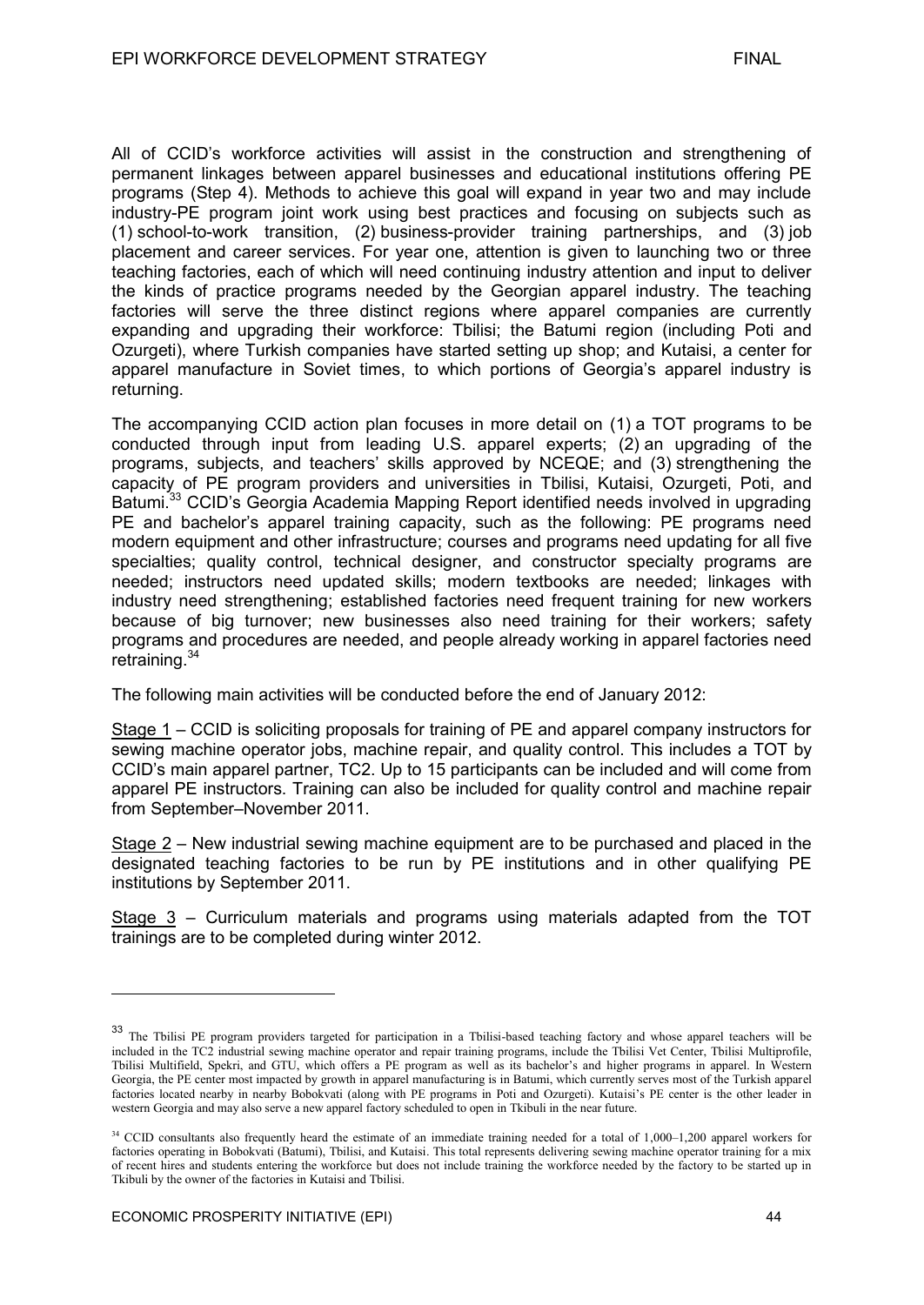Stage 4 – Additional programs for other specialties to be selected with industry input, e.g., textile design and constructor specialties, are to be started as needed in January 2012.

#### WINE TOURISM

Recommendations for this sector also follow the format shown in the introductory part of this report, i.e., starting with a TOT program conducted by a U.S. expert. The main program goal (Step 1) is to develop wine tourism in Georgia by drawing on expertise from the United States and others active in this sector, e.g., Canada, France, Italy, and Australia.<sup>35</sup> Strengthening wine tourism, it is believed, will assist Georgia's tourism sectors to enhance the competitiveness of Georgia's wine industry in world markets. The target audiences of front-level wine tourism professions, e.g., wait staff and barmen, working in restaurants, hotels, wineries, and other venues in Georgia will gain needed workforce skill upgrades to be able to recommend compare and contrast Georgian wines for tourists who are familiar with wines from Europe, North America, etc. (Step 2). Also included in this step can be short retraining for the same workforce in selected customer service and entrepreneurial skills needed in running a wine education business.

CCID and its partners will also focus on strengthening linkages between wine-related businesses, PSPs working in this field, and educational institutions offering PE programs in hotel/hospitality, winemaking, and tourism fields in Georgia's main wine-growing and wine tourism regions. The preferred method is creating stakeholder groups prepared to implement workforce best practices focusing on (1) school-to-work transition,<sup>36</sup> (2) business-provider training partnerships, (3) innovative practice and internship programs<sup>37</sup> tailored for Georgian wine tourism partners, and (4) career and job placement services tailored for the jobs which wine-related industries offer in Georgia.

There appear to be significant resources to launch the stakeholder model just described. Potential members of the stakeholder group, in addition to the organizations identified to be active in school-to-work transition, might include CCID's FLCC's tourism, winemaking, and hotel/hospitality partners, plus additional resources at the nearby Rochester Institute of Technology (which has a partner campus in Dubrovnik, Croatia) and Cornell University. Interest is also being assessed on the campuses of Oregon's Chemeketa Community College and at that state's main agricultural university, OSU to expand wine tourism and viticulture workforce activities in 2012. It is hoped that EPI will give a go-ahead later this year to making these New York and Oregon partners the core of an innovative GDA to support the wine and wine tourism sectors, along with Georgian organizations such as the Wine Association, the Wine Club, the MWS, Elkana, the Georgian Association of Guides, and representatives of the wineries and PE schools working in this field in Georgia.

<sup>&</sup>lt;sup>35</sup> The CCID wine tourism partner, FLCC (www.flcc.edu), located in central New York state's wine region, drew on experience from a similar, highly successful program organized at Niagara College's Niagara-on-the-Lake Xampus [\(http://www.nctwinery.ca/\)](http://www.nctwinery.ca/). FLCC is sharing its experience developing viticulture, destination tourism, and hospitality programs focusing on wine tourism in its region with the delegation being organized by the Department of Commerce, EPI, and AmCham in May/June 2011.

<sup>&</sup>lt;sup>36</sup> A particular need that was identified in previous EPI reports about wine and wine tourism focused on nurturing and supporting high school graduates from the Kakheti region to attend PE programs offered in the Kakheti region. With the support of all public and private stakeholders, this cohort, especially those people who will be the next generation of grape-growers and will operate the restaurants, hotel, wineries, and other retail outlets on which Georgia's future wine tourism industry will depend, can be assisted by carefully tailored schoolto-work policies giving them preference in PE programs at the Telavi and Kachreti PE programs.

<sup>&</sup>lt;sup>37</sup> During spring 2011, CCID is finishing up a pilot practice and internship program for its program at Gori University, which adapts best international practices to the practice requirements required by MES and the Georgian educational accreditation body, NCEQE.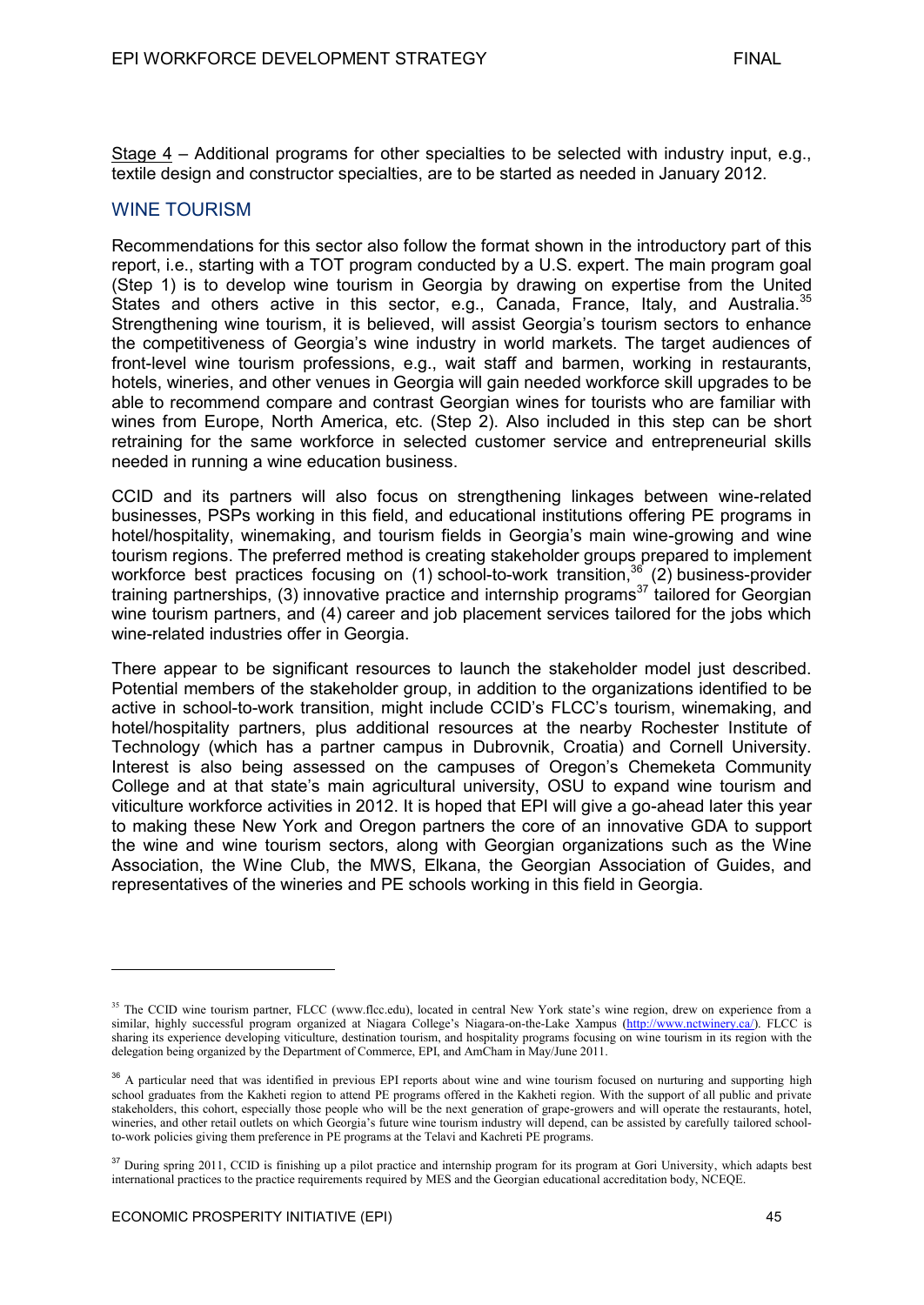Other U.S. GDA members might include the Northwest Wine & Berry Information Network, whose Oregon office is housed on the OSU campus [\(http://berrygrape.org/oregon-state](http://berrygrape.org/oregon-state-wine-facts/)[wine-facts/\)](http://berrygrape.org/oregon-state-wine-facts/), and that network's regional affiliates in other parts of the northwest corner of the United States. Of special interest to EPI's programs in wine tourism and customer service may be some of the Willamette Valley and Finger Lakes wine tourism business partner institutions.<sup>38</sup>

If successful, this model of stakeholder governance supported by a GDA to guide development of a sustainable public-private partnership can be disseminated in the second and third EPI years by CCID into Shida Kartli and western Georgia's wine-growing regions.

Step 5 activities are designed around involvement by CCID partner college, FLCC [\(www.flcc.edu\)](http://www.flcc.edu/), especially its winemaking, tourism, and hotel/restaurant management programs, which can be supplemented as explained above, by the comparable college located handy to Oregon's top wine tourism region, the Willamette Valley [\(www.chemeketa.edu\)](http://www.chemeketa.edu/). In the case of wine tourism, the activities proposed in CCID's action plan for the rest of 2011 also support the development and strengthening of business clusters<sup>39</sup> in Georgia. CCID's continuing interest will be in the workforce development and training aspects of these business clusters, but such public-private partnerships will be important to all aspects of EPI's work in wine tourism. That businesses who also compete with one another may want to collaborate as well is a new concept for many industries in Georgia. Benefits from collaboration by high-technology ICT companies in Silicon Valley in California are among the best examples of their successful use in the United States.

Important for the wine tourism sector are resources and needs jointly identified by CCID's consultants for this and the Georgia Academia Mapping Report concerning private training service providers, e.g., the MWS, Wine Club, Georgian Association of Guides, and Elkana. All should be invited to participate in the TOT program to be offered by CCID's WSET affiliate. The goal of this training is to set up a modern wine education program which will reach frontline staff in hotels, restaurants, on tour, and in wineries and wine shops to assist international wine tourists while they are in Georgia.<sup>40</sup> The design of the TOT courses has been done to assure that international certification for a Georgian affiliate of WSET can be started up as soon as two months after the training is completed, provided that the application for approved provider status to WSET is granted. More details about what exactly is needed for this application are included in CCID's action plan.

<sup>&</sup>lt;sup>38</sup> Those in New York state located near FLCC include Constellation Brands, a major financial contributor to the college's viticulture program, plus the New York Culinary Institute, the New York State Wine & Grape Foundation, and other sites, some of which are, along with FLCC, assisting the wine tourism study tour mentioned earlier. Similar partners can be found in the Willamette Valley region where Chemeketa Community College is building a new home for its hospitality program in the Valley's main wine tourism region. The close working relations that Chemeketa Community College has with the local wine industry in its region can be seen from the programs offered in its winemaking, wine marketing, and vineyard management education programs [\(www.chemeketa.edu/programs/winemaking\)](http://www.chemeketa.edu/programs/winemaking), as well as in the backgrounds of its instructional staff, which include proprietors and staff of regional wineries [\(www.chemeketa.edu/programs/winemaking/contact.html\)](http://www.chemeketa.edu/programs/winemaking/contact.html).

<sup>&</sup>lt;sup>39</sup> Frequent discussion of concepts like business clusters can be found throughout the international best-practice literature cited elsewhere in this workforce development report. The closest to be in use in Georgia is the concept of professional associations, which refers to organizations among competitors in a given industrial sector, e.g., apparel and wine. It is a concept that CCID adapted in its PE programs for Gori University, especially the higher professional programs in agricultural business, construction business administration, hotel/hospitality and special events management, and SME introduced with funding by USAID via IESC and IOM, to -establish the first community college in Georgia." Georgia's accreditation agency also uses experts from professional associations to evaluate PE programs and subjects.

<sup>&</sup>lt;sup>40</sup> CCID can also assist with additional initiatives aimed at retraining of guides in wine tourism, retraining of guesthouse owners, retraining of eco guides, informal presentations and events in degustation, and promotion of Georgian wines can be added during 2012.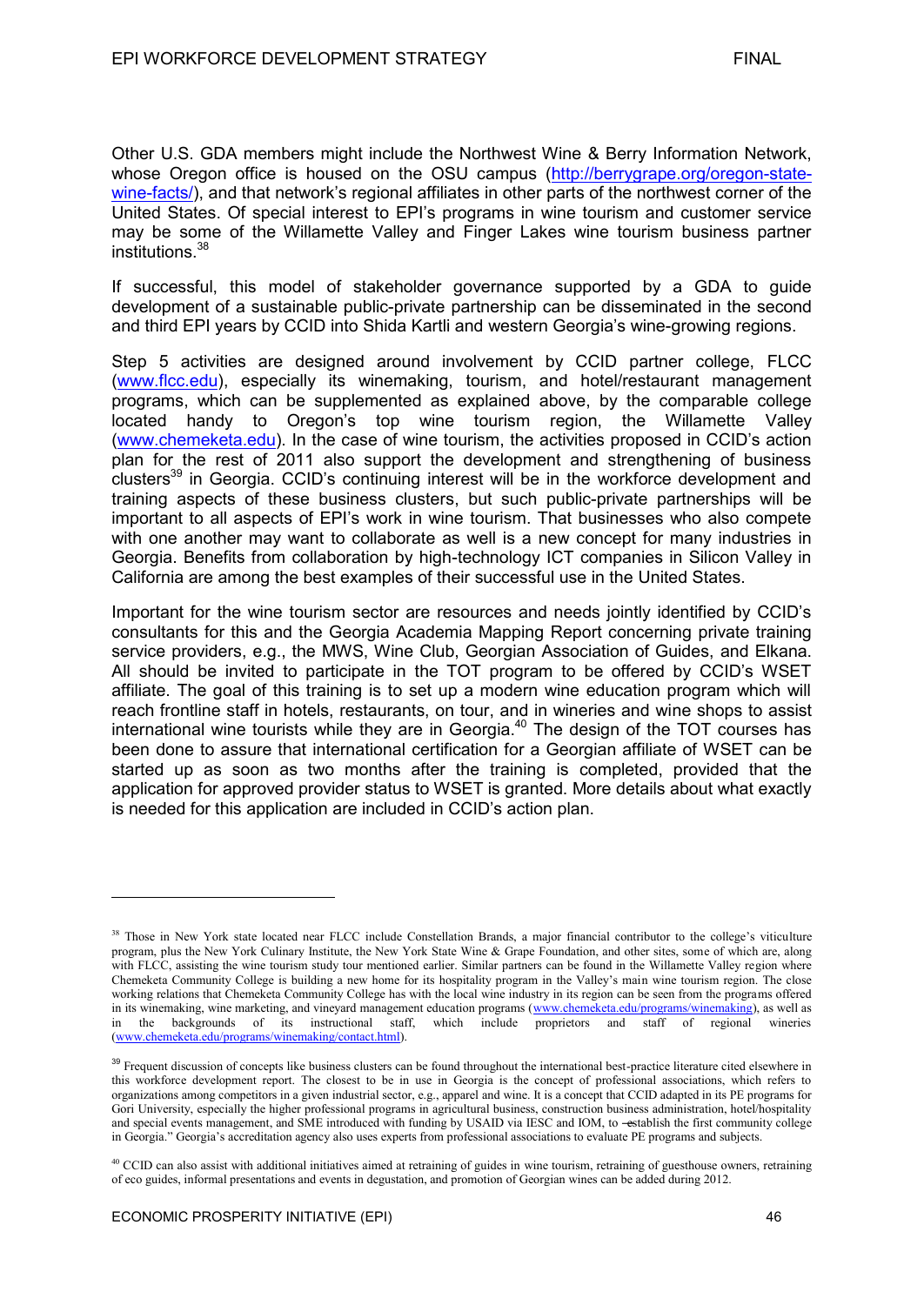At a minimum, CCID's contractor will deliver curriculum materials and workforce-related trainings at WSET's foundation, intermediate, and advanced levels.

The following main activities will be conducted before the end of January 2012 and are further described in CCID's workforce action plan for wine tourism:

Stage 1 – CCID's college partner, FFLC, will assist in the wine education study tour to visit that region during May–June 2011.

Stage 2 – Wine education curriculum will be translated and disseminated to participants for home study – July and August 2011.

Stage 3 – TOT and individual certification of wine education trainers will be given by a U.S. expert, Jessica Bell, proprietor of MWS and holder of WSET diploma-level status – September and November 2011.

Stage 4 – WSET application and site visit for institutional certification and certification of the WSET curricula will be pursued with NCEQE – November–January 2012.

Stage 5 – Other wine tourism curriculum materials produced and disseminated through TOT to private training service providers and PE schools during 2012.

# CONSTRUCTION MATERIALS

For this sector, the main workforce goal (Step 1) is to assist the process by which new energy-efficient building materials produced in Georgia are used in construction inside Georgia. In the first year, the main workforce targeted (Step 2) will be owners, managers, and employees of architectural, building, and construction companies. In the process, it is expected that use of these new materials, which have significant insulation properties, will strengthen the industries involved and contribute toward greater energy efficiency and thus present benefits to buyers, building owners, and renters. In the second year, activity will expand to target PE and bachelors' construction teachers and their students through introduction of new programs modeled on energy-efficient building practices at comparable educational institutions in the United States.

The main workforce education and training objectives (Step 3) at first are mastering new technical workforce skills and expanding career-related employment in the construction trades. Because of the expected involvement of associations representing constructors, architects, and builders, this sector also has big potential for strengthening involvement of industry and professional associations in  $PE<sup>41</sup>$  and academic program and subject upgrading along the best-practice lines referred to earlier in this report (Step 4).

In the first phase of the action plan (Step 5), industry, GTU, EPI construction materials experts, and professional associations cited above will develop and deliver pilot short-course materials on uses of perlite and basalt to construction and building companies. Starting in fall 2011, CCID experts from Savannah Technical College and one other CCID member college (TBD) will jointly develop PE and university curricula about energy-efficient construction materials to use to make program and subject upgrades, develop new textbooks, and retrain PE colleges and university instructors.

<sup>&</sup>lt;sup>41</sup> There is also potential for workforce partnerships among industry, professional associations, and PE education providers modeled on examples like a similar partnership created at Renton Technical College in the U.S. state of Washington, which has been designated as a Construction Center of Excellence. One role of being such a center is to serve as a focal point and resource hub for industry and academia [\(www.coewa.com/OurCenters/Construction.aspx\)](http://www.coewa.com/OurCenters/Construction.aspx).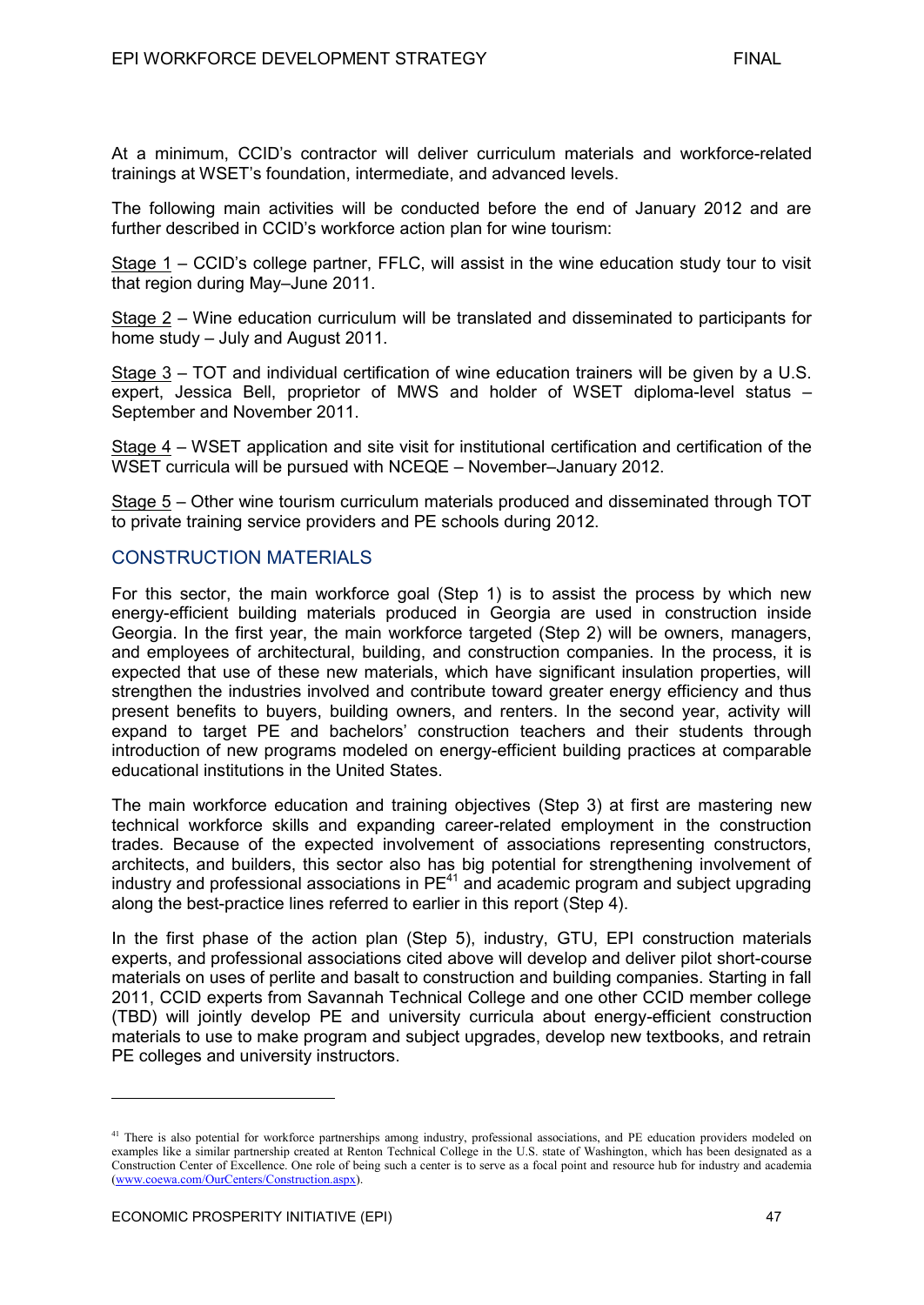Stage 2 – Accredit this certificate course via NCEQE – July 2012.

Stage 3 – TOT by CCID's U.S. college partner, Savannah Technical College or Central Piedmont Community College on energy-efficient building materials and practices – December 2012 or winter 2012

Stage 4 – Develop new PE and university programs and subjects, as needed – 2012

Depending on interest from EPI and the U.S. and Georgian workforce partners, it is possible to pursue additional energy-efficient building and construction materials activities through the use of the GDA mechanism starting in 2012.

# TRANSPORTATION AND LOGISTICS

To be effective in supporting agricultural and nonagricultural value chain industries, EPI's focus should include both (1) transportation and logistics workforce activities that are increasingly intermodal, i.e., connecting rail, road, ports, and air transport;<sup>42</sup> and (2) assistance to Georgian industry to take advantage of ICT and software widely used in other countries.<sup>43</sup> Educational options offered by U.S. colleges and universities are equally varied, in order to prepare employees for transportation and logistics jobs for a variety of connected industries.

U.S. programs that CCID will draw on include the following:

- A joint logistics program by Black Hawk College, Illinois, and EICCD focused on truck, rail, and Mississippi River barge traffic.
- Moraine Valley Community College's short-course training for logistics companies in the Chicago metropolitan region.
- North Carolina's new virtual logistics campus.
- Savannah Technical College's location and partners in the port of Savannah.
- These institutions can partner with Georgia through a GDA mechanism and individual U.S. colleges can collaborate on a TOT in Georgia and follow-up curriculum development with EPI's support, as shown below.

CCID's main program goal (Step 1) in this field is to provide workforce development support for this key economic development backbone for all Georgia's industry sectors. Target workforce interventions (Step 2) include retraining current workforce to craft transportation solutions for business customers who are becoming more connected to world economic trends. Key (Step 3) also are training in managerial and technical skills and partnering with

<sup>&</sup>lt;sup>42</sup> In North Carolina, CCID member colleges participate in a regional Center for Global Logistics, which coordinates industry, workforce development, education, and economic development activities in an innovative way. The center's —virtual regional campus" combines numerous courses offered by participating educational institutions open to one another's students and to people working in the logistics field who want to add to their knowledge and expand/deepen their career options [\(www.piedmonttriadnc.com\)](http://www.piedmonttriadnc.com/) and has applications to EPI's work in Georgia.

<sup>&</sup>lt;sup>43</sup> Getting and dependably sustaining the movement of goods from various points inside Georgia to other points domestically and internationally is as important as moving and distributing goods in Georgia that originate outside Georgia's borders. In addition. transportation logistics is important in trans-shipment of goods from the country's main ports in Western Georgia through the country toward Central Asian destinations. Se[e www.gaports.com,](http://www.gaports.com/) the Web site of the Georgia Ports Authority in Savannah, Georgia, USA.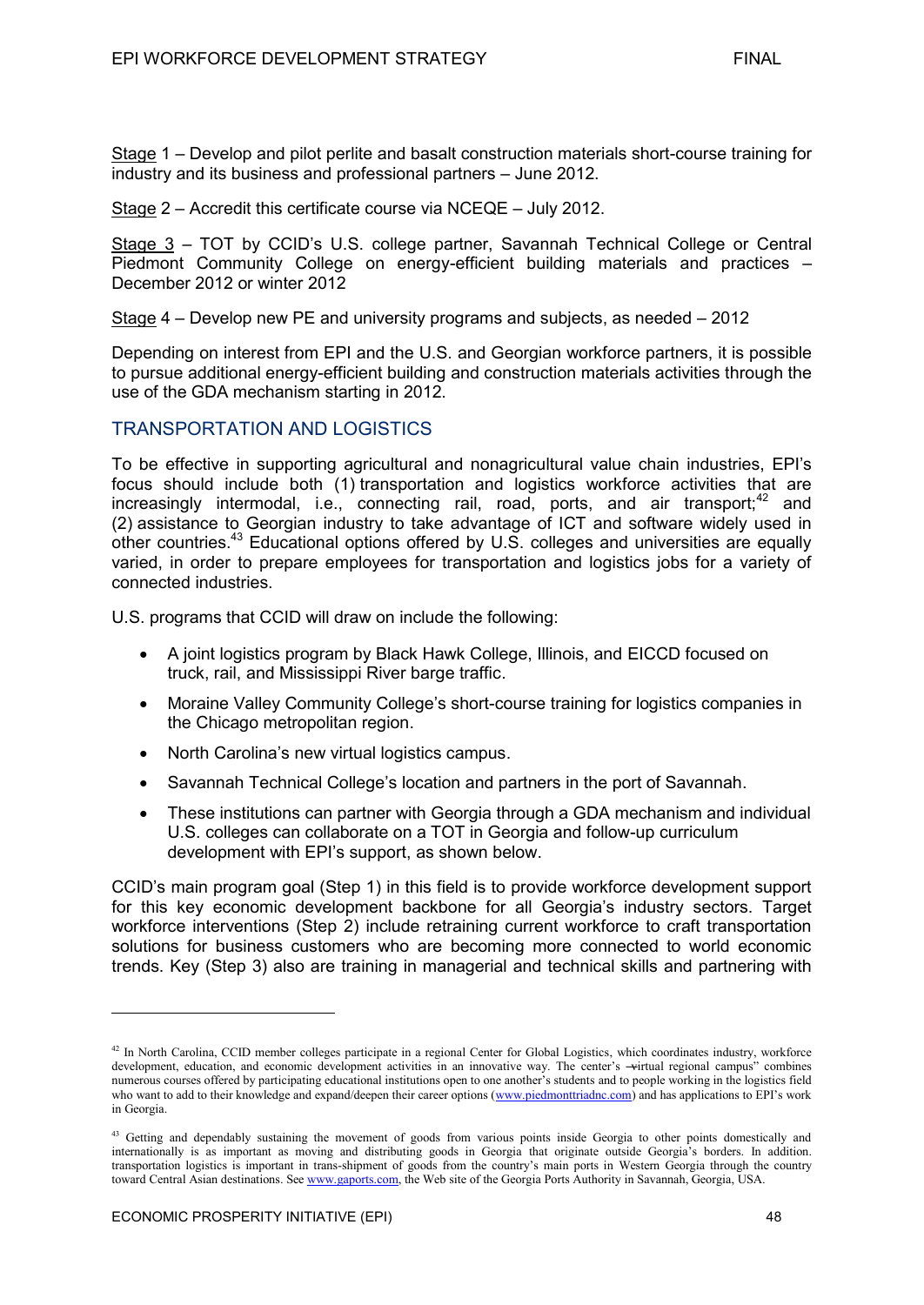educational institutions preparing new employees for the logistics field. To do these tasks well, it will be necessary to rely on assessments by EPI experts about logistics needs that are not currently being met. The transportation and logistics chapter in EPI's value chain report confirms that training is needed for all parts of the transportation and logistics supply chain.

CCID's experience conducting some of its programs with multiple colleges, e.g., the design of so-called -troika" programs where three U.S. partner colleges work with an international partner organization, can inform an innovative GDA in year two, which will operate as a partnership with multiple educational, business, and other partners (Step 4). In the action plan for this sector (Step 5), CCID draws on U.S. member colleges, such as the ones profiled above, and their university partners to put together curricula for education and further training for Georgian education partners, including the Georgian Higher PE College for Railway Transport, GTU in Tbilisi, Maritime College -Anri" in Batumi, and the Batumi Navigation Teaching University. Because of the increasing importance of logistics in Georgia's economy, it is likely that more Georgian PE schools and universities will enter this field during the next several years.

Reference to Tbilisi and Batumi above introduces an important characteristic of CCID's workforce education programs for EPI, i.e., their regional character. Both Batumi and Tbilisi promise to play important roles. In addition, Georgia's other main seaport, Poti, will be involved. The country's main rail and road corridor links Tbilisi with these two cities, and the twin routes carry trans-shipped goods onward into Azerbaijan and thence to Central Asia. Poti port and the feeder rail lines that connect the port to Georgia's main rail and road lines make that city increasingly important for Georgia's transportation grid. In addition, Batumi is growing into a second air travel hub, especially for leisure and tourism travel.<sup>44</sup>

With this information in hand, the following stages of work are included in the workforce action plan for transportation and logistics:

Stage 1 – TOT jointly offered by one or more U.S. college experts in collaboration with the Georgian PE and bachelors' education partners – July 2012

Stage 2 – Joint curriculum development of new programs and subjects reflecting emerging logistics jobs in Georgia's economy – September–December 2012

Stage 3 – Preparing textbooks and other course materials for PE and university programs and subjects, according to best international practices – September–December 2012

Stage 4 – Disseminating the new programs and upgrading teachers' knowledge and teaching skills to use them – 2012

Stage 5 – Development of the transportation and logistics GDA and its activities – 2012

Transportation and logistics shows a high likelihood for generating an important GDA connecting Georgian, U.S., and European workforce partners.<sup>45</sup> Starting in 2012, CCID

<sup>&</sup>lt;sup>44</sup> There are several references in the EPI value chain study to agriculture's needs for dependable transportation connections, especially for warehouses keeping agricultural products. More detailed information about needed transportation links for internal distribution of goods will show more clearly what the priority areas are for other industries to use feeder roads to and from this main corridor.

<sup>&</sup>lt;sup>45</sup> Important to furthering that goal is the involvement of CCID's main Georgian expert, Giorgi Doborjginidze, who will bring European contacts to his new position at GTU, including from the German logistics organization, TransCare AG. Also useful may be colleges in the network of CCID members in Europe.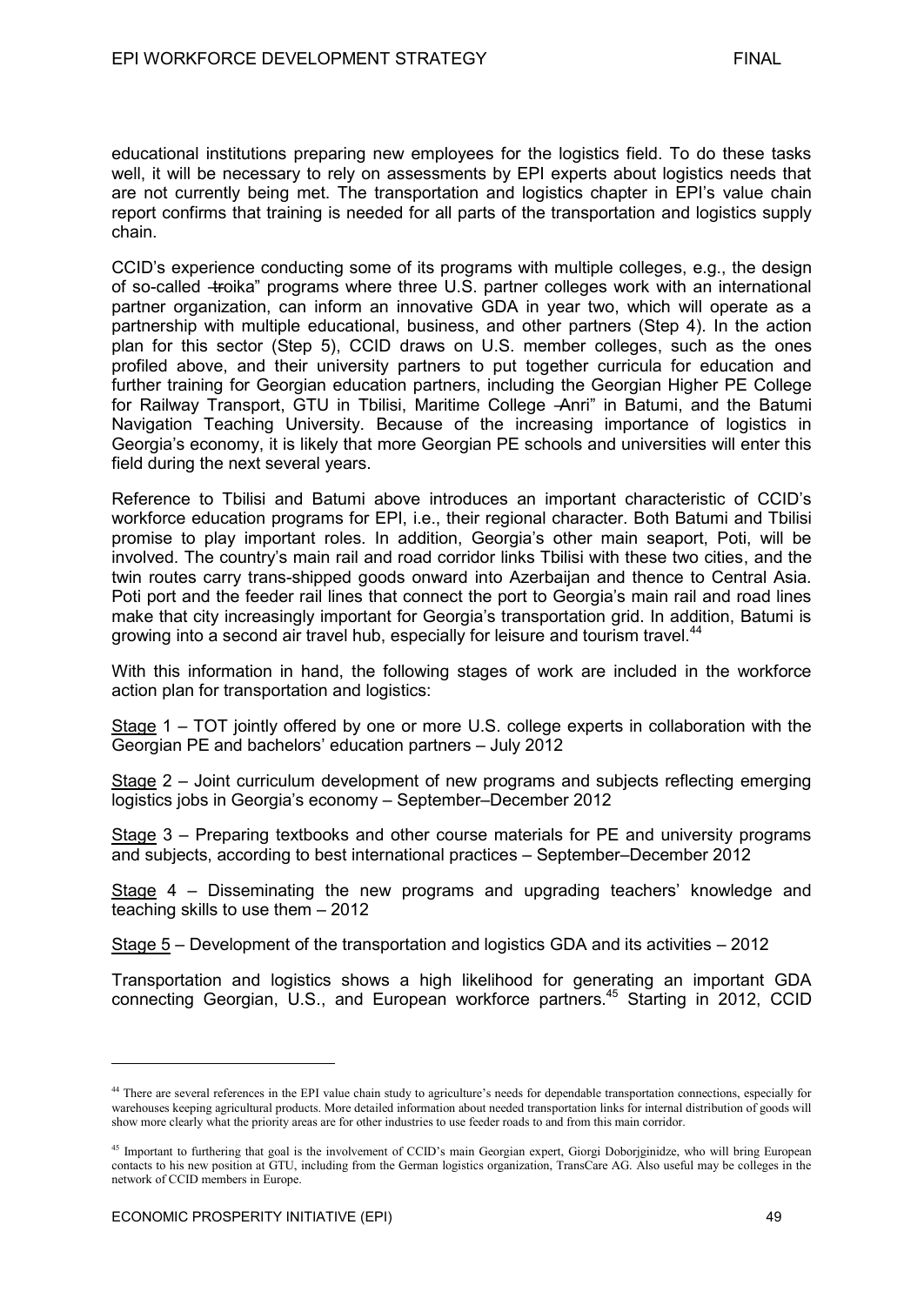experts will work with Georgian partners to identify common ICT platforms for Georgia's expanded logistics sector and its customers.

# **CONCLUDING THOUGHTS**

The recommendations presented can be implemented in a format that will strengthen connections between and among the educational and training institutions as described in this report and result in innovative and sustainable workforce partnerships on the Georgian side and between partners in both the United States and Georgia. That goal is referenced in several places in this report, e.g., where connections (or -bridges") among U.S. community and technical colleges, high schools, and universities are noted. An additional kind of partnership usually exists between American colleges and their business partners, e.g., in the development and operation of internship and practice programs, joint career services, and the involvement of college business partners in the establishment of new programs and curricula via business advisory committees.<sup>46</sup>

Finally, CCID's work will model public-private partnerships that extend beyond connections limited to education providers and the industries where their graduates will seek jobs. These are workforce partnerships with a regional focus, like the one described earlier, which is designed around the goal of updating and strengthening the manufacturing sector in the north central region of Massachusetts, involving business, government, educational, and nongovernmental partners.

All of these types of partnerships can be furthered by the development, where appropriate, of GDAs bringing together educational, business, community, and other partners in the United States and Georgia around topics of mutual interest in key EPI sectors such as ports, rail, air, and road transportation for Georgia's transportation and logistics sector, as well as comparable partners for high-priority agriculture and tourism sectors. We look forward to shaping GDAs as part of CCID's work for EPI in 2011 and beyond.

<sup>&</sup>lt;sup>46</sup> An excellent example is the connections that CCID partner, FLCC, has with local wineries, businesses, and other donors, which has brought big benefits for their winemaking, tourism management, and hotel and resort management programs. See, for example, the discussion of FLCC's business partner, Constellation Brands, on the company's Web site [\(http://www.cbrands.com/about-us\)](http://www.cbrands.com/about-us).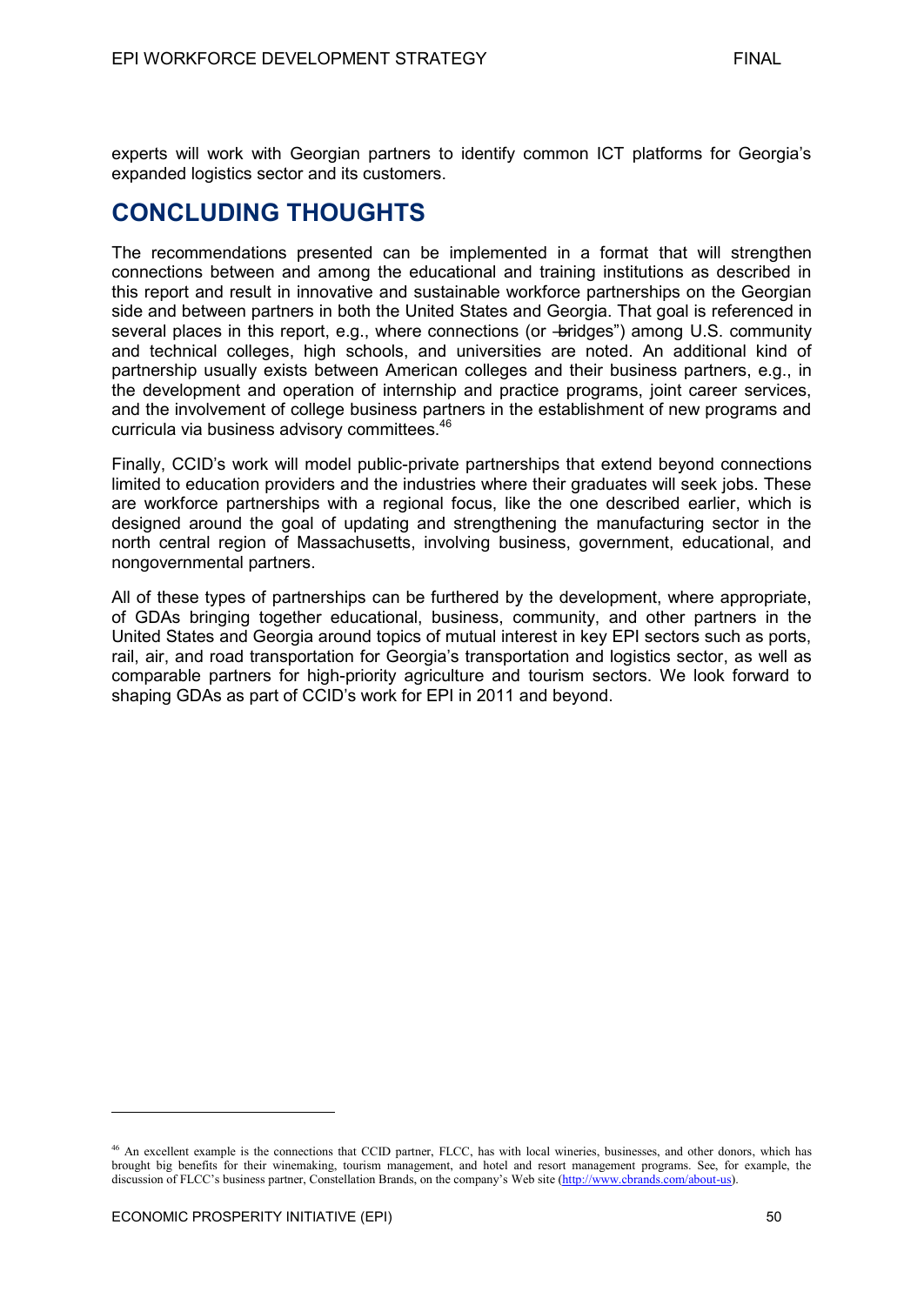# **D. ADDITIONAL INFORMATION**

# **CCID INTERVIEWS**

| Abramishvili, Nino, EPI, Tourism Sector Manager                                       |
|---------------------------------------------------------------------------------------|
| Akhalaia, George, EPI ICT Sector Manager                                              |
| Alparidze, Mamuka, Director, Falconi, Ltd.                                            |
| Bishop, Margaret, EPI Apparel Expert                                                  |
| Bolotashvili, Temur, EPI Construction Sector Manager                                  |
| Chachkhiani, Nika, USAID Vocational Education Project                                 |
| Ckuchua, Georgi, Blueberry producer, Ozurgeti                                         |
| Dartsimelia, Giorgi, Executive Director, Georgian Guides Association                  |
| Diasamidze, Anzor, Director, Maritime Training Center - Anri"                         |
| Doborjginidze, Giorgi, TransCare AG                                                   |
| Dolidze, Kote, Telavi VET Director                                                    |
| Ebanoidze, Lali, Manager of Professional Education, Ministry of Education and Science |
| Godabrelidze, Ann, Director, Wine Education School                                    |
| Japaridze, Tamaz, Georgian Trans-Container Company                                    |
| Jolia, Nana, Osurgeti VET Director                                                    |
| Jorjadze, Mariam, Director, Elkana                                                    |
| Kereselidze, David, National Center for Educational Quality Enhancement               |
| Khantadze, Irina, Centre for Training and Consultancy                                 |
| Kharbedia, Malkhaze, President, Wine Club                                             |
| Khurodze, David, Hazelnut Producer                                                    |
| Kimerize, Ekaterina, Director, GDCI                                                   |
| Klidiashvili, Tinatin, Textile Design Bachelor Programs Manager                       |
| Kvilivadze, Zviad, EPI Apparel & Tourism Sector Manager                               |
| Kvitsiani, Natia, International Organization for Migration                            |
| Losaberidze, Tina, Kutaisi VET Director                                               |
| Marsagishvili, Vakhtang, EPI Transport & Logistics Sector Manager                     |
| Meladze, Kety, President, Georgian Association of Guides                              |
| Modebadze, Zviad, Center for Strategic Research & Development of Georgia              |
| Salukvadze, Irine, EPI Deputy Chief of Party                                          |
| Saffery, Alan, EPI Nonagricultural Team Leader                                        |
| Shengelia, Zurab, International Federation of Freight Forwarders Associations         |
| Tsereteli, Maia, Director, Key Management Solutions Georgia                           |
| Vasadze, Nino, Center for Strategic Research & Development of Georgia                 |
| Wade, Steve, EPI Chief of Party                                                       |
| Zeedyk, Dennis, EPI Ag Team Leader                                                    |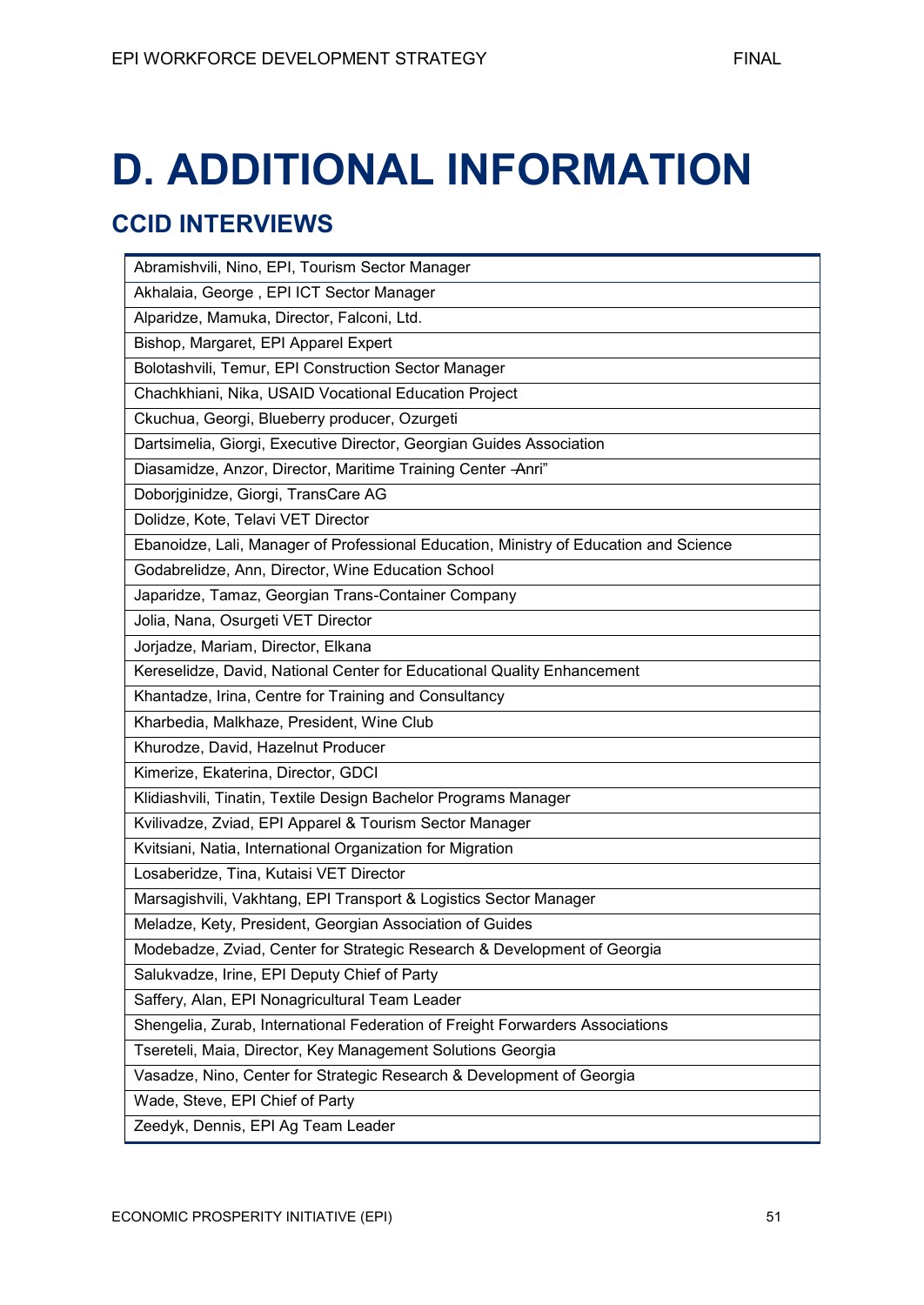# **LIST OF ORGANIZATIONS**

# SECTOR/VALUE CHAIN: APPAREL

#### **Akhaltsikhe Professional Education Center**

CONTACT PERSON: Bela Avalishvili

EMAIL/TEL: belaavalishvili@gmail.com; / 899 172 005, 826 521 103

FACILITIES/EQUIPMENT: Total area - 7098,403 sq. metre, sewing workshop - 100 sq. metre. Sewing machines: EMQ 1082 - 5 (1977), Veritas - 3 (2008), Bernet 82E - 2 (2008), Cutting machine (old) – 1

PROGRAMS OFFERED: Garment designer – 1 year

NUMBERS OF STUDENTS PER YEAR: 20

#### **Batumi Professional Education Center**

CONTACT PERSON: Maia Toidze

EMAIL/TEL: maia-toidze@mail.ru/ 877177920

FACILITIES/EQUIPMENT: Total area - 3083,69 sq. metre, sewing workshop - 240 sq. metre. Sewing machines: - Juki" type - 5 (1998), Overlock - 1 (1998), Old fashion machine – 1, Veritas - 1 (1998), Will obtain from USAID in 2011:  $\frac{1}{2}$  Universal" – 17, thread machine – 1, Overlock – 2, Boiler type irons, with tables - 1

PROGRAMS OFFERED: Garment designer - 1 year, 2 year, 3 month, I – 3 month,  $II - 4$  month

NUMBERS OF STUDENTS PER YEAR: 20

#### **Jvari Professional Education Center**

CONTACT PERSON: Darejan Pipia

EMAIL/TEL: ssipjvari@posta.ge; / 895 730 325, 893 279 852

FACILITIES/EQUIPMENT: Total area - 1262 sq. metre, sewing workshop - 55+25 sq. metre. Sewing machines: Bernina – 15 (2003), 1022 C class – 5 (1992), Overlock – 1 (2001)

PROGRAMS OFFERED: Garment designer I – 3 month, II – 4 month, III – 5 month

NUMBERS OF STUDENTS PER YEAR: 15

#### **Khidistavi Professional Education Center**

CONTACT PERSON: Giorgi Manvelishvili

EMAIL/TEL: gmanvelishvili@gmail.com; / 877 177 997

FACILITIES/EQUIPMENT: Total area - 2082 sq. metre, sewing workshop - 36+70 sq. metre. Sewing machines: Singer  $- 2$  (2000), Overlock  $- 1$  (2001), Sewing machine (Russia) -1 (1992)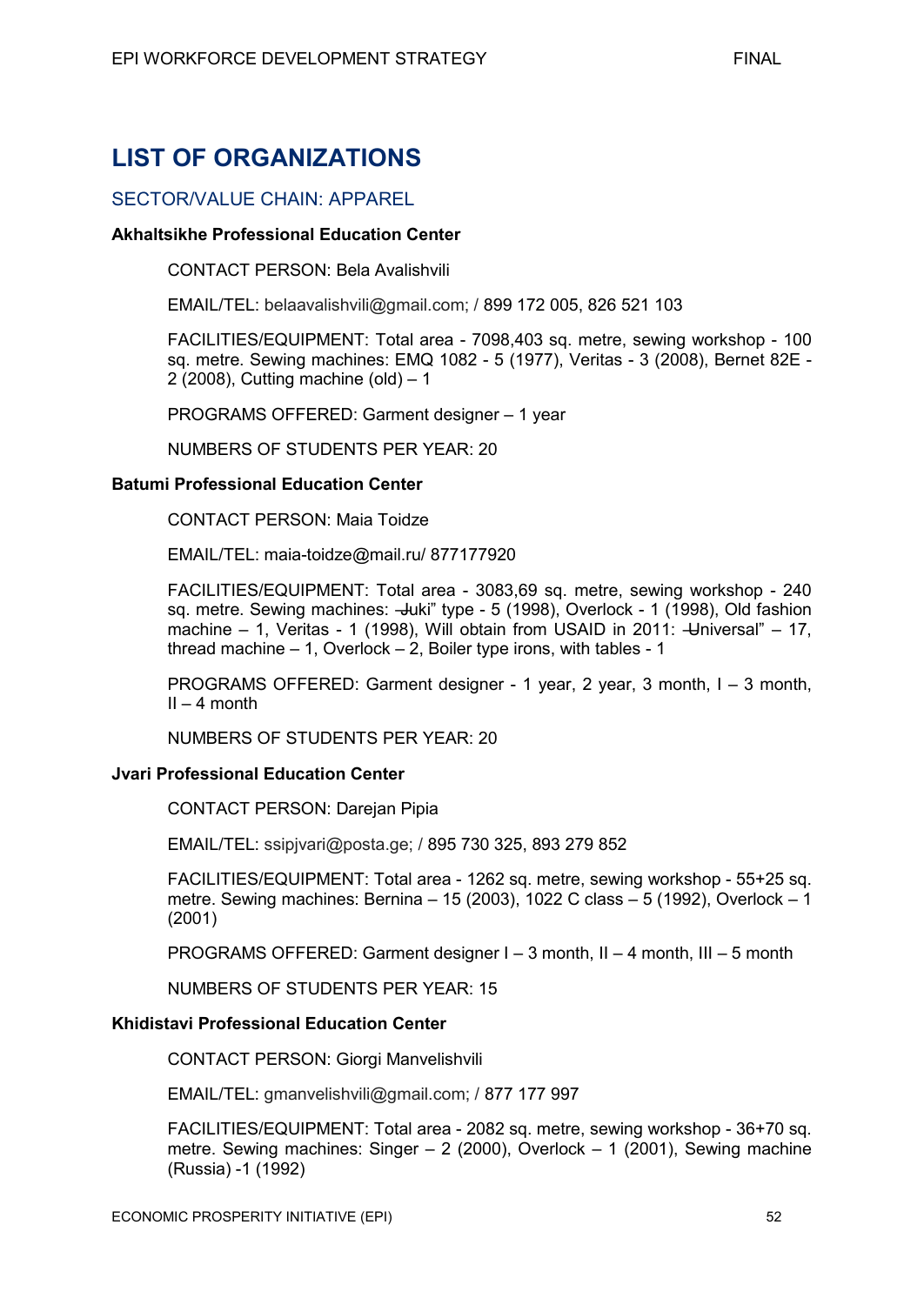PROGRAMS OFFERED: Garment designer - 1 year

#### NUMBERS OF STUDENTS PER YEAR: 18

#### **Kutaisi 1 Professional Education Center**

CONTACT PERSON: Tinatin Losaberidze

EMAIL/TEL: qutprofcentri@mail.ru; / 893 103 323, 877 788 303

FACILITIES/EQUIPMENT: Total area - 3000 sq. metre, sewing workshop - 216 sq. metre. Sewing machines: Universal machines - 5 (2007), Sewing machines - 10 (2007), Knitting machines - 2 (2007)

PROGRAMS OFFERED: Garment designer - 1 year,  $2$  year,  $1 - 3$  month,  $II - 4$ month, III – 5 month; Sewing - 5 month

NUMBERS OF STUDENTS PER YEAR: 125

#### **Mestia Professional Education Center**

CONTACT PERSON: Irma Japaridze

EMAIL/TEL: svaneti-psc@rambler.ru; / 899 256 865, 877 582 424

FACILITIES/EQUIPMENT: Total area - 3000 sq. metre, sewing workshop – 55+100 sq. metre. Sewing machines: - Juki" - 1 (2007), - Ghaika" (Russia) - 1 (1974),

PROGRAMS OFFERED: Garment designer - 1 year

NUMBERS OF STUDENTS PER YEAR: no students

#### **Ozurgeti Professional Education Center**

CONTACT PERSON: Nana Jolia

EMAIL/TEL: nanajolia@mail.ru; / 898 512 520

FACILITIES/EQUIPMENT: Total area - 2154 sq. metre, sewing workshop - 60 sq. metre, Sewing machines -8 (russian) (1978),

PROGRAMS OFFERED: Garment designer - 1 year, 2 year

NUMBERS OF STUDENTS PER YEAR: 20

#### **Poti Professional Education Center**

CONTACT PERSON: Nino Bakuradze

EMAIL/TEL: nino\_bakuraze@yahoo.com; / 895 515 515; 877 761 776

FACILITIES/EQUIPMENT: Total area -1338 sq. metre, sewing workshop – 138 sq. metre. Sewing machines will be bought by MES

PROGRAMS OFFERED: Garment designer - 1 year

NUMBERS OF STUDENTS PER YEAR: no students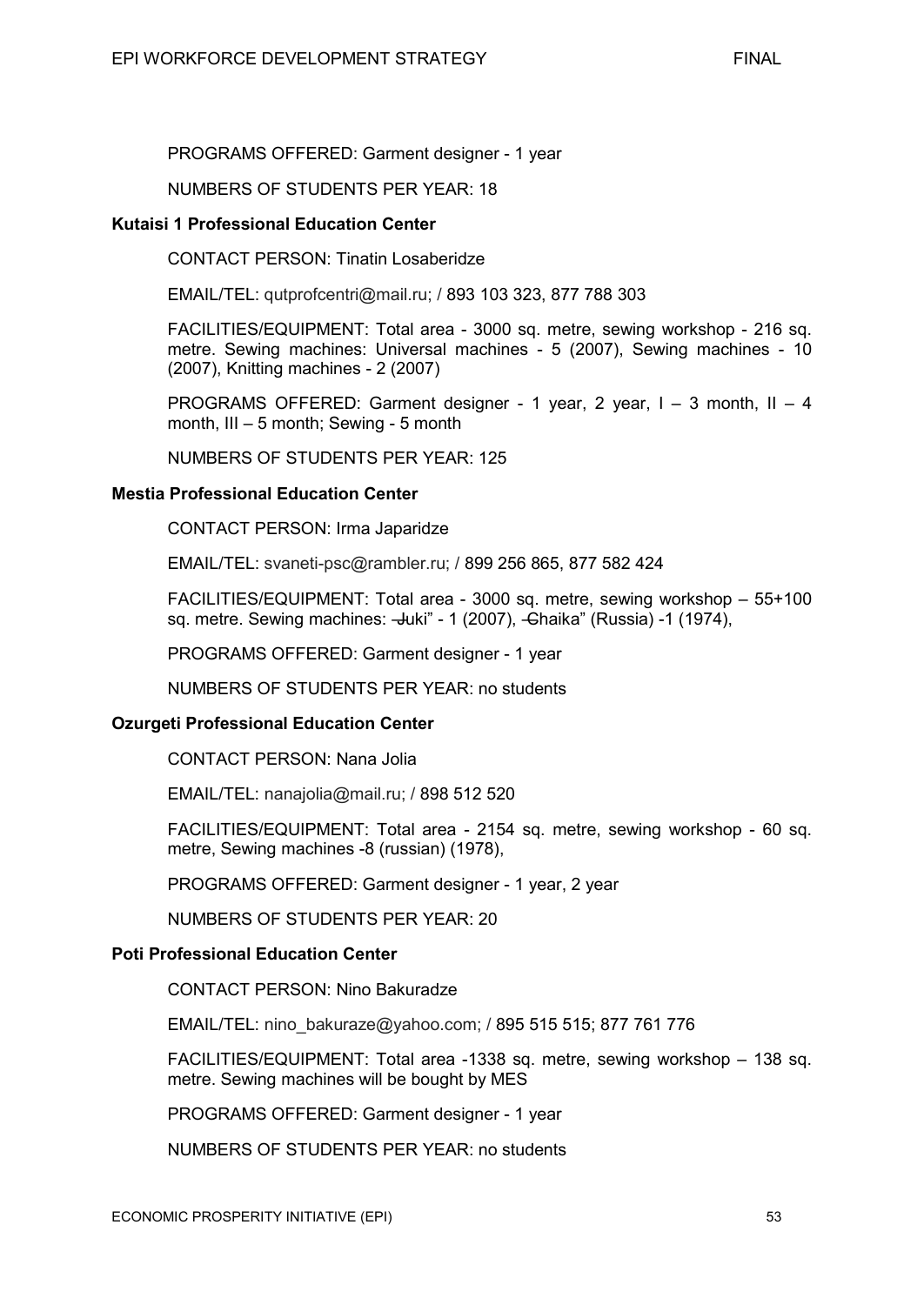## **Tata Vardanashvili Professional Education Center (Tbilisi)**

CONTACT PERSON: Nana Berianidze

EMAIL/TEL: berianidzenana@yahoo.com; / 879567555

FACILITIES/EQUIPMENT: Total area - 1000 sq. metre, sewing workshop - 750 sq. metre, shoe workshop - 250 sq. metre.Sewing machines: Garments machine  $-$ garudani" – 10 (2010),  $-$ Juki" – 10 (20010)

PROGRAMS OFFERED: Garment designer -1 year

NUMBERS OF STUDENTS PER YEAR: 60

#### **Tbilisi Multiprofile Professional Education Center**

CONTACT PERSON: Giorgi Maxaradze

EMAIL/TEL: g-makharadze@mail.ru; prof\_centre@yahoo.com; / 877 507 779

FACILITIES/EQUIPMENT: Total area - 8000 sq. metre, sewing workshop - 400 sq. metre. Sewing machines:  $1022 M - 5$  (Russian – 1985), EBM - 1 (1985), Button machine 827 - 1 (1990), 1022 – 6 (Russian – 1985 - rented), Overlock - 1 (1985 – rented), Overlock - 1 (1985).

PROGRAMS OFFERED:

Garment designer -1 year; 2 year,  $I - 3$  month,  $II - 4$  month,  $III - 5$  month; Knitter (textile, etc.) - 1 year, 4 month, Sewing - 5 month

NUMBERS OF STUDENTS PER YEAR: 30

#### **Tbilisi Multi Field Professional Education Center**

CONTACT PERSON: Varlam Avalishvili

EMAIL/TEL: v\_avalishvili@inbox.ru; / 899 948793

FACILITIES/EQUIPMENT: Total area - 5120 sq. metre, sewing workshop - 71 sq. metre, shoe workshop 68 sq. metre. Sewing machines: 1022 Class – 8 (Russian-1975), 1022 A Class – 1 (Russian – 1980), Overlock -51A - 1 (Russian - 1995), Veritas – 1 (2000), Two-needle overlock – 1 (Russian - 1975)

PROGRAMS OFFERED: Garment designer, 1 year

NUMBERS OF STUDENTS PER YEAR: 40

#### **Tbilisi Professional Education Center**

CONTACT PERSON: Nona Gudushauri

EMAIL/TEL: nonagudushauri@mail.ru; / 877 959594

FACILITIES/EQUIPMENT: Total area - 4492 sq. metre, sewing workshop - 234 sq. metre. Sewing machines:  $1022$  Class –  $25$  (Russian-1975),  $-\frac{1}{2}$ uki" type - 3 (1993), Button machine - 2 (1985)

PROGRAMS OFFERED: Sewing - 1 year, 5 month; Knitter (textile, etc.) - 5 month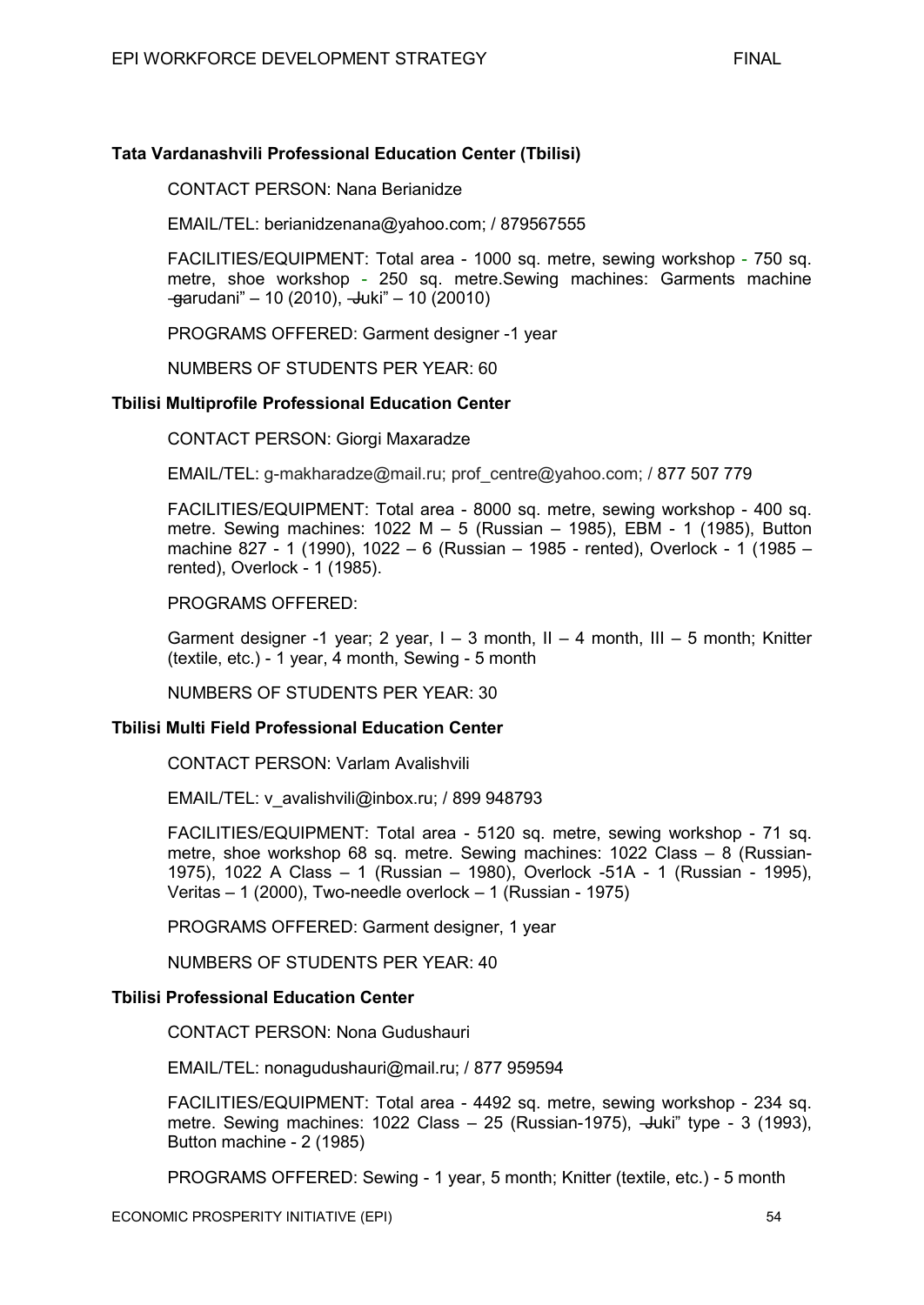# NUMBERS OF STUDENTS PER YEAR: 70

#### **Tbilisi Professional Education Center "Margi"**

CONTACT PERSON: Davit Ugulava

EMAIL/TEL: margi@mail333.com; / 899 145 067, 877 577 800

FACILITIES/EQUIPMENT: Total area - 1101 sq. metre, sewing workshop - 100 sq. metre. Sewing machines -10 (Russian) (1981)

PROGRAMS OFFERED: Garment designer, 1 year

NUMBERS OF STUDENTS PER YEAR: 18

#### **Tbilisi Professional Education Center "Spectri"**

CONTACT PERSON: Tamar Kakutia

EMAIL/TEL: tkakutia@yahoo.com; /

FACILITIES/EQUIPMENT: Total area - 6380 sq. metre, sewing workshop - 44+28 sq. metre. Sewing machines: - Ghaika" – 10, (Russia - 1960)

PROGRAMS OFFERED: Garment designer I – 3 month, II – 4 month

NUMBERS OF STUDENTS PER YEAR: 15

#### **Ivane Javaxishvili Tbilisi State University**

CONTACT PERSON: No information available

EMAIL/TEL: rector@tsu.ge; / 221102

FACILITIES/EQUIPMENT: No information available

PROGRAMS OFFERED: Fashion designer IV – 1 year, V – 1 year

NUMBERS OF STUDENTS PER YEAR: No information available

#### **Georgian Technical University**

CONTACT PERSON: Lali Gogeliani

EMAIL/TEL: lali\_gtu@gtu.ge; / 899 704499

FACILITIES/EQUIPMENT: sewing workshop – 50+75 sq. metre. Sewing machines: 1022 C Class – 8 (Russian-1981), 1022 M Class – 8 (Russian-1983), Overlock -1 (1987)

PROGRAMS OFFERED: Garment art designer III 1 year, IV – 1 year, V – 1 year; bachelor

NUMBERS OF STUDENTS PER YEAR: 15

#### **Tbilisi A.Kutateladze Academy of Art**

CONTACT PERSON: No information available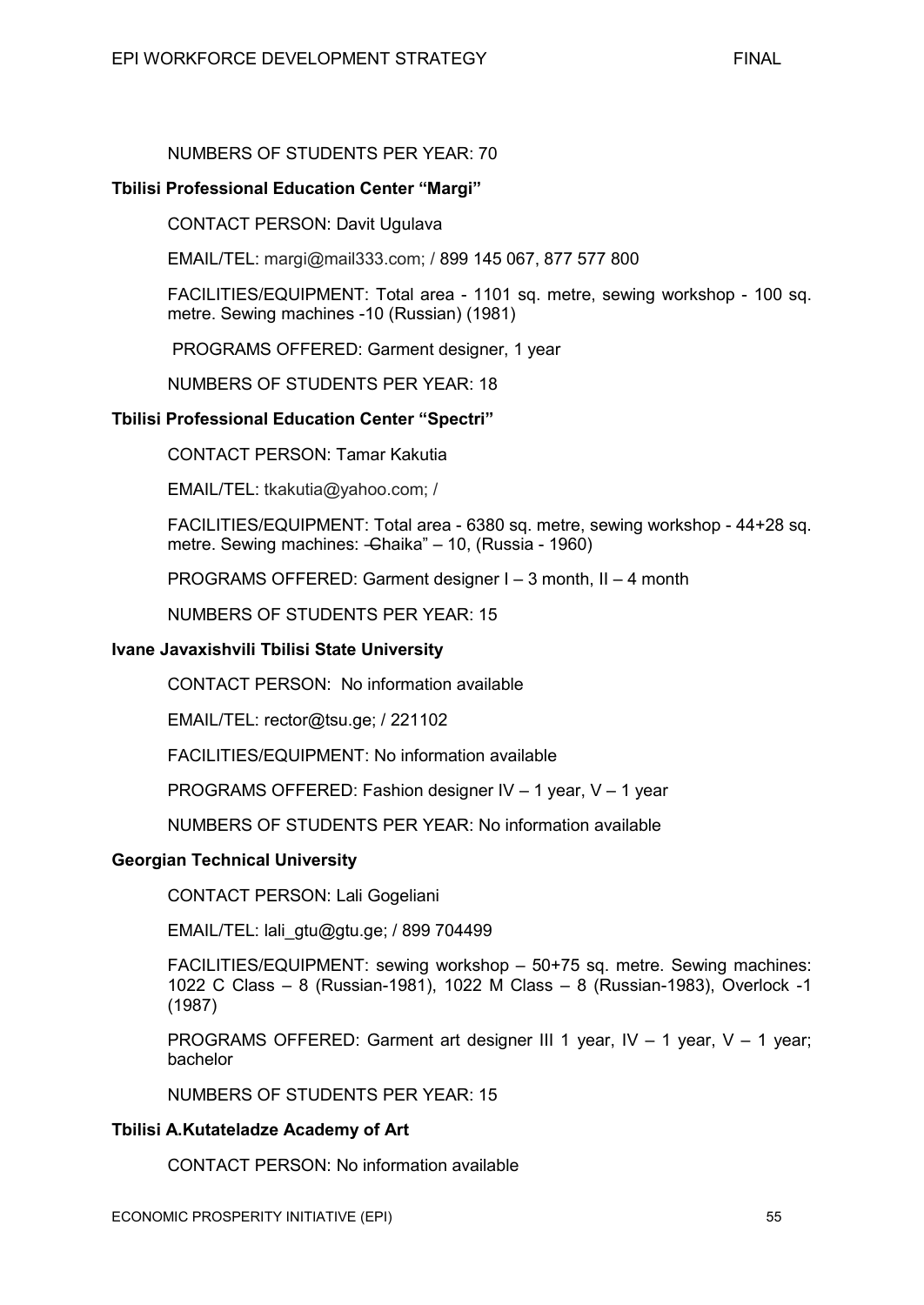EMAIL/TEL: No information available

FACILITIES/EQUIPMENT: No information available

PROGRAMS OFFERED: Fashion designer IV – 1 year, V – 1 year, Textile designer IV – 1 year, V – 1 year, Garment designer I - 3 month, II - 4 month, III – 5 month, IV – 1 year, V – 1 year, Bachalor;

NUMBERS OF STUDENTS PER YEAR No information available

# **Ilia State University**

CONTACT PERSON: No information available

EMAIL/TEL: uni@iliauni.edu.ge

FACILITIES/EQUIPMENT: No information available

PROGRAMS OFFERED: Garment art designer IV – 1 year, V – 1 year

NUMBERS OF STUDENTS PER YEAR: No information available

# **Akaki Tsereteli University**

CONTACT PERSON: No information available

EMAIL/TEL: atsu@atsu.edu.ge; / (+995 331) 4 21 73

FACILITIES/EQUIPMENT: No information available

PROGRAMS OFFERED: Garment designer IV – 1 year, V – 1 year

NUMBERS OF STUDENTS PER YEAR: No information available

### **Akhaltsikhe State Educational University**

CONTACT PERSON: No information available

EMAIL/TEL: contact@akhaltsikhe.edu.ge; / 8(265) 2 19 90

FACILITIES/EQUIPMENT: No information available

PROGRAMS OFFERED: Garment designer IV – 1 year, V – 1 year

NUMBERS OF STUDENTS PER YEAR: No information available

### **Iakob Gogebashvili Telavi State University**

CONTACT PERSON: No information available

EMAIL/TEL: rectortesau@gmail.com / 995 250 7 24 01

FACILITIES/EQUIPMENT: No information available

PROGRAMS OFFERED: Fashion design I – 3 month, II – 4 month, III – 5 month, IV  $-$  1 year, V – 1 year, Textile design I – 3 month, II – 4 month, III – 5 month, IV – 1 year,  $V - 1$  year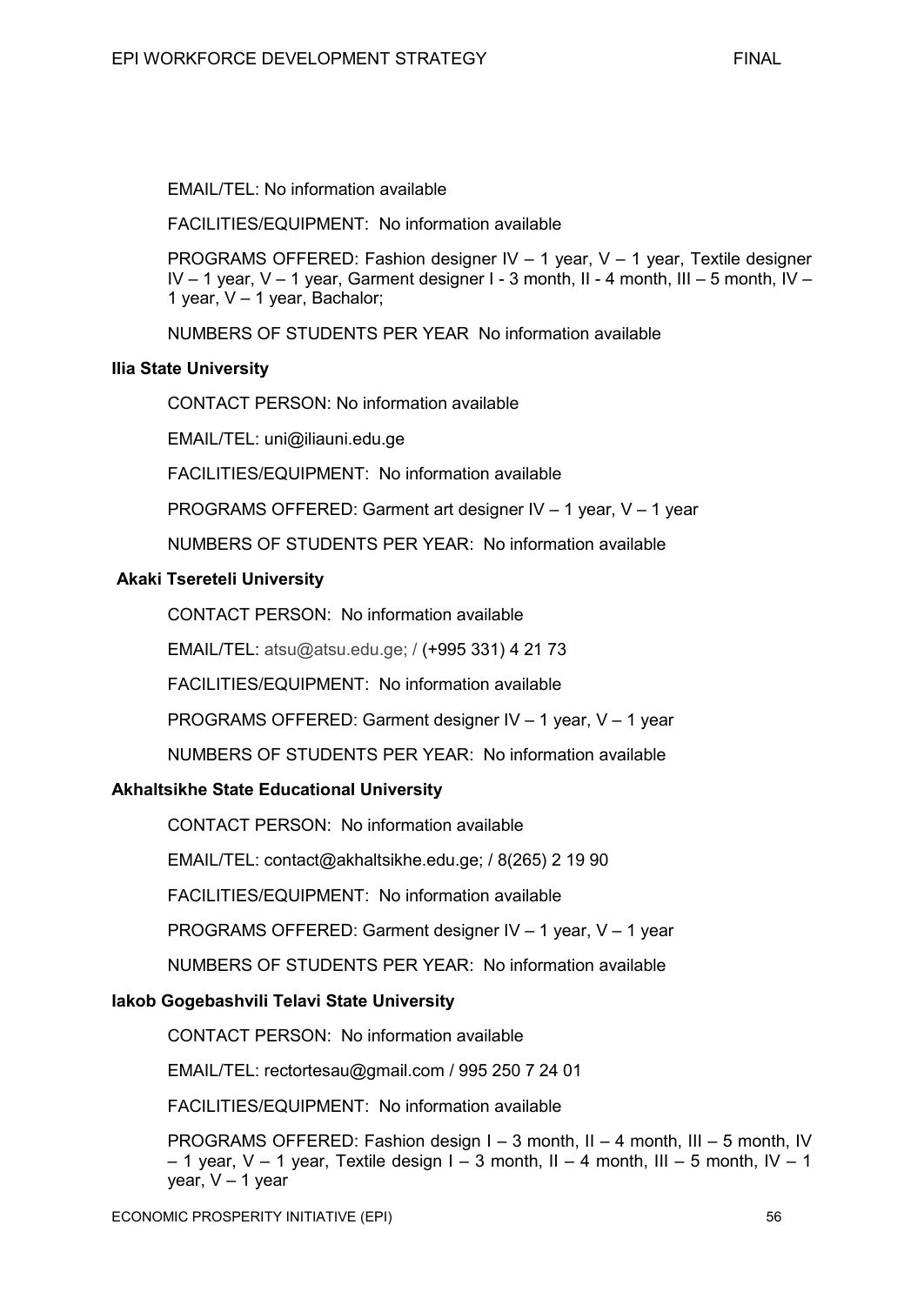# NUMBERS OF STUDENTS PER YEAR: No information available

# SECTOR/VALUE CHAIN: CONSTRUCTION

## **Akhaltsikhe Professional Education Center**

CONTACT PERSON: Bela Avalishvili

EMAIL/TEL: belaavalishvili@gmail.com; / 899 172 005, 826 521 103

FACILITIES/EQUIPMENT: Total area - 7098,403 sq. metre

PROGRAMS OFFERED: Wood carver - 1 year

NUMBERS OF STUDENTS PER YEAR: No information available

# **Borjomi Professional Education Center**

CONTACT PERSON: No information available

EMAIL/TEL: / 899 24 93 24

FACILITIES/EQUIPMENT: No information available

PROGRAMS OFFERED: Carpenter - 1 year

NUMBERS OF STUDENTS PER YEAR: No information available

### **Chkhorotsku Professional Education Center**

CONTACT PERSON: Director

EMAIL/TEL: 858 25 90 08

FACILITIES/EQUIPMENT:

PROGRAMS OFFERED: Carpenter - 9 Month.

NUMBERS OF STUDENTS PER YEAR: No information available

### **Jvari Professional Education Center**

CONTACT PERSON: Darejan Pipia

EMAIL/TEL: ssipjvari@posta.ge; / 895 730 325, 893 279 852

FACILITIES/EQUIPMENT: Total area – 1262 sq. metre

PROGRAMS OFFERED: Carpenter - 1 year

NUMBERS OF STUDENTS PER YEAR: No information available

### **Kachreti Professional Education Center**

CONTACT PERSON: Natela Papunashvili

EMAIL/TEL: kachreti@gmail.com; / 895 380 233

FACILITIES/EQUIPMENT: Total area - 1609 sq. metre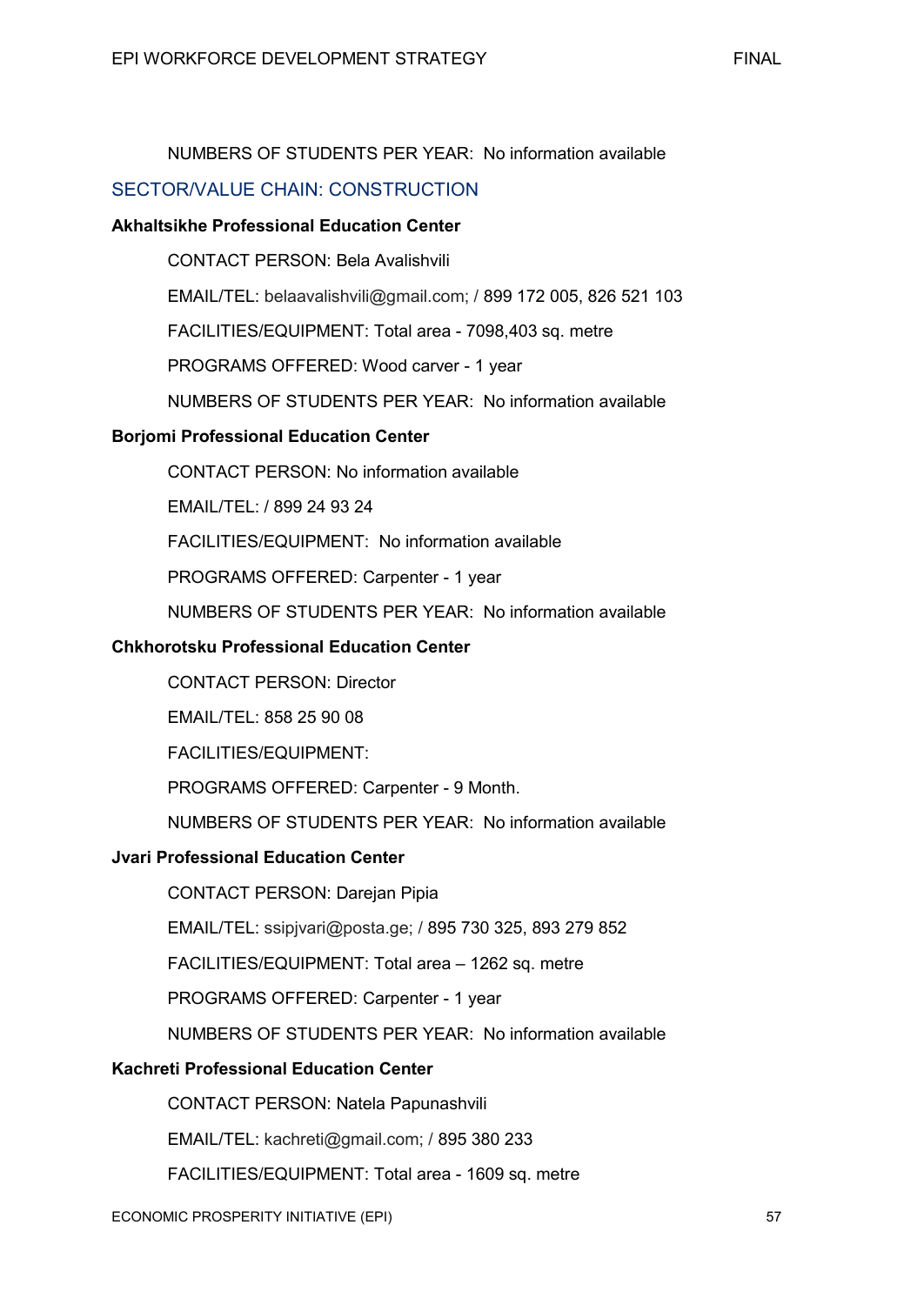PROGRAMS OFFERED: Wood processing - 1 year; Furniture designer (carpenter) - 1 year

NUMBERS OF STUDENTS PER YEAR: No information available

# **Khidistavi Professional Education Center**

CONTACT PERSON: Giorgi Manvelishvili

EMAIL/TEL: gmanvelishvili@gmail.com; / 877 177 997

FACILITIES/EQUIPMENT: Total area - 2082 sq. metre

PROGRAMS OFFERED: Tile-setter - 5 Month

NUMBERS OF STUDENTS PER YEAR: No information available

# **Kutaisi 1 Professional Education Center**

CONTACT PERSON: Tinatin Losaberidze

EMAIL/TEL: qutprofcentri@mail.ru; / 893 103 323, 877 788 303

FACILITIES/EQUIPMENT: Total area - 3000 sq. metre

PROGRAMS OFFERED: Carpenter - 1 year, 6 Month

NUMBERS OF STUDENTS PER YEAR: 125

### **Rustavi Professional Education Center**

CONTACT PERSON: Teimuraz Peradze

EMAIL/TEL: teimurazperadze@mail.ru; / 899 35 73 22

FACILITIES/EQUIPMENT: No information available

PROGRAMS OFFERED: Carpenter - 1 year

NUMBERS OF STUDENTS PER YEAR: No information available

## **Tbilisi Multiprofile Professional Education Center**

CONTACT PERSON: Giorgi Maxaradze

EMAIL/TEL: g-makharadze@mail.ru; prof\_centre@yahoo.com; / 877 507 779

FACILITIES/EQUIPMENT: Total area - 8000 sq. metre

PROGRAMS OFFERED: Furniture designer (carpenter) - 1 year and 5 Month

NUMBERS OF STUDENTS PER YEAR: No information available

# **Tbilisi Professional Education Center «Spectri»**

CONTACT PERSON: Tamar Kakutia

EMAIL/TEL: tkakutia@yahoo.com; /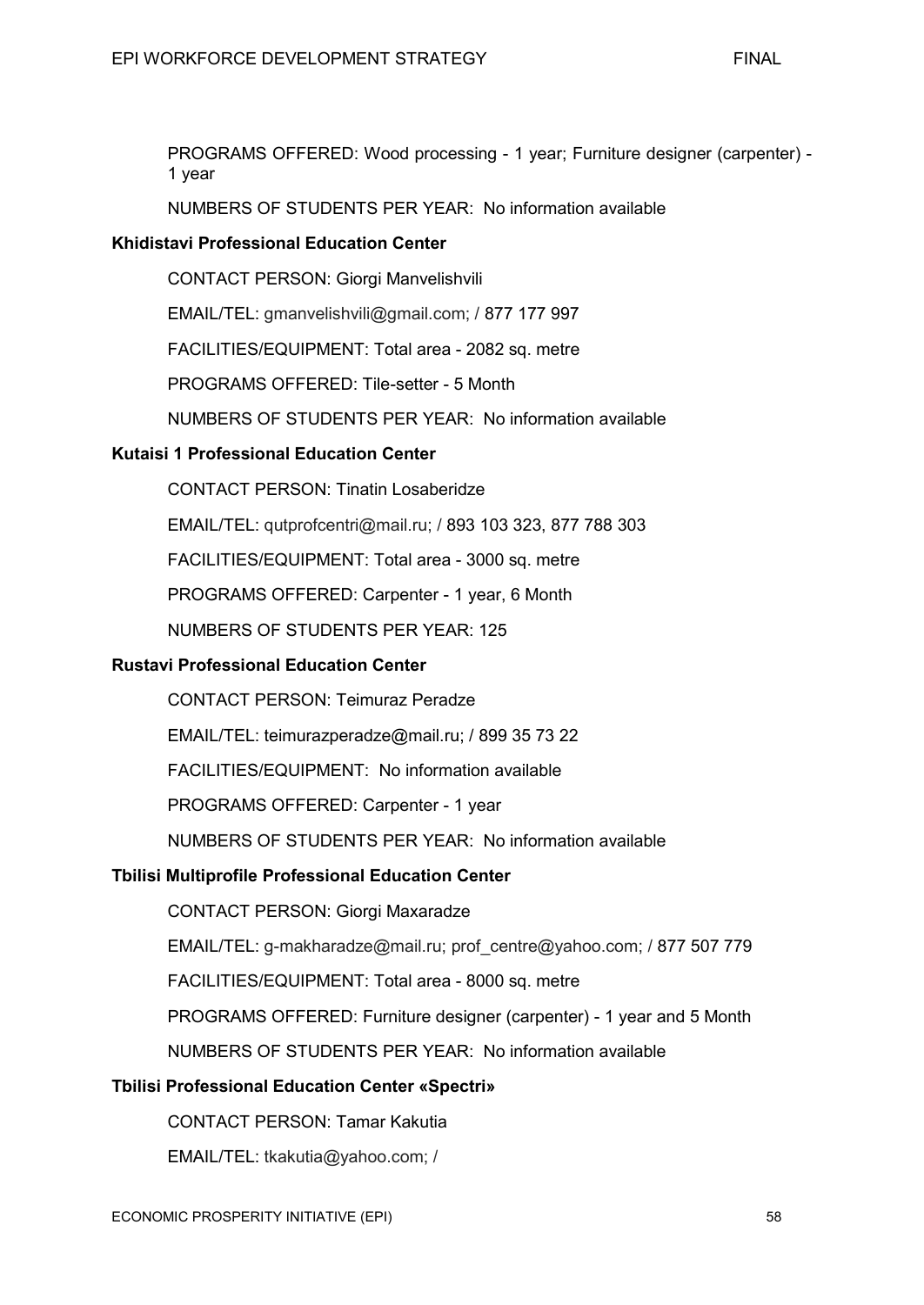FACILITIES/EQUIPMENT: Total area - 6380 sq. metre

PROGRAMS OFFERED: Carpenter - 1 year

NUMBERS OF STUDENTS PER YEAR: No information available

# **Telavi Professional Education Center**

CONTACT PERSON: Konstantine Dolidze

EMAIL/TEL: kotedolidze@gmail.com; / 899 509 889, 877 177 979

FACILITIES/EQUIPMENT: Total area - 1458 sq. metre

PROGRAMS OFFERED: Carpenter - 1 year

NUMBERS OF STUDENTS PER YEAR: No information available

# **Tkibuli Professional Education Center**

CONTACT PERSON: Rezo Tsnobiladze

EMAIL/TEL: tkprofcentri@rambler.ru; / 895 988 927

FACILITIES/EQUIPMENT: No information available

PROGRAMS OFFERED: Brick-layer - I – 3 month, II – 4 month, Painter - I – 3 month,  $II - 4$  month

NUMBERS OF STUDENTS PER YEAR: No information available

### **Akhaltsikhe State Educational University**

CONTACT PERSON: No information available

EMAIL/TEL: contact@akhaltsikhe.edu.ge; / *8(265) 2 19 90* 

FACILITIES/EQUIPMENT: No information available

PROGRAMS OFFERED: Stone and other material carver - IV – 1 year, V – 1 year;

NUMBERS OF STUDENTS PER YEAR: No information available

### **Gori University**

CONTACT PERSON: Ekaterine Gigashvili

EMAIL/TEL: ekaterine62@mail.ru; / 899 140 124

FACILITIES/EQUIPMENT: No information available

PROGRAMS OFFERED: Carpenter - 3 month; Brick-layer - I – 3 month, II – 4 month; Plasterer - I – 3 month, II – 4 month; Painter - I – 3 month, II – 4 month; Insulator - I – 3 month,  $II - 4$  month; Metal and soft roof tile layer  $-1 - 3$  month,  $II - 4$  month; Reinforced concretor (fitter, molder, concretor) -  $I - 3$  month,  $II - 4$  month; Carpenteer -  $I - 3$  month,  $II - 4$  month

NUMBERS OF STUDENTS PER YEAR: No information available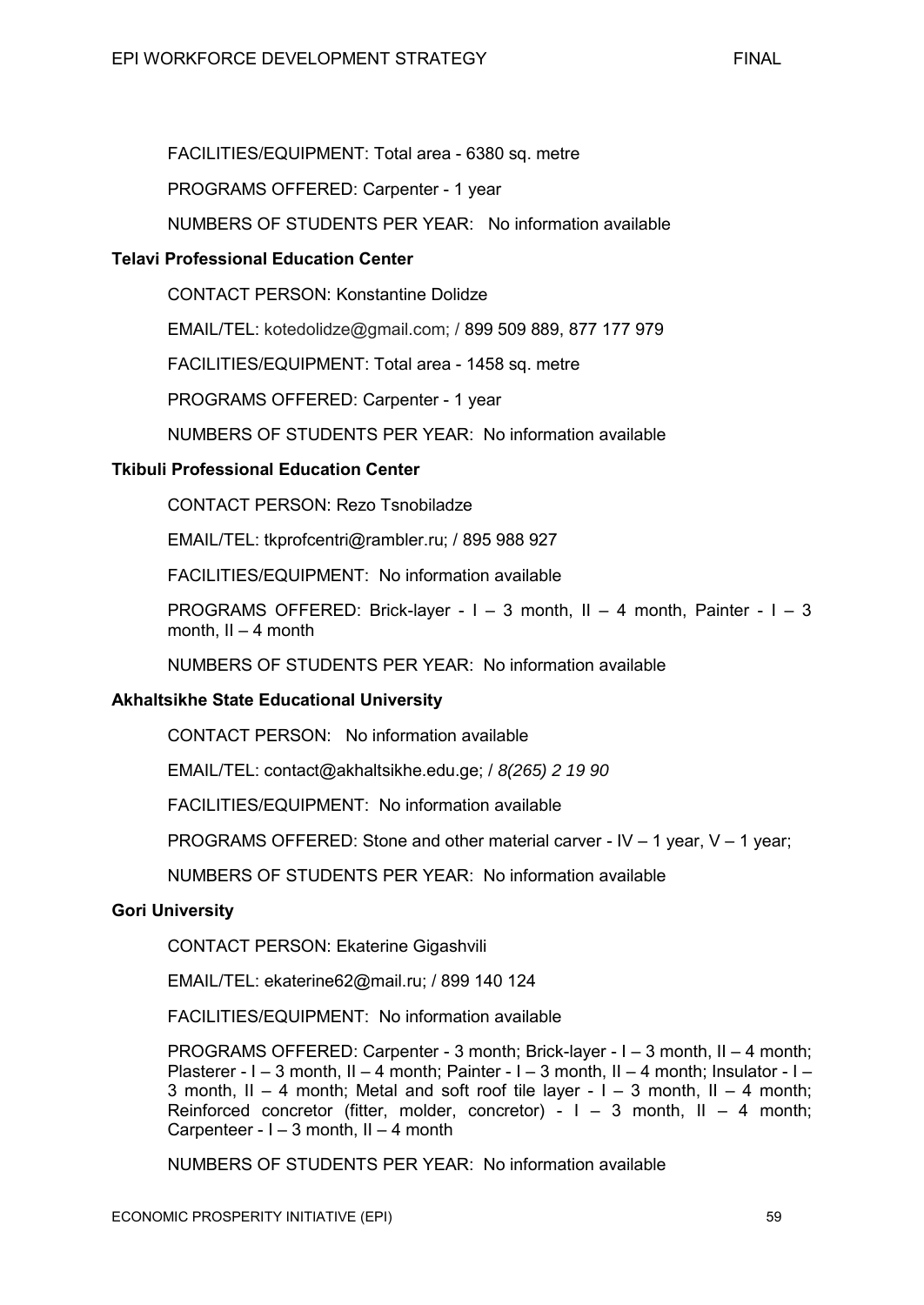CONTACT PERSON: Lali Gogeliani

EMAIL/TEL: lali\_gtu@gtu.ge; / 899 704499

FACILITIES/EQUIPMENT: No information available

PROGRAMS OFFERED: Brick-layer - I – 3 month, II – 4 month; Plasterer - I – 3 month. II – 4 month: Painter - I – 3 month, II – 4 month; Insulator - I – 3 month, II – 4 month; Manufacturer and fitter of plastic-metal and aluminum doors and windows - I  $-$  3 month, II – 4 month; Metal and soft roof tile layer - I – 3 month, II – 4 month; Reinforced concretor (fitter, molder, concretor) -  $I - 3$  month,  $II - 4$  month; Gypsum plasterboard specialist – III – 5 month; Carpenteer - I – 3 month, II – 4 month

NUMBERS OF STUDENTS PER YEAR: No information available

SERVICE PROVIDERS: No service providers identified.

SECTOR/VALUE CHAIN: Tourism/Hotel/Hospitality

#### **Ambrolauri Professional Education Center**

CONTACT PERSON: Pridon Buadze

EMAIL/TEL: fridoni\_buadze@mail.ru; / 893 239 537

FACILITIES/EQUIPMENT: Total area - 5850,63 sq. metre

PROGRAMS OFFERED: Cook -1 year, 6 Month.

NUMBERS OF STUDENTS PER YEAR: No information available

#### **Batumi #2 Professional Education Center**

CONTACT PERSON: Director

EMAIL/TEL: No information available

FACILITIES/EQUIPMENT: No information available

PROGRAMS OFFERED: Guide (Geotourism, etc.) - 1 year; Guide - 1 year; Mountain Guide - 1 year

NUMBERS OF STUDENTS PER YEAR: No information available

#### **Chkhorotsku Professional Education Center**

CONTACT PERSON: Director

EMAIL/TEL: 858 25 90 08

FACILITIES/EQUIPMENT: No information available

PROGRAMS OFFERED: Waiter - 1 year, 9 Month.

NUMBERS OF STUDENTS PER YEAR: No information available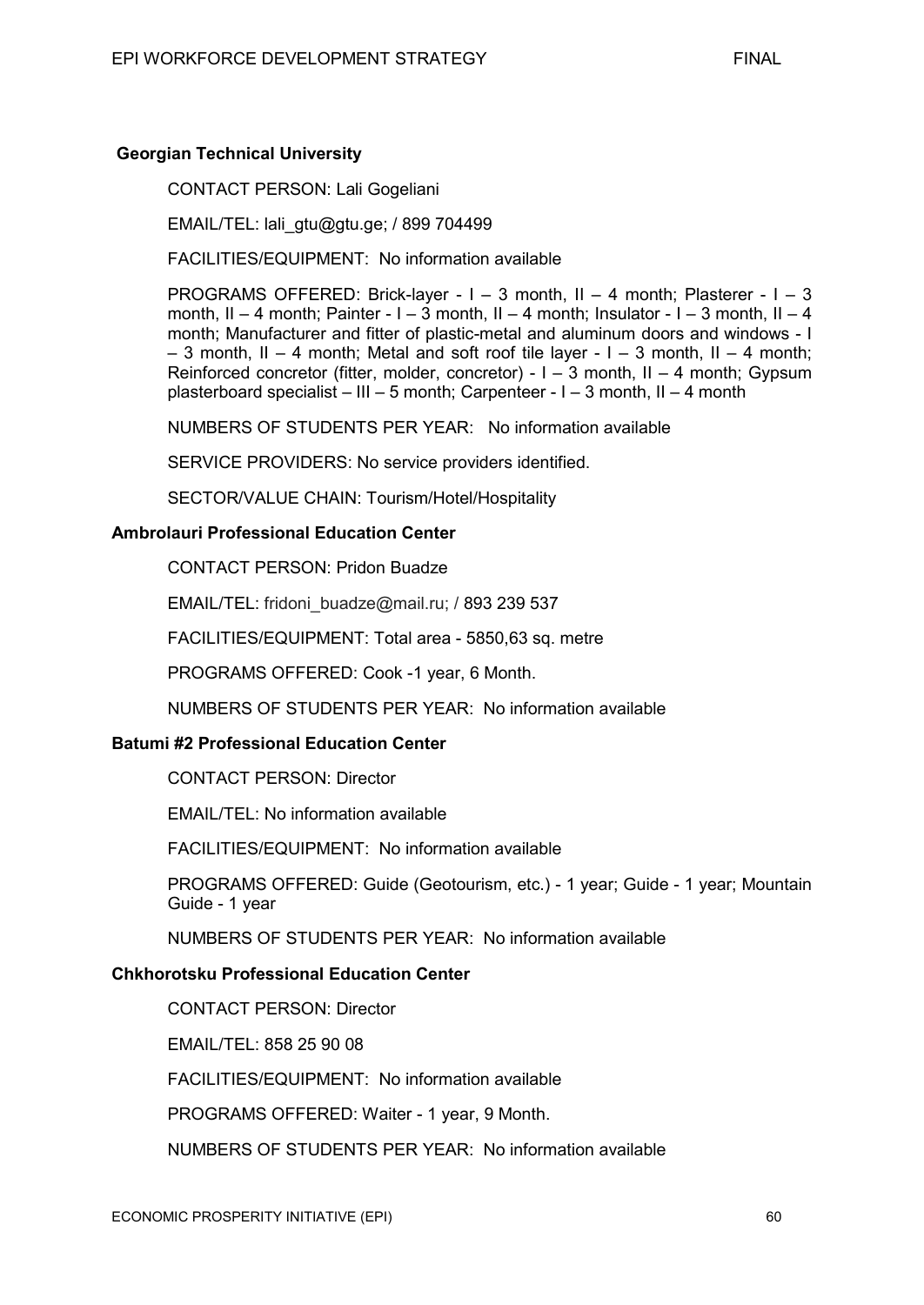# **Didi Jikhaisi Niko Nikoladze Professional Education Center**

CONTACT PERSON: Director

EMAIL/TEL: / 899 23 77 79

FACILITIES/EQUIPMENT: No information available

PROGRAMS OFFERED: Pastry-cook - 1 year

NUMBERS OF STUDENTS PER YEAR: No information available

# **Gobrazhouli Professional Education Center**

CONTACT PERSON: Director

EMAIL/TEL: / 899 293 654

FACILITIES/EQUIPMENT: No information available

PROGRAMS OFFERED: Guide (For the west Georgia region) - 1 year

NUMBERS OF STUDENTS PER YEAR: No information available

# **Kachreti Professional Education Center**

CONTACT PERSON: Natela Papunashvili

EMAIL/TEL: kachreti@gmail.com; / 895 380 233

FACILITIES/EQUIPMENT: Total area - 9918,6 sq. metre

PROGRAMS OFFERED: Agroturism operator - 1 year

NUMBERS OF STUDENTS PER YEAR: No information available

# **Kobuleti Professional Education Center**

CONTACT PERSON: Davit Mchedlishvili

EMAIL/TEL: kobcollege@gmail.com; / 899 170 614, 877 507 979

FACILITIES/EQUIPMENT: Total area - 6453,2 sq. metre

PROGRAMS OFFERED: Bartender - 1 year/3 Month; Cook - 2 year, 1 year/5 Month /3 Month; Pastry-cook - 2 year, 1 year/3 Month; Waiter - 1 year/3 Month; Guide - 2 year ,1 year, 3 Month; Hotel service personnel - 1 year/3 Month; Hotel Manager - 2 year, 1 year, 5 Month

NUMBERS OF STUDENTS PER YEAR: No information available

# **Kutaisi 1 Professional Education Center**

CONTACT PERSON: Tinatin Losaberidze

EMAIL/TEL: qutprofcentri@mail.ru; / 893 103 323, 877 788 303

FACILITIES/EQUIPMENT: Total area - 9201,8 sq. metre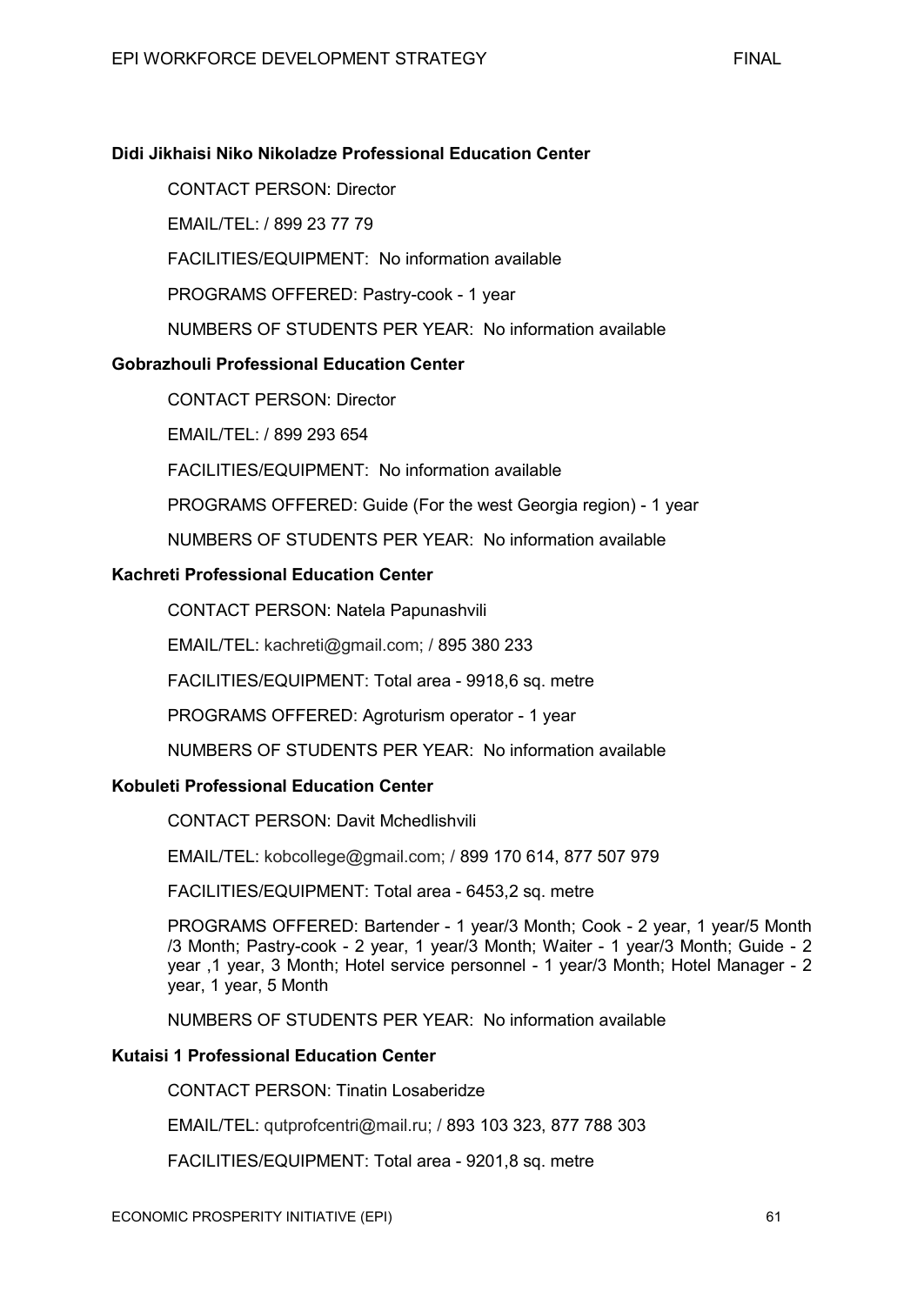PROGRAMS OFFERED: Pastry-cook - 1 year, II - 4 Month; Cook - 5 Month, 1 year

NUMBERS OF STUDENTS PER YEAR: No information available

# **Mestia Professional Education Center**

CONTACT PERSON: Irma Japaridze

EMAIL/TEL: svaneti-psc@rambler.ru; / 899 256 865, 877 582 424

FACILITIES/EQUIPMENT: Total area - 1518 sq. metre

PROGRAMS OFFERED: Guide - 1 year

NUMBERS OF STUDENTS PER YEAR: No information available

# **Tbilisi Multi Field Professional Education Center**

CONTACT PERSON: Varlam Avalishvili

EMAIL/TEL: v\_avalishvili@inbox.ru; / 899 948793

FACILITIES/EQUIPMENT: Total area - 5156 sq. metre

PROGRAMS OFFERED: Cook - 1 year

NUMBERS OF STUDENTS PER YEAR: No information available

## **Ozurgeti Professional Education Center**

CONTACT PERSON: Nana Jolia

EMAIL/TEL: nanajolia@mail.ru; / 898 512 520

FACILITIES/EQUIPMENT: Total area - 13232 sq. metre

PROGRAMS OFFERED: Cook - 1 year, I - 3 Month, II - 4 Month, III - 5 month; Guide - 1 year

NUMBERS OF STUDENTS PER YEAR: No information available

## **Rustavi Professional Education Center**

CONTACT PERSON: Teimuraz Peradze

EMAIL/TEL: teimurazperadze@mail.ru; / 899 35 73 22

FACILITIES/EQUIPMENT: No information available

PROGRAMS OFFERED: Cook - 1 year

NUMBERS OF STUDENTS PER YEAR: No information available

# **Rustavi Professional Education Center "Imedi"**

CONTACT PERSON: Director

EMAIL/TEL: rusudan.me@gmail.com / 895 64 16 10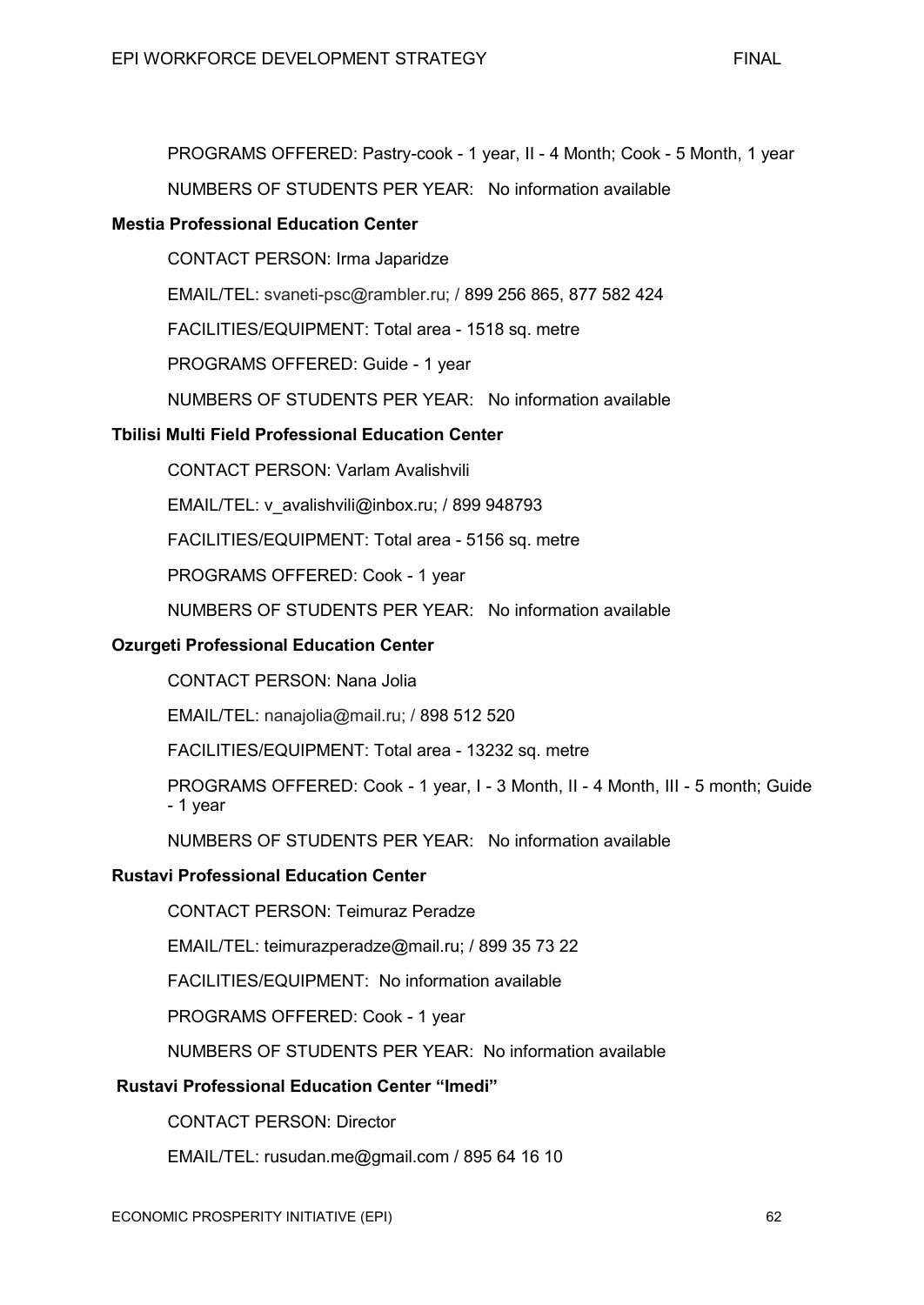FACILITIES/EQUIPMENT: No information available

PROGRAMS OFFERED: Pastry-cook - 6 Month

NUMBERS OF STUDENTS PER YEAR: No information available

# **Tbilisi Multiprofile Professional Education Center**

CONTACT PERSON: Giorgi Maxaradze

EMAIL/TEL: g-makharadze@mail.ru; prof\_centre@yahoo.com; / 877 507 779

FACILITIES/EQUIPMENT: Total area - 60498 sq. metre

PROGRAMS OFFERED: Cook - 1 year

NUMBERS OF STUDENTS PER YEAR: No information available

# **Tbilisi Professional Education Center "Ikarus"**

CONTACT PERSON: Mate Takidze

EMAIL/TEL: takidze@rambler.ru; / 877 768 866

FACILITIES/EQUIPMENT: Total area - 23884 sq. metre

PROGRAMS OFFERED: Cook, Specialist in Cooking Art - 2 year

Restaurant Manager - 2 year/4 Month, 25 week, 1 year , 2 year; Cook - 1 year or 4 Month/4 Month, 1 year, 2 year; Bartender - 1 year or 4 Month; Waiter - 1 year or 4 Month; Receptionist - 1 year, 4 Month, 25 week; Cook - 1 year or 3 Month; Bartender - 1 year or 3 Month; Waiter - 1 year or 3 Month; Receptionist - 1 year or 3 Month; Pastry-cook - 1 year; Tour operator - 1 year; Guide - 1 or 2 year; Pastry-cook - 2 year; Food and Drink Service/Restaurant Manager-Bartender - 1 year, 4 Month, 25 week; Pastry-cook - 4 Month, 1 year, 2 year; Bartender - III - 5 month; Service/Restaurant Manager – III - 5 month; Food and Drink Service/Restaurant Manager - I - 3 Month, II - 4 Month; Service/Restaurant Manager - II - 4 Month;

NUMBERS OF STUDENTS PER YEAR: No information available

### **Tbilisi Professional Education Center "Margi"**

CONTACT PERSON: Davit Ugulava

EMAIL/TEL: margi@mail333.com; / 899 145 067, 877 577 800

FACILITIES/EQUIPMENT: Total area - 1875 sq. metre

PROGRAMS OFFERED: Guide - 1 year

NUMBERS OF STUDENTS PER YEAR: No information available

### **Telavi Professional Education Center**

CONTACT PERSON: Konstantine Dolidze

EMAIL/TEL: kotedolidze@gmail.com; / 899 509 889, 877 177 979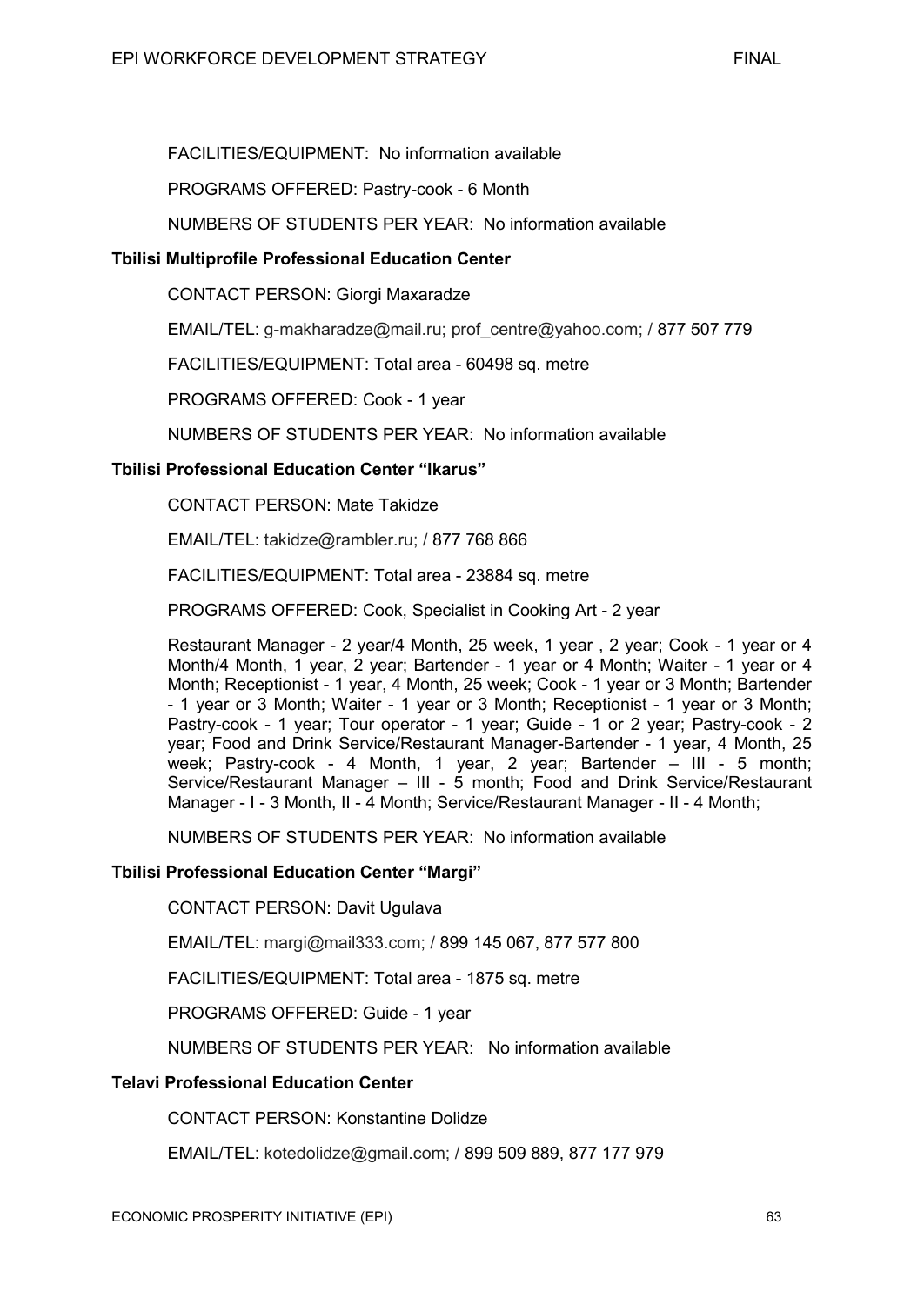FACILITIES/EQUIPMENT: Total area - 2320 sq. metre

PROGRAMS OFFERED: Guide - 1 year; Cook - 1 year; Waiter - 1 year; Reception - 1 year

NUMBERS OF STUDENTS PER YEAR: No information available

# **Georgian Technical University**

CONTACT PERSON: Lali Gogeliani

EMAIL/TEL: lali\_gtu@gtu.ge; / 899 704499

FACILITIES/EQUIPMENT: No information available

PROGRAMS OFFERED: Tourism and hospitality management – Bachelor

NUMBERS OF STUDENTS PER YEAR: No information available

# **Gori University**

CONTACT PERSON: Levan Tsikaridze

EMAIL/TEL: levan.tsikaridze@gmail.com; / 898 371 811

FACILITIES/EQUIPMENT: No information available

PROGRAMS OFFERED: Hotel, restaurant and special events business administration - 2 year; Tourism and hospitality management - 2 year.

NUMBERS OF STUDENTS PER YEAR: No information available

### **Guram Tavartkiladze Education University**

CONTACT PERSON: No information available

EMAIL/TEL: info@gtteusu.edu.ge; / (995 32) 660 291, 660 292, 661 512

FACILITIES/EQUIPMENT: No information available

PROGRAMS OFFERED: Tourism and hospitality management.

NUMBERS OF STUDENTS PER YEAR: No information available

### **Ilia State University**

CONTACT PERSON: No information available

EMAIL/TEL: uni@iliauni.edu.ge

FACILITIES/EQUIPMENT: No information available

PROGRAMS OFFERED: Tourism and hospitality management.

NUMBERS OF STUDENTS PER YEAR: No information available

### **Akhaltsikhe State Educational University**

CONTACT PERSON: No information available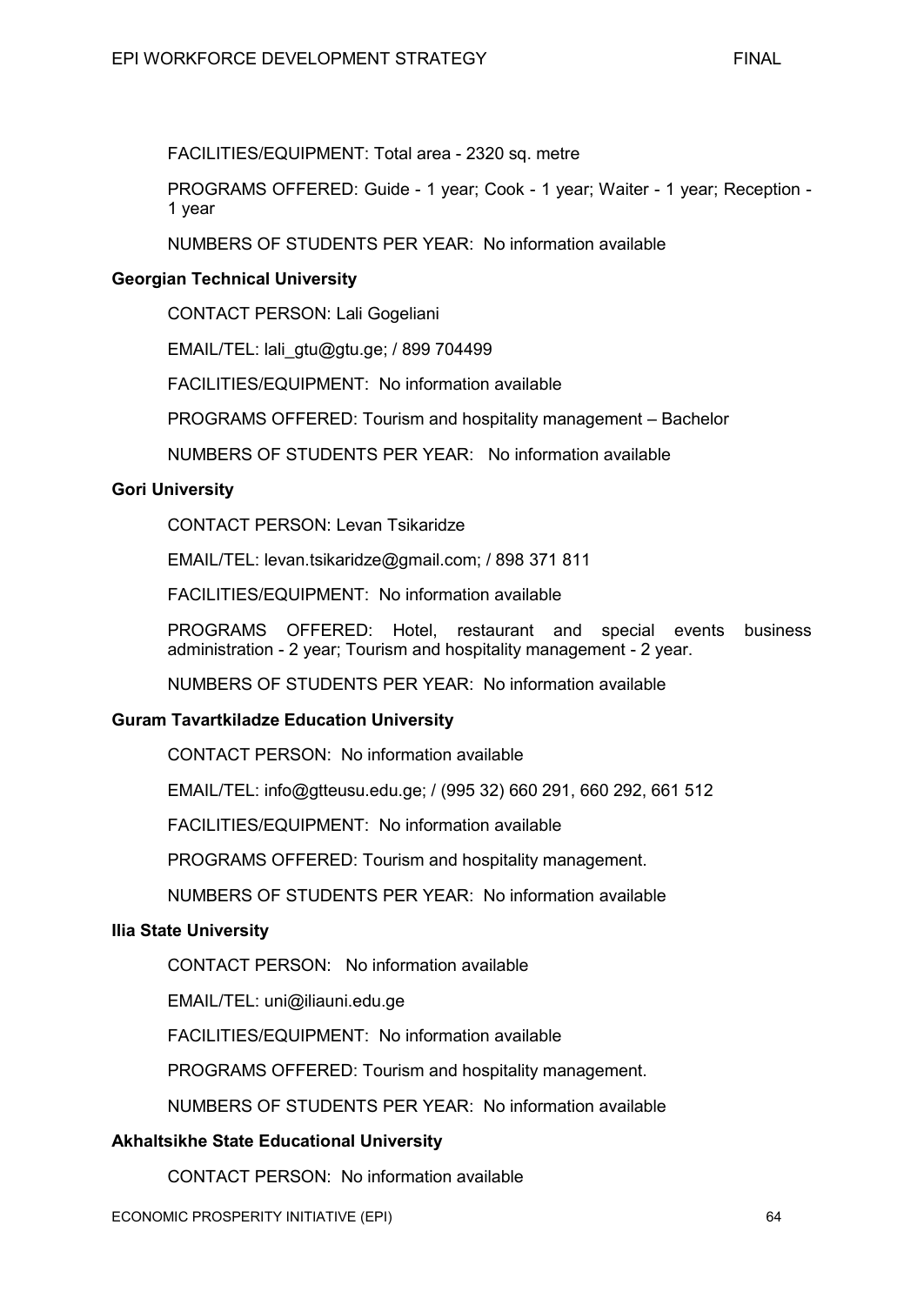EMAIL/TEL: contact@akhaltsikhe.edu.ge; / 8(265) 2 19 90

FACILITIES/EQUIPMENT: No information available

PROGRAMS OFFERED: Hotel manager – III - 5 month

NUMBERS OF STUDENTS PER YEAR: No information available

# **Iakob Gogebashvili Telavi State University**

CONTACT PERSON: No information available

EMAIL/TEL: rectortesau@gmail.com / 995 250 7 24 01

FACILITIES/EQUIPMENT: No information available

PROGRAMS OFFERED: Guide – III - 5 month; Hotel manager - III - 5 month, IV - 1 year, V - 1 year; Tour operator – III - 5 month; Tourism and hospitality management.

NUMBERS OF STUDENTS PER YEAR: No information available

# **Batumi Shota Rustaveli State University**

CONTACT PERSON: No information available

EMAIL/TEL: info@bsu.edu.ge; / 995(88222) 7–17–80

FACILITIES/EQUIPMENT: No information available

PROGRAMS OFFERED: Tourism and hospitality management.

NUMBERS OF STUDENTS PER YEAR: No information available

# **Tbilisi Education University "Gorgasali"**

CONTACT PERSON: No information available

EMAIL/TEL: info@bsu.edu.ge; / 995(88222) 7–17–80

FACILITIES/EQUIPMENT: No information available

PROGRAMS OFFERED: Tourism and hospitality management.

NUMBERS OF STUDENTS PER YEAR: No information available

# SERVICE PROVIDERS

**No service providers identified.** 

# SECTOR/VALUE CHAIN: AGRICULTURE

## **Akhalkalaki Professional Education Center**

CONTACT PERSON: Roin Kavrelishvili

EMAIL/TEL: roinka@rambler.ru / 899 588 461

FACILITIES/EQUIPMENT: Total area - 2100 sq. metre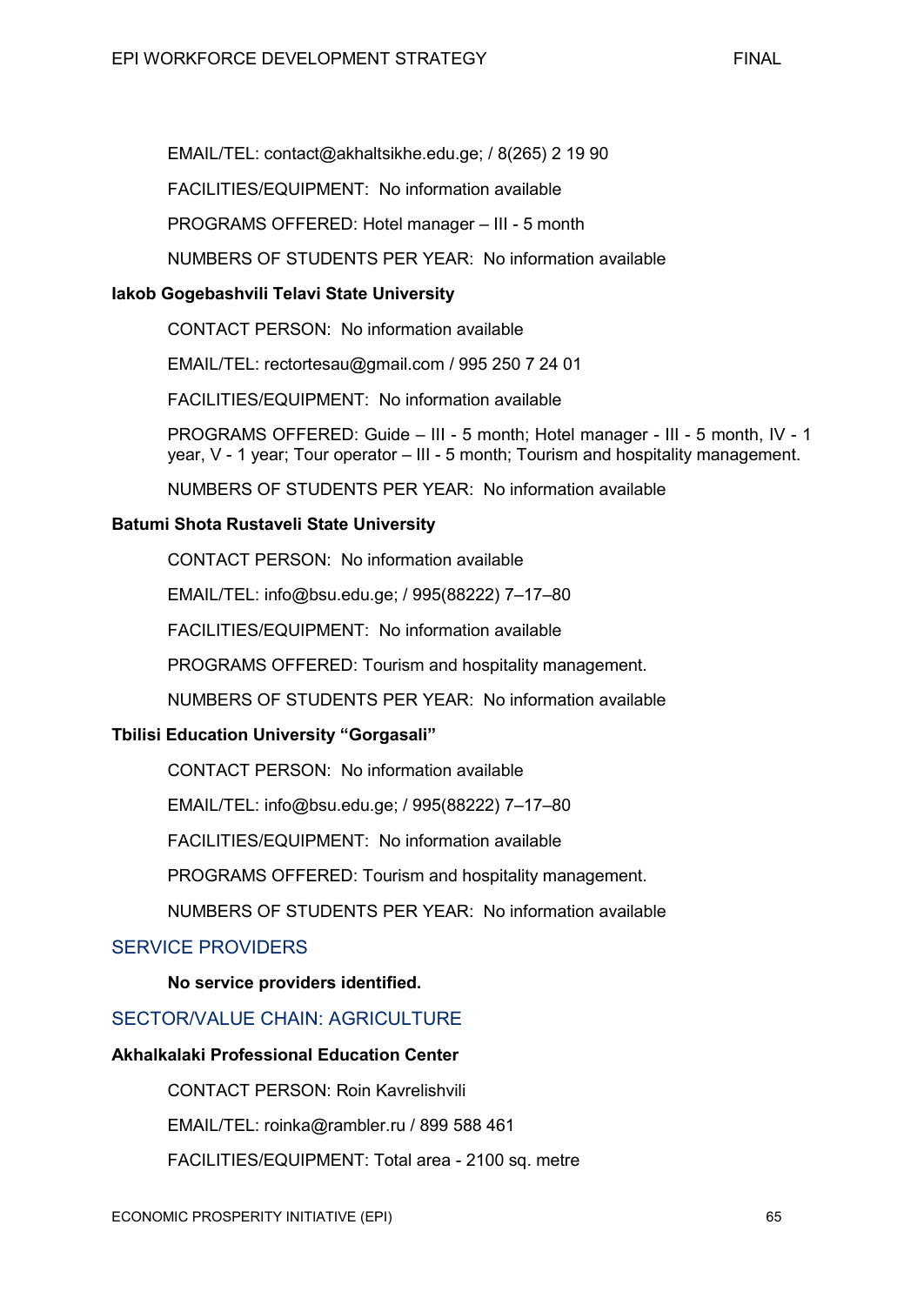PROGRAMS OFFERED: Mechanisator (wide profile) - 1 year, Mechanisatorelectrician - 1 year.

NUMBERS OF STUDENTS PER YEAR: No information available

#### **Akhaltsikhe Professional Education Center**

CONTACT PERSON: Bela Avalishvili

EMAIL/TEL: belaavalishvili@gmail.com; / 899 172 005, 826 521 103

FACILITIES/EQUIPMENT: Total area - 7098,403 sq. metre

PROGRAMS OFFERED: Agricultural machinery - 1 year; tractor and motor-vehicle mechanics - 1 year; tractor operator - 2 month, Farmer - 2 year.

NUMBERS OF STUDENTS PER YEAR: No information available

#### **Chkhorotsku Professional Education Center**

CONTACT PERSON: Director

EMAIL/TEL: 858 25 90 08

FACILITIES/EQUIPMENT: No information available

PROGRAMS OFFERED: Farmer - 2 year; Tractor and motor-vehicle mechanicist (with granting of the rights of driving) - 1 year; Farmer (wide profile) - 2 year; Farmer, plant-grower - 9 month.

NUMBERS OF STUDENTS PER YEAR: No information available

#### **Didi Jikhaisi Niko Nikoladze Professional Education Center**

CONTACT PERSON: Director

EMAIL/TEL: / 899 23 77 79

FACILITIES/EQUIPMENT: No information available

PROGRAMS OFFERED: Farmer - 2 year; Agricultural machinery - 1 year; Tractor operator - 1 year

NUMBERS OF STUDENTS PER YEAR: No information available

#### **Kutaisi Georgian Multiple-Discipline Professional Education Centre "Goni"**

CONTACT PERSON: Director

EMAIL/TEL: goni.ecologi@mail.ru

FACILITIES/EQUIPMENT: No information available

PROGRAMS OFFERED: Agricultural manufacturing - 9 month

NUMBERS OF STUDENTS PER YEAR: No information available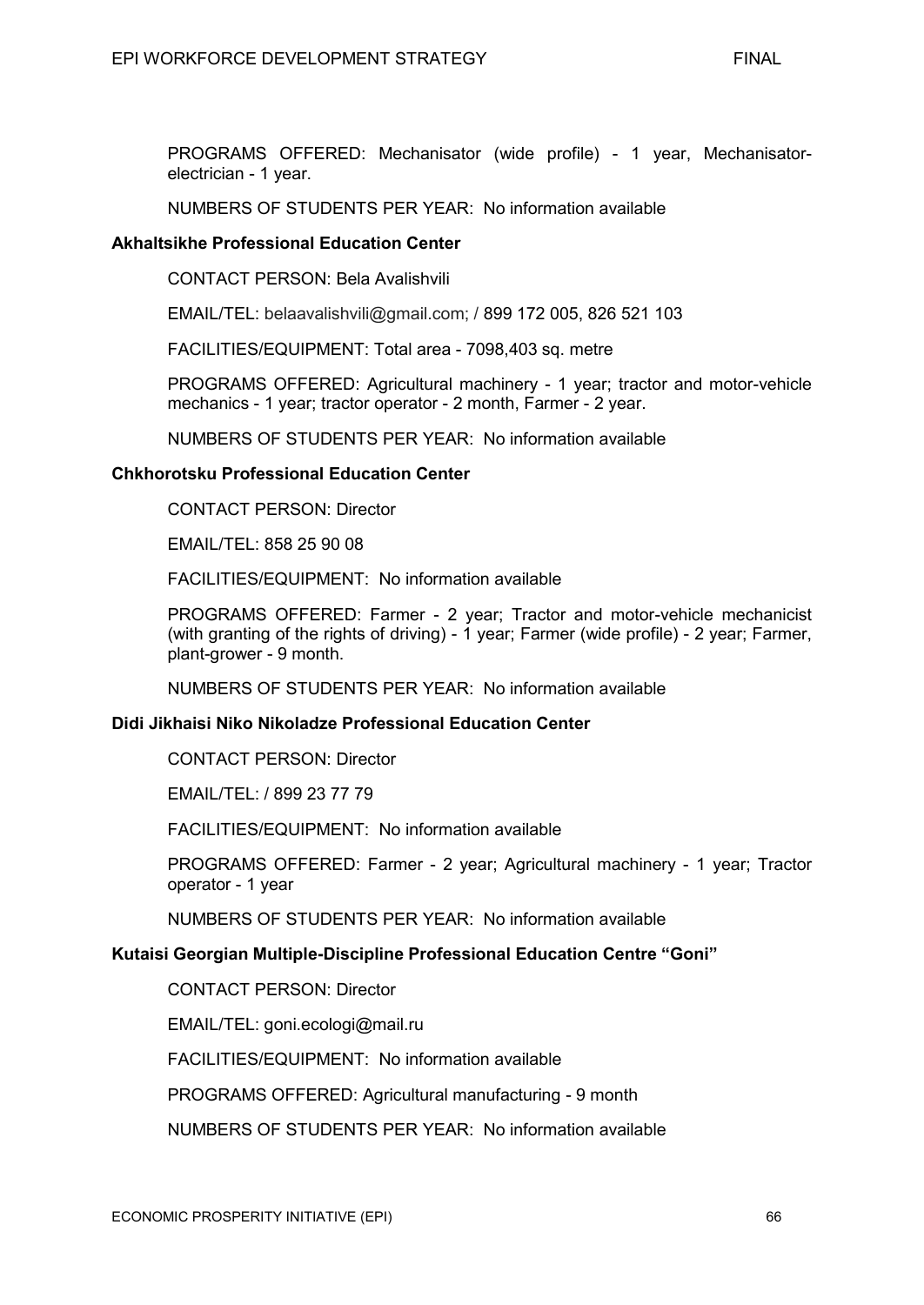# **Gobrazhouli Professional Education Center**

CONTACT PERSON: Director

EMAIL/TEL: / 899 293 654

FACILITIES/EQUIPMENT: No information available

PROGRAMS OFFERED: Agricultural machinery - 1 year.

NUMBERS OF STUDENTS PER YEAR: No information available

#### **Kachreti Professional Education Center**

CONTACT PERSON: Natela Papunashvili

EMAIL/TEL: kachreti@gmail.com; / 895 380 233

FACILITIES/EQUIPMENT: Total area - 1609 sq. metre

PROGRAMS OFFERED: Farmer - 2 year; winemaker, viticulturist - 2 year, I – 3 month, II – 4 month, III – 5 month, Crop processor - 1 year.

NUMBERS OF STUDENTS PER YEAR: No information available

#### **Khidistavi Professional Education Center**

CONTACT PERSON: Giorgi Manvelishvili

EMAIL/TEL: gmanvelishvili@gmail.com; / 877 177 997

FACILITIES/EQUIPMENT: Total area - 2082 sq. metre

PROGRAMS OFFERED: Farmer - 2 year; Tractor operator (wide profile) - 3 month; Fruit-grower – 5 month.

NUMBERS OF STUDENTS PER YEAR: No information available

#### **Khobi Professional Education Center**

CONTACT PERSON: Director

EMAIL/TEL: / 855 52 07 65

FACILITIES/EQUIPMENT: No information available

PROGRAMS OFFERED: Farmer - 2 year; tractor operator - 3 month.

NUMBERS OF STUDENTS PER YEAR: No information available

# **Ozurgeti Professional Education Center**

CONTACT PERSON: Nana Jolia

EMAIL/TEL: nanajolia@mail.ru; / 898 512 520

FACILITIES/EQUIPMENT: Total area - 2154 sq. metre

PROGRAMS OFFERED: Farmer - 2 year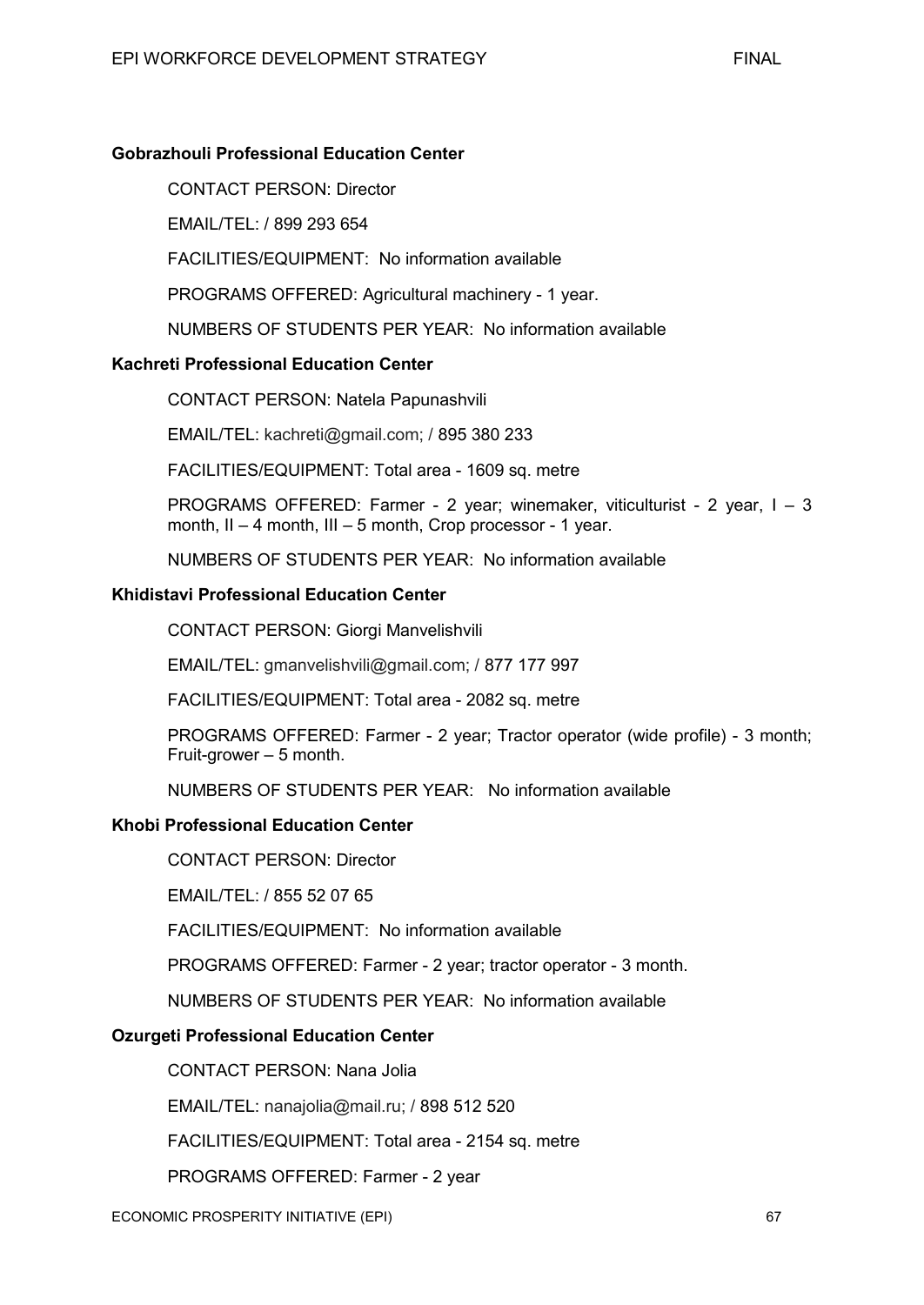#### **Telavi Professional Education Center**

CONTACT PERSON: Konstantine Dolidze

EMAIL/TEL: kotedolidze@gmail.com; / 899 509 889, 877 177 979

FACILITIES/EQUIPMENT: Total area - 1458 sq. metre

PROGRAMS OFFERED: Winemaker -  $I - 3$  month,  $II - 4$  month,  $III - 5$  month, Viticulturist - I – 3 month, II – 4 month, III – 5 month

NUMBERS OF STUDENTS PER YEAR: No information available

## **Tsageri Professional Education Center**

CONTACT PERSON: Director

EMAIL/TEL: / 893 27 62 21

FACILITIES/EQUIPMENT: No information available

PROGRAMS OFFERED: Agriculture machinery - 9 month.

NUMBERS OF STUDENTS PER YEAR: No information available

## **Tsinamdzgvriantkari Professional Education Center**

CONTACT PERSON: Director

EMAIL/TEL: prof\_centre@yahoo.com; / 899 50 36 02

FACILITIES/EQUIPMENT: No information available

PROGRAMS OFFERED: Farmer - 2 year

NUMBERS OF STUDENTS PER YEAR: No information available

# **Zestaponi Professional Education Center**

CONTACT PERSON: Director

EMAIL/TEL: / 893 74 99 72

FACILITIES/EQUIPMENT:

PROGRAMS OFFERED: Farmer -2 year

NUMBERS OF STUDENTS PER YEAR: No information available

# **Gori University**

CONTACT PERSON: Levan Tsikaridze

EMAIL/TEL: levan.tsikaridze@gmail.com; / 898 371 811

FACILITIES/EQUIPMENT: No information available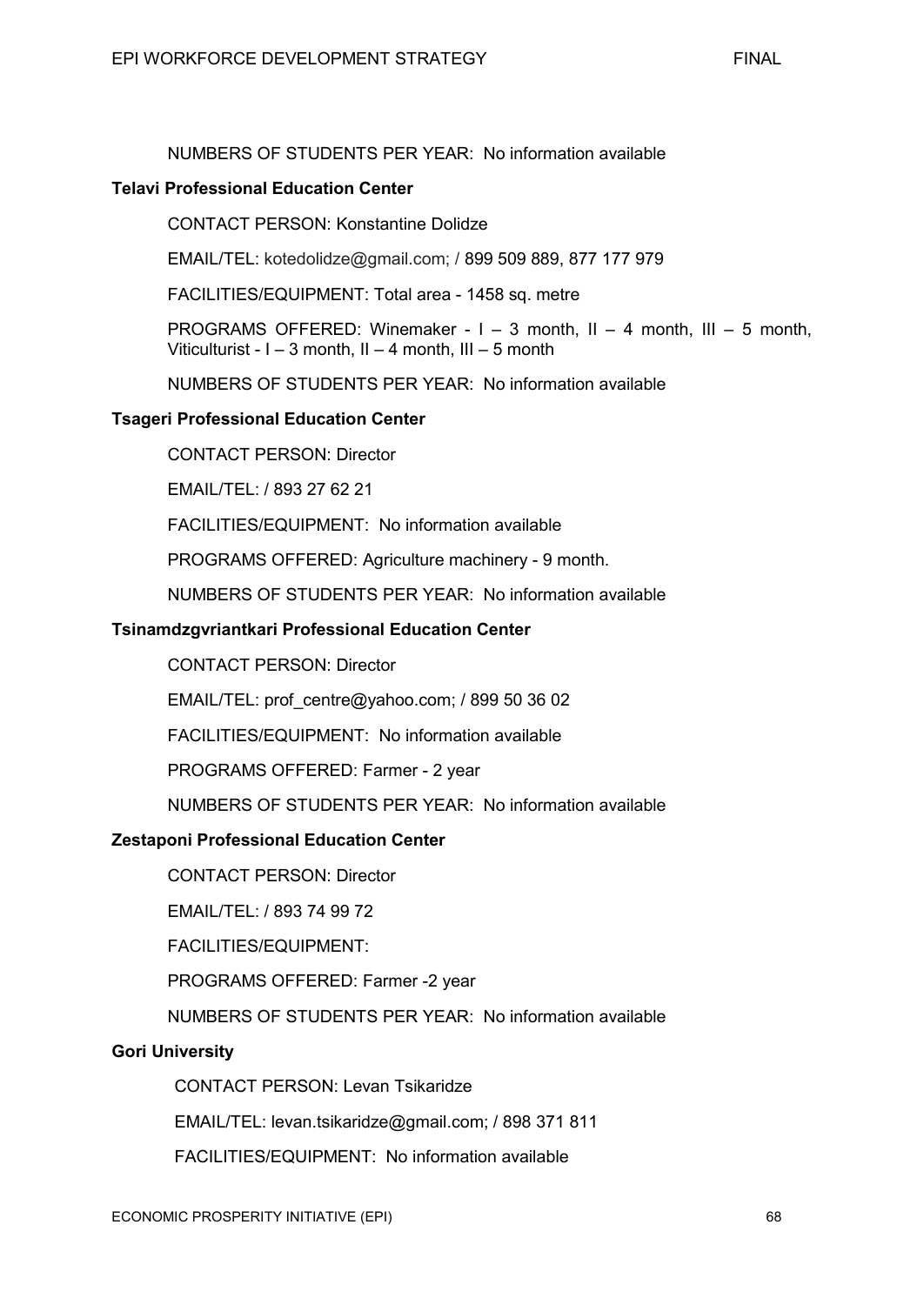PROGRAMS OFFERED: Agricultural business manager - 2 year; Viticulturist - 4 month; Plant grower - 3 month; Fruit grower - 4 month.

NUMBERS OF STUDENTS PER YEAR: No information available

#### **Georgian State Agricultural University**

CONTACT PERSON: I. Tabuashvili

EMAIL/TEL: ltabuashvili@yahoo.fr / 53 38 06

FACILITIES/EQUIPMENT: No information available

PROGRAMS OFFERED: Gardener - II – 4 month, III – 5 month, Viticulturist -, II – 4 month, III – 5 month IV – 1 year, Plant grower - II – 4 month, III – 5 month, Fruit grower – II – 4 month, II – 5 month, IV – 1 year

NUMBERS OF STUDENTS PER YEAR: No information available

## **Shota Meskhia Zugdidi State Education University**

CONTACT PERSON: No information available

EMAIL/TEL: zssuedu@gmail.com; / (+995 215) 5 61 26

FACILITIES/EQUIPMENT: No information available

PROGRAMS OFFERED: Plant grower – II - 4 month

NUMBERS OF STUDENTS PER YEAR: No information available

# **Batumi Shota Rustaveli State University**

CONTACT PERSON: No information available

EMAIL/TEL: No information available

FACILITIES/EQUIPMENT: No information available

PROGRAMS OFFERED: Plant grower – III- 5 month; Plant protection – IV – 1 year

NUMBERS OF STUDENTS PER YEAR: No information available

# SERVICE PROVIDERS

#### **NGO "Union Agro-Service" –**

Plant growing; Processing of soil and increasing crop capacity

# **Biological Farming Association "Elkana" –**

General Course in Organic Farming - 7 days;

PLA Methodologies (Participatory Learning and Action) - 5 days;

Production of Royal Jelly and Female Bee - 4 days;

Organic Cattle-breeding (General Course) - 5 days;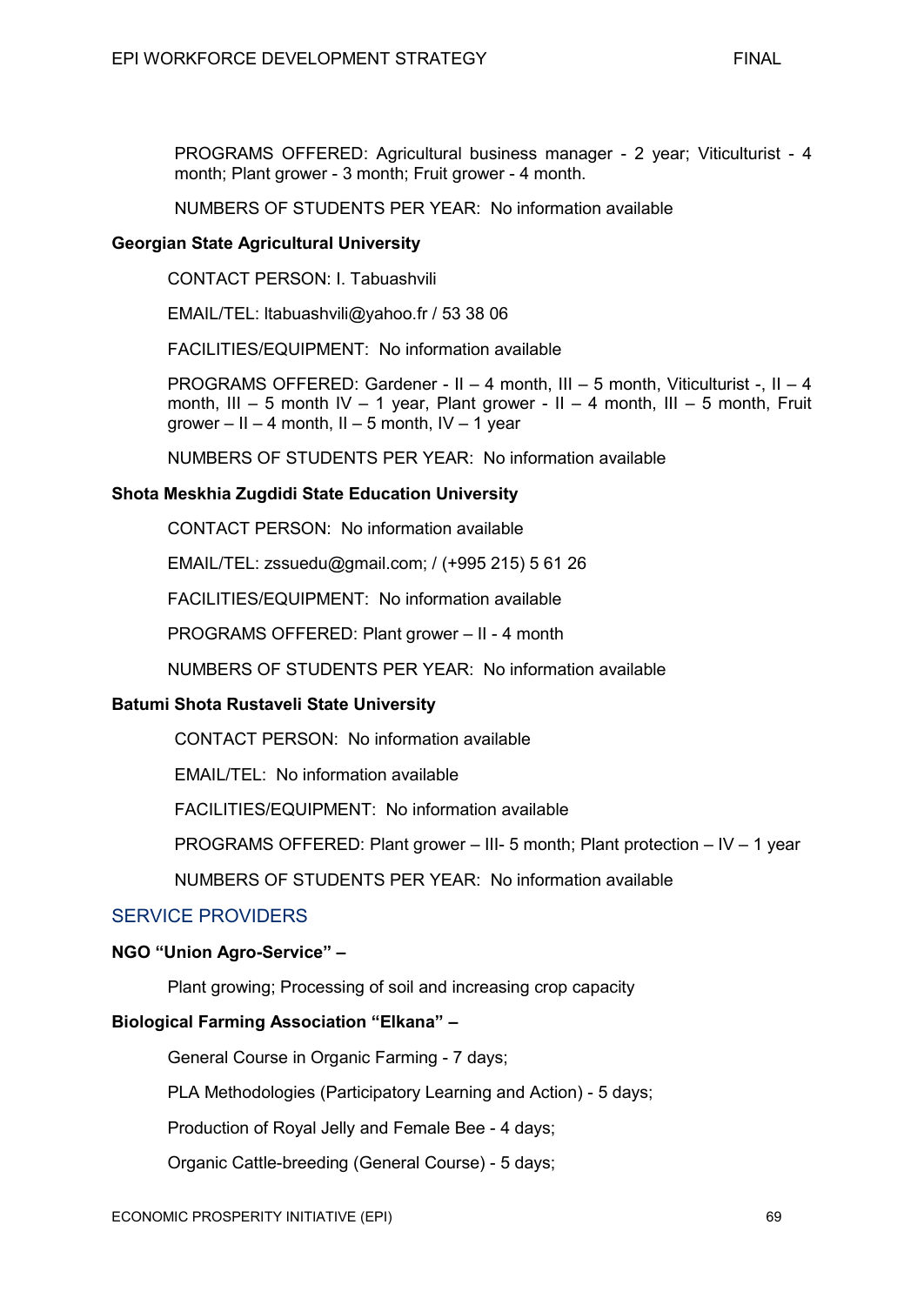Organic Poultry Farming (General Course) - 3 days;

Clever Seedbed (Vegetable garden on personal plot, rich and sound harvest without spading and ploughing) - 2 days;

Organic Vegetable Gardening - 1 day;

Organic Fruit Farming - 1 day;

Juridical Consulting of Farmers - 1 day;

Organic Farming (Introduction) - 1 day;

Organic Production - 1 day;

Organic Poultry Farming - 1 day;

Organic Viticulture and Winemaking - 1 day;

Modern Agriculture Capacity Building-2days;

Vegetable Growing and Field Crops Cultivation; Fruit-Growing; Viticulture; Beekeeping;

# SECTOR/VALUE CHAIN: INFORMATION TECHNOLOGIES

## **Akhaltsikhe Professional Education Center**

CONTACT PERSON: Bela Avalishvili

EMAIL/TEL: belaavalishvili@gmail.com; / 899 172 005, 826 521 103

FACILITIES/EQUIPMENT: Total area - 2473,9 sq. metre

PROGRAMS OFFERED: PC Operator - 4 month; 9 week

NUMBERS OF STUDENTS PER YEAR: No information available

# **Ambrolauri Professional Education Center**

CONTACT PERSON: Pridon Buadze

EMAIL/TEL: fridoni\_buadze@mail.ru; / 893 239 537

FACILITIES/EQUIPMENT: Total area - 5850,63 sq. metre

PROGRAMS OFFERED: PC Operator - 4 month

NUMBERS OF STUDENTS PER YEAR: No information available

# **Batumi M2 Professional Education Center**

CONTACT PERSON: Director

EMAIL/TEL: 893 95 43 48

FACILITIES/EQUIPMENT: No information available

PROGRAMS OFFERED: Information Technologies -1 month, 3 month, 10 month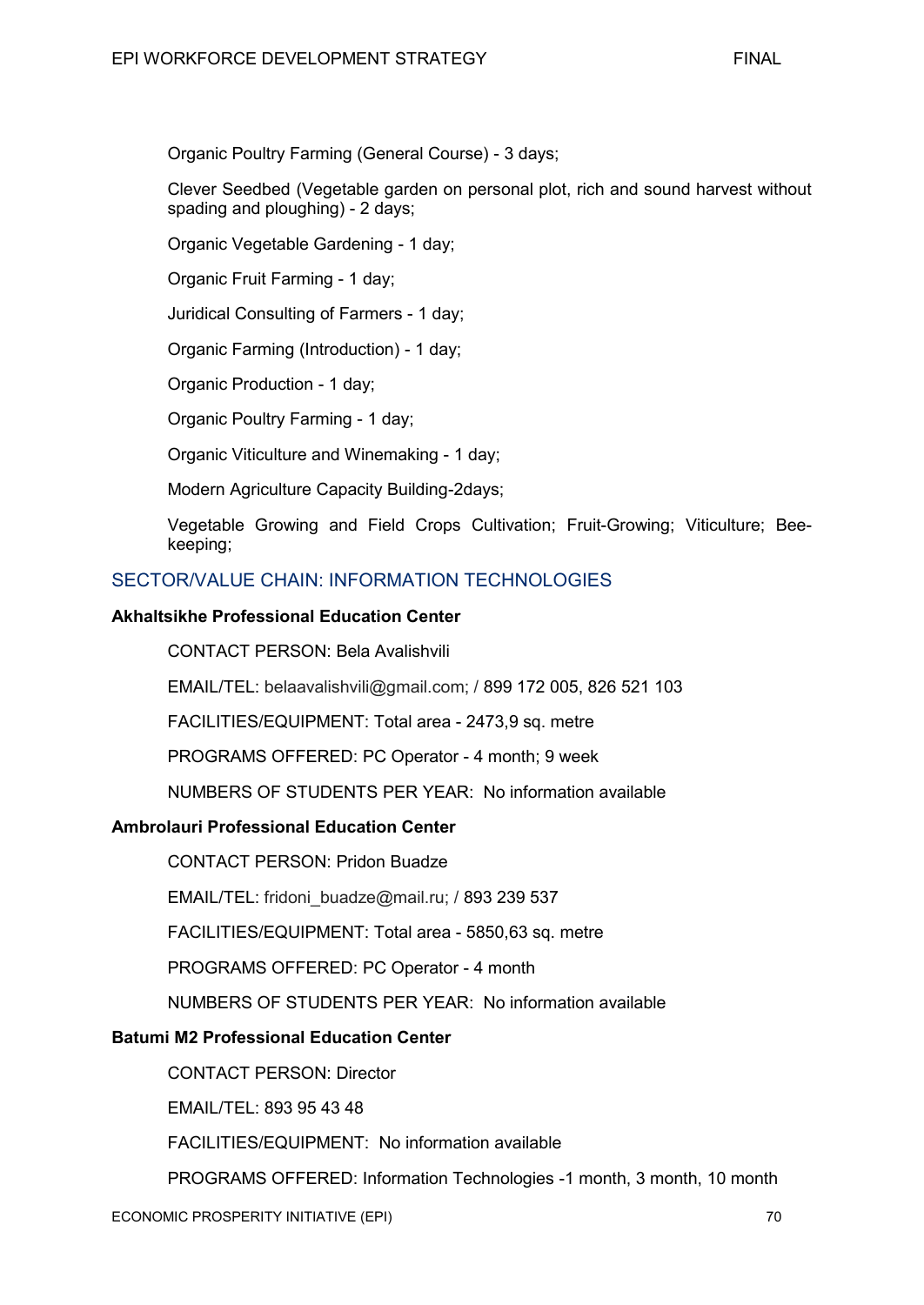## **Batumi Professional Education Center**

CONTACT PERSON: Maia Toidze

EMAIL/TEL: maia-toidze@mail.ru/ 877177920

FACILITIES/EQUIPMENT: Total area - 3083,69 sq. metre

PROGRAMS OFFERED: PC Operator - 9 week, 3 month

NUMBERS OF STUDENTS PER YEAR: No information available

## **Borjomi Professional Education Center**

CONTACT PERSON: Director

EMAIL/TEL: / 899 24 93 24

FACILITIES/EQUIPMENT: No information available

PROGRAMS OFFERED: PC Operator - 4 month; 9 week

NUMBERS OF STUDENTS PER YEAR: No information available

# **Chkhorotsku Professional Education Center**

CONTACT PERSON: Director

EMAIL/TEL: 858 25 90 08

FACILITIES/EQUIPMENT: No information available

PROGRAMS OFFERED: PC Operator - 3 month; Web-technologies - 5 month

NUMBERS OF STUDENTS PER YEAR: No information available

## **Didi Jikhaisi Niko Nikoladze Professional Education Center**

CONTACT PERSON: Director

EMAIL/TEL: / 899 23 77 79

FACILITIES/EQUIPMENT: No information available

PROGRAMS OFFERED: Information Technologies - 1 year; PC Operator - 4 month

NUMBERS OF STUDENTS PER YEAR: No information available

# **Gobrazhouli Professional Education Center**

CONTACT PERSON: Director

EMAIL/TEL: / 899 293 654

FACILITIES/EQUIPMENT: No information available

PROGRAMS OFFERED: PC Operator - 4 month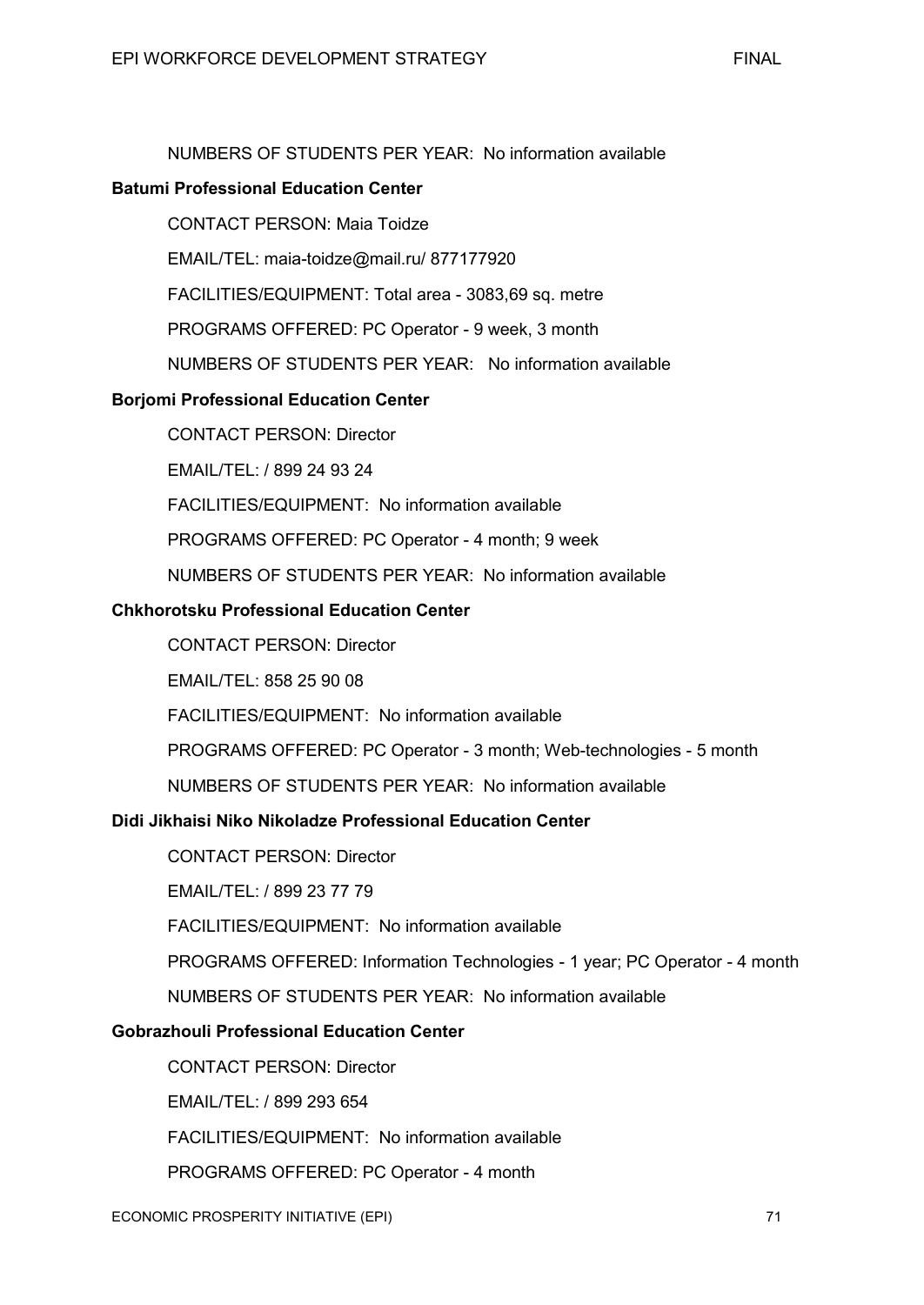## **Kachreti Professional Education Center**

CONTACT PERSON: Natela Papunashvili

EMAIL/TEL: kachreti@gmail.com; / 895 380 233

FACILITIES/EQUIPMENT: Total area - 9918,6 sq. metre

PROGRAMS OFFERED: Information Technologies - 1 year

NUMBERS OF STUDENTS PER YEAR: No information available

# **Kareli Professional Education Center**

CONTACT PERSON: Director

EMAIL/TEL: qpsc-edu@mail.ru; / 899 78 79 35

FACILITIES/EQUIPMENT: No information available

PROGRAMS OFFERED: PC Operator - 1 month

NUMBERS OF STUDENTS PER YEAR: No information available

## **Khidistavi Professional Education Center**

CONTACT PERSON: Giorgi Manvelishvili

EMAIL/TEL: gmanvelishvili@gmail.com; / 877 177 997

FACILITIES/EQUIPMENT: Total area - 7916,8 sq. metre

PROGRAMS OFFERED: PC Operator - 3 month

NUMBERS OF STUDENTS PER YEAR: No information available

#### **Khobi Professional Education Center**

CONTACT PERSON: Director

EMAIL/TEL: /855 52 07 65

FACILITIES/EQUIPMENT: No information available

PROGRAMS OFFERED: PC Operator - 3 month

NUMBERS OF STUDENTS PER YEAR: No information available

# **Kobuleti Professional Education Center**

CONTACT PERSON: Davit Mchedlishvili

EMAIL/TEL: kobcollege@gmail.com; / 899 170 614, 877 507 979

FACILITIES/EQUIPMENT: Total area - 6453,2 sq. metre

PROGRAMS OFFERED: PC Operator - 2 year, 3 month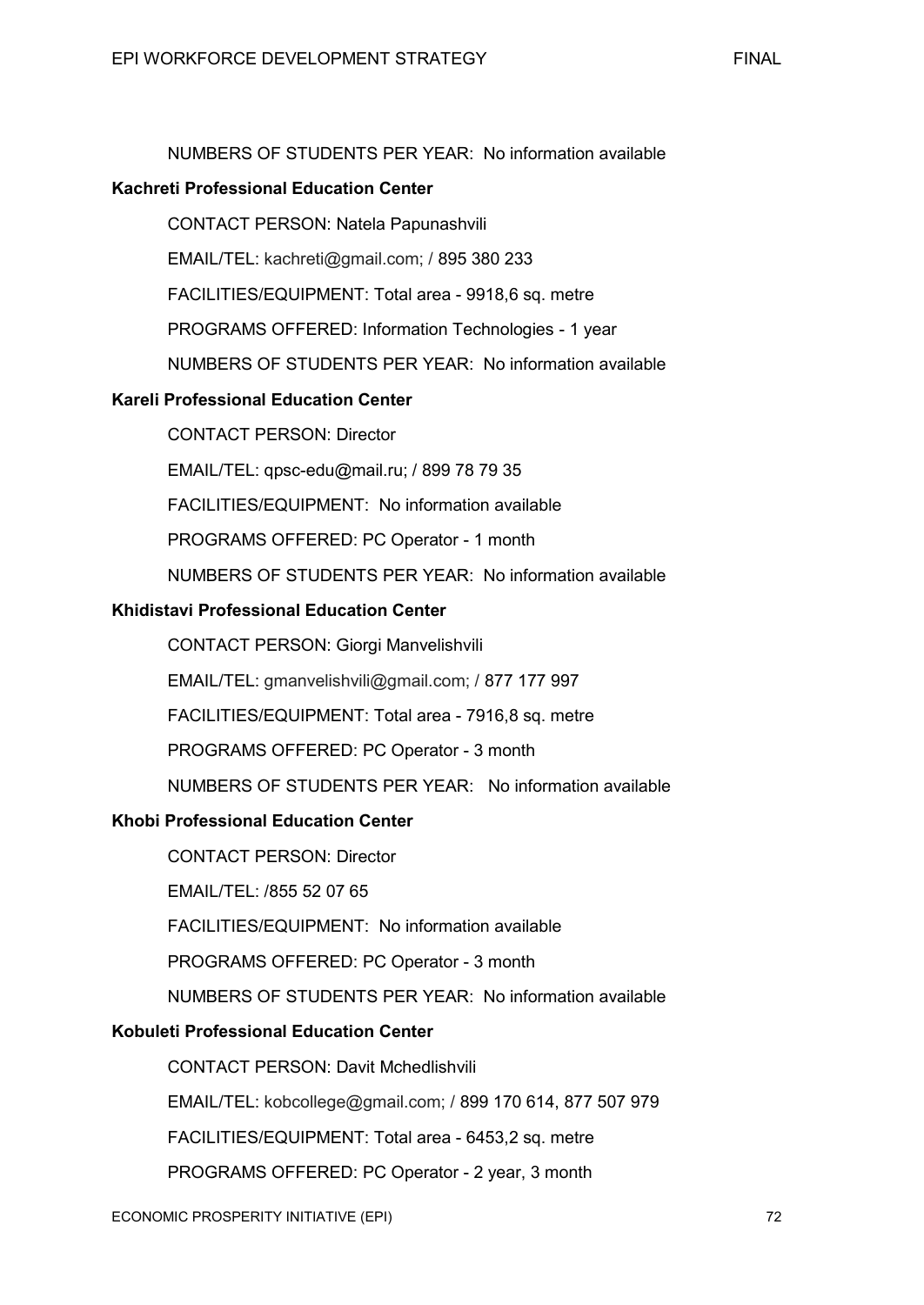#### **Kutaisi 1 Professional Education Center**

CONTACT PERSON: Tinatin Losaberidze

EMAIL/TEL: qutprofcentri@mail.ru; / 893 103 323, 877 788 303

FACILITIES/EQUIPMENT: Total area - 9201,8 sq. metre

PROGRAMS OFFERED: Information Technologies - 1 year, 5 month; PC Operator - 4 month

NUMBERS OF STUDENTS PER YEAR: No information available

#### **Mestia Professional Education Center**

CONTACT PERSON: Irma Japaridze

EMAIL/TEL: svaneti-psc@rambler.ru; / 899 256 865, 877 582 424

FACILITIES/EQUIPMENT: Total area - 1518 sq. metre

PROGRAMS OFFERED: PC Operator - 4 month

NUMBERS OF STUDENTS PER YEAR: no students

## **Tbilisi Multi Field Professional Education Center**

CONTACT PERSON: Varlam Avalishvili

EMAIL/TEL: v\_avalishvili@inbox.ru; / 899 948793

FACILITIES/EQUIPMENT: Total area - 5156 sq. metre

PROGRAMS OFFERED: Personnel System's Operator - 4 month; Web-technologies - 1 year; Computer System's Operator - 5 month

NUMBERS OF STUDENTS PER YEAR: No information available

#### **Ozurgeti Professional Education Center**

CONTACT PERSON: Nana Jolia

EMAIL/TEL: nanajolia@mail.ru; / 898 512 520

FACILITIES/EQUIPMENT: Total area - 13232 sq. metre

PROGRAMS OFFERED: PC Operator - 1 year, 4 month, 9 week

NUMBERS OF STUDENTS PER YEAR: No information available

#### **Poti Professional Education Center**

CONTACT PERSON: Nino Bakuradze

EMAIL/TEL: nino\_bakuraze@yahoo.com; / 895 515 515; 877 761 776

FACILITIES/EQUIPMENT: Total area -1338 sq. metre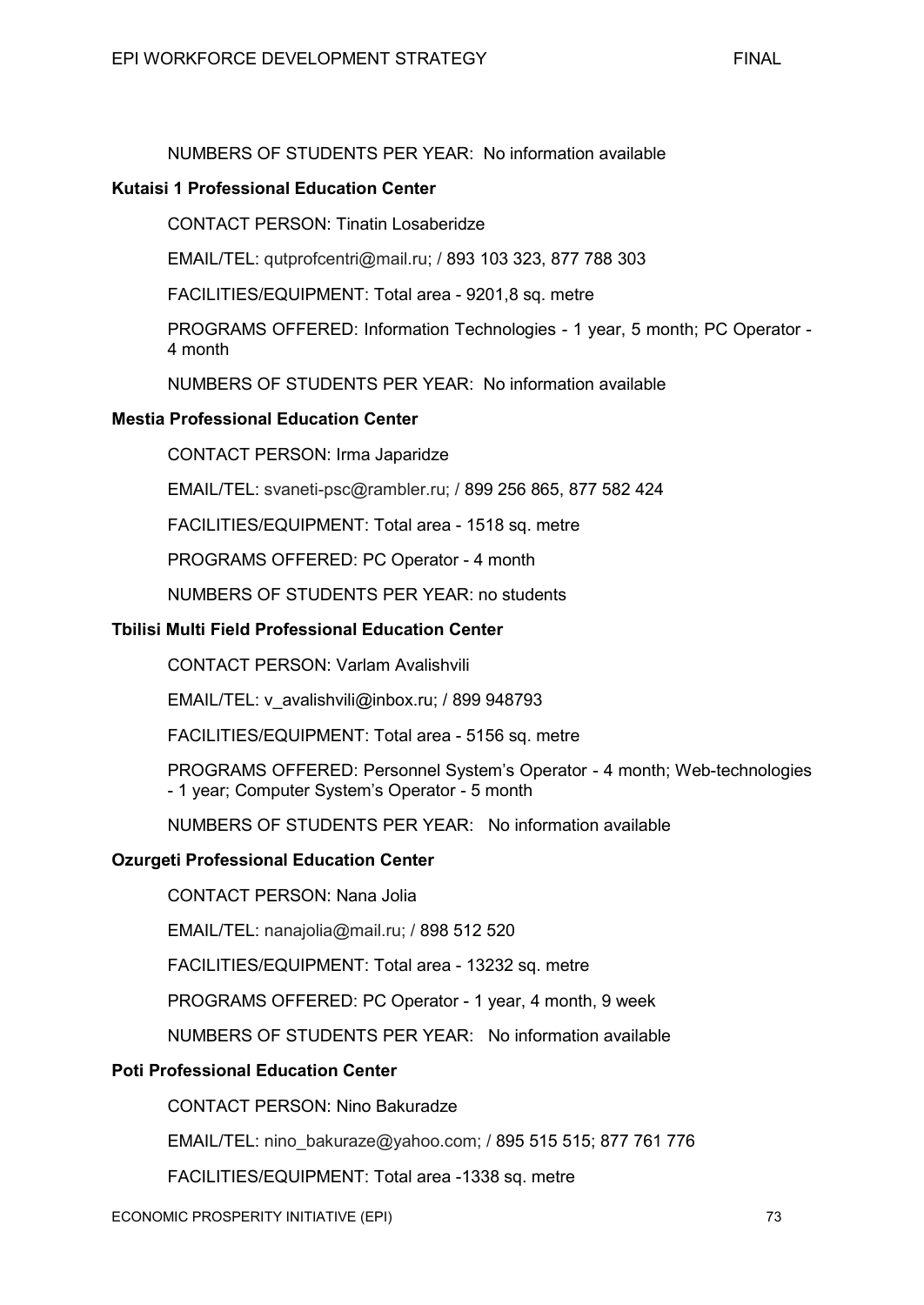PROGRAMS OFFERED: PC Operator - 4 month; Information Technologies (retraining program) - 9 week.

NUMBERS OF STUDENTS PER YEAR: No information available

## **Rustavi Professional Education Center "Modusi"**

CONTACT PERSON: Ramaz Gagoshashvili

EMAIL/TEL: modusimodusi@yahoo.com; / 891 259 659, 877 177 900

FACILITIES/EQUIPMENT: Total area - 17399,94 sq. metre

PROGRAMS OFFERED: PC Operator - 1 year; PC repair technician - 13 month

NUMBERS OF STUDENTS PER YEAR: No information available

# **Rustavi Professional Education Center "Imedi"**

CONTACT PERSON: Director

EMAIL/TEL: rusudan.me@gmail.com / 895 64 16 10

FACILITIES/EQUIPMENT: No information available

PROGRAMS OFFERED: Information Technologies - 1 year; PC Operator - 4 month.

NUMBERS OF STUDENTS PER YEAR: No information available

#### **Senaki Professional Education Center**

CONTACT PERSON: Director

EMAIL/TEL: / 899 97 90 88

FACILITIES/EQUIPMENT: No information available

PROGRAMS OFFERED: PC Operator - 9 week

NUMBERS OF STUDENTS PER YEAR: No information available

#### **Tbilisi Professional Education Center of Information Technologies**

CONTACT PERSON: Mamuka Janjalia

EMAIL/TEL: m.janjalia@itvet.ge; / 877 131 222

FACILITIES/EQUIPMENT: Total area - 4883,5 sq. metre

PROGRAMS OFFERED: Information Technologies - 1 year; Electronic and Telecommunication networks - 1 year; Computer network and system engineer - 2 year; Multimedia Technologies - 2 year; Electronic and Info-communication networks - 1 year; Web-Technologies - 1 year/2 year

NUMBERS OF STUDENTS PER YEAR: No information available

#### **Tbilisi Professional Education Center**

CONTACT PERSON: Nona Gudushauri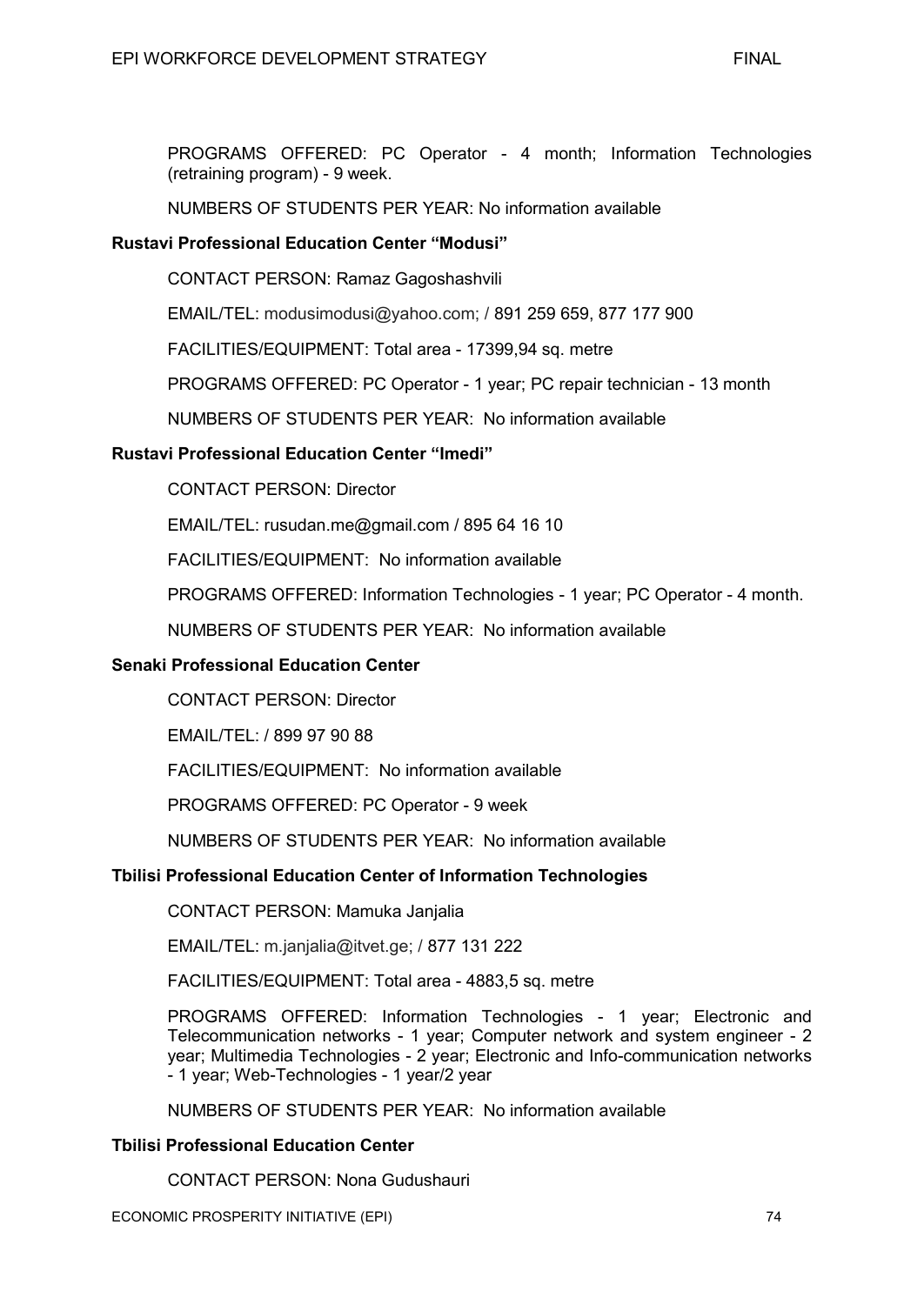EMAIL/TEL: nonagudushauri@mail.ru; / 877 959594

FACILITIES/EQUIPMENT: Total area - 13893,35 sq. metre

PROGRAMS OFFERED: Computer Systems Technician - 1 year, 3 month, 5 month; Computer Systems - 4 month; Computer System's Service - 1 year, 5 month.

NUMBERS OF STUDENTS PER YEAR: No information available

# **Tbilisi Professional Education Center "Margi"**

CONTACT PERSON: Davit Ugulava

EMAIL/TEL: margi@mail333.com; / 899 145 067, 877 577 800

FACILITIES/EQUIPMENT: Total area - 1875 sq. metre

PROGRAMS OFFERED: PC Operator - 4 month

NUMBERS OF STUDENTS PER YEAR: No information available

## **Tbilisi Professional Education Center "Spectri"**

CONTACT PERSON: Tamar Kakutia

EMAIL/TEL: tkakutia@yahoo.com; /

FACILITIES/EQUIPMENT: Total area - 24935,07 sq. metre

PROGRAMS OFFERED: PC Operator - 4 month; PC service and repair - 4 month; Information Technologies - 1 year.

NUMBERS OF STUDENTS PER YEAR: No information available

#### **Telavi Professional Education Center**

CONTACT PERSON: Konstantine Dolidze

EMAIL/TEL: kotedolidze@gmail.com; / 899 509 889, 877 177 979

FACILITIES/EQUIPMENT: Total area - 2320 sq. metre

PROGRAMS OFFERED: PC Operator - 3 month.

NUMBERS OF STUDENTS PER YEAR: No information available

# **Tsageri Professional Education Center**

CONTACT PERSON: Director

EMAIL/TEL: / 893 27 62 21

FACILITIES/EQUIPMENT: No information available

PROGRAMS OFFERED: PC Operator - 4 month

NUMBERS OF STUDENTS PER YEAR: No information available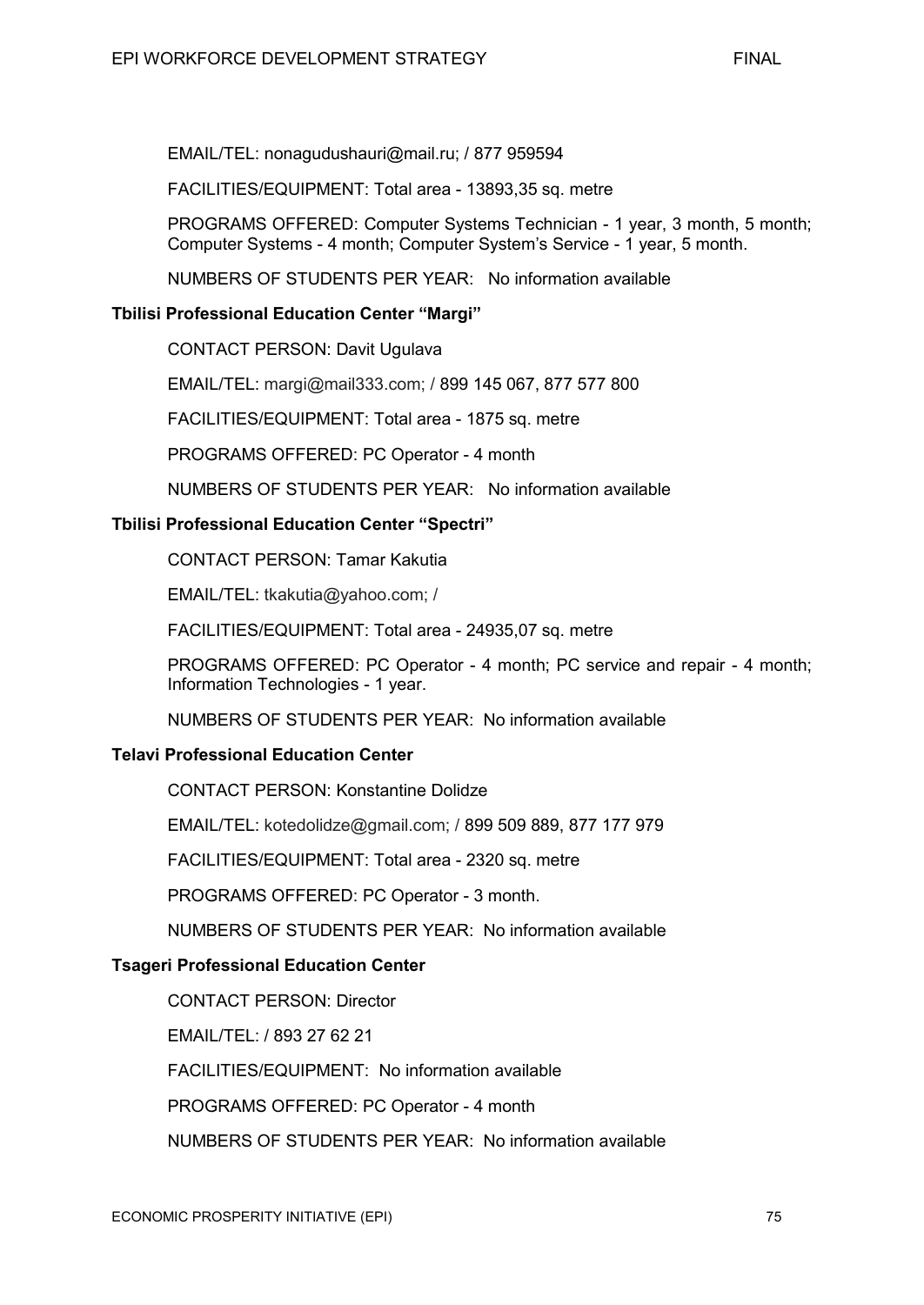# **Tsinamdzgvriantkari Professional Education Center**

CONTACT PERSON: Director

EMAIL/TEL: prof\_centre@yahoo.com; / 899 50 36 02

FACILITIES/EQUIPMENT: No information available

PROGRAMS OFFERED: PC Operator - 9 week.

NUMBERS OF STUDENTS PER YEAR: No information available

## **Zestaponi Professional Education Center**

CONTACT PERSON: Director

EMAIL/TEL: / 893 74 99 72

FACILITIES/EQUIPMENT: No information available

PROGRAMS OFFERED: PC Operator - 4 month

NUMBERS OF STUDENTS PER YEAR: No information available

#### **Akhaltsikhe State Educational University**

CONTACT PERSON: No information available

EMAIL/TEL: contact@akhaltsikhe.edu.ge; / 8(265) 2 19 90

FACILITIES/EQUIPMENT: No information available

PROGRAMS OFFERED: Computer network and system engineer – IV – 1 year, V – 1 year; Computer engineering (AutoCad) operator - IV – 1 year, V – 1 year

NUMBERS OF STUDENTS PER YEAR: No information available

#### **Black Sea International University**

CONTACT PERSON: No information available

EMAIL/TEL: / 995 32 595005

FACILITIES/EQUIPMENT: No information available

PROGRAMS OFFERED: Software engineering – Bachelor

NUMBERS OF STUDENTS PER YEAR: No information available

#### **Free University**

CONTACT PERSON: No information available

EMAIL/TEL: info@freeuni.edu.ge; / 20 09 01

FACILITIES/EQUIPMENT: No information available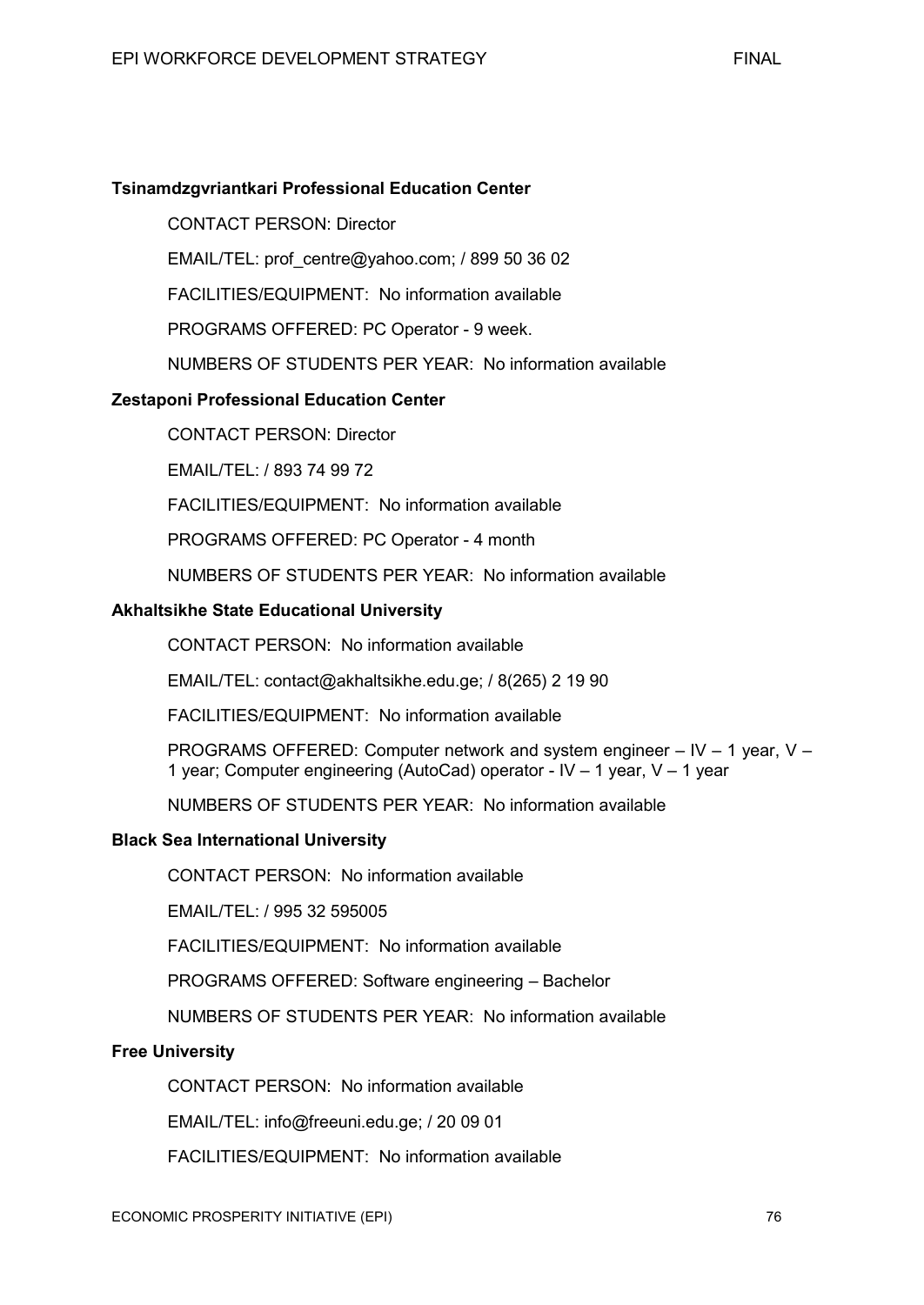PROGRAMS OFFERED: Software engineering – Bachelor

NUMBERS OF STUDENTS PER YEAR: No information available

#### **Georgian Aviation University**

CONTACT PERSON: No information available

EMAIL/TEL: No information available

FACILITIES/EQUIPMENT: No information available

PROGRAMS OFFERED: Software engineering – Bachelor; Electron Commerce - **Bachelor** 

NUMBERS OF STUDENTS PER YEAR: No information available

## **Georgian Technical University**

CONTACT PERSON: Lali Gogeliani

EMAIL/TEL: lali\_gtu@gtu.ge; / 899 704499

FACILITIES/EQUIPMENT: No information available

PROGRAMS OFFERED: Software engineering – Bachelor; Electron Commerce - Bachelor

NUMBERS OF STUDENTS PER YEAR: No information available

#### **Ilia State University**

CONTACT PERSON: No information available

EMAIL/TEL: uni@iliauni.edu.ge

FACILITIES/EQUIPMENT: No information available

PROGRAMS OFFERED: Software engineering – Bachelor

NUMBERS OF STUDENTS PER YEAR: No information available

# **Shota Meskhia Zugdidi State Education University**

CONTACT PERSON: No information available

EMAIL/TEL: zssuedu@gmail.com; / (+995 215) 5 61 26

FACILITIES/EQUIPMENT: No information available

PROGRAMS OFFERED: IT engineer (Office software engineer) – III – 5 month; Computer network and system engineer  $-$  II  $-$  4 month, III  $-$  5 month; Internet engineer (web-specialist) – II – 4 month

NUMBERS OF STUDENTS PER YEAR: No information available

#### **Batumi Shota Rustaveli State University**

CONTACT PERSON: No information available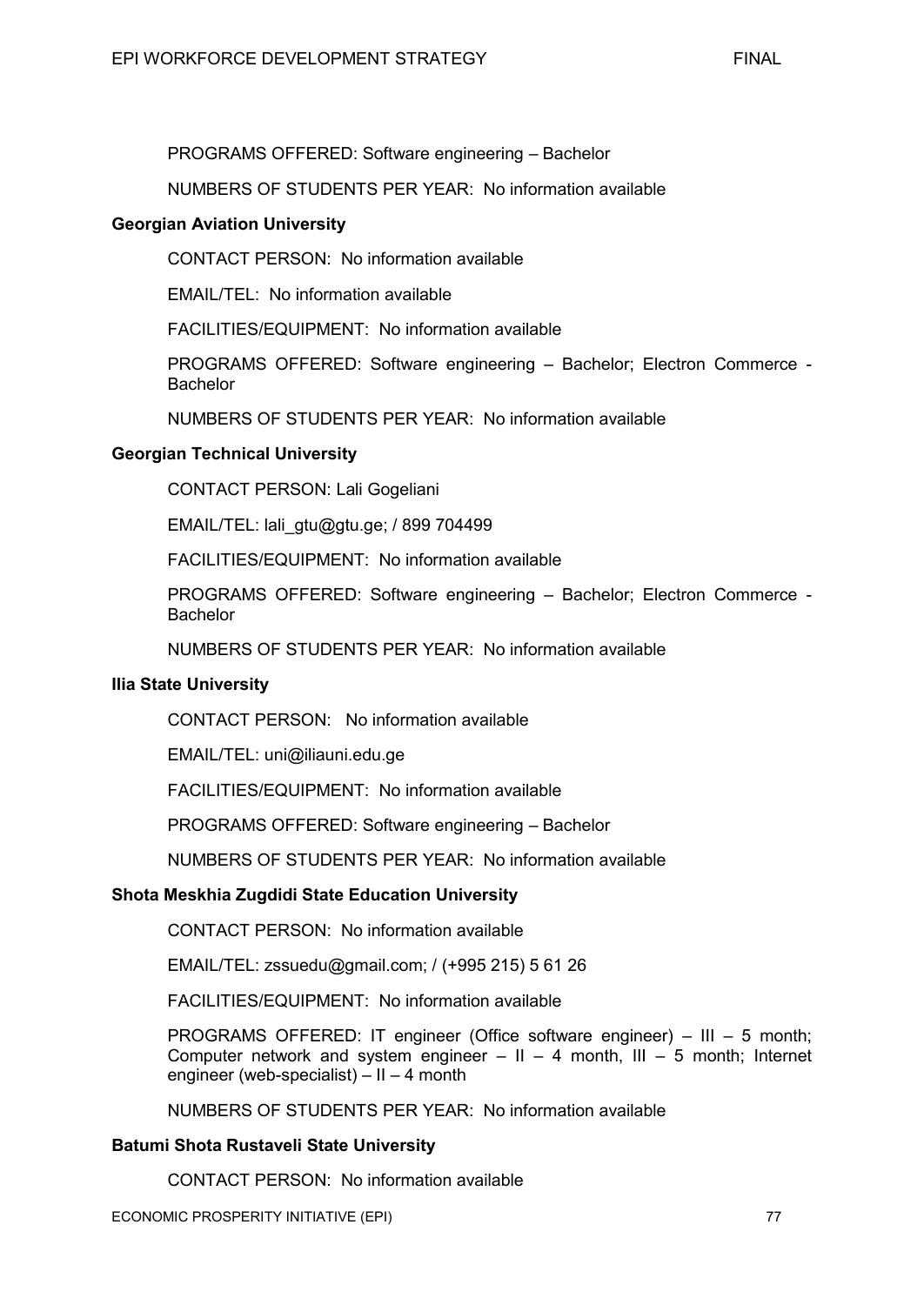EMAIL/TEL: info@bsu.edu.ge; / 995(88222) 7–17–80

FACILITIES/EQUIPMENT: No information available

PROGRAMS OFFERED: IT engineer (Office software engineer) – II - 4 month, III – 5 month, IV – 1 year, V – 1 year; Computer network and system engineer – II – 4 month;

NUMBERS OF STUDENTS PER YEAR: No information available

## **Ivane Javaxishvili Tbilisi State University**

CONTACT PERSON: No information available

EMAIL/TEL: rector@tsu.ge; / 221102

FACILITIES/EQUIPMENT: No information available

PROGRAMS OFFERED: Software engineering - Bachelor

NUMBERS OF STUDENTS PER YEAR: No information available

## **University of Georgia**

CONTACT PERSON: No information available

EMAIL/TEL: ug@ug.edu.ge; / (+995 32) 24 11 44, 24 11 45

FACILITIES/EQUIPMENT: No information available

PROGRAMS OFFERED: Software engineering – Bachelor

NUMBERS OF STUDENTS PER YEAR: No information available

# SERVICE PROVIDERS:

**See separate list of service providers.**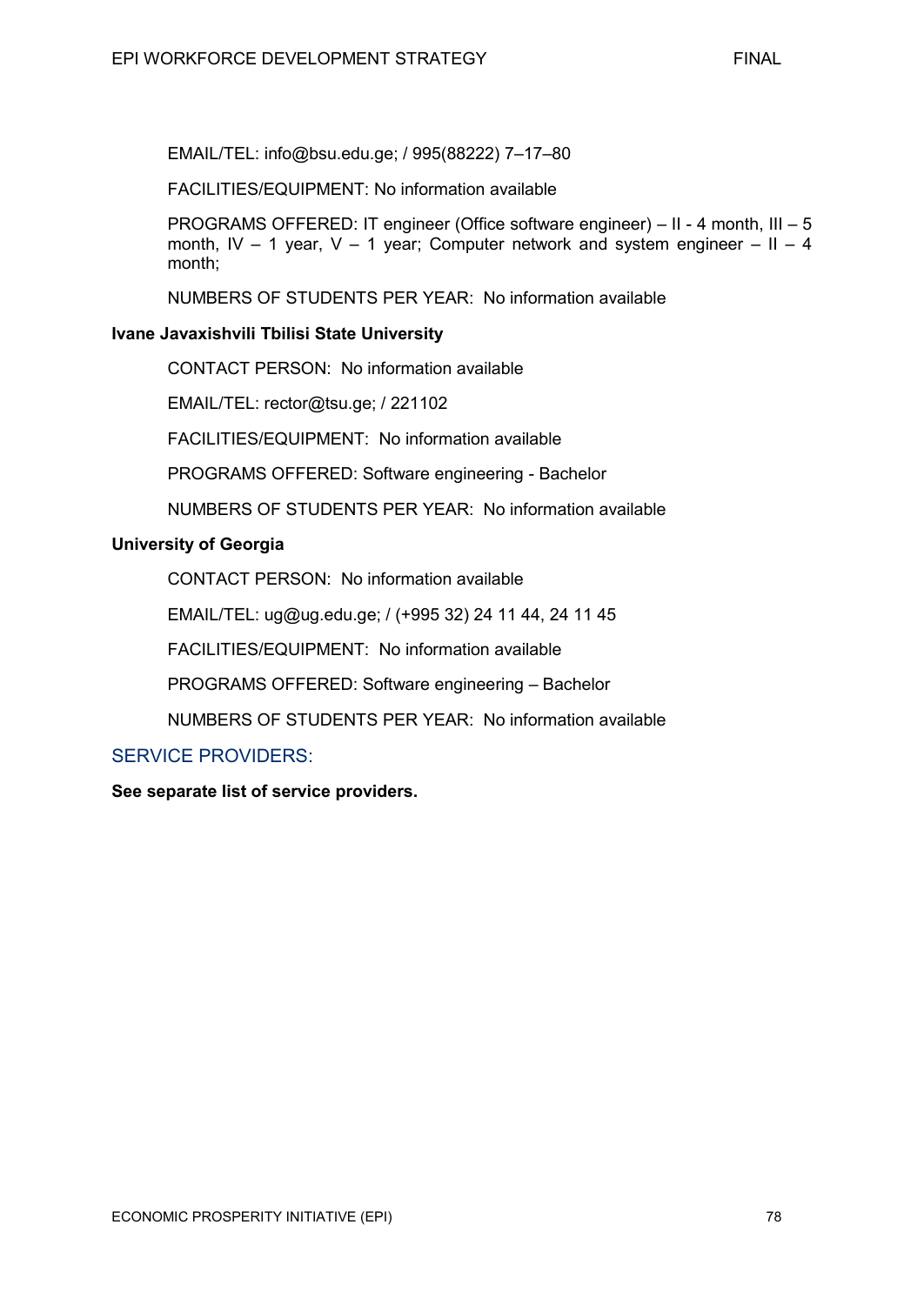# **PROFESSIONAL EDUCATION PROGRAMS OFFERED BY PE CENTERS AND UNIVERSITIES**

# **AGRICULTURE**

| Akhalkalaki High VET College  | Mechanisator (wide profile)              | 1 year             |
|-------------------------------|------------------------------------------|--------------------|
| Akhalkalaki High VET College  | Mechanisator-electrician                 | 1 year             |
| <b>Akhaltsikhe VET Center</b> | Agricultural machinery                   | 1 year             |
| <b>Akhaltsikhe VET Center</b> | Tractor and motor-vehicle<br>mechanicist | 1 year             |
| <b>Akhaltsikhe VET Center</b> | Tractor operator                         | 2 Month            |
| <b>Akhaltsikhe VET Center</b> | Farmer                                   | 2 year             |
| <b>Kachreti VET Center</b>    | Farmer                                   | 2 year             |
| <b>Kachreti VET Center</b>    | Winemaker, viticulturist                 | 2 year, I, II, III |
| <b>Kachreti VET Center</b>    | Crop processor                           | 1 year             |
| <b>Khidistavi VET Center</b>  | Farmer                                   | 2 year             |
| <b>Khidistavi VET Center</b>  | Tractor operator (wide profile)          | 3 Month            |
| <b>Khidistavi VET Center</b>  | Fruit grower                             | III                |
| <b>Ozurgeti VET Center</b>    | Farmer                                   | 2 year             |
| <b>Telavi VET Center</b>      | Winemaker                                | I, II, III         |
| <b>Telavi VET Center</b>      | Viticulturist                            | I, II, III         |

| <b>Georgian State Agricultural</b>                                   |                               |              |
|----------------------------------------------------------------------|-------------------------------|--------------|
| <b>University</b>                                                    | Gardener                      | II, III      |
| <b>Georgian State Agricultural</b>                                   |                               |              |
| <b>University</b>                                                    | <b>Viticulturist</b>          | II, III, IV, |
| <b>Georgian State Agricultural</b>                                   |                               |              |
| <b>University</b>                                                    | Plant grower                  | II, III      |
| <b>Georgian State Agricultural</b>                                   |                               |              |
| <b>University</b>                                                    | Fruit grower                  | II, III, IV  |
| <b>Gori University</b>                                               |                               |              |
|                                                                      | Agricultural business manager | 2 year       |
| <b>Gori University</b>                                               | Viticulturist's PE program    | 4 month      |
| <b>Gori University</b>                                               | Plant grower's PE program     | 3 month      |
| <b>Gori University</b>                                               | Fruit grower's PEprogram      | 3 month      |
| <b>Gori University</b>                                               | Fruit grower's PEprogram      | 4 month      |
| Shota Meskhia Zugdidi<br><b>State</b><br><b>Education University</b> | Plant grower                  |              |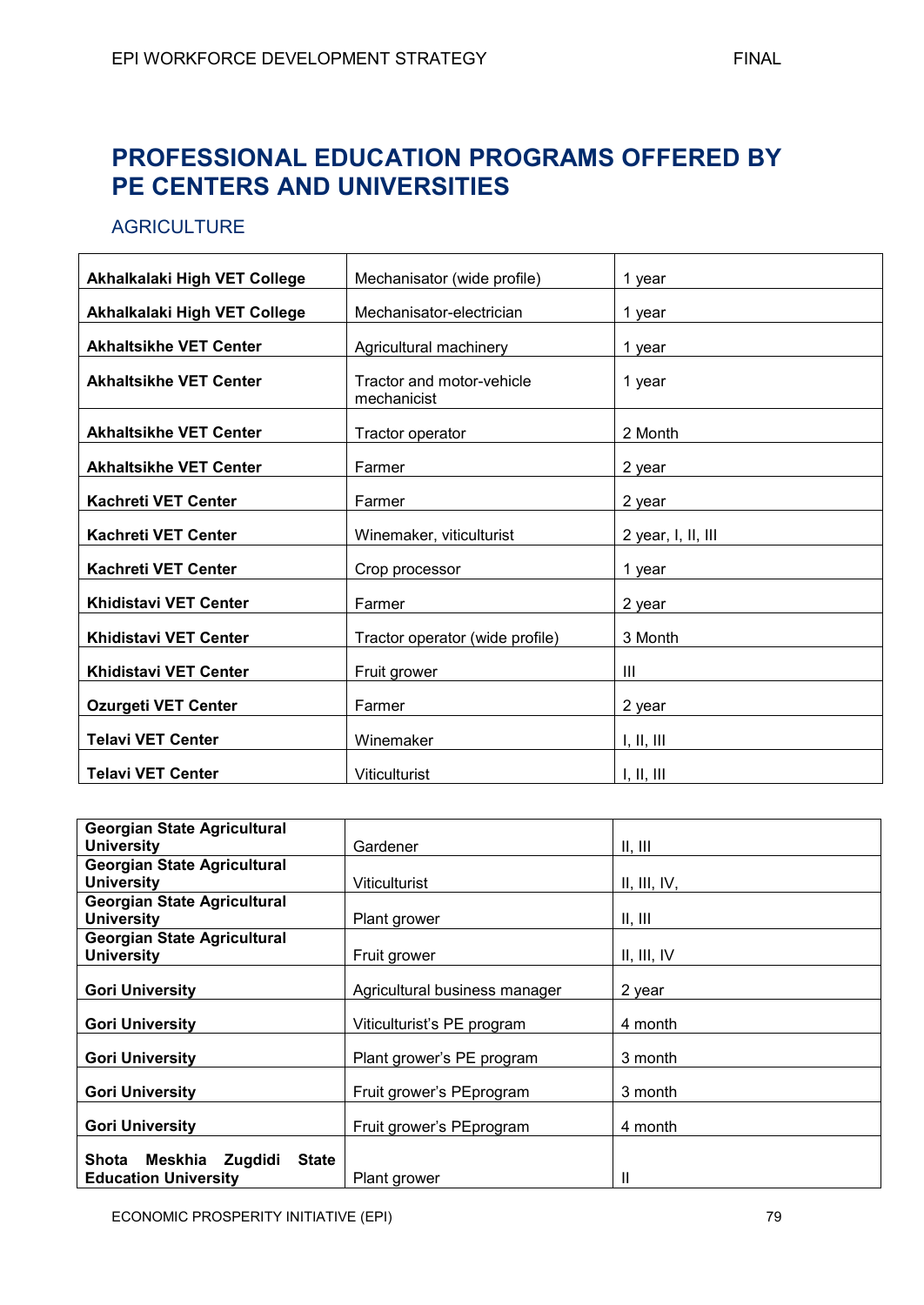| Rustaveli<br>Batumi Shota<br>State<br><b>University</b> | Plant grower              | Ш  |
|---------------------------------------------------------|---------------------------|----|
| Batumi Shota<br>Rustaveli State<br><b>University</b>    | Plant protection engineer | IV |

# APPAREL

| <b>Akhaltsikhe VET Center</b>          | Garment designer             | 1 year                         |
|----------------------------------------|------------------------------|--------------------------------|
| <b>Batumi VET Center</b>               | Garment designer             | 1 year, 2 year, 3 Month, I, II |
| <b>Jvari VET Center</b>                | Garment designer, I, II, III | 1 year                         |
| <b>Khidistavi VET Center</b>           | Garment designer             | 1 year                         |
| Kutaisi 1 VET Center                   | Garment designer             | 1 year, 2 year, I, II, III     |
| <b>Kutaisi 1 VET Center</b>            | Sewing                       | 5 Month                        |
| <b>Mestia VET Center</b>               | Garment designer             | 1 year                         |
| <b>Ozurgeti VET Center</b>             | Garment designer             | 1 year                         |
| <b>Poti VET Center</b>                 | Garment designer             | I, II, III                     |
| Tata Vardanashvili Vet Centre          | Garment designer             | 1 year                         |
| <b>Tbilisi Multiprofile VET Center</b> | Garment designer             | 1 year; 2 year, I, II, III     |
| <b>Tbilisi Multiprofile VET Center</b> | Knitter (textile, etc.)      | 1 year, 4 Month                |
| <b>Tbilisi Multiprofile VET Center</b> | Sewing                       | 5 Month                        |
| <b>Tbilisi Multi Field VET Center</b>  | Garment designer             | 1 year                         |
| <b>Tbilisi VET Center</b>              | Sewing                       | 1 year 5 Month                 |
| <b>Tbilisi VET Center</b>              | Knitter (textile, etc.)      | 5 Month                        |
| <b>Tbilisi VET Center "Margi"</b>      | Garment designer             | 1 year                         |
| <b>Tbilisi VET Center "Spectri"</b>    | Garment designer             | $\mathsf{I}, \mathsf{II}$      |

| <b>Akaki Tsereteli University</b>                         | Garment art designer | IV |
|-----------------------------------------------------------|----------------------|----|
| <b>Akaki Tsereteli University</b>                         | Garment art designer | V  |
| <b>Akhaltsikhe State Educational</b><br><b>University</b> | Garment art designer | IV |
| <b>Akhaltsikhe State Educational</b><br><b>University</b> | Garment art designer | v  |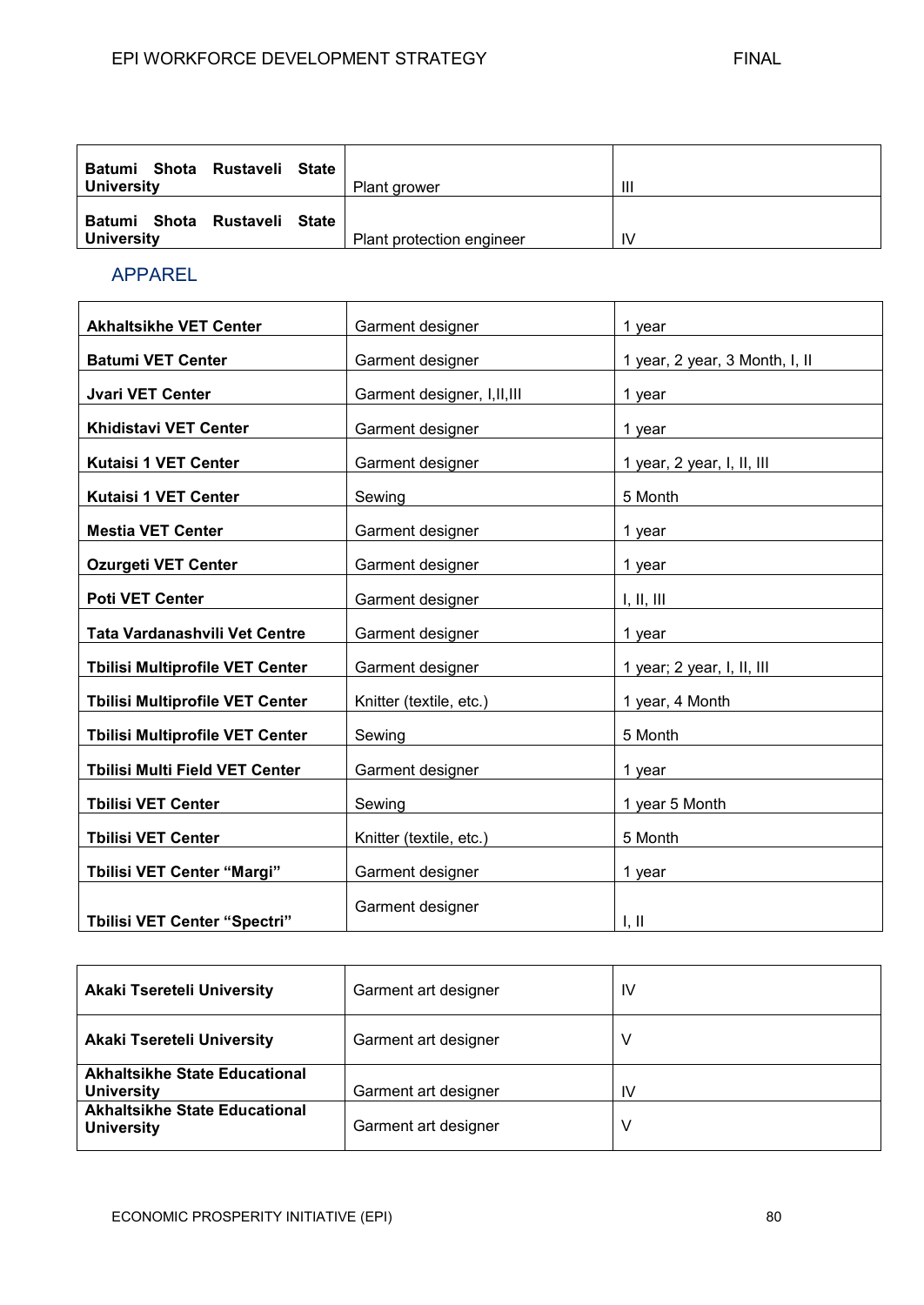| <b>Georgian Technical University</b>                 | Garment designer     | III, IV, V          |
|------------------------------------------------------|----------------------|---------------------|
| lakob Gogebashvili Telavi State<br><b>University</b> | Fashion design       | II, III, IV, V      |
| lakob Gogebashvili Telavi State<br><b>University</b> | Textile design       | I, II, III, IV, $V$ |
| Ilia State University                                | Garment art designer | IV, V               |
| Ivane Javaxishvili Tbilisils State<br>University     | Fashion design       | IV                  |
| Tbilisi A.Kutateladze Academy of<br>Art              | Fashion design       | IV, V               |
| Tbilisi A.Kutateladze Academy of<br>Art              | Textile design       | IV, V               |

# INFORMATION TECHNOLOGIES

| <b>Akhaltsikhe VET Center</b>                                   | PC operator                                      | 4 Month; 9 week         |
|-----------------------------------------------------------------|--------------------------------------------------|-------------------------|
| <b>Ambrolauri VET Center</b>                                    | PC operator                                      | 4 Month                 |
| <b>Batumi VET Center</b>                                        | PC operator                                      | 9 week, 3 Month         |
| <b>Kachreti VET Center</b>                                      | Information technologies                         | 1 year                  |
| <b>Kutaisi 1 VET Center</b>                                     | Information technologies                         | 1 year, 5 Month         |
| <b>Kutaisi 1 VET Center</b>                                     | PC operator                                      | 4 Month                 |
| <b>Mestia VET Center</b>                                        | PC operator                                      | 4 Month                 |
| <b>Tbilisi Multi Field VET Center</b>                           | Personnel system's operator                      | 4 Month                 |
| <b>Tbilisi Multi Field VET Center</b>                           | Web-technologies                                 | 1 year                  |
| <b>Tbilisi Multi Field VET Center</b>                           | Computer system's operator                       | 5 Month                 |
| <b>Ozurgeti VET Center</b>                                      | PC operator                                      | 1 year, 4 Month, 9 week |
| <b>Poti VET Center</b>                                          | PC operator                                      | 4 Month                 |
| <b>Poti VET Center</b>                                          | Information technologies (retraining<br>program) | 9 week                  |
| <b>Rustavi VET Center "Modusi"</b>                              | PC operator                                      | 1 year                  |
| <b>Rustavi VET Center "Modusi"</b>                              | PC repair technician                             | 13 Month                |
| <b>Tbilisi VET Center of Information</b><br><b>Technologies</b> | Information technologies                         | 1 year                  |
| <b>Tbilisi VET Center of Information</b><br><b>Technologies</b> | Electronic and telecommunication<br>networks     | 1 year                  |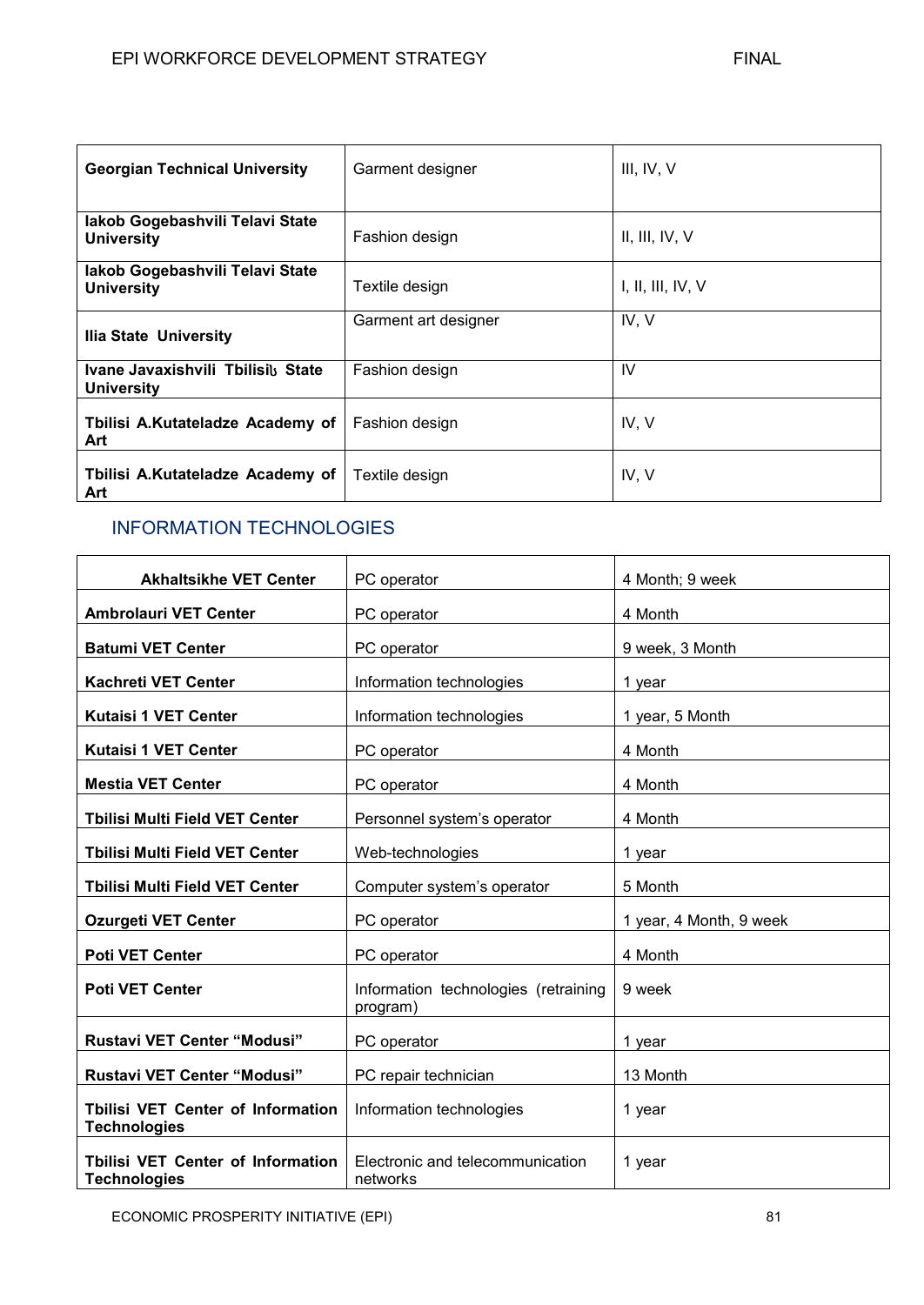| <b>Tbilisi VET Center of Information</b><br><b>Technologies</b> | Web technologies                              | 2 year                   |
|-----------------------------------------------------------------|-----------------------------------------------|--------------------------|
| <b>Tbilisi VET Center of Information</b><br><b>Technologies</b> | Computer network and system<br>engineer       | 2 year                   |
| Tbilisi VET Center of Information<br><b>Technologies</b>        | Multimedia technologies                       | 2 year                   |
| <b>Tbilisi VET Center of Information</b><br><b>Technologies</b> | Information technologies                      | 1 year                   |
| <b>Tbilisi VET Center of Information</b><br><b>Technologies</b> | Electronic and info-communication<br>networks | 1 year                   |
| <b>Tbilisi VET Center of Information</b><br><b>Technologies</b> | Web technologies                              | 1 year/2 year            |
| <b>Tbilisi VET Center of Information</b><br><b>Technologies</b> | Computer network and system<br>engineer       | 1 year/2 year            |
| Tbilisi VET Center of Information<br><b>Technologies</b>        | Multimedia technologies                       | 1 year/2 year            |
| <b>Tbilisi VET Center</b>                                       | Computer systems technician                   | 1 year, 3 Month, 5 Month |
| <b>Tbilisi VET Center</b>                                       | Computer systems                              | 4 Month                  |
| <b>Tbilisi VET Center</b>                                       | Computer system's service                     | 1 year, 5 Month          |
| <b>Tbilisi VET Center «Spectri»</b>                             | PC operator                                   | 4 Month                  |
| <b>Tbilisi VET Center «Spectri»</b>                             | PC service and repair                         | 4 Month                  |
| <b>Tbilisi VET Center «Spectri»</b>                             | Information technologies                      | 1 year                   |
| <b>Telavi VET Center</b>                                        | PC operator                                   | 3 Month                  |

| <b>Akhaltsikhe State Educational</b><br><b>University</b> | Computer network and system<br>engineer    | IV              |
|-----------------------------------------------------------|--------------------------------------------|-----------------|
| <b>Akhaltsikhe State Educational</b><br><b>University</b> | Computer network and system<br>engineer    | V               |
| <b>Akhaltsikhe State Educational</b><br><b>University</b> | Computer engineering (AutoCad)<br>operator | IV              |
| <b>Akhaltsikhe State Educational</b><br><b>University</b> | Computer engineering (AutoCad)<br>operator | ٧               |
| <b>Black Sea International University</b>                 | Software engineering                       | <b>Bachelor</b> |
| <b>Free University</b>                                    | Software engineering                       | <b>Bachelor</b> |
| <b>Georgian Aviation University</b>                       | Software engineering                       | <b>Bachelor</b> |
| <b>Georgian Aviation University</b>                       | Electron eommerce                          | <b>Bachelor</b> |
| <b>Georgian Technical University</b>                      | Software engineering                       | <b>Bachelor</b> |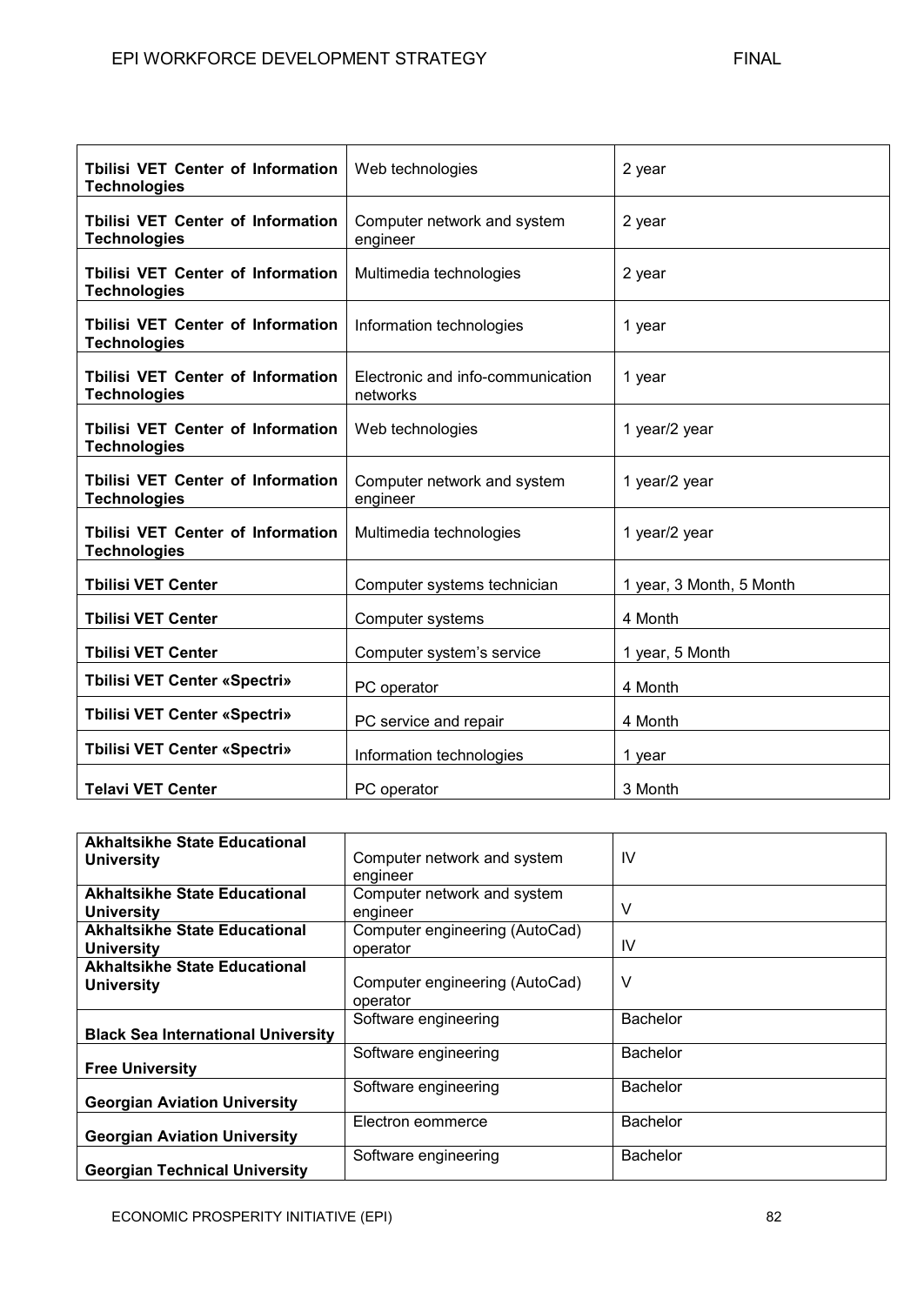|                                          | Electron commerce                  | <b>Bachelor</b> |
|------------------------------------------|------------------------------------|-----------------|
| <b>Georgian Technical University</b>     |                                    |                 |
|                                          | Software engineering               | <b>Bachelor</b> |
| <b>Ilia State University</b>             |                                    |                 |
|                                          | IT engineer (office software       | $\mathbf{III}$  |
| Meskhia Zugdidi<br>Shota<br><b>State</b> | engineer)                          |                 |
| <b>Education University</b>              |                                    |                 |
|                                          | Computer network and system        | II, III         |
| <b>State</b><br>Shota<br>Meskhia Zugdidi | engineer                           |                 |
| <b>Education University</b>              |                                    |                 |
|                                          | Internet engineer (Web specialist) | $\mathsf{I}$    |
| <b>State</b><br>Shota Meskhia Zugdidi    |                                    |                 |
| <b>Education University</b>              |                                    |                 |
| Batumi Shota Rustaveli State             | IT engineer (office software       | I, II           |
| University                               | engineer)                          |                 |
| Batumi Shota Rustaveli State             | Computer network and system        | $\mathbf{I}$    |
| University                               | engineer                           |                 |
| Batumi Shota Rustaveli State             | IT engineer (office software       | II, III, IV, V  |
| University                               | engineer)                          |                 |
| <b>Tbilisi State University</b>          | Software engineering               | <b>Bachelor</b> |
| University of Georgia                    | Software engineering               | <b>Bachelor</b> |

# TOURISM

| <b>Kachreti VET Center</b>             | Agroturism operator              | 1 year                                     |
|----------------------------------------|----------------------------------|--------------------------------------------|
| Kobuleti VET center                    | <b>Bartender</b>                 | 1 year/3 Month                             |
| Kobuleti VET center                    | Cook                             | 2 year, 1 year/5 Month /3 Month            |
| Kobuleti VET center                    | Pastry cook                      | 2 year, 1 year/3 Month                     |
| Kobuleti VET center                    | Waiter                           | 1 year/3 Month                             |
| Kobuleti VET center                    | Guide                            | 2 year, 1 year, 3 Month                    |
| Kobuleti VET center                    | Hotel service personnel          | 1 year/3 Month                             |
| Kobuleti VET center                    | Hotel manager                    | 2 year, 1 year, 5 Month                    |
| <b>Kutaisi 1 VET Center</b>            | Pastry cook                      | 1 year, II                                 |
| <b>Kutaisi 1 VET Center</b>            | Cook                             | 5 Month, 1 year,                           |
| <b>Mestia VET Center</b>               | Guide                            | 1 year                                     |
| <b>Ozurgeti VET Center</b>             | Cook                             | 1 year                                     |
| <b>Ozurgeti VET Center</b>             | Cook                             | I, II, III                                 |
| <b>Ozurgeti VET Center</b>             | Guide                            | 1 year                                     |
| <b>Tbilisi Multiprofile VET Center</b> | Cook                             | 1 year                                     |
| <b>Tbilisi VET Center "Ikaros"</b>     | Cook, specialist in cooking arts | 2 year                                     |
| <b>Tbilisi VET Center "Ikaros"</b>     | Restaurant manager               | 2 year/4 Month, 25 week, 1 year, 2<br>vear |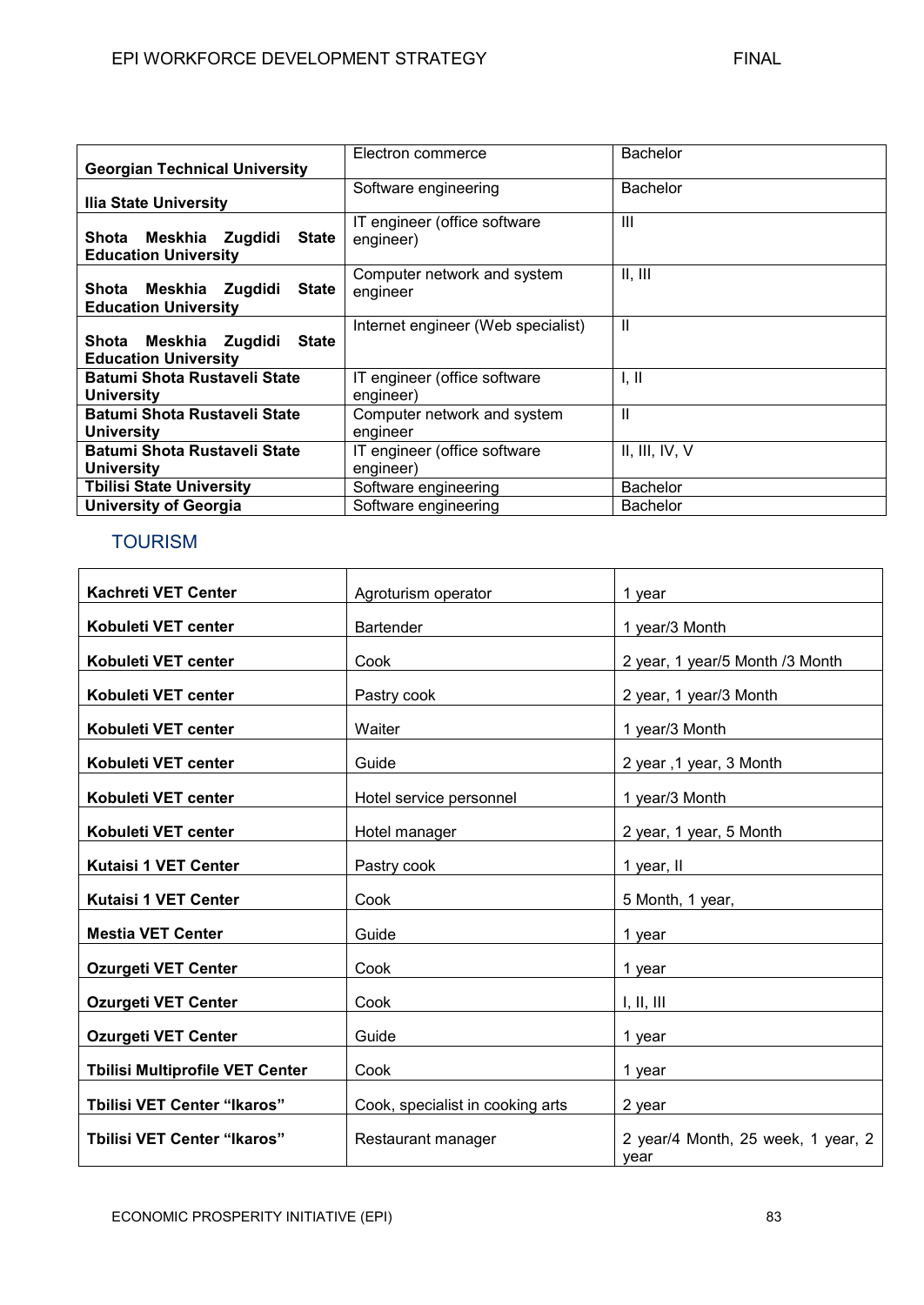| <b>Tbilisi VET Center "Ikaros"</b> | Cook                                                   | 1 year or 4 Month/4 Month, 1 year, 2<br>vear |
|------------------------------------|--------------------------------------------------------|----------------------------------------------|
| <b>Tbilisi VET Center "Ikaros"</b> | <b>Bartender</b>                                       | 1 year or 4 Month                            |
| <b>Tbilisi VET Center "Ikaros"</b> | Waiter                                                 | 1 year or 4 Month                            |
| <b>Tbilisi VET Center "Ikaros"</b> | Receptionist                                           | 1 year, 4 Month, 25 week                     |
| <b>Tbilisi VET Center "Ikaros"</b> | Cook                                                   | 1 year or 3 Month                            |
| <b>Tbilisi VET Center "Ikaros"</b> | <b>Bartender</b>                                       | 1 year or 3 Month                            |
| <b>Tbilisi VET Center "Ikaros"</b> | Waiter                                                 | 1 year or 3 Month                            |
| <b>Tbilisi VET Center "Ikaros"</b> | Receptionist                                           | 1 year or 3 Month                            |
| <b>Tbilisi VET Center "Ikaros"</b> | Pastry cook                                            | 1 year                                       |
| <b>Tbilisi VET Center "Ikaros"</b> | Tour operator                                          | 1 year                                       |
| <b>Tbilisi VET Center "Ikaros"</b> | Guide                                                  | 1 or 2 year                                  |
| <b>Tbilisi VET Center "Ikaros"</b> | Pastry cook                                            | 2 year                                       |
| <b>Tbilisi VET Center "Ikaros"</b> | Food and drink service/restaurant<br>manager-bartender | 1 year, 4 Month, 25 week                     |
| <b>Tbilisi VET Center "Ikaros"</b> | Pastry cook                                            | 4 Month, 1 year, 2 year                      |
| <b>Tbilisi VET Center "Ikaros"</b> | <b>Bartender</b>                                       | Ш                                            |
| <b>Tbilisi VET Center "Ikaros"</b> | Service/Restaurant manager                             | Ш                                            |
| <b>Tbilisi VET Center "Ikaros"</b> | Food and drink service/Restaurant<br>manager           | I,II                                         |
| <b>Tbilisi VET Center "Ikaros"</b> | Service/Restaurant manager                             | $\mathbf{II}$                                |
| <b>Tbilisi VET Center "Margi"</b>  | Guide                                                  | 1 year                                       |
| <b>Telavi VET Center</b>           | Guide                                                  | 1 year                                       |
| <b>Telavi VET Center</b>           | Cook                                                   | 1 year                                       |
| <b>Telavi VET Center</b>           | Waiter                                                 | 1 year                                       |
| <b>Telavi VET Center</b>           | Reception                                              | 1 year                                       |

| <b>Akhaltsikhe State Educational</b><br><b>University</b> | Hotel manager                         | Ш               |
|-----------------------------------------------------------|---------------------------------------|-----------------|
| Batumi Shota Rustaveli State<br><b>University</b>         | Tourism and hospitality<br>management | <b>Bachelor</b> |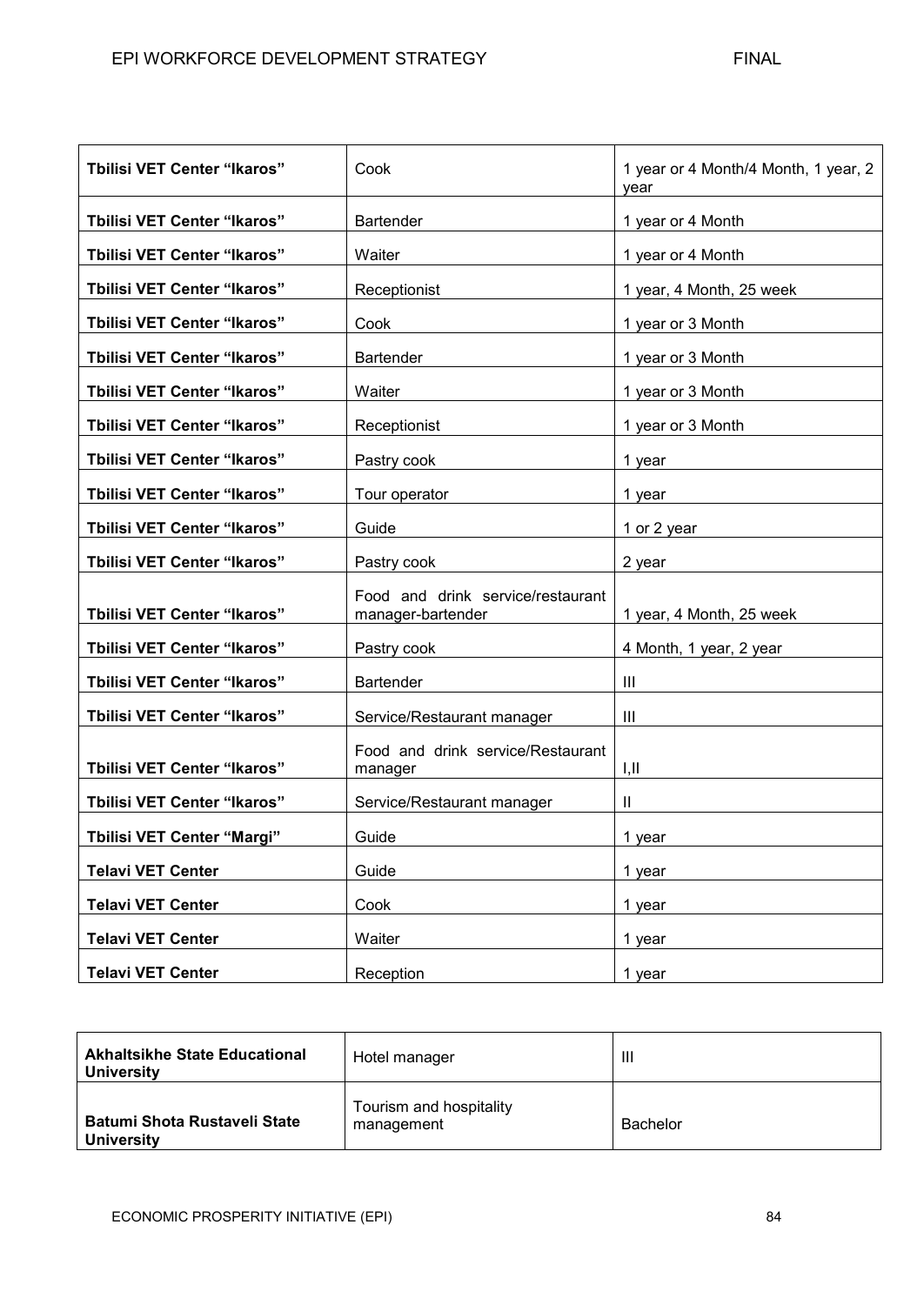| <b>Georgian Technical University</b>                            | Tourism and hospitality<br>management                           | <b>Bachelor</b> |
|-----------------------------------------------------------------|-----------------------------------------------------------------|-----------------|
| <b>Gori University</b>                                          | Hotel, restaurant and special events<br>business administration | 2 year          |
| <b>Gori University</b>                                          | Tourism and hospitality<br>management                           | 2 year          |
| Guram Tavartkiladze Education<br><b>University</b>              | Tourism and hospitality<br>management                           | <b>Bachelor</b> |
| lakob Gogebashvili Telavi State<br><b>University</b>            | Guide                                                           | $\mathbf{III}$  |
| lakob Gogebashvili Telavi State<br><b>University</b>            | Hotel manager                                                   | III, IV, V      |
| lakob Gogebashvili Telavi State<br><b>University</b>            | Tour operator                                                   | Ш               |
| lakob Gogebashvili Telavi State<br><b>University</b>            | Tourism and hospitality<br>management                           | <b>Bachelor</b> |
| Chavchavadze<br>llia.<br>Georgian<br><b>National University</b> | Tourism and hospitality<br>management                           | <b>Bachelor</b> |

# TRANSPORTATION AND LOGISTICS

| <b>Navigation</b><br><b>Teaching</b><br><b>Batumi</b><br><b>University</b> | Management of international<br>transportation | IV, V, Bachelor |
|----------------------------------------------------------------------------|-----------------------------------------------|-----------------|
| <b>Georgian Technical University</b>                                       | Logistics operator at carrier<br>companies    | III, IV         |
| <b>Georgian Technical University</b>                                       | Railway forwarder                             | IV              |
| <b>Maritime</b><br><b>Pofessional</b><br><b>Batumi</b><br>College "Anri"   | Maritime logistics operator                   | IV, V           |

# **CONSTRUCTION**

| <b>Akhaltsikhe VET Center</b> | Wood carver                    | vear |
|-------------------------------|--------------------------------|------|
| Jvari VET Center              | Carpenter                      | vear |
| <b>Kachreti VET Center</b>    | Wood processing                | vear |
| <b>Kachreti VET Center</b>    | Furniture designer (carpenter) | vear |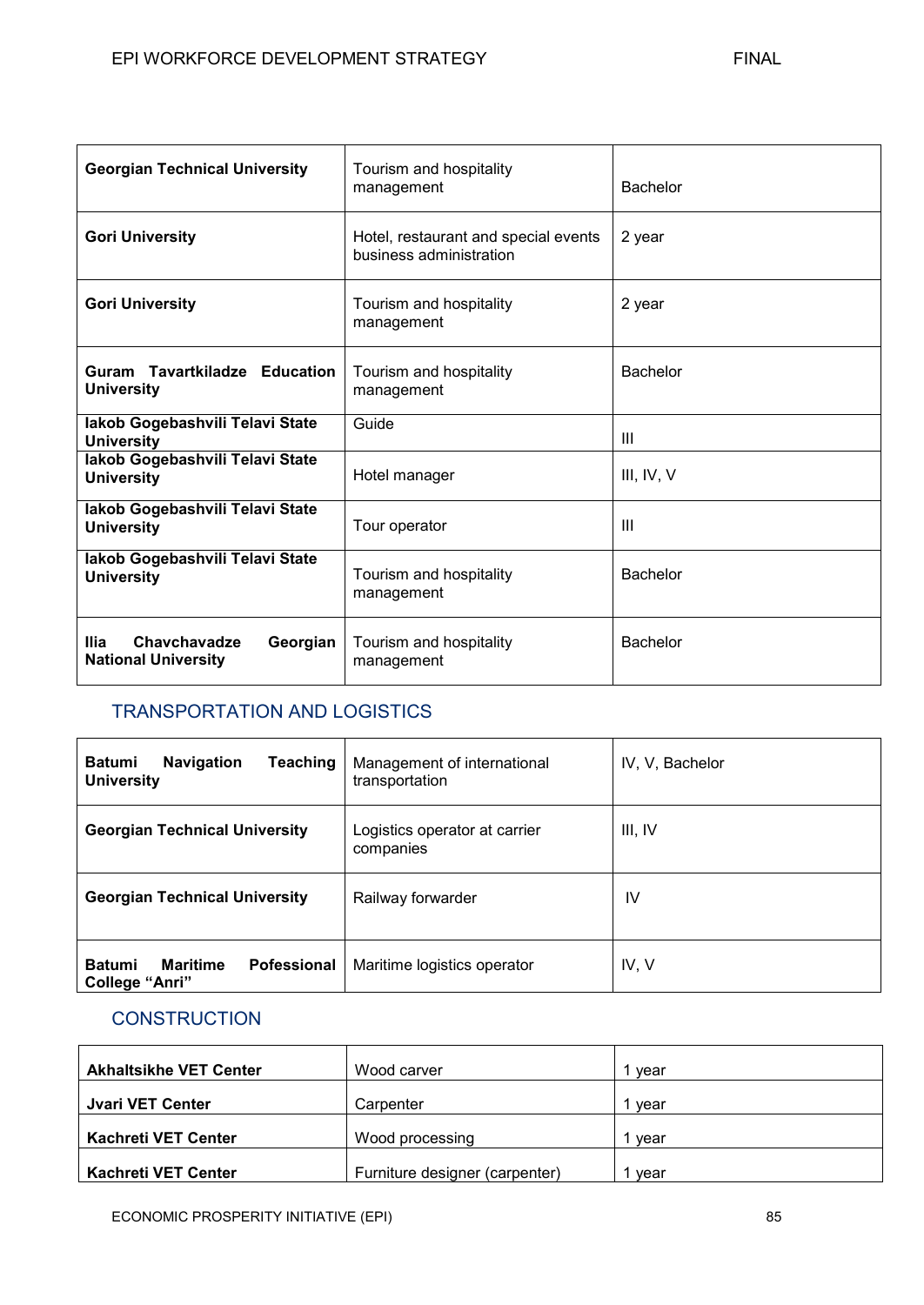| <b>Khidistavi VET Center</b>           | Tile-setter                    | 5 Month            |
|----------------------------------------|--------------------------------|--------------------|
| <b>Kutaisi 1 VET Center</b>            | Carpenter                      | 1 year, 6 Month    |
| <b>Tbilisi Multiprofile VET Center</b> | Furniture designer (carpenter) | 1 year and 5 Month |
| <b>Thilisi VET Center «Spectri»</b>    | Carpenter                      | 1 year             |
| <b>Telavi VET Center</b>               | Carpenter                      | 1 year             |
| <b>Tkibuli VET Center</b>              | <b>Bricklayer</b>              | II, III            |
| <b>Tkibuli VET Center</b>              | Painter                        | II, III            |

| <b>Akhaltsikhe State Educational</b>                      | Stone and other material carver                                                       |                |
|-----------------------------------------------------------|---------------------------------------------------------------------------------------|----------------|
| <b>University</b>                                         |                                                                                       | IV             |
| <b>Akhaltsikhe State Educational</b><br><b>University</b> | Stone and other material carver                                                       | $\vee$         |
| <b>Georgian Technical University</b>                      | <b>Bricklayer</b>                                                                     | II, III        |
| <b>Georgian Technical University</b>                      | Plasterer                                                                             | II, III        |
| <b>Georgian Technical University</b>                      | Painter                                                                               | II, III        |
| <b>Georgian Technical University</b>                      | Insulator                                                                             |                |
| <b>Georgian Technical University</b>                      | Manufacturer and fitter of plastic-<br>metal and aluminum doors and<br>windows        | II, III        |
| <b>Georgian Technical University</b>                      | Metal and soft roof tile layer                                                        | II, III        |
| <b>Georgian Technical University</b>                      | Reinforced concretor (fitter, molder,<br>concretor)                                   | II, III        |
| <b>Georgian Technical University</b>                      | Gypsum plasterboard specialist                                                        | $\mathbf{III}$ |
| <b>Georgian Technical University</b>                      | Carpenteer                                                                            | II, III        |
| <b>Gori University</b>                                    | Carpenter                                                                             | 3 month        |
| <b>Gori University</b>                                    | <b>Bricklayer</b>                                                                     | II, III        |
| <b>Gori University</b>                                    | Plasterer                                                                             | II, III        |
| <b>Gori University</b>                                    |                                                                                       |                |
|                                                           | Painter                                                                               |                |
| <b>Gori University</b>                                    | Insulator                                                                             | II, III        |
| <b>Gori University</b>                                    |                                                                                       | II, III        |
| <b>Gori University</b><br><b>Gori University</b>          | Metal and soft roof tile layer<br>Reinforced concretor (fitter, molder,<br>concretor) | II, III        |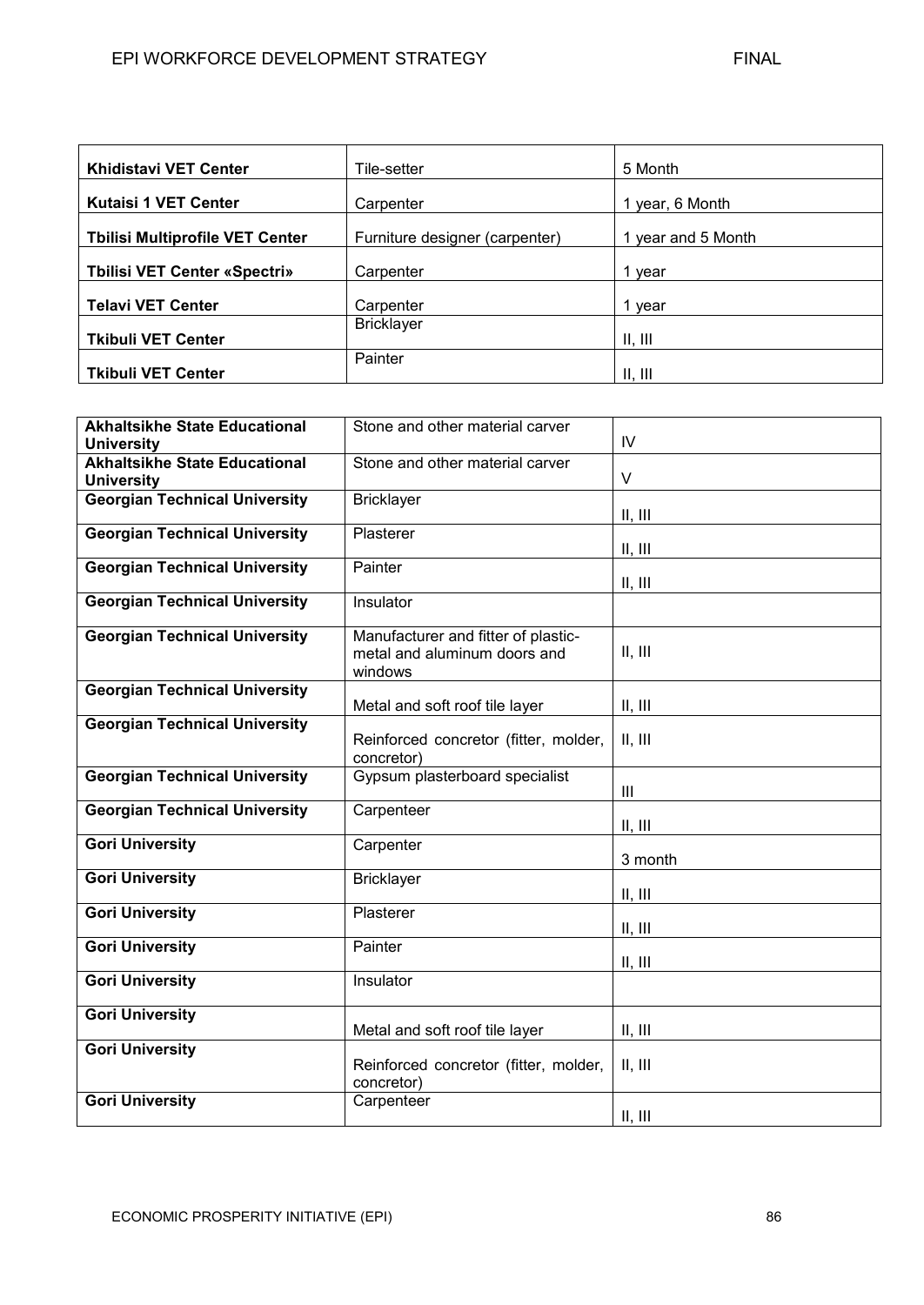# SHOE DESIGNER

| Tbilisi Multi Field VET Center | Shoemaker                      | vear           |
|--------------------------------|--------------------------------|----------------|
| Tata Vardanashvili Vet Centre  | Shoe designer (shoemaker)      | 1year, 6 month |
| Tata Vardanashvili Vet Centre  | Individual shoe designer       |                |
| Tata Vardanashvili Vet Centre  | Shoe sewing machine specialist | 6 month        |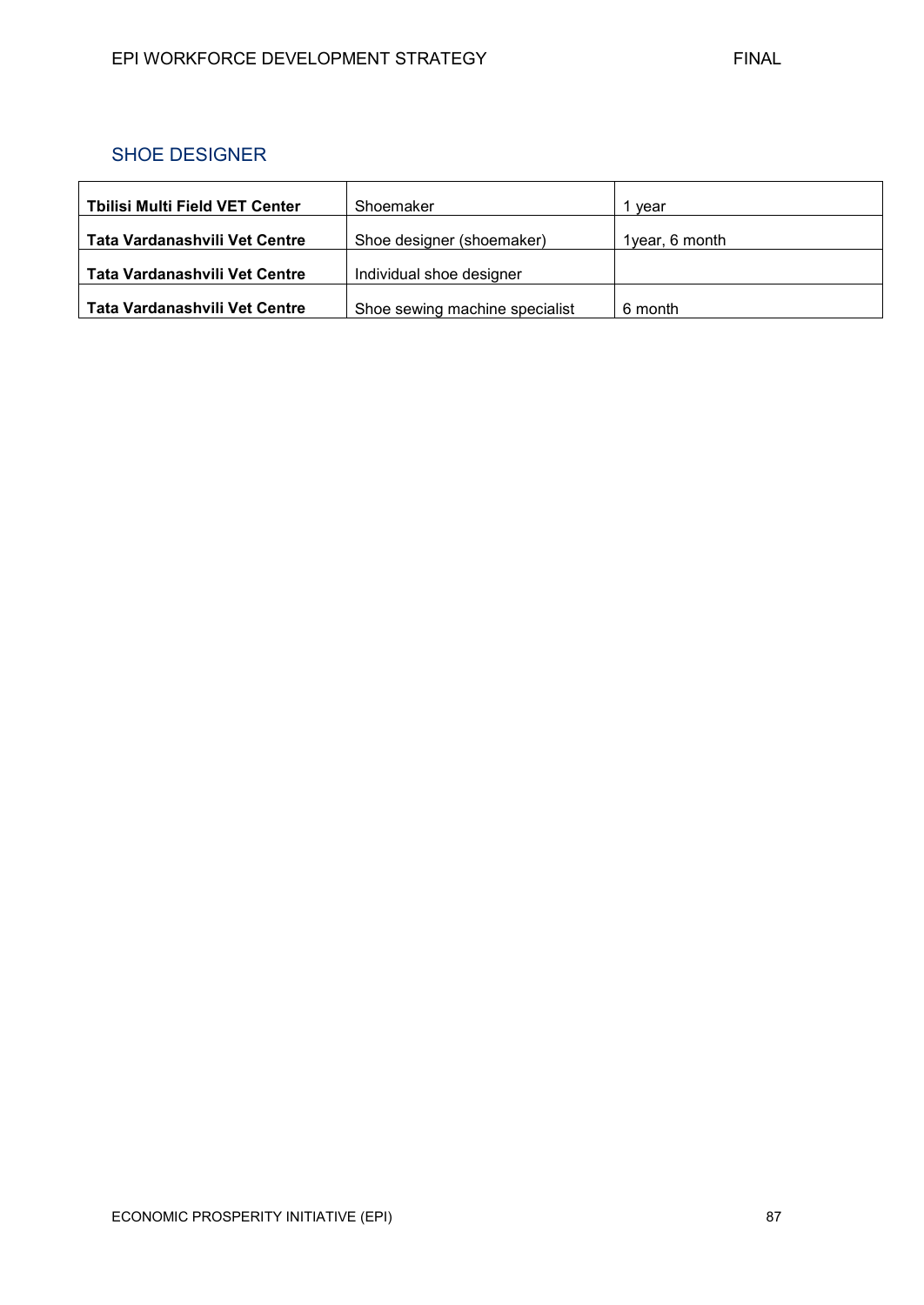# **BIBLIOGRAPHY**

Adult Education Association of Georgia (AEAG). 2006. Vocational Education and Training in Georgia: Problems and Prospects.

Building Alliances Series: Agriculture. 2009. October. [www.ag-guideusaid.pdf](http://www.ag-guideusaid.pdf/).

Cackler, Mark. 2009. ―Roundtable: Improving Responsible International Investment in Agriculture." New York, NY. September. [www.WBag7principles](http://www.wbag7principles/).

Castel-Branco, Eduarda and Lika Glonti. 2007. Update Report Study of Labor Market and VET Challenges and Perspective for Countries Participating in the European Neighborhood Policy S. Caucasus – Georgia. European Training Foundation. March. October.

Council on Adult and Experiential Learning. 2008. Innovative Strategies for a New System of Workforce Development and Lifelong Learning. November.

DfES. 2003, 21st Century Skills. Realizing our Potential. The National Skills Strategy, HM Government, Norwich.

DVV International – Project Office/ Tbilisi. 2008. Adult Education and Lifelong Learning in the South Caucasus: Status Quo and Development Prospects.

Economic Prosperity Initiative. Sector Assessment Report. 2010. USAID. December.

Value Chain Assessment Report. 2011. USAID. April.

Flexible Learning Toolboxes. 2008. A Guide to Creating Learning Design for VET. August.

Georgia Law on Professional Education. 2010. May

Gogeliani, Lali. 2011. Georgia Academia Mapping Report. Economic Prosperity Initiative. April.

GTZ 2010. *Matching Vocational Education in Georgia with Labour Market Needs* (mismatch report).

International Organization for Migration. 2008. Regulating the Labor Market in Adjara. September/October.

Kuszera, Margaret. 2011. Learning for Jobs – US – South Carolina. OECD. January.

Levesque, K., et al. 2008. Career/Technical Education in the United States: 1990 to 2005. NCES. Institute of Education Sciences. U.S. Department of Education. Washington.

Massachusetts Institute of Technology. 2008. North Central Massachusetts Workforce Development Strategies Plan. Spring.

McPherson, Malcolm and Claire Ignatowski. 2007. Workforce Assessment in Georgia. USAID. March. Ministry of Education of Government of Quebec. 2002. Teacher Training in Vocational Education: Orientations, Professional Competencies.

Nathan Associates. 2007. Factory-level Value Chain Analysis of Cambodia's Apparel Industry. USAID. September.

National Professional Agency. 2009. VET Situational Analysis. Ministry of Education and Science of Georgia. October.

ECONOMIC PROSPERITY INITIATIVE (EPI) 88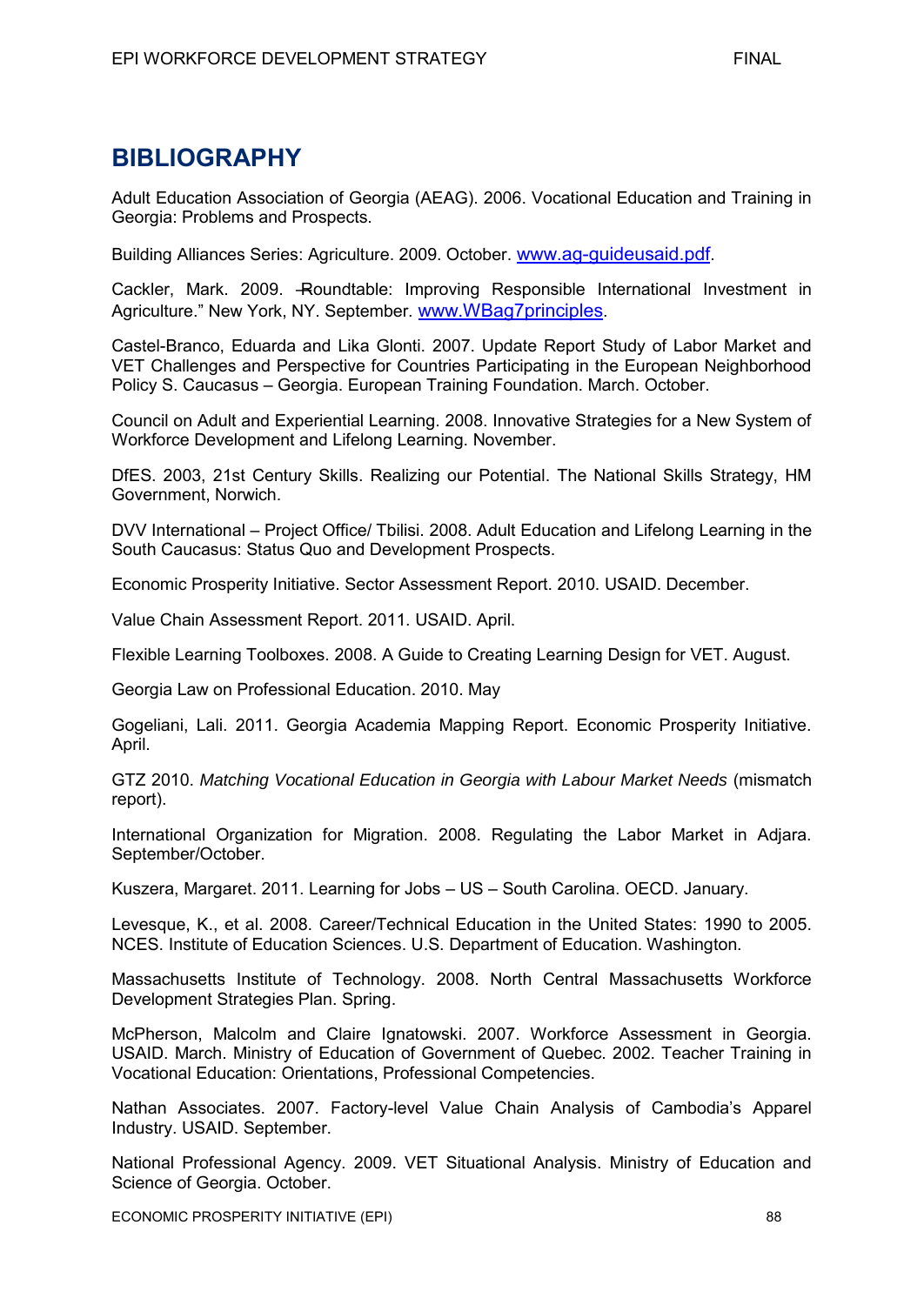New Commission on the Skills of the American Workforce. 2007. Tough Choices, Tough Times.

Organization for Economic Cooperation and Development. 2009. Learning for Jobs – Initial Report. October.

2009. Learning for Jobs – England and Wales. 2009. October.

Temel, Tugrul and Ajit Maru. 2003. Georgia: ICT Infrastructure and Use in Agriculture. Food and Agriculture Organization of the United Nations. International Service for National Agricultural Research.

USAID Agriculture Strategy. Linking Farmers to Markets. 2004. July.

Van Roekel, Jan et al. 2002. The Agri-Supply Chain Management. World Bank Paper Cross-Border Agri Supply Chain Management. August.

VET. Baseline Analysis of the Sector Development – Georgia. 2008. European Training Foundation.

VET Situation Analysis. 2009. Ministry of Education and Science of Georgia.

Workforce Strategy Center. 2002. Building a career pathways system: promising practices in community college centered workforce development.